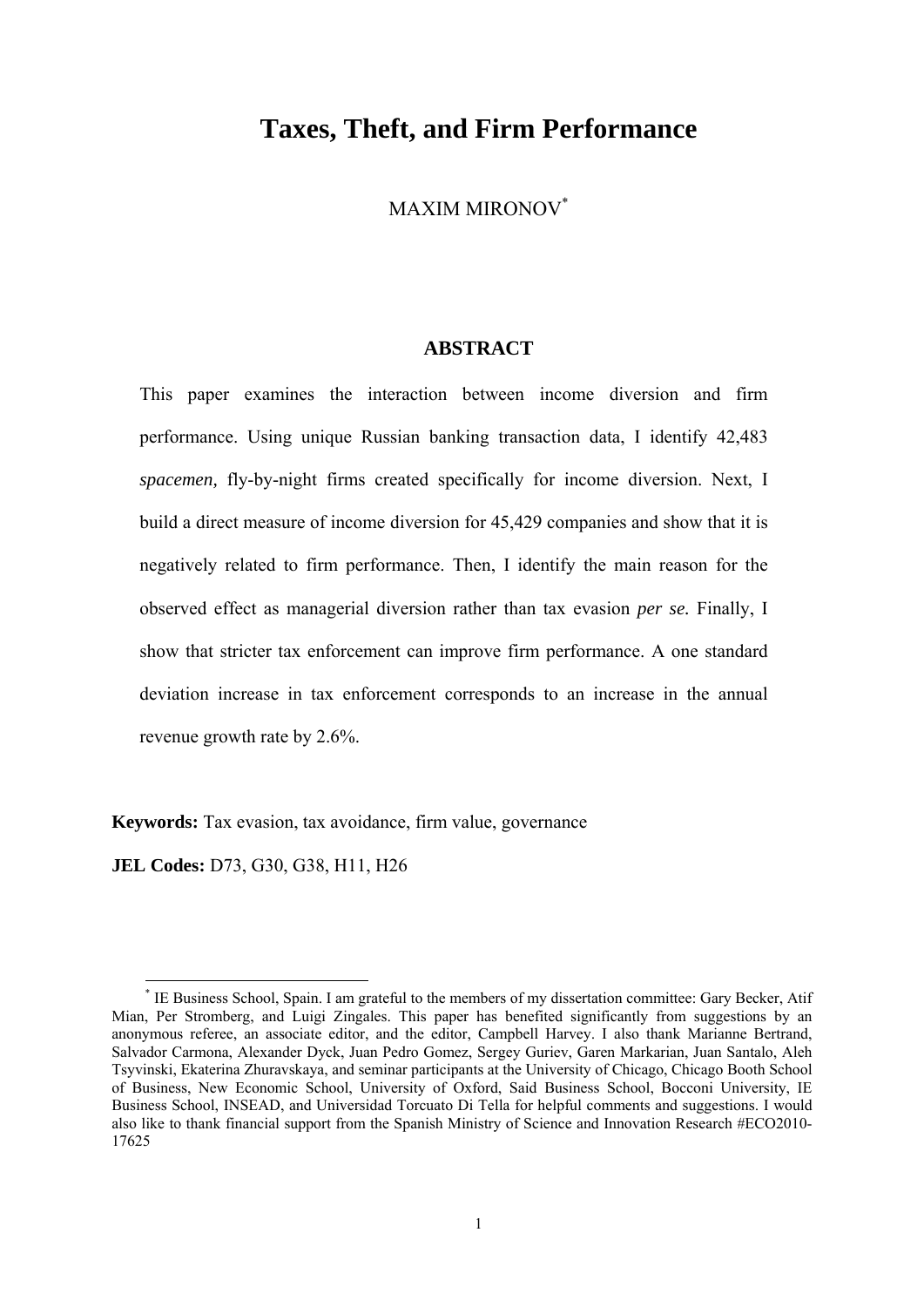The role of taxation constitutes a core research area in corporate finance (see Graham (2003) for a literature review). However, few studies have analyzed how avoiding taxes affects a firm's performance. The lack of evidence is not surprising because tax evasion is difficult to identify and even more difficult to quantify. The absence of reliable measures of tax evasion is a major impediment to empirical research in this area.

From a theoretical perspective, tax evasion can be described as two sides of the same coin. On one side, tax evasion is a transfer of money from the government to a firm. Thus, it should increase firm value. On the other side, because tax evasion fosters agency problems, it should decrease firm value. Few recent studies provide empirical evidence on this topic. An important paper by Desai, Dyck, and Zingales (2007) analyzes the interaction among corporate taxes, tax avoidance, corporate governance, and corporate market value. They provide evidence that increased tax enforcement can increase (rather than decrease) a company's market value.

Why is Russia an interesting case for research? The data availability in Russia presents a unique opportunity to analyze the entire economy. Most of the existing approaches of measuring shadow activities suffer from various types of selection bias.<sup>1</sup> Therefore, the identified effects can be attributed to the specific samples under study. Because my data cover a substantial number of firms ranging from very small ones to really big ones, I can provide a comprehensive analysis of the entire economy. It is hard to imagine that such data will become available for the U.S. or any Western economy in the near future.

This paper makes three contributions to the literature. First, I develop a novel approach to measuring income diversion which comprises of managerial diversion–concealment from firms' owners and tax evasion–concealment from tax authorities. Second, I show that income diversion activities are negatively related to firm performance and that this relationship is due

2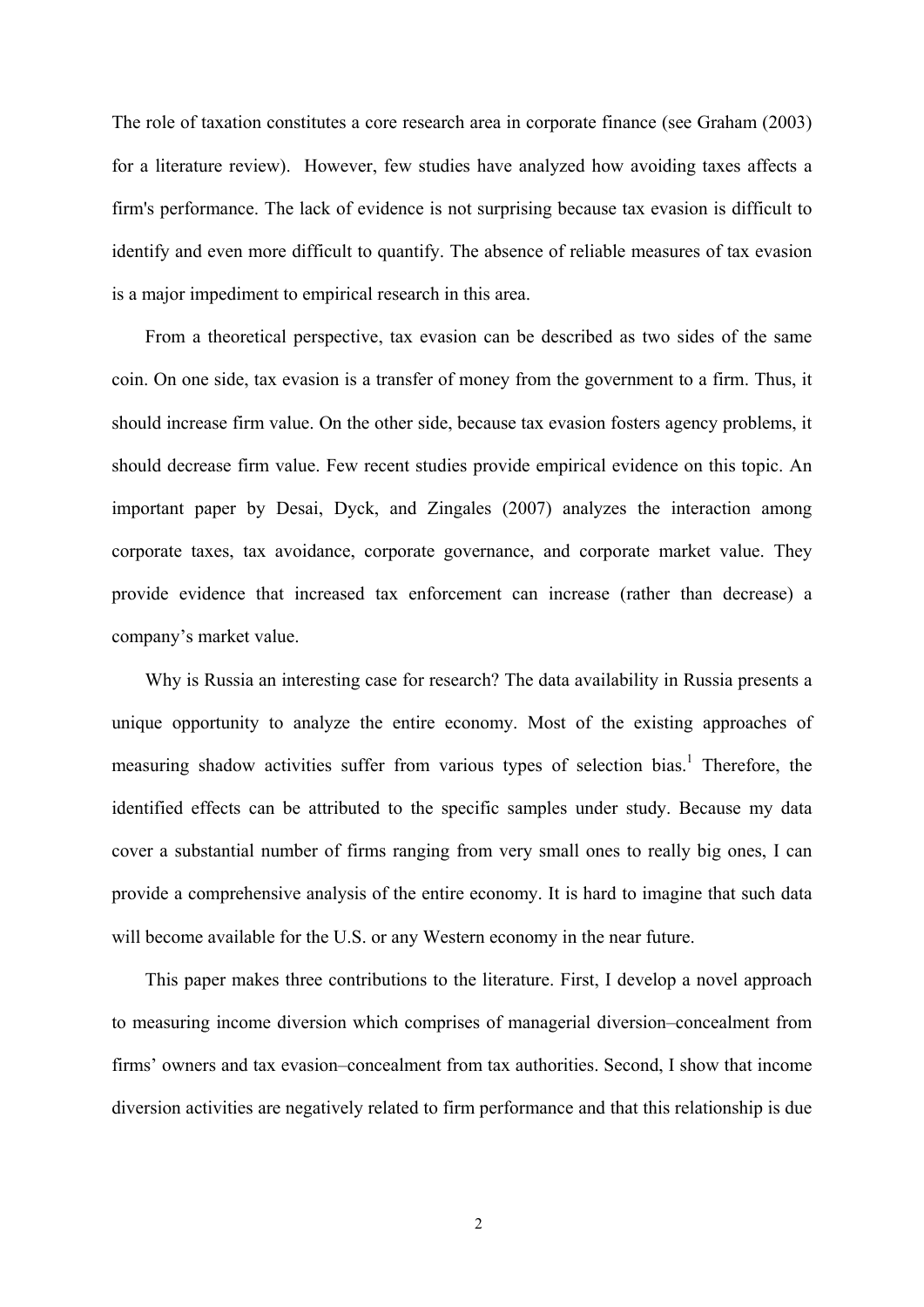to managerial diversion rather than tax evasion *per se*. Finally, I show that stricter tax enforcement is positively related to firm performance. Following Desai, Dyck, and Zingales (2007), I provide comprehensive empirical evidence on why tax evasion may be negatively related to firm value.

In this paper, I develop a new method to directly measure income diversion based on the identification of special-purpose entities called *spacemen,* fly-by-night firms that are created for tax evasion and managerial diversion purposes. I use a unique dataset of Russian banking transactions that was leaked to the public from the Russian Central Bank in 2005. The dataset contains 234 million transactions involving 1.7 million entities and covers 75% to 80% of all banking transactions made in Russia in 2003 to 2004. The dataset provides a detailed description of each transaction. Empirically, I identify spacemen as firms that pay no or negligible taxes relative to their turnover. According to the Russian tax system, even a lossmaking firm is required to pay value added tax (VAT), social security tax (SST), and property tax. Therefore, this identification criterion guarantees that spacemen would be unable to survive even a simple examination by tax authorities. Because a chief executive who is found guilty of tax evasion is subject to significant fines and even imprisonment, spacemen are often registered in the names of people who are ready to sell their identification data or people who lost their identification data or had it stolen. I identify 42,483 spacemen in the data. An average spaceman exists for 1.5 years and has \$470K of monthly cash receipts, which is four times higher than the average for a regular firm. I estimate income diversion using spacemen as 11.4% to 13.1% of GDP, which corresponds to tax evasion of 4.7% to 5.9% of GDP.

How do companies evade taxes using spacemen? Consider a company that transfers \$100 dollars to a spaceman for fake consulting services. Because no real services were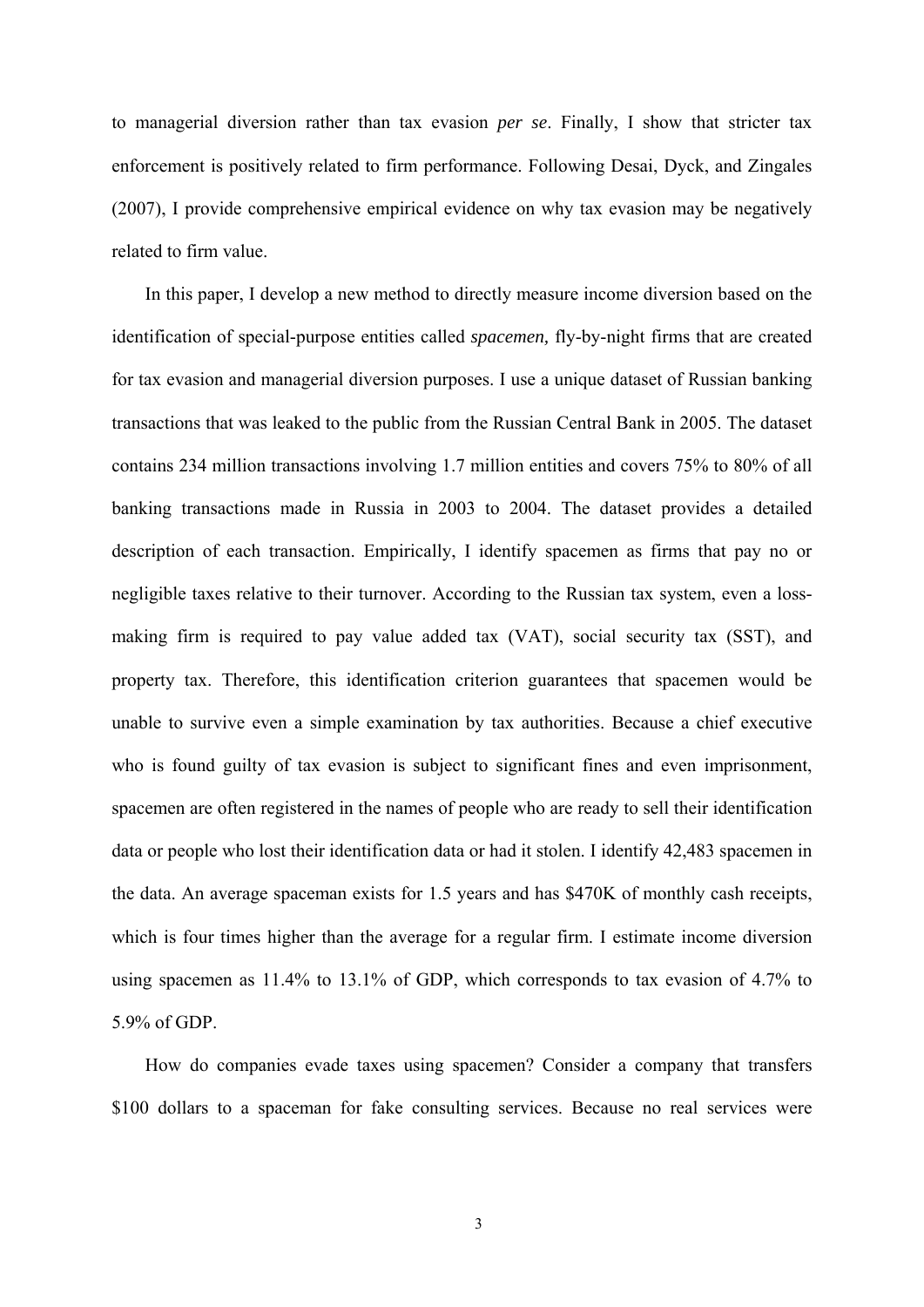provided, the spaceman returns this cash to a company's owner or manager. However, the company records this expense for tax purposes, and in so doing, hides \$100 of income from tax authorities. $2$ 

Spacemen can be used not only for tax evasion but also for managerial diversion. Hermitage capital, the largest foreign investment fund in Russia in 2004, provides the following example. In 2004, Gazprom<sup>3</sup> bought pipes for \$700 million from the unknown company Trubny Torgovy Dom. This company was established in 2003 with only \$350 in charter capital and does not have a real address. Its CEO is impossible to locate, and market participants had never heard of the company (Forbes (2006)). Trubny Torgovy Dom is the 6th largest of the 42,483 spacemen identified in the banking data.

Because the data do not allow a distinction between tax evasion and expropriation of minority investors in case of publicly traded companies, I focus my research on privately held companies. Based on transfers to spacemen, I build a measure of income diversion for a sample of 45,429 companies. An average company transfers 5.8% of its revenue and 32.3% of its book assets to spacemen each year. The largest 454 companies in my sample (top one percentile) divert 3.5% of their assets and 3.6% of their revenue per year. These estimates are much lower than those reported by Graham and Tucker (2006). Using a sample of 44 U.S. tax shelter cases, they show that the average tax reduction produced by the tax shelters is 9% of firm asset value. The likely explanation for this difference is selection bias. While Graham and Tucker estimate tax shelter activities only for companies that were accused of tax evasion, my research covers the entire economy.

Second, I analyze the relationship between income diversion and firm performance. It is unclear whether the overall effect should be positive or negative. On the one hand, hiding income from the government reduces firms' costs via lower tax payments, which should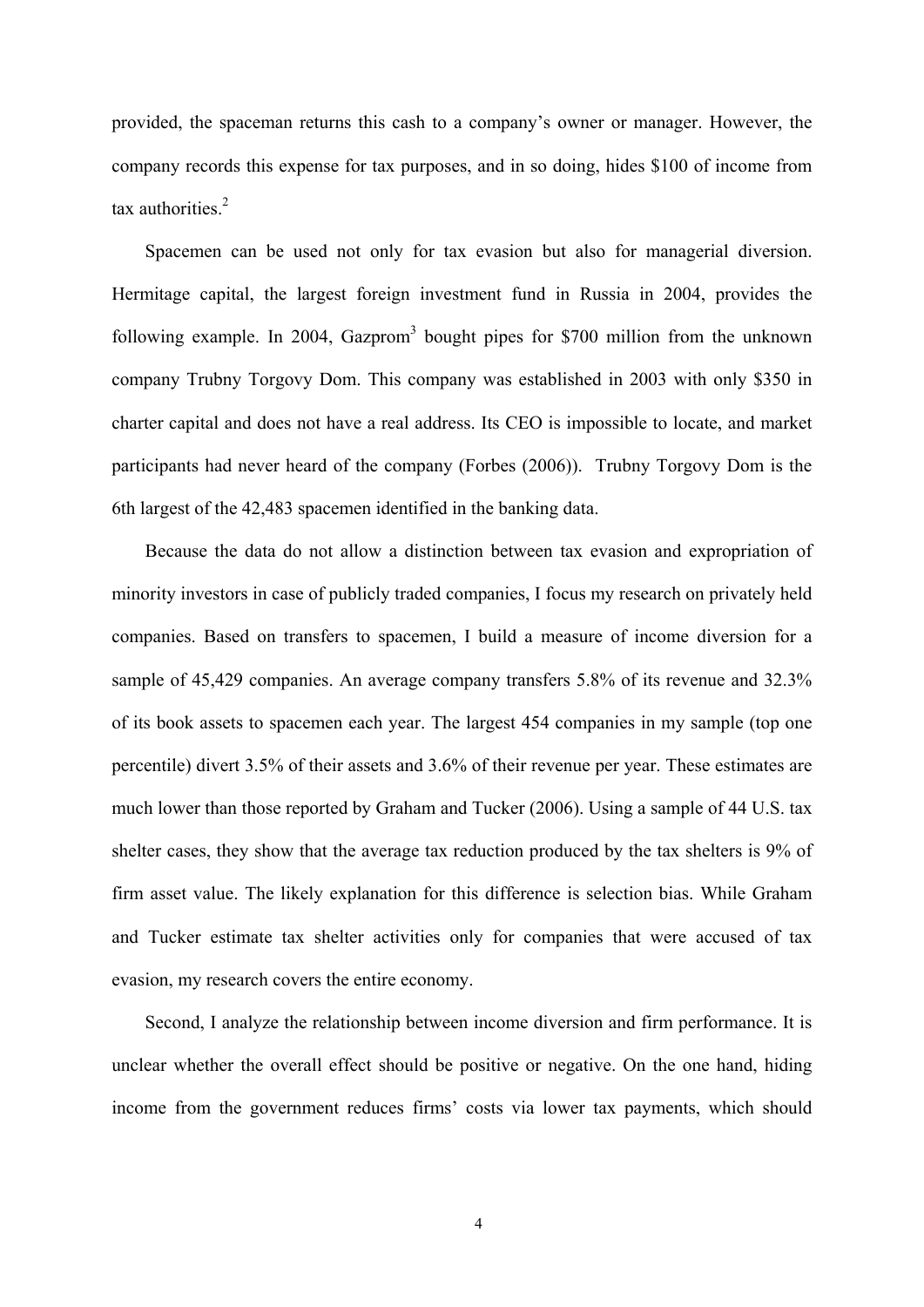improve firm performance. On the other hand, tax evasion might be associated with managerial diversion or other types of agency costs. Therefore, it can hurt firm performance. Because income diversion is an endogenous decision for every firm, exogenous instruments are required to establish the effect of income diversion on firm performance. As instrumental variables, I use dummies that correspond to a firm's local tax agency. Every firm is assigned a local tax agency based on its registration address. There is a significant variation in the strength of tax enforcement across different tax agencies: some agencies have many more firms assigned to every single tax inspector than others. In addition, tax agencies differ in skills and incentives. Using tax agency dummies as instruments also satisfies the exclusion restriction: tax agencies are responsible only for tax collections and are independent from other government agencies which might obstruct firms' business. Therefore, tax agencies affect firm performance via different level of tax enforcement, not through other channels. Based on IV estimation, I find that on average, a transfer to spacemen of 1% of revenue corresponds to a decrease in the annual revenue growth rate by 2.6% and an annual decline in productivity as measured by revenue per employee by 1.5%.

An important economic question is whether the observed effect is caused by tax evasion or managerial diversion.<sup>4</sup> Unfortunately, the banking data do not identify the final recipients of the cash dispensed from the spacemen accounts. Therefore, I cannot precisely verify whether the spacemen money went to a company's owners or was diverted by its management. To distinguish between these two possible causes, I compare firms managed by their owners to firms not managed by their owners. The assumption underlying this identification is as follows. The managers can use the same mechanisms to steal from the companies' owners that the owners use to steal from the government. If the CEO is also the company's owner, then the only motive for income diversion is tax evasion. However, if the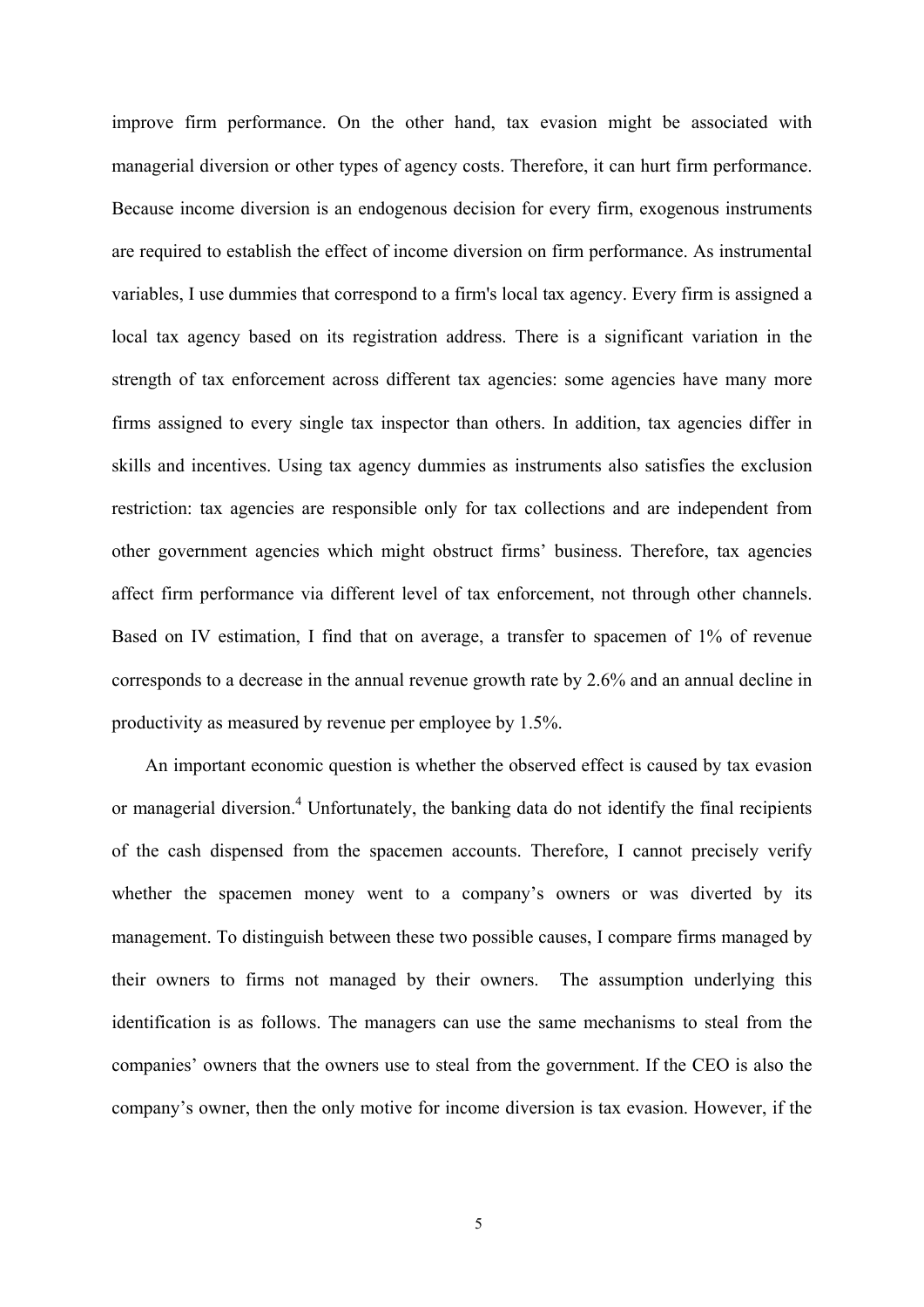CEO is not the company's owner, then the transfers to spacemen can include not only tax evasion but also managerial diversion. I find that for the solely owned companies managed by their owners, the effect of income diversion on firm performance is not statistically different from zero. For the remainder of the companies, however, this effect is negative and statistically significant at the 1% level. Based on this evidence, I conclude that the main reason for tax evaders' underperformance is managerial diversion rather than tax evasion. This empirical finding might also be explained by other types of agency costs that are not necessarily related to managerial diversion. The act of stealing money from the government through tax evasion might deteriorate incentives for management to work hard to achieve revenue growth and value creation.

Finally, I provide a robustness test on the results by analyzing the interaction between tax enforcement and firm performance. If income diversion activities worsen firm performance, then we should expect that stricter tax enforcement would improve firm performance. As a proxy for tax enforcement, I use the number of persons employed by a local tax agency scaled by the number of firms that they monitor. The underlying assumption is that the more tax inspectors who monitor a firm, the better the tax enforcement is on that firm. The empirical results suggest that the level of tax enforcement is positively related to firm performance. A one standard deviation decrease in tax enforcement corresponds to a decrease in the annual revenue growth rate by 2.6% and an annual decline in productivity measured as revenue per employee by 1.8%.

My empirical findings suggest an additional explanation for the fact that existing empirical studies do not find a strong positive relationship between tax evasion and firm value. Although tax evasion might increase current disposable income, it is negatively related to firm performance and, consequently, to future free cash flow. This could be one reason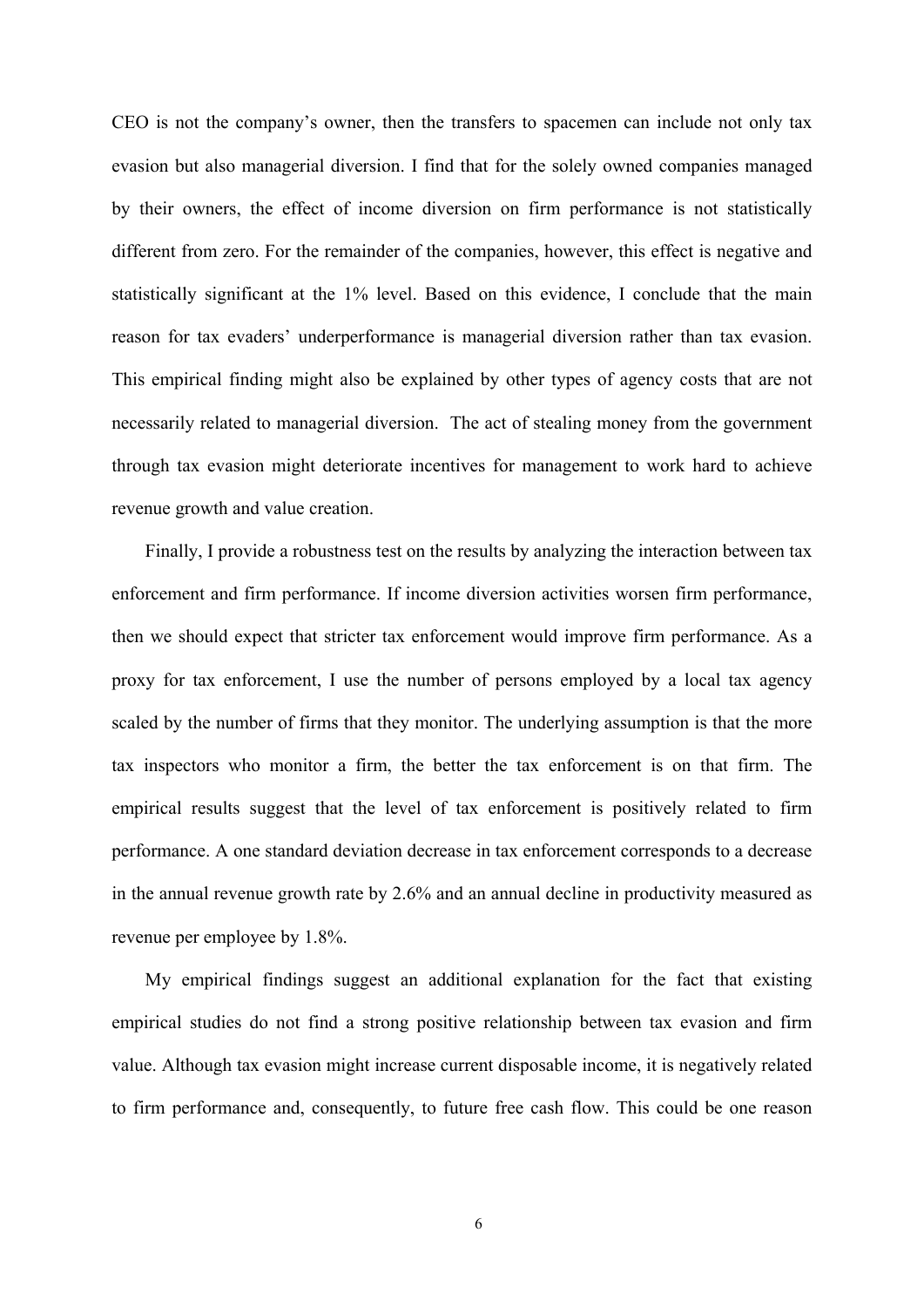why the possible positive effect of tax evasion on firm value (if any) is much smaller than predicted by the theory that tax evasion is simply a transfer of money from the government to shareholders.

This paper contributes to the larger body of literature on corporate tax avoidance and tax evasion. Mills (1998) shows that firms cannot maximize financial reporting benefits and tax savings independently, or without cost. Desai and Dharmapala (2006) construct a measure of tax avoidance based on the component of the book-tax gap that is not attributable to accounting accruals. They show that increases in incentive compensation tend to reduce the level of tax sheltering. Also, based on the book-tax gap measure, Desai and Dharmapala (2009) show that the effect of tax avoidance on firm value is not significantly different from zero but is positive for well-governed firms. Fisman and Wei (2004) measure tax evasion based on the difference between Hong Kong's reported exports to China at the product level and China's reported imports from Hong Kong. They show that a 1% increase in the tax rate is associated with a 3% increase in evasion.

This paper is also related to the growing literature on tunneling and income diversion. Johnson et al. (2000) describe cases of legal tunneling in developed civil-law countries. Bertrand, Mehta, and Mullainathan (2002) focus on the tunneling of resources from firms where controlling parties have low cash flow rights to firms where controlling parties have high cash flow rights. They estimate the income diversion to be 25% of marginal profits in firms with low cash flow rights. Atanasov et al. (2010) analyze how the 2002 legal changes in Bulgaria affected specific forms of tunneling, firm valuation, and firm reported profitability.

This paper also contributes to the literature on economy-wide tax evasion. There are two well-known direct approaches to measure shadow economy. The first method is based on micro surveys, and the second relies on the discrepancy between income reported to tax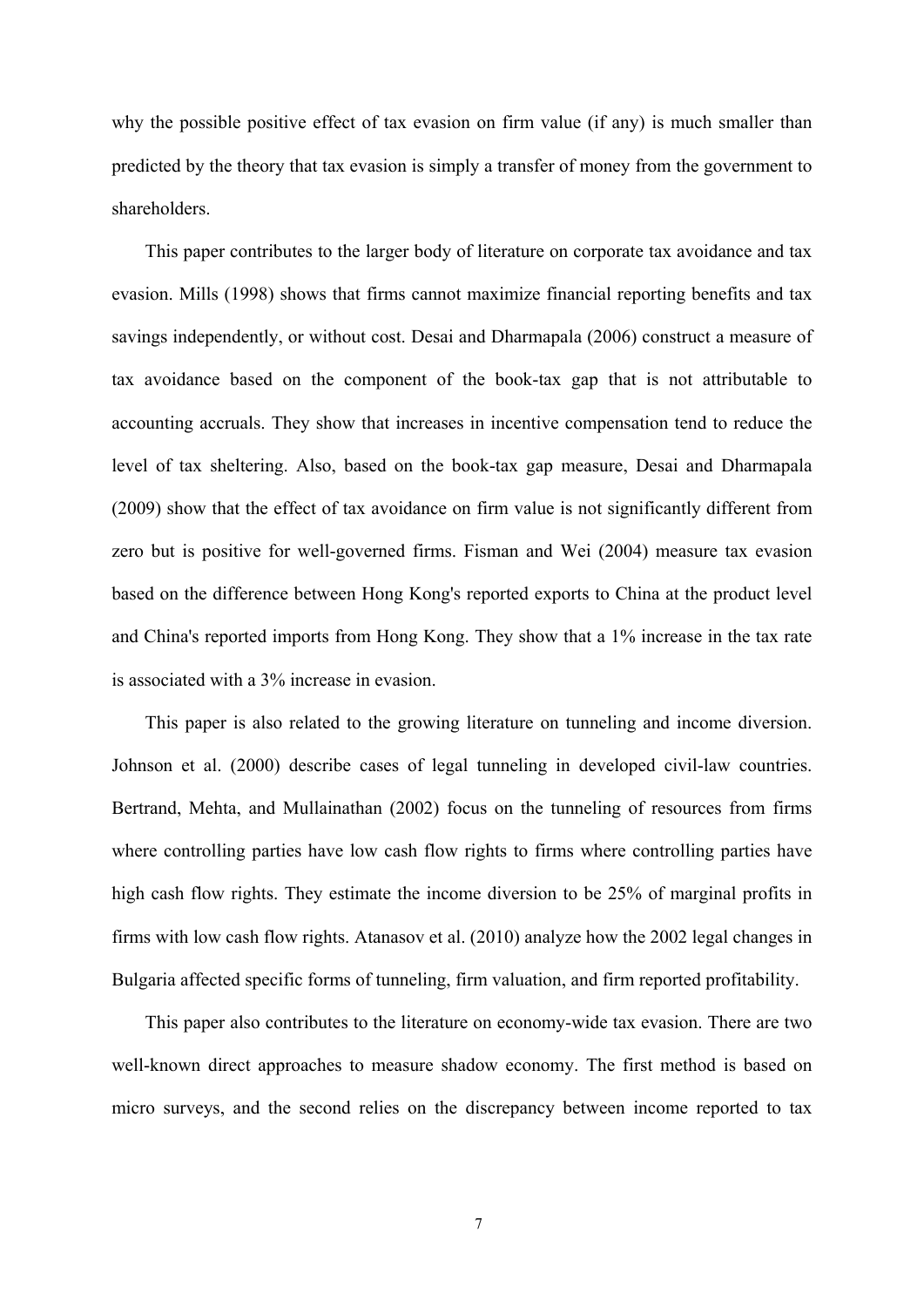authorities and that measured by selective checks. Schneider and Enste (2000) and Alm, Martinez-Vazquez, and Schneider (2004) provide a comprehensive overview of these methods. The main disadvantage of the survey method is that "results from these surveys are sensitive to the way the questionnaire is formulated… [and] most interviewed hesitate to confess fraudulent behavior", Schneider and Enste note. The main disadvantage of the second method is possible selection bias, because selection of taxpayers for audit is not random. The direct approach suggested in this paper neither relies on survey design, nor suffer from sample selection bias. It captures 35% to 70% of the entire shadow economy in Russia.

The remainder of the paper is structured as follows. Section I provides an analytical framework. Section II describes the data. Section III discusses the empirical strategy. Section IV presents the empirical results, and Section V concludes the paper.

# **I. Analytical Framework**

# *A. Tax Evasion and Managerial Diversion Using Spacemen*

Companies in Russia evade taxes in several different ways. Many companies simply underreport their revenues in so-called black cash transactions (see Yakovlev (2001)). Black cash tax evasion is widespread among small enterprises, but large firms rarely use it. Large and medium companies typically use more advanced schemes for tax evasion that involve the creation of special purpose entities (SPEs). It is important to distinguish between tax evasion and tax avoidance. Franzoni (1998) defines tax avoidance as a way to reduce taxes "by which individuals reduce their own tax in a way that may be unintended by tax legislators but is permissible by law." In contrast, tax evasion is an *illegal* way of reducing tax payments.

The legal schemes (tax avoidance) often involve the use of external or internal off-shore affiliated companies in areas with low tax regimes. Desai, Dyck, and Zinglales (2007) provide an example of Sibneft, the fifth largest Russian oil company: "Sibneft's production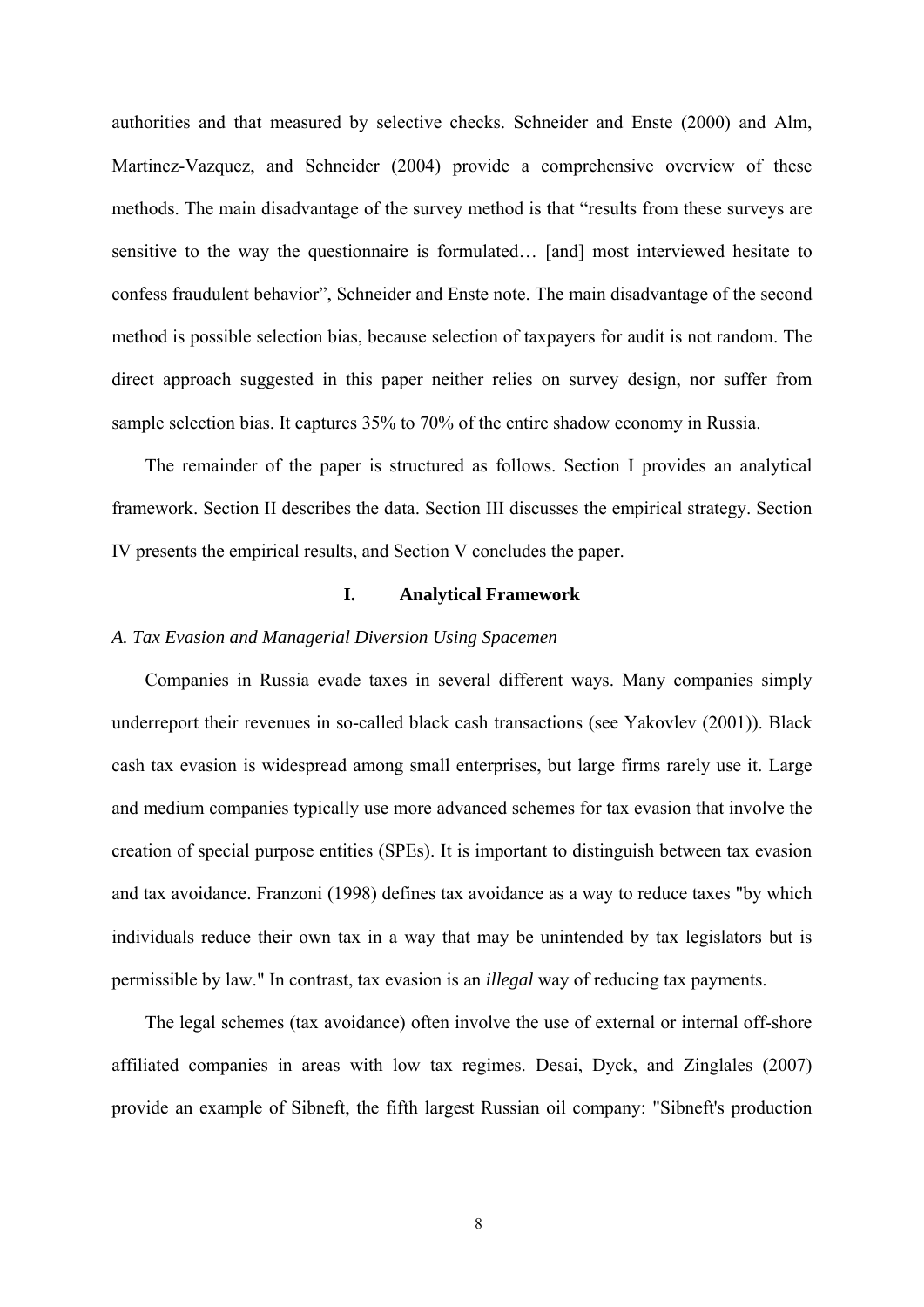subsidiary was selling oil at just \$2.20/ barrel, considerably below the average export price (net of export costs and excise taxes) of \$13.50 and also well below the average domestic price (net of taxes) of \$7.20/ barrel. Unsurprisingly, company financial reports revealed an effective corporate tax rate of just 2.6%, far below the statutory rate of 30%." In 2001, Sibneft decreased its income tax by 10 billion rubles [RUR] (\$330 million) by selling oil through several traders registered in low-tax zones in Chukotka and Kalmykia (Vedomosti (2002)). Desai, Dyck, and Zinglales provide evidence that virtually all major Russian oil companies were involved in tax optimization using these schemes.

The illegal schemes typically involve the artificial inflation of expenses through fake contracts. For example, firm A wants to evade \$X so it makes a deal with firm B to render goods or services that have a true value of \$100, but firm A pays firm B  $$100 + $X$ . Firm B pays \$100 to a real supplier (firm C) that delivers goods or services, and Firm B returns \$X to firm A's manager or owner in the form of cash or a sight draft. Firm B, referred to as a *spaceman* in this paper, comes from seemingly nowhere, does not perform any real activities, pays almost no taxes, and disappears ("flies into space") in 0.5 to 2 years. This type of firm is also called a "dump," "flashlight," "bruise," "hedgehog," "fly-by-night company," or a "oneday-company." See Vedomosti (2005b) for a detailed description of these firms. According to Sergei Arkelov, the deputy head of the Federal Tax Service, spacemen generally do not submit accounting statements to authorities (Interfax (2011)). However, some spacemen may submit financial reports to authorities, even though these reports do not reflect their true activities (Kommersant Money (2011)). Tax evasion using spacemen often involves long chain of transactions, with each transaction appearing to be legitimate; however, the entire scheme is illegal.

# **Exhibit 1. Income Diversion Using Spacemen**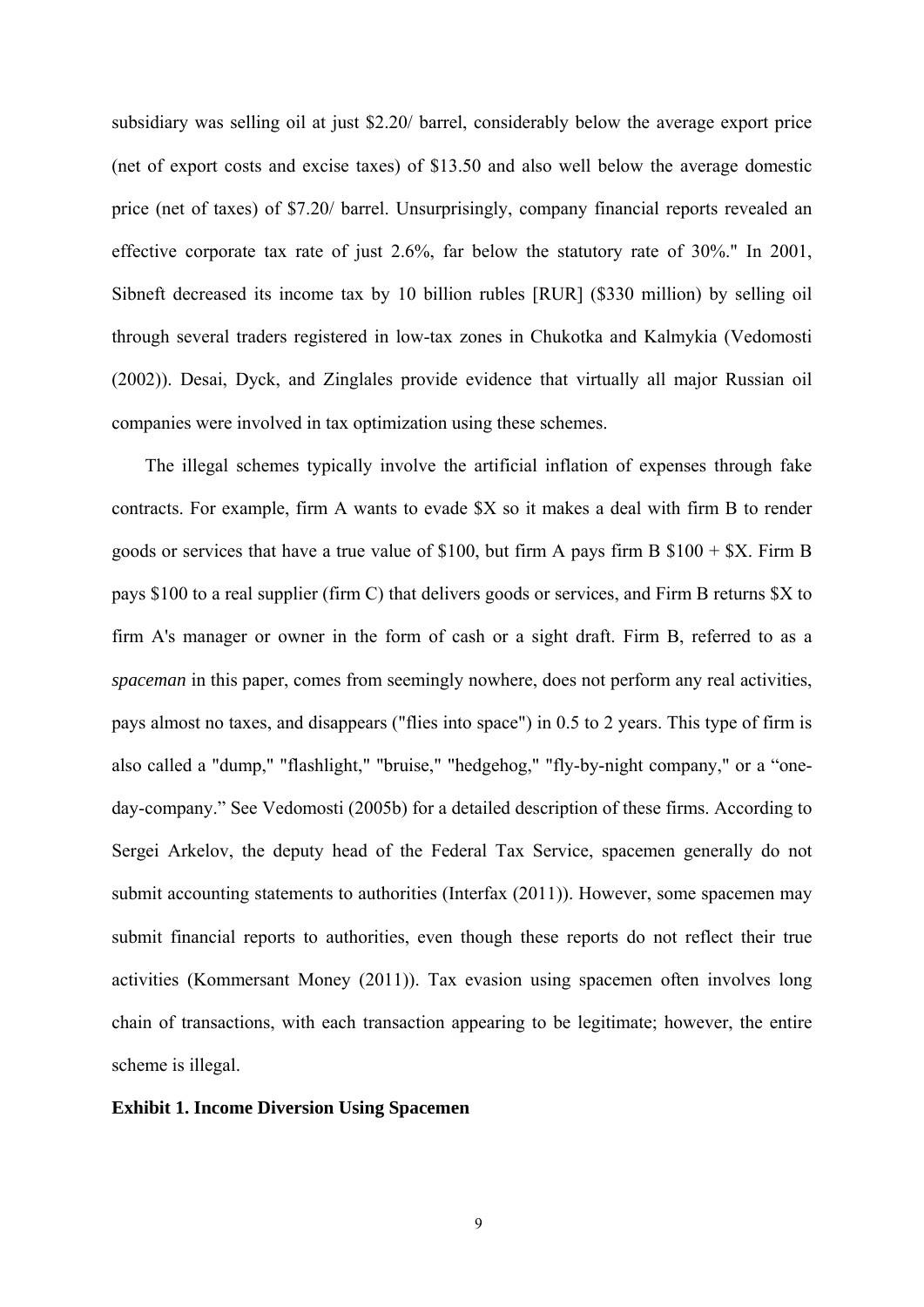

Because \$X can be large and is usually paid in cash, "spaceman" schemes require the collaboration of bank officials. As the Wall Street Journal (2006) reports, "In the West, most business payments are made by bank transfer, and cash withdrawals of even a few thousand dollars can raise eyebrows. In Russia, cash is king. Companies–both criminal and outwardly legitimate–often use it to pay salaries, and so avoid onerous payroll taxes… To get their hands on that money, businesses must navigate strict rules barring banks from dispensing large amounts of cash. Luckily for them there are dozens of small, fly-by-night banks ready to use legal loopholes–and panoply of complex financial scams–to get around the rules. For the banks, which charge fees of as much as 5% for customers to withdraw cash, it is a lucrative business."

To help establish some basic facts about spacemen, I conducted a small survey among several business executives who manage companies with revenues ranging \$1M to \$100M.<sup>5</sup> According to these executives, spacemen are typically registered in the names of homeless people or persons whose identification has been lost or stolen. Spacemen are also often registered in the names of people who sell their identification data.<sup>6</sup> In 2003 to 2004, the costs of creating a new spaceman were about \$350 to \$500, and law firms that specialize in registering new businesses often sell spacemen that are already registered. As Kommersant Money (2011) describes, these law firms typically register many spacemen at the same address, and often the same owner and CEO are served for multiple spacemen. The marginal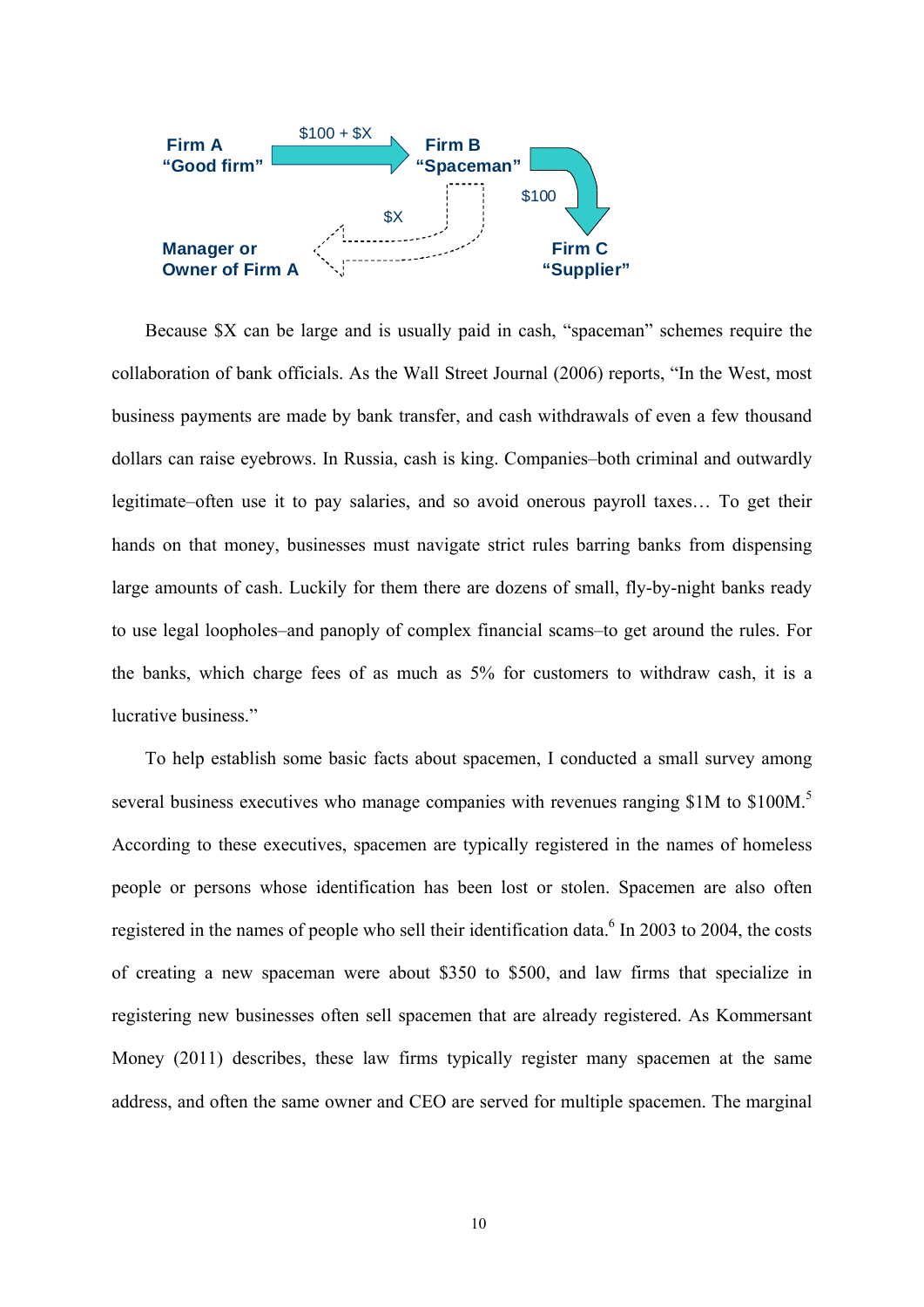cost of operating a spaceman comes is due to the bank commission (around 0.5% to 1%) that is taken on cash withdrawals. In general, small and medium firms do not have their own spacemen but pay a 1% to 3% commission to organizations that specialize in providing spacemen services. Radaev (2001) provides a detailed description of this type of tax evasion scheme.

How much do companies save in taxes from spacemen schemes? Consider the case of a company that transfers \$100 to a spaceman for fake services, and this money is returned to the company's owner. The spaceman provides an invoice for  $$84.75$  (services) +  $$15.25$ (VAT, 18%), totaling \$100. The company can then decrease its total VAT payment by \$15.25 (VAT already "paid" by spaceman). Next, the company is allowed to decrease its taxable income by \$84.75 (the cost of "services" provided by the spaceman), which yields a profit tax savings equal to \$20.34 (=\$84.75\*24% [the profit tax rate]). If the company had paid all appropriate taxes on the \$100, the amount left for the company to return to its owner would be \$64.41, not \$100. Further, if the company paid \$64.41 as a dividend, the owner would have to pay a dividend tax of \$5.80 (\$64.41\*9% [the dividend tax rate]). Thus, if a firm uses a spaceman to hide its \$100 profit, then the total tax evasion would be \$41.39  $($15.25+20.34+5.80)$ , or  $41.39\%$  of the money transferred to the spaceman. Another popular way of using spacemen money is payment of an under-the-table salary, thereby avoiding payroll taxes (Wall Street Journal (2006)). In this case, companies evade social security tax  $(30.4\%)$ , VAT (18%), and personal income tax (13%). Thus, the total tax savings is 49.51% of the money transferred to the spacemen.<sup>8</sup> Finally, a company might use money transferred to spacemen to pay "black cash" expenses because some suppliers, especially small businesses, offer substantial discounts for "black cash" payments, which allow the suppliers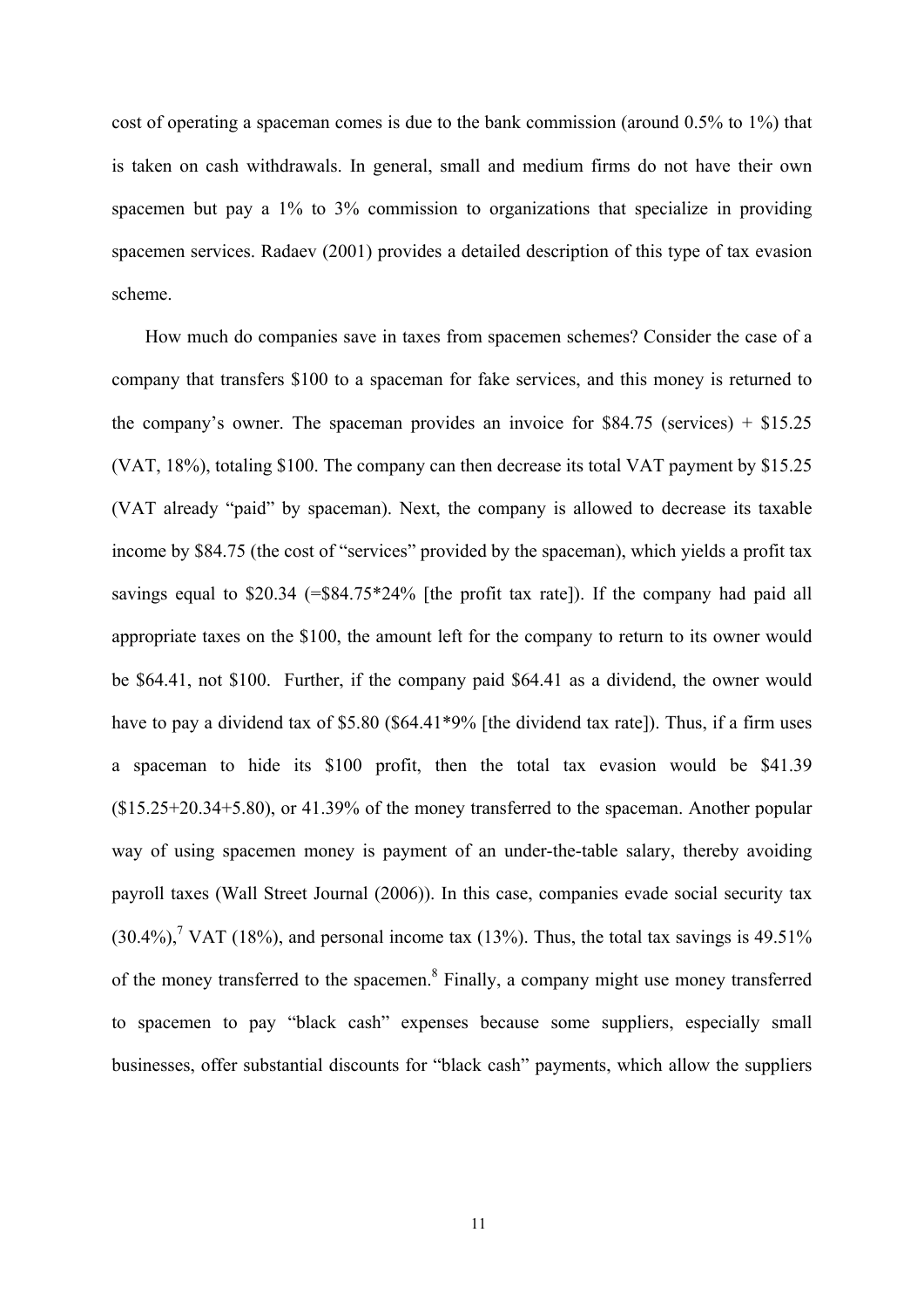to hide these cash receipts from the tax authorities. By using spacemen money to pay "black cash" expenses, a firm evades VAT on the amount of "VAT paid" by spacemen.

The same schemes can be used not only for tax evasion but also for managerial diversion. William Browder, CEO of Hermitage, believes that "Gazprom [is] destroying shareholder value through …the increased use of secretive intermediaries, whose relationships with the company remained unknown" (Times (2005)). Many investors agree with Mr. Browder that large companies use spacemen primarily for managerial diversion rather than for tax evasion. Indeed, if a manager transfers some of the firm's profits to spacemen, then these profits are hidden not only from the government but also from minority investors.

Spacemen schemes are very popular among Russian firms. "'At present over 2,000 legal entities are being registered per day, while over 50% of the firms are being created for the purpose of participation in tax evasion schemes,' the head of the Federal Tax Service said when he spoke in the State Duma [Russian Parliament]… According to him, the current legislation does not tackle the problem of the one-day-companies which are being set up for the purpose of tax evasion" (BBC (2006)). According to my interviews with Russian businessmen, the spacemen schemes were still functioning as of 2010.

# *B. Tax Evasion and Firm Performance*

Does tax evasion benefit a firm and its shareholders? From a theoretical point of view, the answer is unclear. On the one hand, tax evasion is a de facto money transfer from the government to a firm and therefore should be in shareholders' interests. On the other hand, in addition to the direct costs of tax evasion, tax evasion might also incur additional agency costs, including managerial diversion. For example, tax evasion is always associated with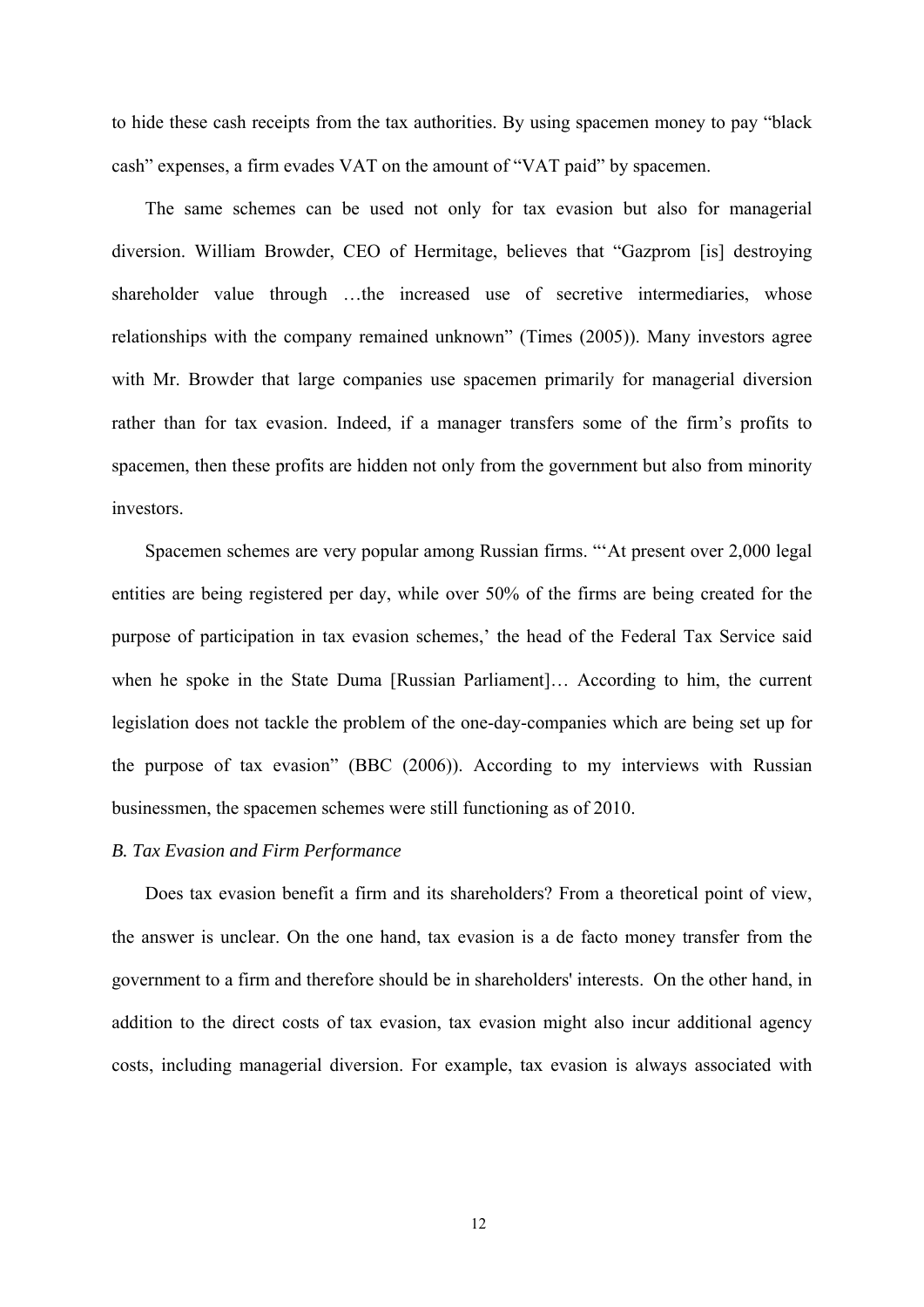accounting manipulations, and thus creates an opportunity for employees to use these manipulations for their own private benefits.

Empirical evidence on this topic is very limited. Desai, Dyck and Zingales (2007) document that an increase in tax enforcement in Russia was followed by a positive market reaction. They explain this finding using the theory that the tax system affects the size of private benefits of control extracted by company insiders. Using a large sample of U.S. firms, Desai and Dharmapala (2009) show that the average effect of tax avoidance on firm value is not significantly different from zero but is positive for well-managed firms. Both studies build empirical evidence from samples of publicly traded companies.

However, it is not obvious that the same effect is present for privately held companies. If tax evasion does not have a negative effect on firm value for privately held companies, the overall effect of tax evasion is unclear because almost every publicly traded company was privately held in the early stages of its development. For example, the largest U.S. tech companies, Google, Microsoft, and Apple (now worth more \$200 billion each) were owned by only 2 to 3 individuals as of 10 to 30 years ago. Therefore, in this paper I test a following hypothesis.

*Hypothesis 1:* For privately held companies, tax evasion represents a simple transfer of value from the state to companies' owners.

Another important economic question is *why* tax evasion might be related to firm value. Desai, Dyck, and Zingales (2007) provide a simple explanation for this relationship: "Increased tax enforcement reduces the amount of private benefits [the] controlling shareholders can enjoy. More interestingly, the increase in tax enforcement can increase the amount outside shareholders will receive, even accounting for increased levels of taxation. Accordingly, for a given tax rate, an increase in tax enforcement can increase (rather than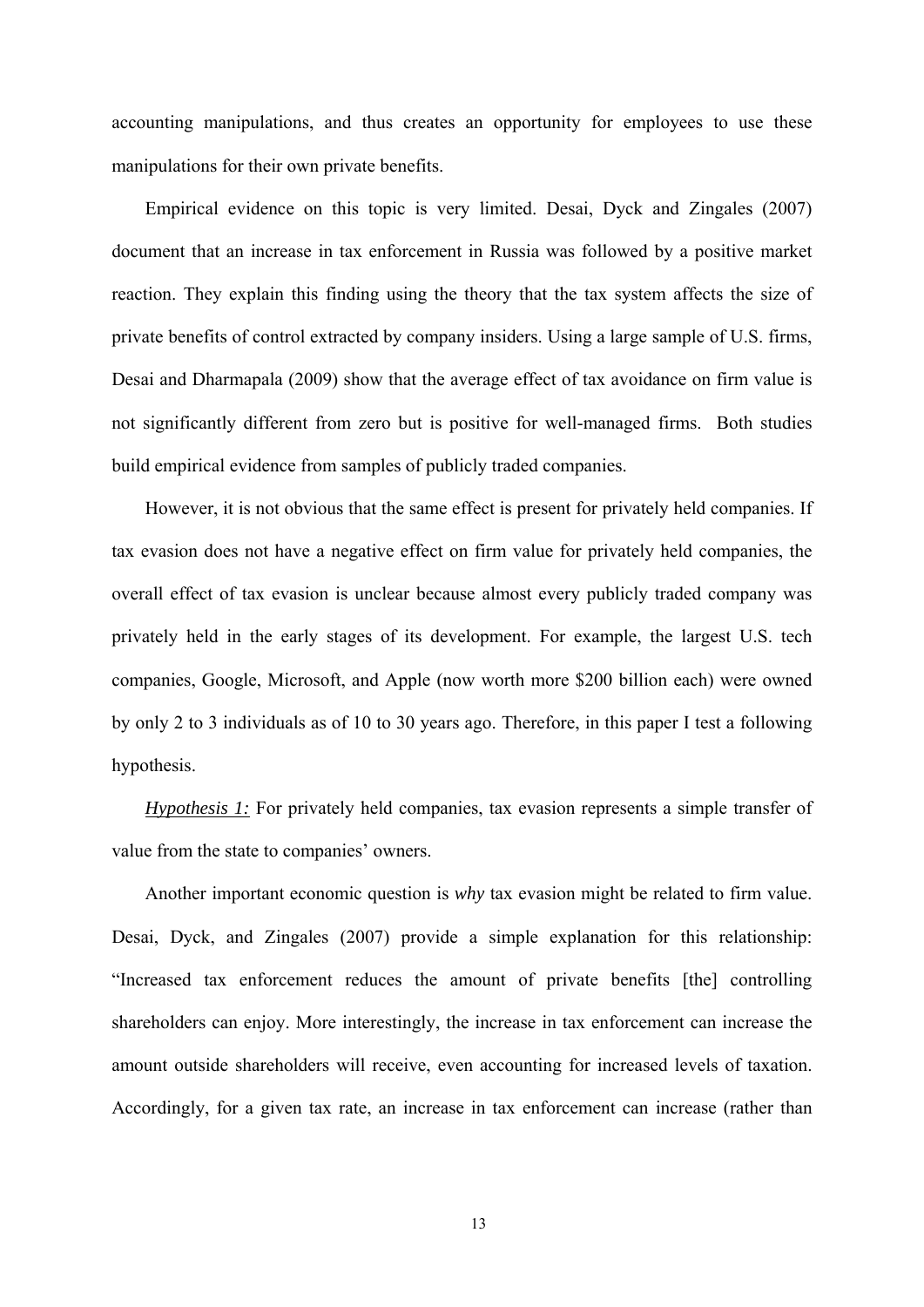decrease) the market value of a company." It is possible that a similar effect might be in place for privately held companies. Lax tax enforcement allows a firm's owner to evade taxes, but it also provides an opportunity for a manager to steal from the company; as a result, lax tax enforcement can worsen firm performance. Therefore, the second hypothesis that I test in this paper is as follows.

*Hypothesis 2:* The negative effect of tax evasion on firm performance (if any) is related to managerial diversion rather than tax evasion *per se*.

## **II. Data and Sample**

# *A. Banking Transaction Data*

The main dataset used in this paper is the banking transaction data for 2003 and 2004 that were leaked to public from the Moscow branch of Russian central bank in 2005 (Vedomosti (2005a)). These data can be purchased from several web sites including www.mos-inform.com, www.specsoft.info, www.wmbase.com, and www.rusbd.com. I purchased these data from www.vivedata.com for \$500. This dataset includes transactions that took place within Russia only. It does not include operations in foreign currencies nor does it include cash deposits and cash withdrawals.

The raw dataset contains 236 million transactions involving 1.7 million entities. Each entry has information on the payer, recipient, date, and amount as well as a detailed description of each transaction. The transactions range from very large to miniscule. For example, the data show that on January 26, 2004, Gaztaged, a 100% subsidiary of Gazprom, paid 538 million rubles (\$18 million) to Trubny Torgovy Dom for pipes. In contrast, Rosneft, the largest oil company in Russia, paid a water cooler rental of 637 rubles (\$21) on July 9, 2003, to Selivanovskaya Voda.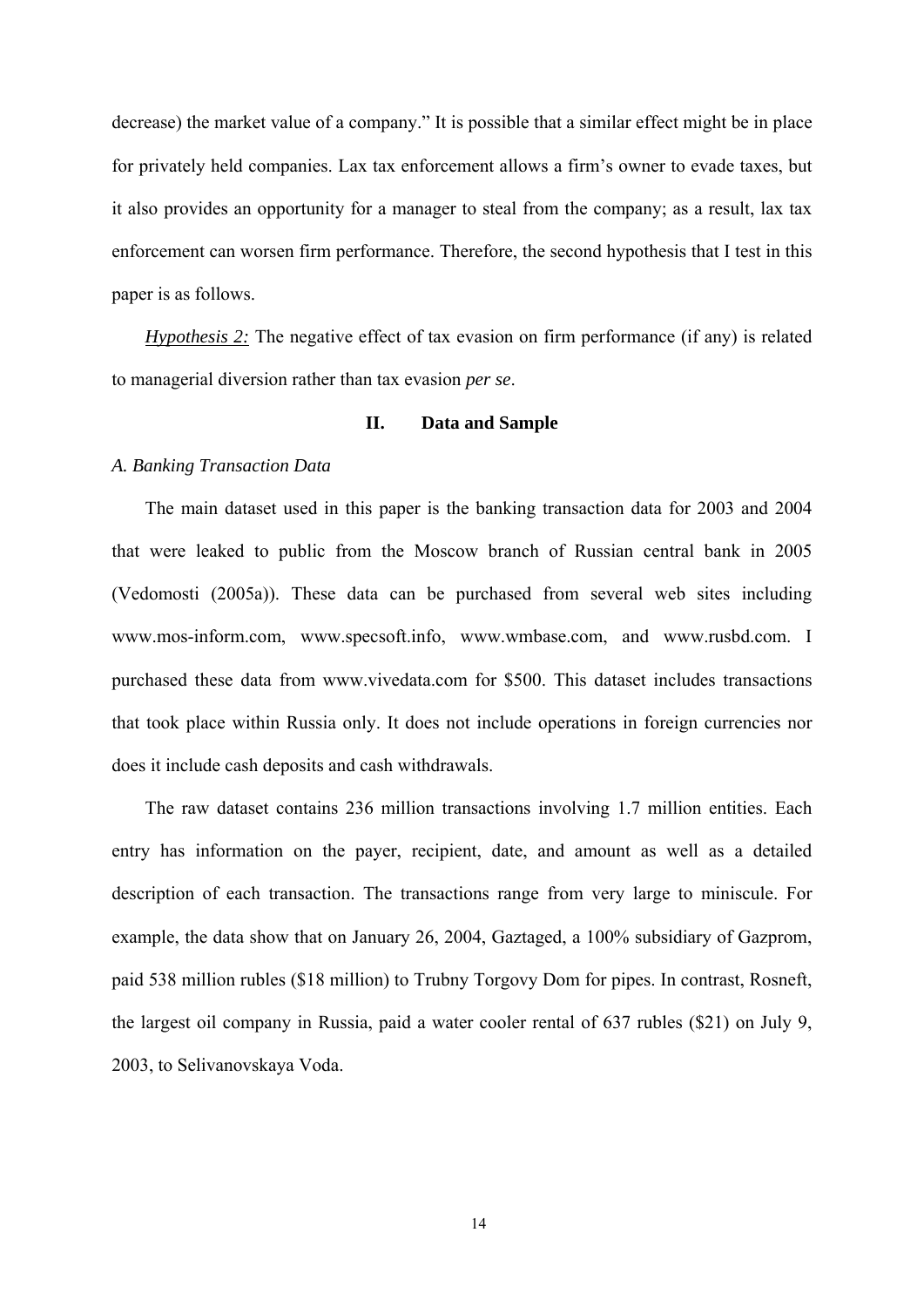To reduce measurement error due to misprinted taxpayer numbers (INN), all firms with fewer than 10 transactions over the entire sample period are excluded. In spite of the large number (803,566) of firms with fewer than 10 transactions, these firms account for only 0.3% of the total turnover. Banks, financial service firms, and insurance companies are excluded from the analysis. Individual entrepreneurs and very small companies (monthly revenue of less than 100,000 rubles [\$3,300]) are also dropped because they cannot be considered spacemen according to the description used here.<sup>9</sup> Because firms pay the VAT and the profit tax on a quarterly basis in Russia, I include in the analysis only firms that had at least one transaction before October 1, 2004. The exclusion of firms that were formed in the last quarter of the sample period leads to an underestimation of tax evasion for the fourth quarter of 2004 because spacemen created during this period cannot be identified. This leaves a sample of about 207,000 companies.

There is no exact evidence regarding how these data were leaked. An internal investigation of the Russian Central Bank did not yield any results. However, following the scandal caused by the leak, the central bank stopped the leakage, and therefore, no banking data could be obtained for 2005 and beyond. Vladimir Babkin, an economist with the Russian Central Bank, observes that many commercial banks commonly use this dataset to evaluate credit ratings (Bank Review (2005)). Using these data, banks can verify the accuracy of financial statements, analyze firms' key customers and suppliers, and investigate a firm's financial activities with its affiliates.

Because the Russian Central Bank never confirmed the authenticity of the data, I perform several tests to verify the dataset's completeness and to determine whether it contains transactions of real companies. The detailed description of these procedures is provided in the Internet Appendix. From the results of these tests, I draw three main conclusions. First, the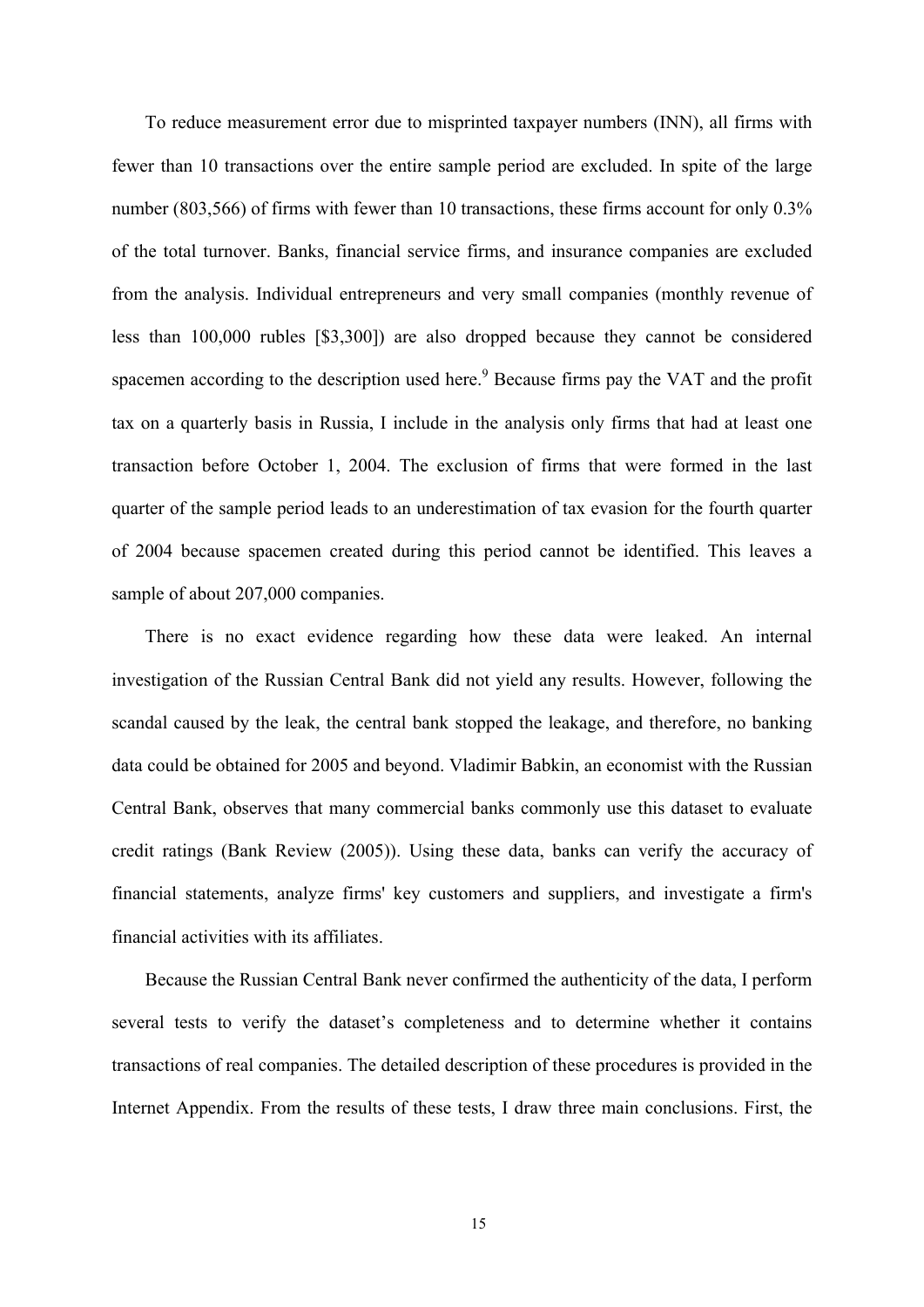banking data are real but incomplete. The sample contains data for 75% to 80% of all Russian firms. Second, the sample is biased toward Moscow, because the data were leaked from the Moscow branch of the Russian Central Bank. Third, the data contain some errors due to misprints and other unknown reasons.

#### *B. Additional Data Sources*

To verify the spacemen selection procedures, I use several additional data sources. The first dataset includes the personal income of Moscow residents, the second is the city of Moscow's auto registration database, the third is the companies' registry data, and the fourth is a police database of lost and stolen identifications. I provide a detailed description of these datasets in the Internet Appendix.

I obtain the companies' financial data from Rosstat, an official Russian statistical agency. This database contains information about a company's identification, name, address, date of incorporation, industry, directors, owners, and basic accounting data such as revenue, profit, net income, assets, and debt. According to Russian law, all firms (even small ones) must report their balance sheets and income statements to Rosstat on a quarterly basis. Rosstat contains accounting data for about 1.5 million Russian firms.

# *C. Identification of Spacemen*

Empirically, I identify spacemen as firms that pay no or negligible taxes. The quality of the banking data does not allow for the identification of all tax payments because descriptions of some payments are missing; therefore, any transfer to a tax collecting agency is treated as a tax payment.<sup>10</sup> A firm is defined as a spaceman if it satisfies all of the following criteria: (a) the ratio of taxes paid to the difference in cash inflows and outflows (net tax rate) is less than 0.1%; (b) the firm pays less than 216 rubles (\$7.2) in SST per month, which approximately corresponds to one minimum wage; $\frac{11}{11}$  and (c) the firm's cash inflows are higher than its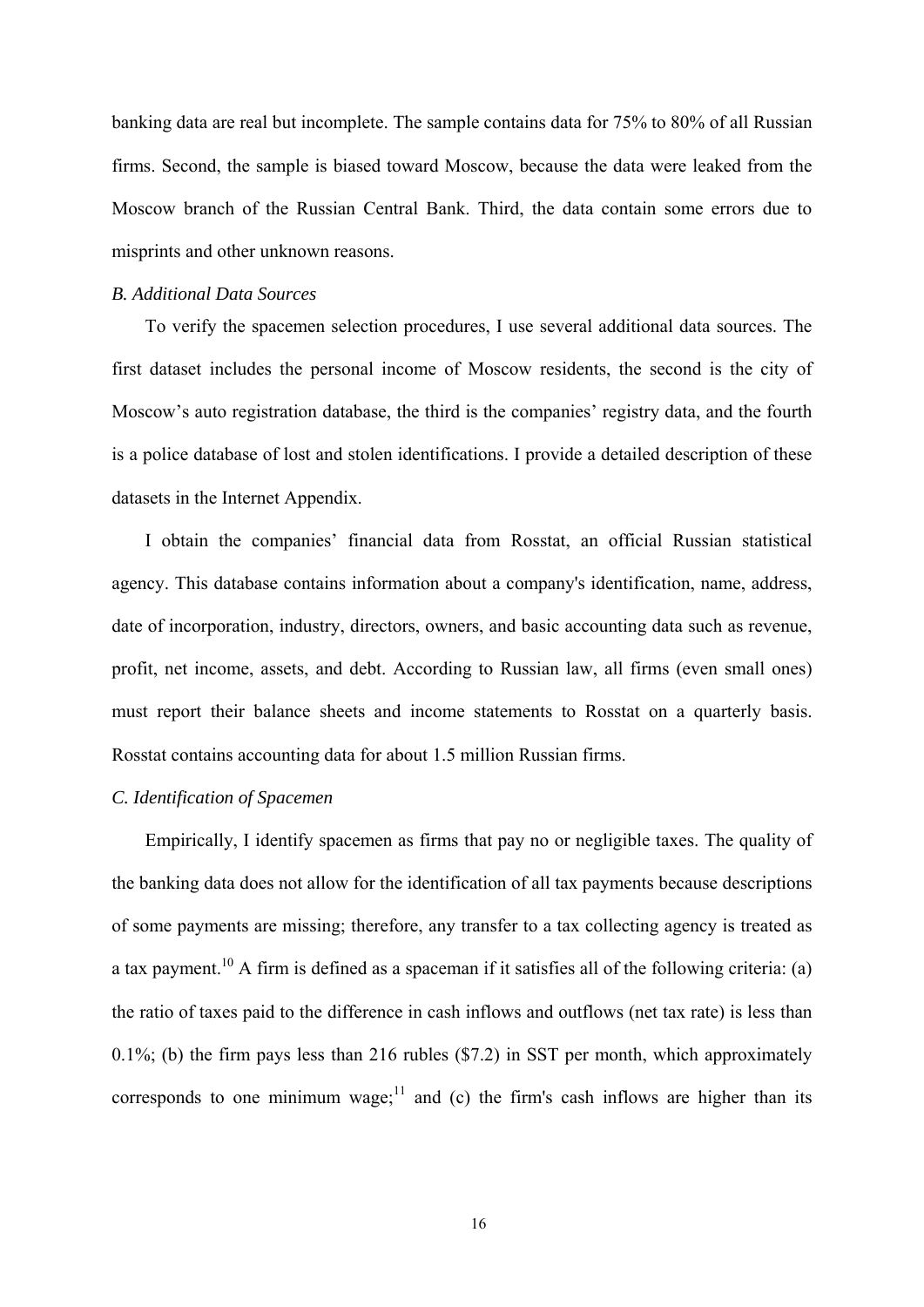outflows. According to the Russian tax system, even a firm with a loss must pay VAT, SST, and property taxes; hence, these criteria guarantee that such a firm cannot survive even a simple examination by tax authorities.

I define a firm's gross tax rate as

$$
gross tax rate = \frac{\tan pad}{(\cosh inflow + cash outflow)/2}
$$
\n(1)

Because the price for spaceman services in 2003 to 2004 started as low as 1%, the nature of their business prevents such firms from paying taxes that are higher than 1% of average turnover. Therefore, a firm is classified as *regular* if it has a gross tax rate of more than 1%, and firms with tax rates between 0.1% and 1% represent a mix of spacemen and regular firms and therefore are not attributed to either class.

I identify 42,483 spacemen and 100,313 regular firms in the data. Panel A in Table I presents the summary statistics. The first two columns describe the base sample of 207,176 firms. An average firm performs 38 transactions per month, has receipts of \$283,371, spends \$245,640, and has an average tax payment of \$7,913, including \$288 in SST, which corresponds to an average wage bill of approximately \$950 per firm. This figure is much lower than a real wage bill. For example, Braguinsky, Mityakov, and Liscovich (2010) estimate "under the table" payments as much as 75% of actual salaries. The third and fourth columns contain only regular firms, and the fifth and sixth columns include only spacemen. These subsample statistics indicate that a spaceman has a monthly turnover that is over 2.5 times greater than that of a regular firm (\$641,535 versus \$251,247) but performs 40% fewer transactions (25 versus 42); therefore, an average spaceman transaction is 4.3 times higher than an average regular firm transaction. Furthermore, a spaceman exists almost 200 days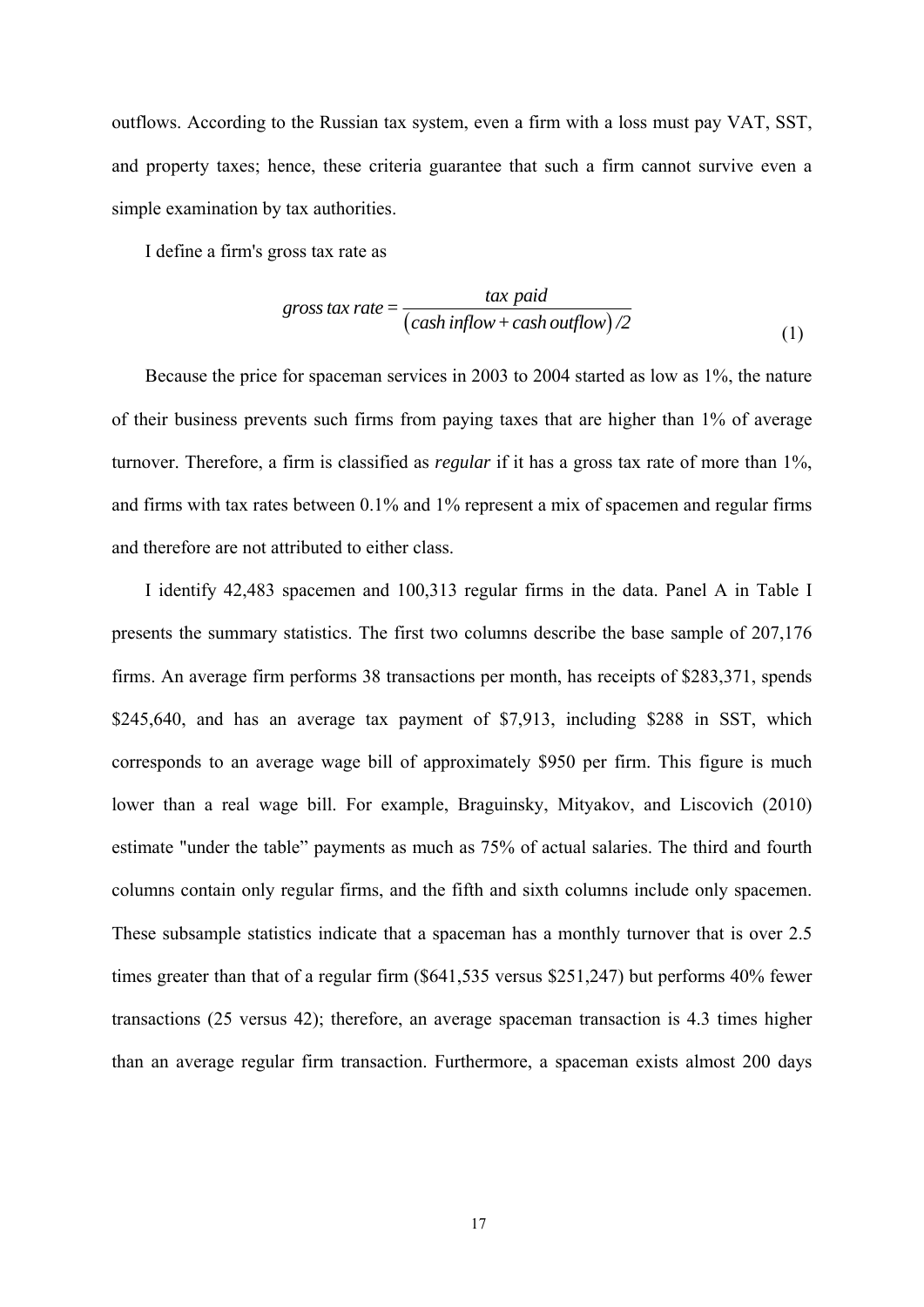fewer than a regular firm (391 days versus 588 days) when firm age is defined as the date of the last transaction minus the date of the first transaction in the sample.

#### *[Insert Table I here]*

Next, I examine whether the assumed qualitative characteristics of spacemen motivated in Section I.A are supported by the data. Specifically, I test the following statements: (a) spacemen either do not submit accounting statements to authorities or submit reports that do not coincide with their real activities, (b) many spacemen are often registered at the same address, and (c) spacemen are typically registered in the names of homeless people, people who sell their identification data, or people whose identification has been lost or stolen.

To test these statements, I match a sample of 3,000 randomly selected spacemen and a sample of 3,000 randomly selected regular firms to companies' registry data to identify companies' CEOs and owners. Next, I match the CEOs' and owners' identifications to auto registry, personal income data, and lost and stolen identification database. To obtain companies' accounting statements, these subsamples are matched to Rosstat.

Panel B in Table I presents summary statistics. As the table shows, 43.4% of spacemen are not found in the Rosstat database (never provided any reports to Rosstat) as compared to 9.5% of regular firms. Out of the 1,697 spacemen present in Rosstat, only 589 (34.7%) reported a positive combined revenue for 2003 to 2004. Concerning these 589 spacemen, the average (median) spaceman reported \$2,433K (\$9.3K) of revenue, even though its true cash receipts were \$13,630K (\$2,630K). These statistics contrast to those of regular firms. Out of 2714 regular firms, 1,897 (69.9%) reported positive revenue in 2003 to 2004. An average (median) regular firm reported \$3,586K (\$390K) of revenue, and it received \$2,866K (\$450K) of cash inflow in its bank account. Figure 1 plots a logarithm of reported revenue against a logarithm of cash inflow for spacemen and regular firms. The evidence supports the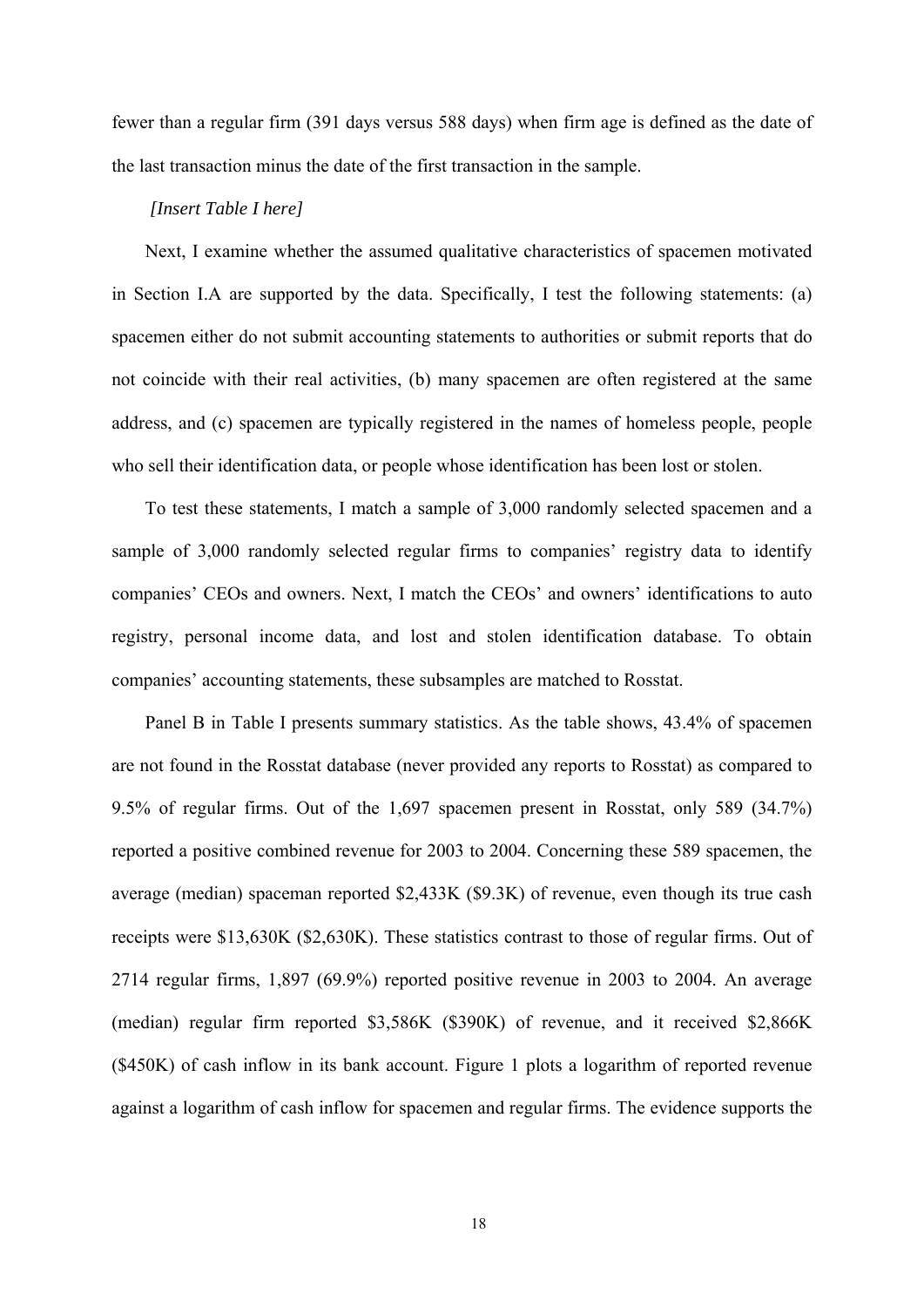statement that spacemen either do not submit accounting, or they submit reports that do not coincide with their real activities.

#### *[Insert Figure 1 here]*

The data presented in the table indicate that spacemen are often registered at a "mass registration" address, or an address at which many of other companies are also registered; 69.9% of spacemen are registered at addresses where at least 100 other firms are registered, and 28.4% of spacemen are registered at addresses where at least 500 other firms are registered (for regular firms, the respective statistics are 38.6% an 14.3% accordingly). Identification data on 18.9% of spacemen's CEOs are present in the police database of lost and stolen identifications.

The data employed in this research do not allow the identification of whether a person is homeless. Neither it is possible to verify whether a person sold his/her identification for spaceman registration. However, some proxies for individual wealth can be obtained using car ownership and personal income data. According to the Moscow auto registry data, 17.8% of spacemen's CEOs own (or ever owned) a car, and 13.9% of them earned more than \$1 per day (\$365 per year). I define a person as "poor" if he or she never owned a car and has income below \$1 per day. According to this definition, 73.7% of spacemen's CEOs can be classified as poor people. In comparison, the average CEO of a regular firm has a reported income that is 4 times higher than that of the average CEO of a spaceman<sup>12</sup> and is 3 times more likely to own a car. The data for the owners of spacemen exhibit a similar pattern. Compared to the owners of regular firms, an average spacemen owner earns an income that is 6 times lower and is one-third as likely to own a car. Even though the CEOs and owners of spacemen are much poorer than those of regular firms, the average cash receipts of spacemen are about 5 times greater than those of regular firms (\$13,631K vs. \$2,866K). This evidence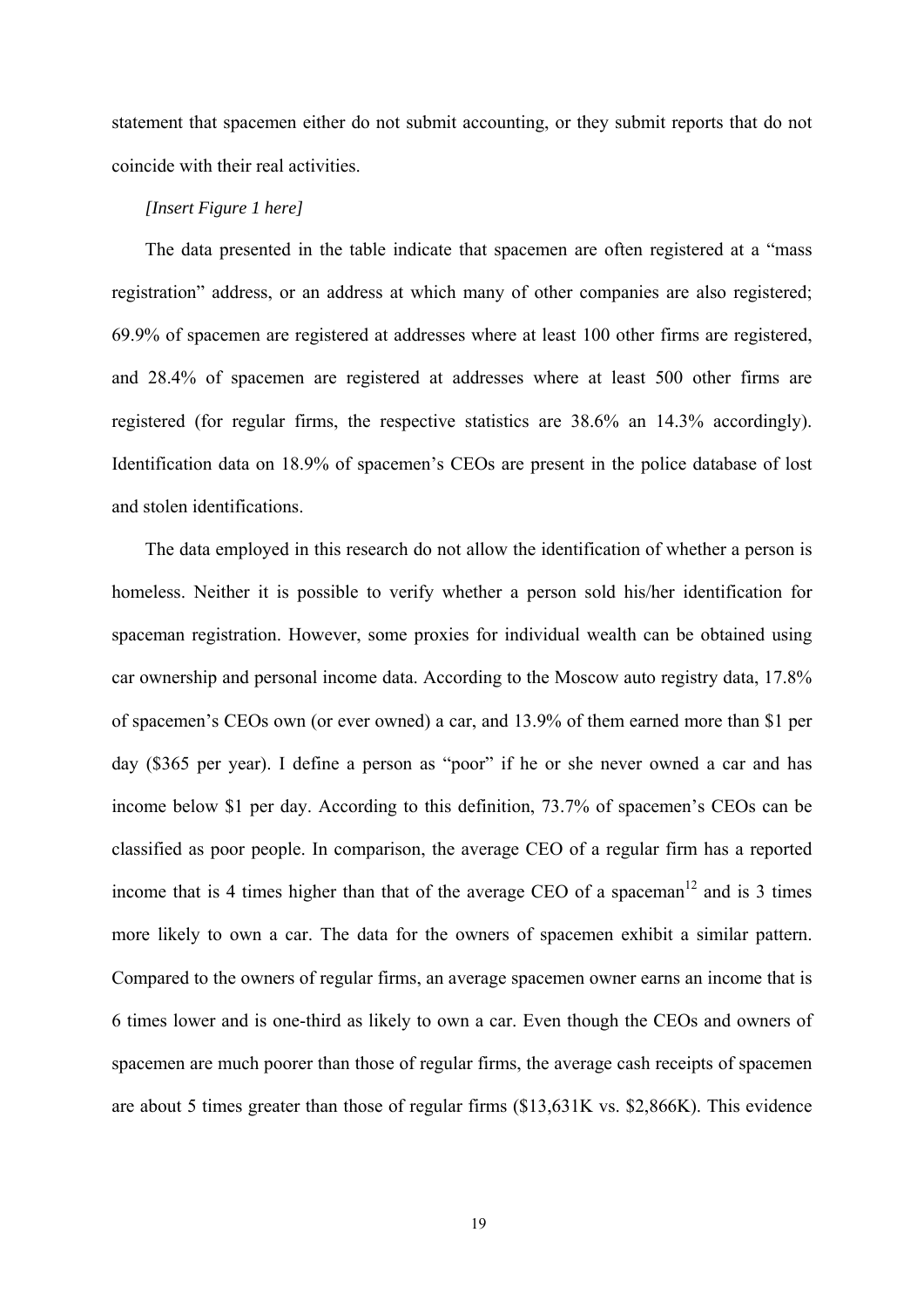suggests that the nominal CEOs and owners of spacemen are not the real ones. Surprisingly, the identifications of 9.7% of regular firms' CEOs are present in the database of lost and stolen identifications, and 36.1% can be classified as poor. A possible explanation of this empirical finding is that under tax evasion, even legitimate businesses might prefer to hide their true owners.

I provide additional verification tests of spacemen selection procedures in the Internet Appendix.

## *D. Sample of Companies*

I match the sample of 100,313 regular firms identified in the previous subsection to Rosstat database. The number of companies present in the Rosstat database is 89,722; of these, 62,643 have nonzero reported revenues for either 2003 or 2004. As discussed earlier, the banking data are incomplete, which is why I choose only firms whose reported revenues for 2003 and 2004 are relatively close to their banking cash receipts.<sup>13</sup> Due to data limitations, the ultimate beneficiaries of money transfers through spacemen cannot be precisely identified. The banking data make it possible to trace the money from companies to spacemen, but they do not allow the verification of who eventually received the cash dispensed from the spacemen accounts. Therefore, in the case of publicly traded companies, tax evasion cannot be empirically separated from the expropriation of minority shareholders. Hence, I exclude open joint stock companies from the sample. This yields a sample of 45,429 companies.

Table II presents the sample summary statistics. An average (median) company has assets of \$864K (\$71K), revenue of \$1.4M (\$255K), and a net income of \$48K (\$2K). Employment data for 31,594 companies are present in Rosstat. An average (median) company has 78 (47) employees. As indicated in the table, the reported profitability for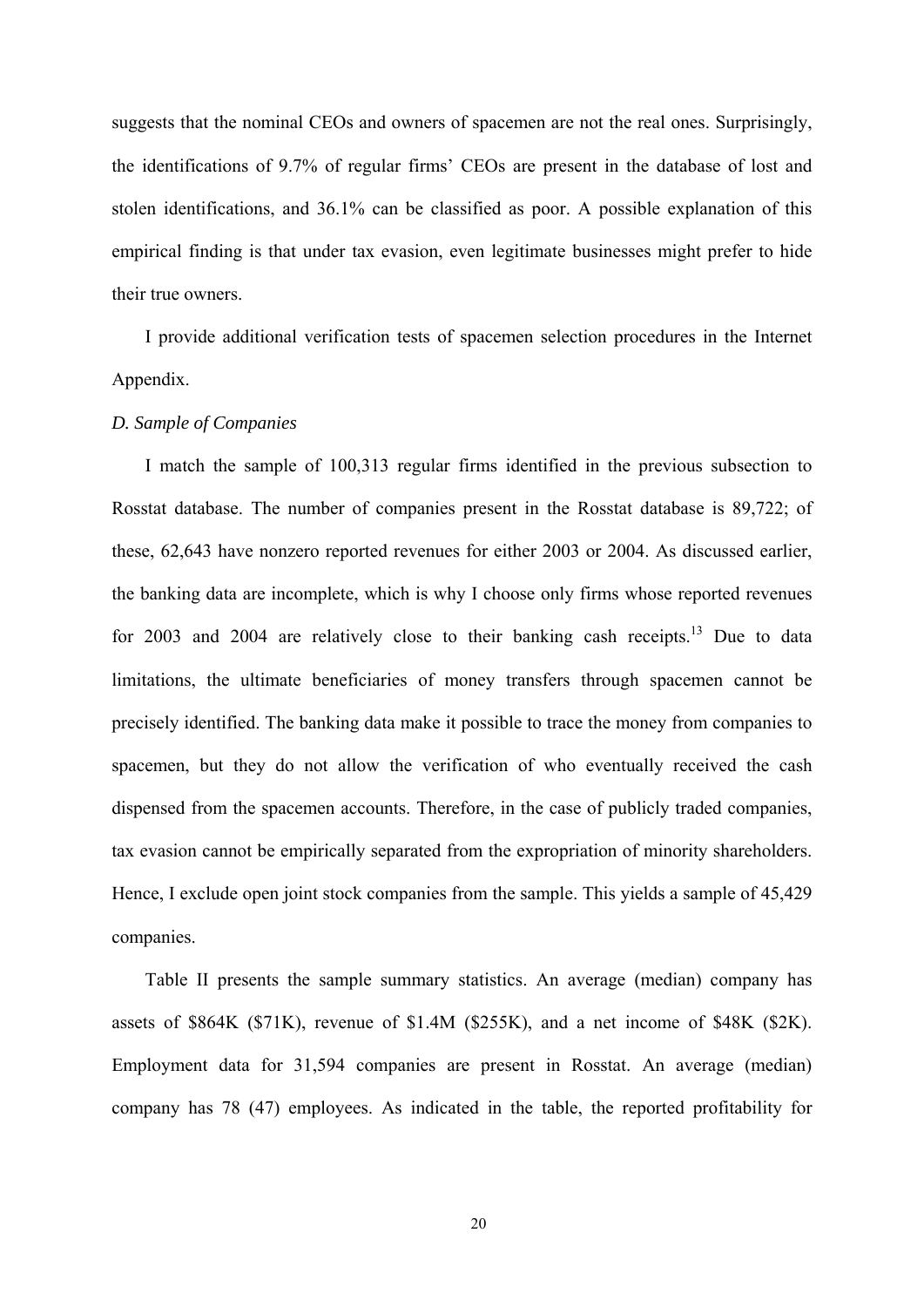sample companies is quite low. The average (median) earnings before taxes (EBT) margin is  $2.1\%$  (1.2%), and the net income margin is  $1.1\%$  (0.9%). Low reported profitability is reflected in relatively low tax payments. An average (median) firm pays 1.4% (0.6%) of its revenue as a profit tax, 2.7% (1.4%) as VAT, and 1.5% (0.6%) as SST. I estimate *profit tax* as the difference between EBT and net income. Rosstat data do not include VAT and SST, which is why those taxes were estimated using a description of tax payments from the banking dataset. I obtain ownership and CEO data for 40,319 members of the sample using companies' registry data. An average (median) company has 2.1 (1) owners. I define *CEO not owner* as *l* if the CEO is not one of the company's owners and *0* otherwise. I find that 42.9% of the companies are not managed by their owners.

# *[Insert Table II here]*

It is difficult to measure firm performance under tax evasion. Popular measures of firm performance such as ROA and ROE cannot be used because reported earnings would be mechanically correlated with tax evasion measures.<sup>14</sup> I also cannot rely on the market-tobook ratio because the sample companies are not publicly traded. This is why firm growth and changes in productivity are employed as measures of firm performance. Because the banking data are limited to 2003 and 2004 and the Rosstat data were available until 2007, I estimate an average of 3-year growth starting in 2003 and 2004. As we can see from Table II, an average firm experienced 19.1% of revenue growth per year and 26.6% of asset growth per year. Ratios of revenue to assets and revenue per employee are used as productivity measures. Over a 3-year period, an average change of revenue per employee was 18.9% per year, and the average change of the revenue to assets ratio was –10.3% per year.

It is important to note that survival bias may be a serious issue in the sample because 42% of the firms that had non-zero revenue in 2004 are missing in 2007. Not all of these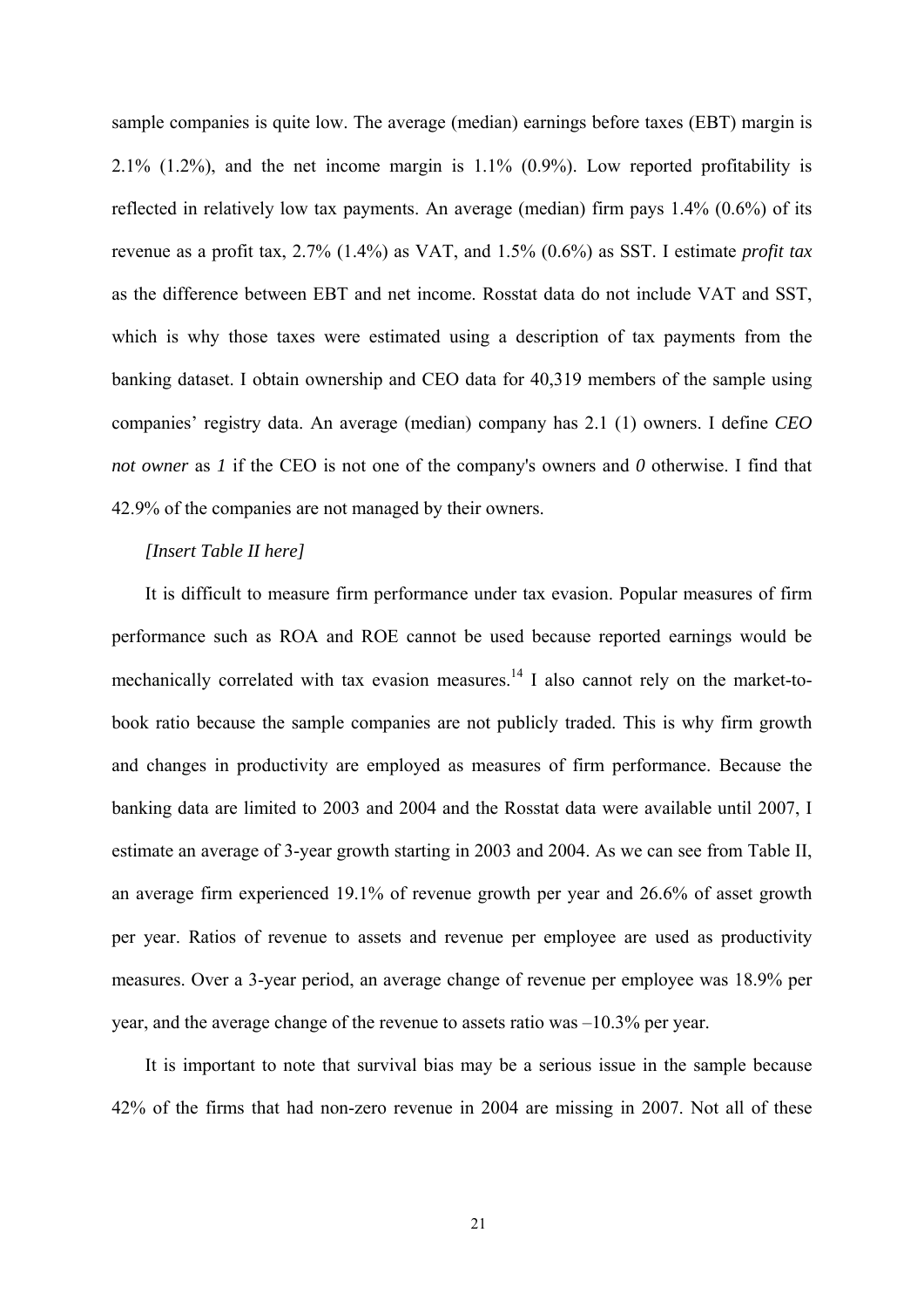firms necessarily went bankrupt. Some may have failed to submit statistical forms in 2007, or Rosstat may not have included their information in the 2007 data. However, bankruptcy is a key reason for these firms' absence. To account for survival bias, the values of the growth and productivity variable were set at the bottom percentile for the firms that disappeared from that sample and had negative total net income for the last 3 years before their disappearance. A firm that had a positive total net income for the last 3 years before it disappeared from the sample is considered as not present for some random reason(s), and therefore, I do not estimate growth and productivity measures for such a firm. The performance measures that are corrected for survival bias are reported at the bottom of Table II.

### **III. Empirical Strategy**

First, I build a measure of income diversion based on companies' transfers to spacemen. Note that not all of the money transferred to spacemen constitutes income diversion. A firm that pays a spaceman for nonexistent consulting services decreases its taxable income by 100% of the payment. However, if a firm orders some goods from a spaceman, the hidden income is only a fraction of the transfer. To illustrate this difference, consider a manager who wants to decrease taxable income by purchasing a computer for more than its fair price. The manager buys a computer from a spaceman for \$3000, the spaceman transfers \$1000 to a real firm that sells computers, the real firm delivers the computer, and the manager receives \$2000 cash back. In this case, the income diversion is \$2000 instead of \$3000. Empirically, I estimate the net transfer to a spaceman as the difference between the money transferred to the spaceman and the money that the spaceman transferred to the regular firms. I construct three measures of income diversion at the firm level:

$$
ShadowP = \frac{Net \, transfers \, to \, spacecraft}{Total \, payments}
$$
\n
$$
(2a)
$$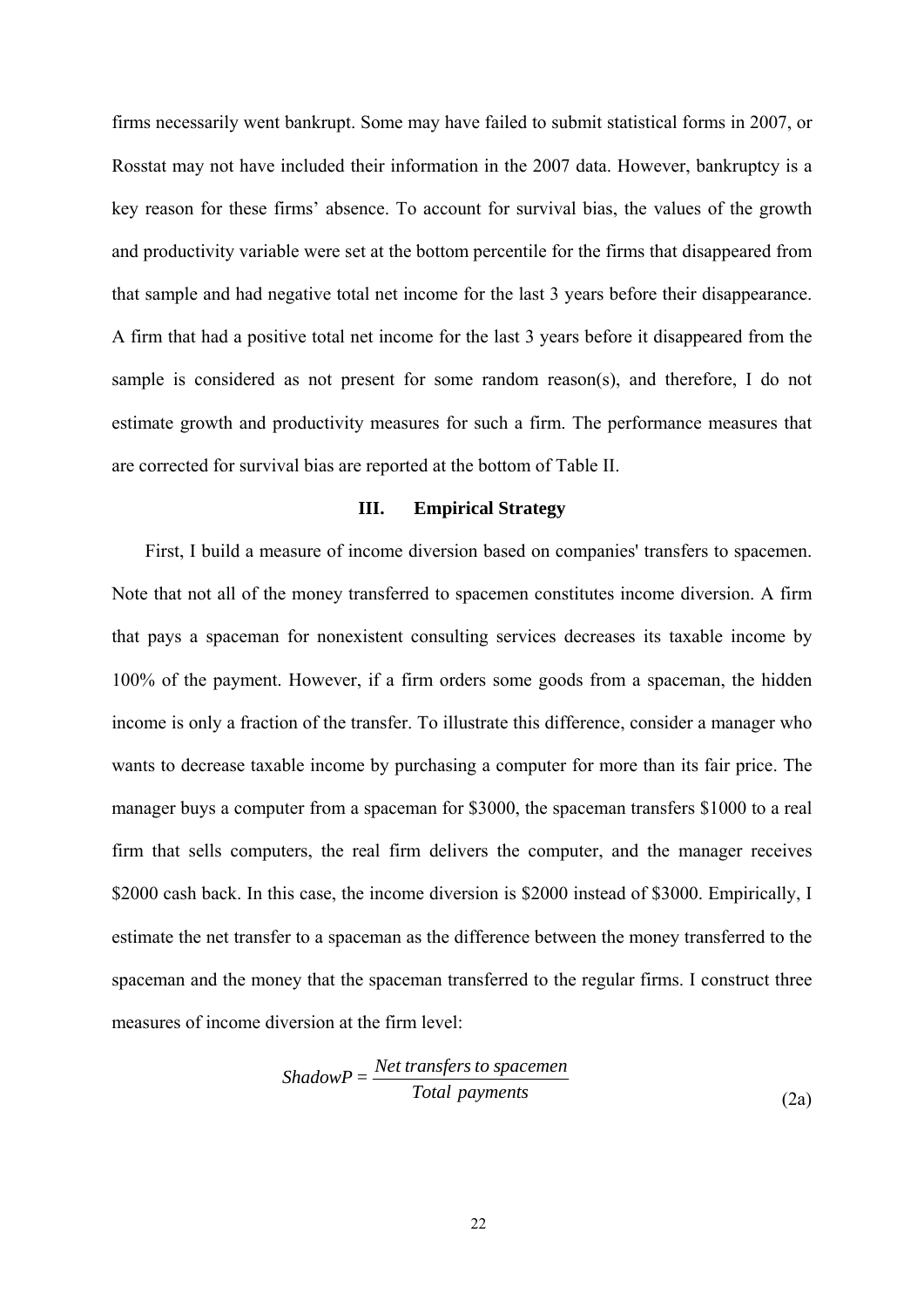$$
ShadowR = \frac{Net \ transfers \ to \ spacemen}{Review}
$$
 (2b)

$$
ShadowA = \frac{Net \ transfers \ to \ spacemen}{Assets} \tag{2c}
$$

where *Net transfers to spacemen* are the net cash transferred to spacemen by a firm, *Total payments* represent the total amount of money paid from the firm's bank account, and *Revenue* and *Assets* are book revenue and assets taken from Rosstat.

Second, I test Hypothesis 1 by estimating the following regression:

$$
Performance_{t,t+3}^{i} = \alpha + \beta \, \text{Shadow}_{t}^{i} + \gamma \, \text{Controls}_{t}^{i} + \theta_{t} + \varepsilon_{t}^{i} \tag{3}
$$

where *i* and *t* are firm and time indexes, *Performance*<sup>*i*</sup><sub>*t,t+3*</sub> is one of performance measures defined in Section II.D, *Shadow*<sup>*i*</sup> is one of the three income diversion measures defined above, *Controls*<sup>*i*</sup> is a set of firm-level controls,  $\theta$ <sub>*t*</sub> are year fixed effects, and  $\varepsilon$ <sup>*i*</sup> is the error term. Hypothesis 1 implies that  $\beta \ge 0$  because if Hypothesis 1 holds, then tax evasion is the same as the reduction of a firm's overall costs. Firms with lower costs *ceteris paribus* should outperform firms with higher costs or at least show the same performance.

There are two potential problems with the OLS estimation of equation (3). The first is that measurement errors of the income diversion measures and performance measures might be correlated. For example, if a company underreported revenue in 2003 or 2004, its revenue growth will mechanically increase, as will the change in productivity measured as revenue per employee and the income diversion measure *ShadowR*. Therefore, the OLS estimates of coefficients for income diversion measures may be upwardly biased. The second possible issue is the endogenous relationship between income diversion and firm performance. Firms with low growth opportunities might focus their energy on tax evasion rather than revenue creation. It is also possible that there is separation of talents; in other words, some managers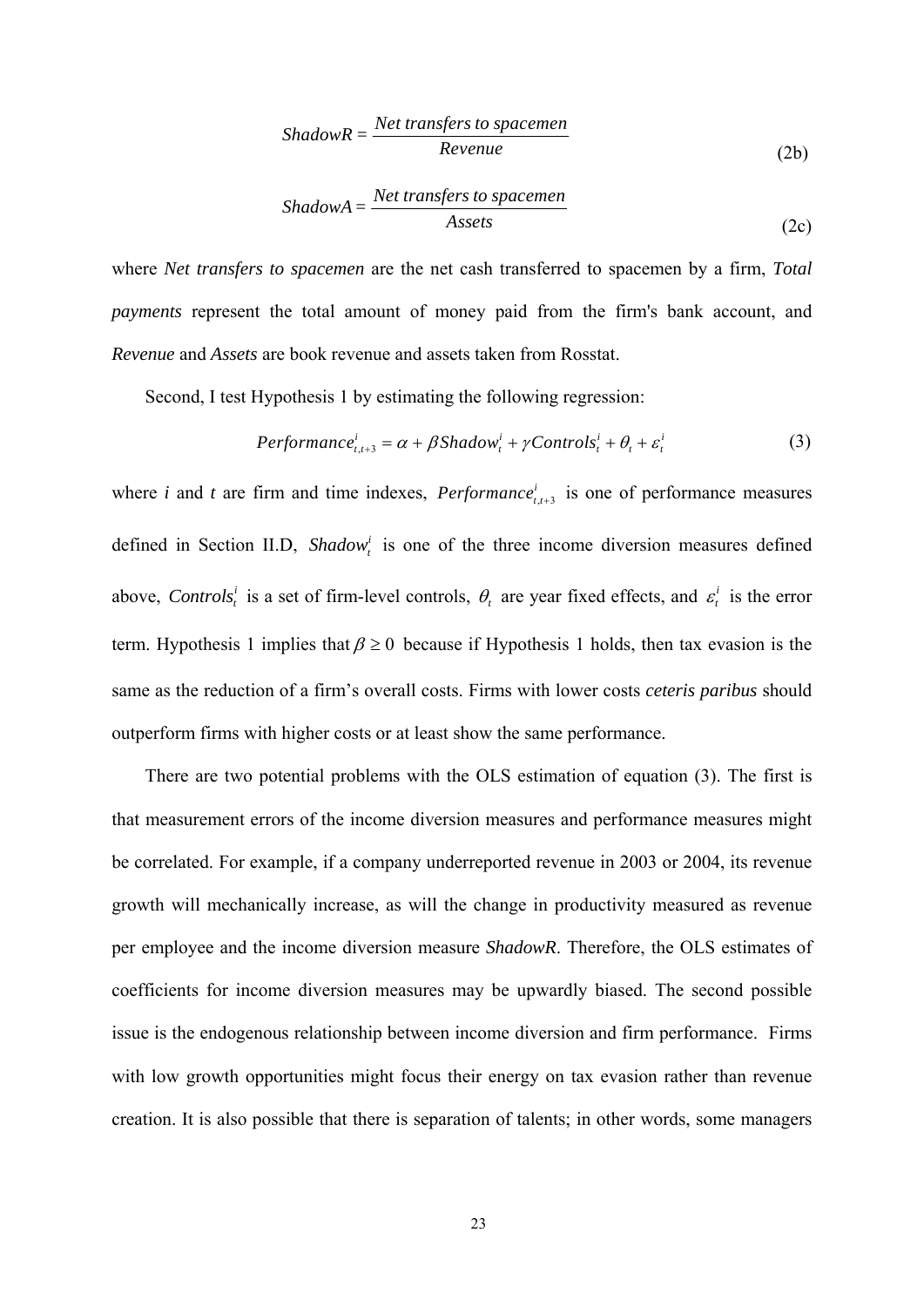know how to increase a firm's productivity and gain market share while others are good at manipulating accounting reporting and evading taxes.

To address these concerns, I need to find an exogenous source of variation that affect the ability of firms to divert income but do not directly influence performance indicators. As such a source, I use variation in strength of tax enforcement across different tax agencies. Typically, there are several tax agencies in each region. For example, the city of Moscow has 36 local tax agencies, the region of Moscow has 59, and Saint Petersburg has 27. Tax agencies are responsible for collecting and checking tax filings. They can also initiate tax investigation if necessary. Tax agencies differ one from another by several dimensions. First, tax agencies are staffed differently: some agencies have many more firms assigned to every single tax inspector than others. Second, tax inspectors differ in skills, level of education, and incentives. As a result, there is a significant variation in the level of tax enforcement across tax agencies. This is why I use tax agency dummies as a source of exogenous variation to instrument for income diversion. It is important to note that tax agencies are responsible only for tax collections. Other government agencies are responsible for granting licenses and permissions, firm registrations, safety checks, etc. These government agencies operate independently from tax agencies. Therefore, tax agencies affect firm performance only via different level of tax enforcement, not through other activities that might hinder business development. The assignment of every firm to tax agencies depends purely on its registration address. However, the choice of a tax agency is not exogenous for many Russian firms. According to the Russian businessmen I interviewed, entrepreneurs often prefer to register their businesses with tax agencies where they have good connections, i.e., where a friend or a relative works. Russian law has no established punishment for a firm that has different legal and physical addresses. Not surprisingly, almost 50% of firms in the sample have different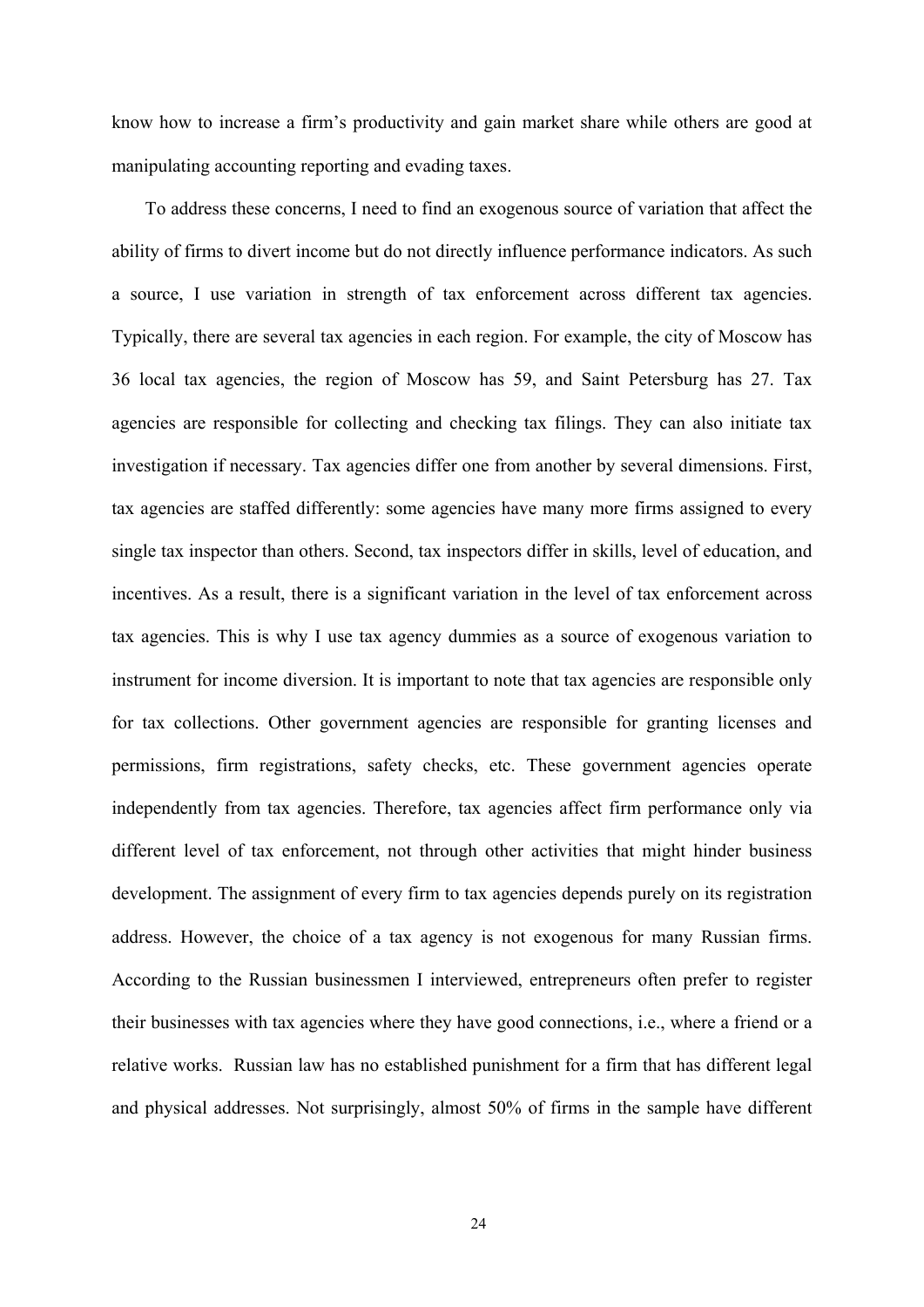legal and physical addresses; all of these firms are excluded from the IV estimation to avoid the problem of an endogenous choice of tax office. This exclusion does not fully insure that a choice of tax office was exogenous for every firm in the remaining subsample, but the probability of endogenous choice is significantly smaller.<sup>15</sup>

Third, I distinguish the effect of managerial diversion from the effect of tax evasion by itself*.* As discussed earlier, the banking data do not identify the final recipients of spacemen money. Hence, I cannot directly separate tax evasion from managerial diversion using the banking data. To solve this problem, I apply the following identification criteria. If a company's CEO is also its owner, then income diversion constitutes only tax evasion:

$$
Shadow_t^i = Tax Evasion_t^i, \text{ if } CEO_t^i =Owner_t^i
$$
\n
$$
(4)
$$

Indeed, if the same person is the company's owner and manager, then the only motive for income diversion is tax evasion. In contrast, if a company's CEO is not its owner, then income diversion includes not only tax evasion but also managerial diversion:

$$
Shadow_t^i = Tax Evasion_t^i + Management \, Diversion_t^i, \, if \, CEO_t^i \neq Owner_t^i \tag{5}
$$

To test Hypothesis 2, I estimate the following regression:

$$
Performance_{t,t+3}^{i} = \alpha + \beta_1 Shadow_t^{i} + \beta_2 Shadow_t^{i} \cdot CEO \text{ not owner}_t^{i} ++ \beta_3 CEO \text{ not owner}_t^{i} + \gamma Controls_t^{i} + \theta_t + \varepsilon_t^{i}
$$
(6)

where *i*, *t*, *Performance*<sup>*i*</sup><sub>*t*,+3</sub>, *Shadow*<sup>*i*</sup>, *Controls*<sup>*i*</sup>,  $\theta$ <sub>*i*</sub>, and  $\varepsilon$ <sup>*i*</sup> are the same as in equation (3), and *CEO not owner*<sup> $i$ </sup> is a dummy that is equal to 1 if a company's CEO is not one of that company's owners. Hypothesis 2 implies that  $\beta_1 \geq 0$  and  $\beta_2 < 0$ .

Finally, to check the robustness of the results, I analyze the relationship between firm performance and the level of tax enforcement. If income diversion is positively related to firm performance, then stricter tax enforcement should be negatively related to firm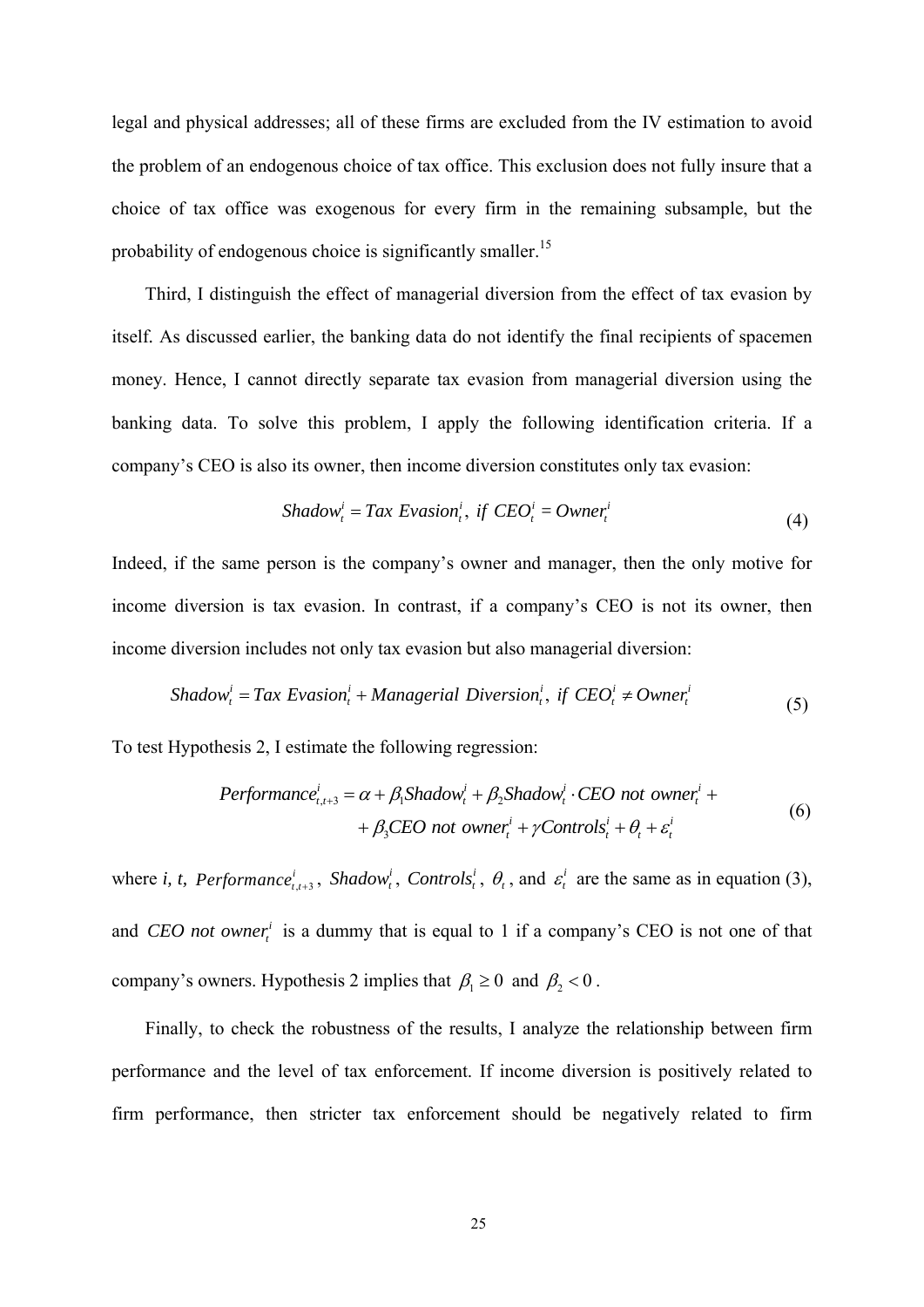performance and vice versa. As a proxy for tax enforcement, I use the number of employees that work at the local tax agency. Even though the government does not disclose such information, it can be obtained from the database of Moscow residents' personal income. Because this dataset contains identification data for both employer and employee, the exact number of people employed by every local Moscow tax agency can be obtained. I use 2002 as a base year to ensure that the number of tax employees would be exogenous to a firm's decisions to evade taxes in each subsequent year. The number of employees varies from 145 persons at tax agency № 33 to 370 persons at tax agency № 15. An average Moscow tax agency has 258 employees. As discussed earlier, tax agencies are only responsible for tax enforcement and are not involved in other activities that might worsen a firm's business environment. Therefore, except for this distinction in the level of tax enforcement, I consider that all Moscow firms operate under homogeneous corruption and in a homogenous business environment. From the banking transaction data, I obtain the number of active firms registered within every tax agency. A firm is considered "active" if it performed at least 10 banking transactions within the 2003 to 2004 period.

I denote a proxy for the inverse tax enforcement as follows.

$$
Inverse\,Tax\,Enforcement_j = \frac{Number\,of\,Firms_j}{Number\,of\,Tax\,Employeees_j}
$$
\n(7)

where  $j$  is the index of a local tax agency, *Number of Tax Employees*, is the number of persons employed at a local tax agency *j* in 2002, and *Number of Firms*, is the number of firms registered a local tax agency *j,* which performed at least 10 banking transactions in 2003 to 2004. This proxy varies from 17.7 (tax agency  $\mathcal{N}$  20) to 70.5 (tax agency  $\mathcal{N}$  5), with an average of 41.4 and a standard deviation of 14.7. The economic intuition behind this proxy is as follows. If a tax inspector has fewer firms to monitor, he can devote more time and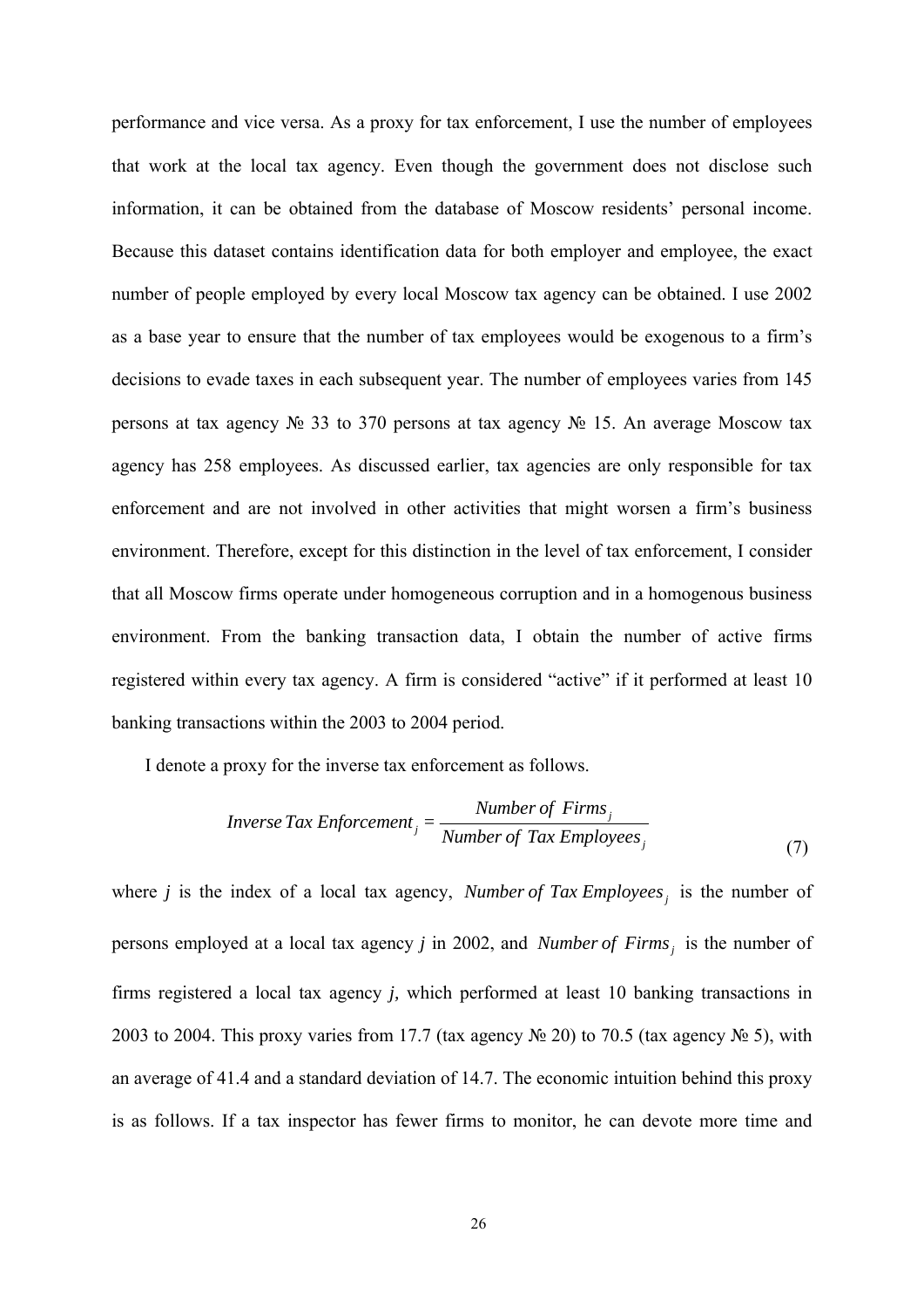effort to monitor each particular firm and therefore provide better tax enforcement. Next, I estimate the following regression:

$$
Performancet,t+3i = \alpha + \beta Inverse Tax Enforcementi + \gamma Controlsti + \thetat + \varepsilonti
$$
 (8)

where *Inverse Tax Enforcement*<sup>*i*</sup> is defined above, and *i*, *t*, *Performance*<sub>*i*,t+3</sub>, *Controls*<sup>*i*</sup>,  $\theta$ <sub>*t*</sub>, and  $\varepsilon_i^i$  are the same as for equation (3). If income diversion improves firm performance,  $\beta$ should be positive. If income diversion worsens firm performance,  $\beta$  should be negative.

## **IV. Empirical Results**

## *A. Tax Evasion at the Economy Level*

I estimate net transfers to spacemen as 1,500B rubles (\$49B) in 2003 and 2,223B rubles (\$77B) in 2004. Net transfers to spacemen account for 11.4% of GDP in 2003 and 13.1% of GDP in 2004. I estimate a lower bound of tax evasion using spacemen as 620B rubles (\$20B) in 2003 and 920B rubles (\$32B) in 2004. The identified tax evasion equates to 4.7% to 5.4% of GDP or 17.1% to 18.6% of all tax collection. My estimates for tax evasion using spacemen are close to those of the Russian central bank.<sup>16</sup> As mentioned earlier, the banking dataset covers about 80% of all transactions made in Russia. If we assume that the concentration of spacemen in the rest of economy is the same as in the banking data, the true size of the "spaceman economy" can be estimated as 14.2% to 16.3% of GDP.

What fraction of the shadow economy do I identify? Official estimates (Rosstat) of the shadow economy in Russia are 20% to 25% of GDP in 2000 to 2003. Using electricity and currency demand approaches, $17$  Schneider and Enste (2000) estimate the size of the Russian shadow economy as 20% to 27% of GDP in 1990 to 1993. Schneider (2005) uses the latent estimation approach, in which the hidden economy is considered as "unobserved variable," and the currency demand approach to measure the shadow economy in 145 countries. He estimates that in 1999 to 2003, the size of the shadow economy in Russia was 46.1 to 48.7%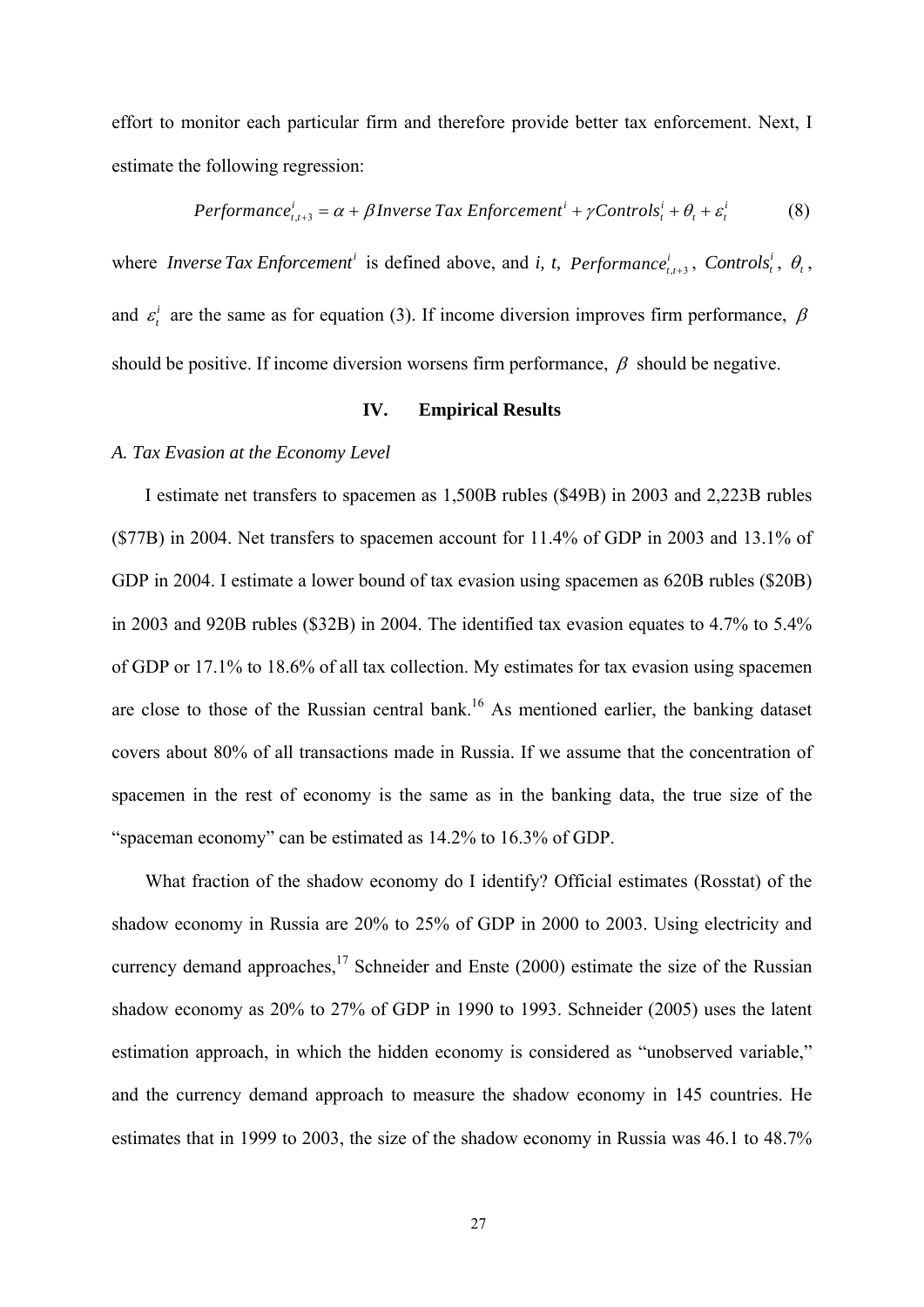of GDP. Based on these estimations, I conclude that the identified spaceman activities comprise 35% to 70% of the entire shadow economy in Russia.

#### *B. Income Diversion at the Firm Level*

I estimate income diversion at the company level as the sum of net transfers to spacemen. This approach to measuring diversion captures only one channel and does not cover other ways to avoid taxes. For example, it does not include income diversion related to transfer pricing, which Desai, Dyck, and Zinglales (2004) document to be enormous in Russia. However, the channel that I measure is substantial. As discussed in the previous subsection, the net transfers to spacemen account for 11.4% to 13.1% of GDP.

Table III presents the summary statistics of the income diversion measures. To reduce the influence of outliers and measurement error, the measures of income diversion are winsorized at the top 95th percentile. Annually, an average firm transfers to spacemen 7.1% of its total payments, 32.3% of its book assets, and 5.8% of its revenue. Large firms transfer less to spacemen than small firms. Consider a firm from the bottom quartile in terms of its assets. On average, it diverts 8.5% of its total payments, 53.6% of its book assets, and 6.8% of its revenue. In contrast, an average firm from the top quartile transfers to spacemen 5.9% of its total payments, 14.3% of its book assets, and 5.0% of its revenue. A possible explanation for this finding is that large firms are more visible in the media and are better monitored by the government.

# *[Insert Table III here]*

In the Internet Appendix, I provide a detailed analysis of the constructed income diversion measures. Summarizing the results of the empirical tests, I draw the following conclusions. First, all obtained measures of income diversion are negatively related to firms' actual tax payments. Second, the theoretical predictions for tax savings coincide with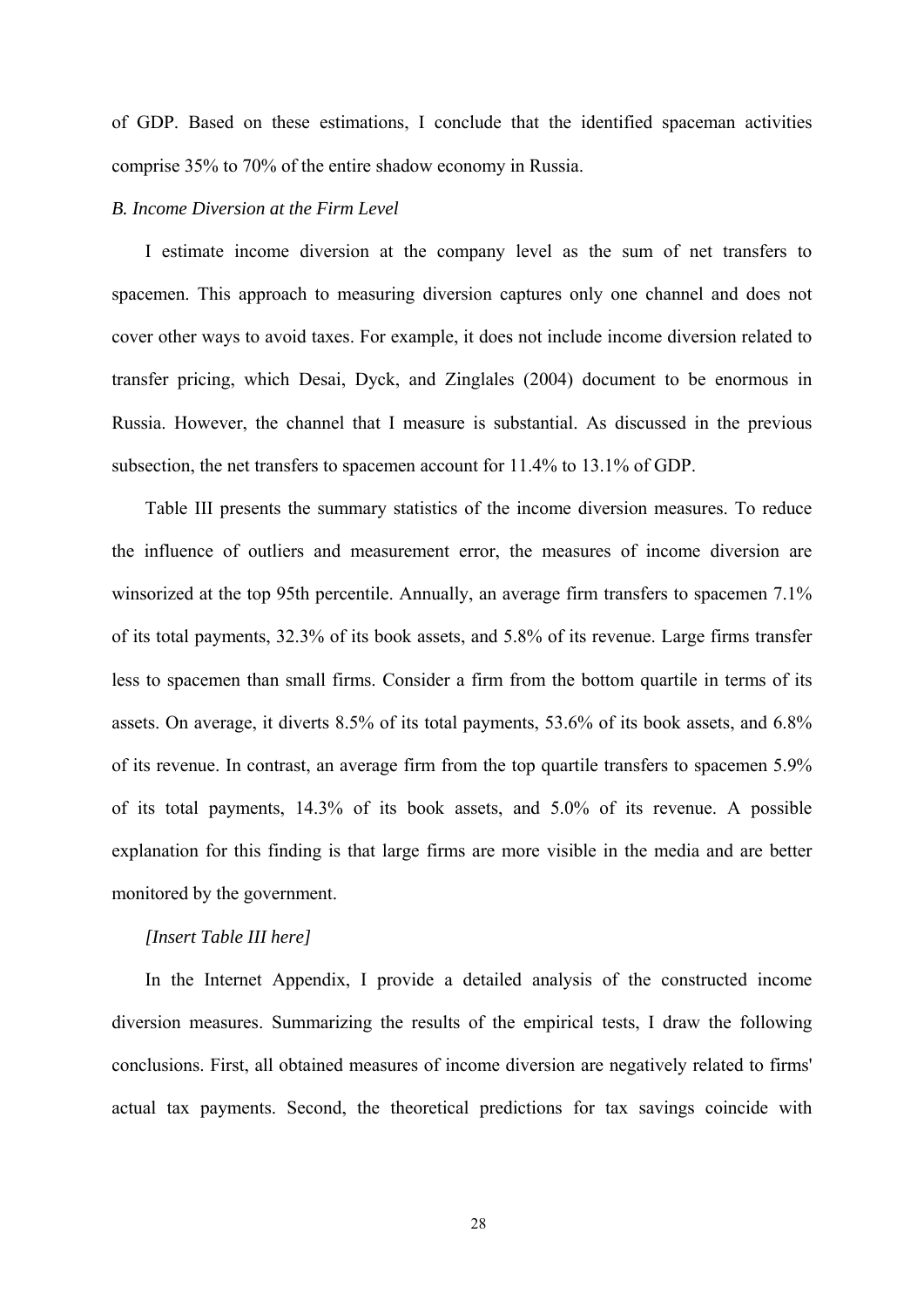empirical estimations. Specifically, regardless of spacemen money usage, every \$1 transferred to spacemen should lead to 15.3¢ of VAT savings. The estimated 95% confidence interval for the relevant coefficient is [–.160, –.055]. Third, as proposed by the theoretical analysis, profitable and unprofitable firms use spacemen for different purposes and to evade different taxes. Profitable firms use 57% of transfers to spacemen to make dividend payments (profit hiding), 24% for under-the-table salaries, and 19% to pay other "black cash" expenses. Firms with losses use 25% of money transferred to spacemen to pay under-the-table salaries and 75% to pay for "black cash" expenses. Fourth, as the theoretical analysis proposed, there is a positive relationship between reported profitability and the income diversion measures for unprofitable firms, whereas a negative relationship is present among these variables for profitable firms. I estimate that for profitable firms, on average, a dollar transferred to spacemen decreases reported profit by 29.5¢, whereas for firms with losses, \$1 transferred to spacemen increases reported profit by 27.8¢.

#### *C. Income Diversion and Firm Performance*

I estimate equation (3) using *ShadowR* as a measure of income diversion. Firm-level controls include *profit/revenue, log(assets), debt/assets*, and industry dummies. It is important to note that actual profit consists of reported profit (*EBT*) and hidden profit (included in income diversion measures). Therefore, I construct a measure of actual profit (*Actual EBT*) using estimates reported in the previous subsection (see the Internet Appendix for detailed calculations). Table IV, Panel A presents the OLS estimation of equation (3). The coefficient estimates for the income diversion measure are negative and statistically significant at the 1% to 5% levels for all performance indicators. On average, 1% of the revenue transferred to spacemen corresponds to a .14% decrease in the annual revenue growth rate, a .06% decrease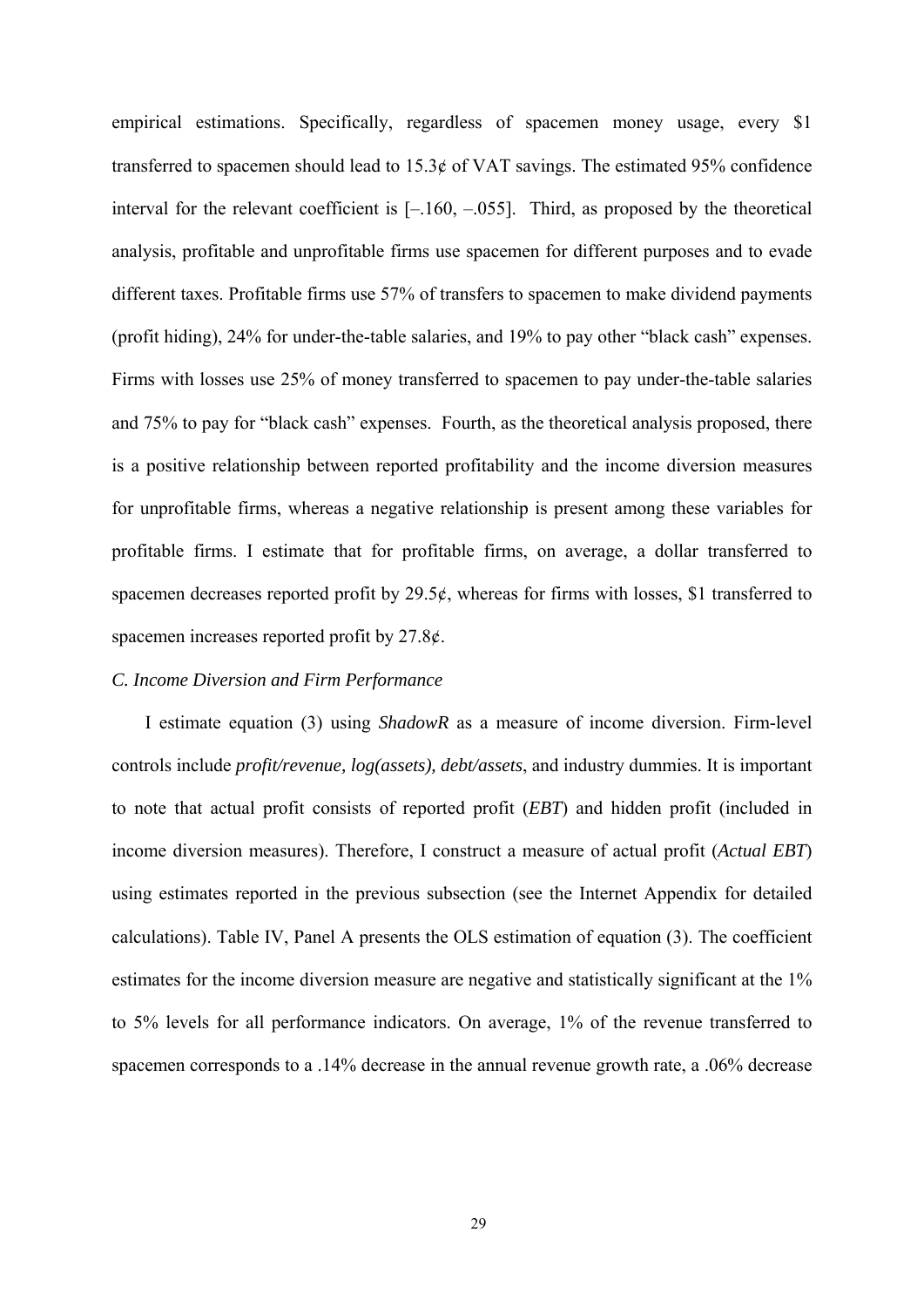in the assets growth rate, and a .07% annual decrease in productivity as measured by revenue per employee.

#### *[Insert Table IV here]*

To address potential problems with the OLS estimates, I apply the exogenous instruments discussed in Section III. Table IV, Panel B reports the IV estimations of equation (3) for the subsample of firms with the same legal and physical address (the OLS estimations for the same subsample are reported in the Internet Appendix). Column (1) reports the first stage results of the IV estimation, and columns (2) to (5) report the second stage results. The table data indicate that the IV estimates trend in the same direction as the OLS; income diversion is negatively related to firms' growth and change in productivity, and all estimated coefficients are significant at the 1% level. However, the IV estimates are substantially larger than the OLS estimates. On average, a 1% revenue transfer to spacemen corresponds to a 2.6% decrease in the annual revenue growth rate, a 1.6% decrease in the assets growth rate, and a 1.5% annual decline in productivity as measured by revenue per employee.

I perform several robustness checks on the findings. First, I test the results using other measures of income diversion as described in Section III (*ShadowA* and *ShadowP*). Second, I estimate equation (3) using 1- and 2-year firm growth and change in productivity as performance measures. Third, I estimate equation (3) with reported EBT rather than actual EBT as a control. The results obtained in these robustness checks do not change significantly from the results described earlier in this subsection. A detailed description of these robustness checks is provided in the Internet Appendix.

*D. Theft or Taxes?*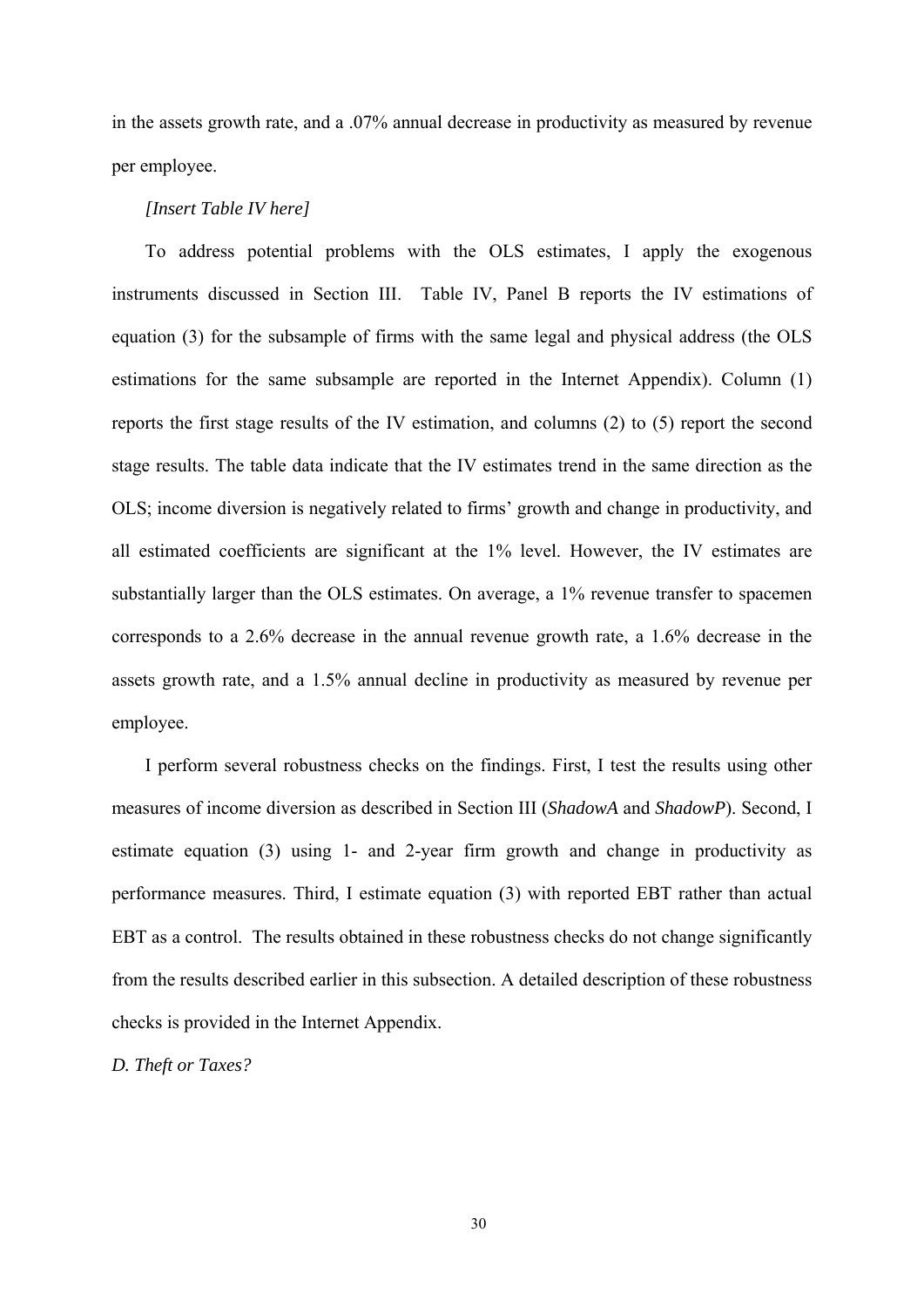In this subsection, I test whether the observed negative effect of income diversion on firm performance is related to managerial diversion or tax evasion *per se*. I estimate equation (6) using *ShadowR* as a measure of income diversion. The set of control variables includes *profit/revenue, log(assets), debt/assets,* and industry dummies. Because OLS estimates have several potential issues, which were discussed above, the same instruments are applied for the estimation of equation (6) as for the estimation of equation (3). Table V, Panel A presents the IV estimations of equation (6) for the subsample of firms that have the same legal and physical address (the OLS estimation for the same subsample is reported in the Internet Appendix). As we can see from columns two through five, the coefficient estimates for *ShadowR*( $\beta_1$ ) and *ShadowR\*CEO not owner*( $\beta_2$ ) are negative in all regression specifications. These estimates are statistically significant at the 1% to 5% level in columns two through four, though when change in revenue per employee is used as a performance measure (column 5), the estimates become statistically insignificant. Note that for firms that are not managed by their owners, the overall effect of *ShadowR* on firm performance  $(\beta_1 + \beta_2)$  is negative and statistically significant at the 1% level for all measures of performance (see the last row of Table V, Panel A). The findings support the hypothesis that *both* tax evasion and managerial diversion are negatively related to firm performance.

# *[Insert Table V here]*

However, the possibility remains that transfers to spacemen include managerial diversion even if a firm is managed by one if its owners. A CEO who is also a firm owner might divert income from other shareholders; therefore  $\beta_1$  can capture the effect of diversion in addition to tax evasion. To check whether this is indeed the case, I estimate equation (6) for the subsample of solely owned companies. If a company's CEO is also the company's single owner, then there are no other shareholders to steal from; thus, *ShadowR* captures *only* tax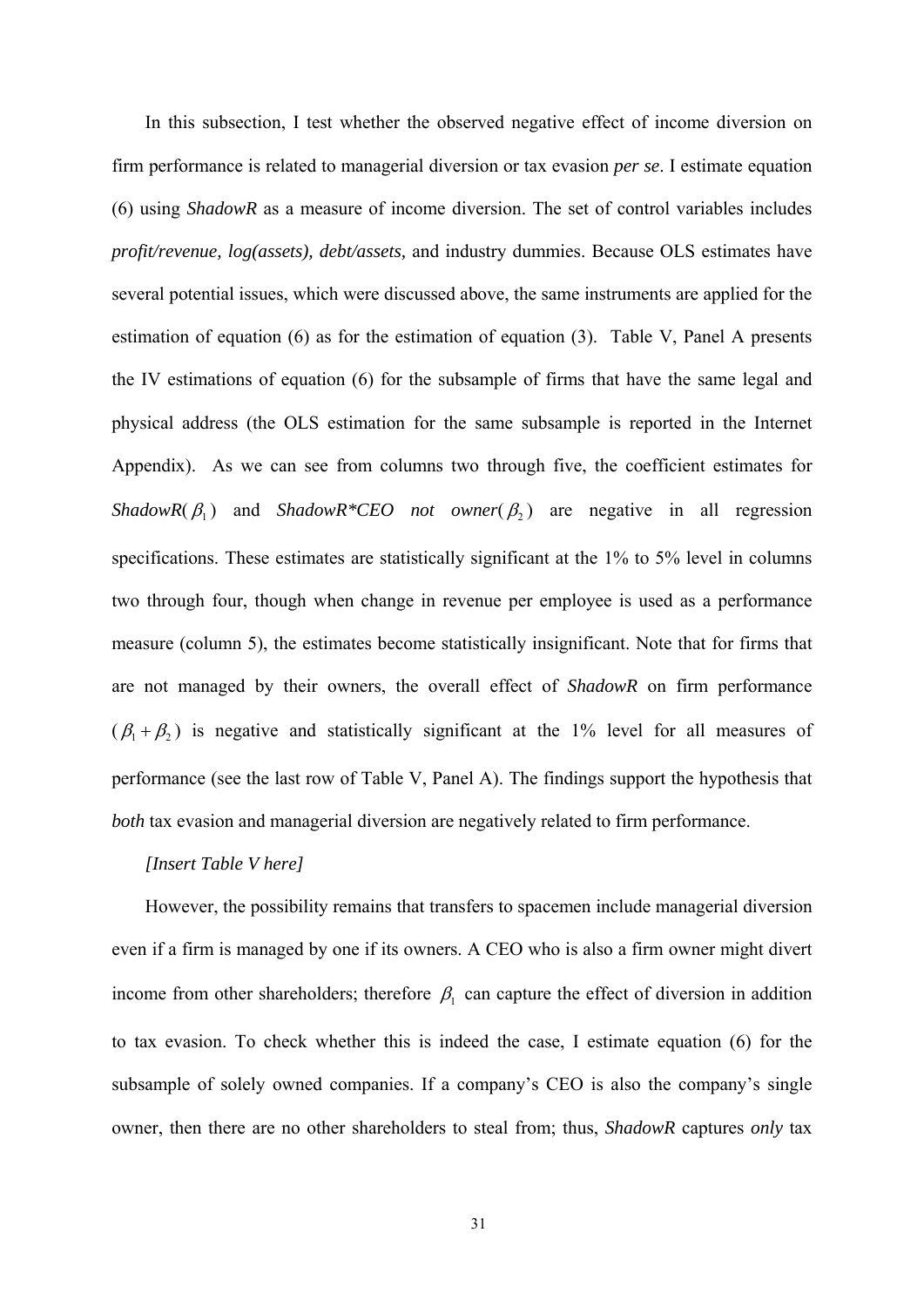evasion. Table V, Panel B reports the IV estimations of equation (6) for the subsample of single owner firms with the same legal and physical address (the OLS estimation for the same subsample is reported in the Internet Appendix). As we can see from the table, the negative effect of managerial diversion is more pronounced. Compared to Panel A, the point estimates for  $\beta_2$  are 1.4 to 2.0 times larger, and the statistical significance of these estimates also increases (columns 2 to 5). However, the estimates for  $\beta_1$  move in the opposite direction and become statistically insignificant in 3 out of 4 specifications.

I perform several robustness checks and estimate equation (6) for different specifications. First, I test the results using other measures of income diversion (*ShadowA and ShadowP).* Second, I estimate equation (6) using different time horizons for firms' performance measures. Third, I estimate equation (6) using reported EBT instead of actual EBT as a control. The results of these robustness checks are as follows. The estimates for  $\beta_2$  are negative in all specifications and statistically significant at the 5% level in the majority of specifications. The estimates for  $\beta_1$  are negative and statistically significant in the majority of the "Panel A" specifications when all firms are included. However, the estimates for  $\beta_1$ are statistically insignificant in the majority of the "Panel B" specifications when only single owner firms are included. The detailed results of these robustness checks are provided in the Internet Appendix.

Based on the evidence, I conclude that the main cause of firms' underperformance is managerial diversion rather than tax evasion by itself. The empirical results might be also explained by other types of agency costs that are not necessarily related to managerial diversion. Stealing money from the government (tax evasion) might deteriorate the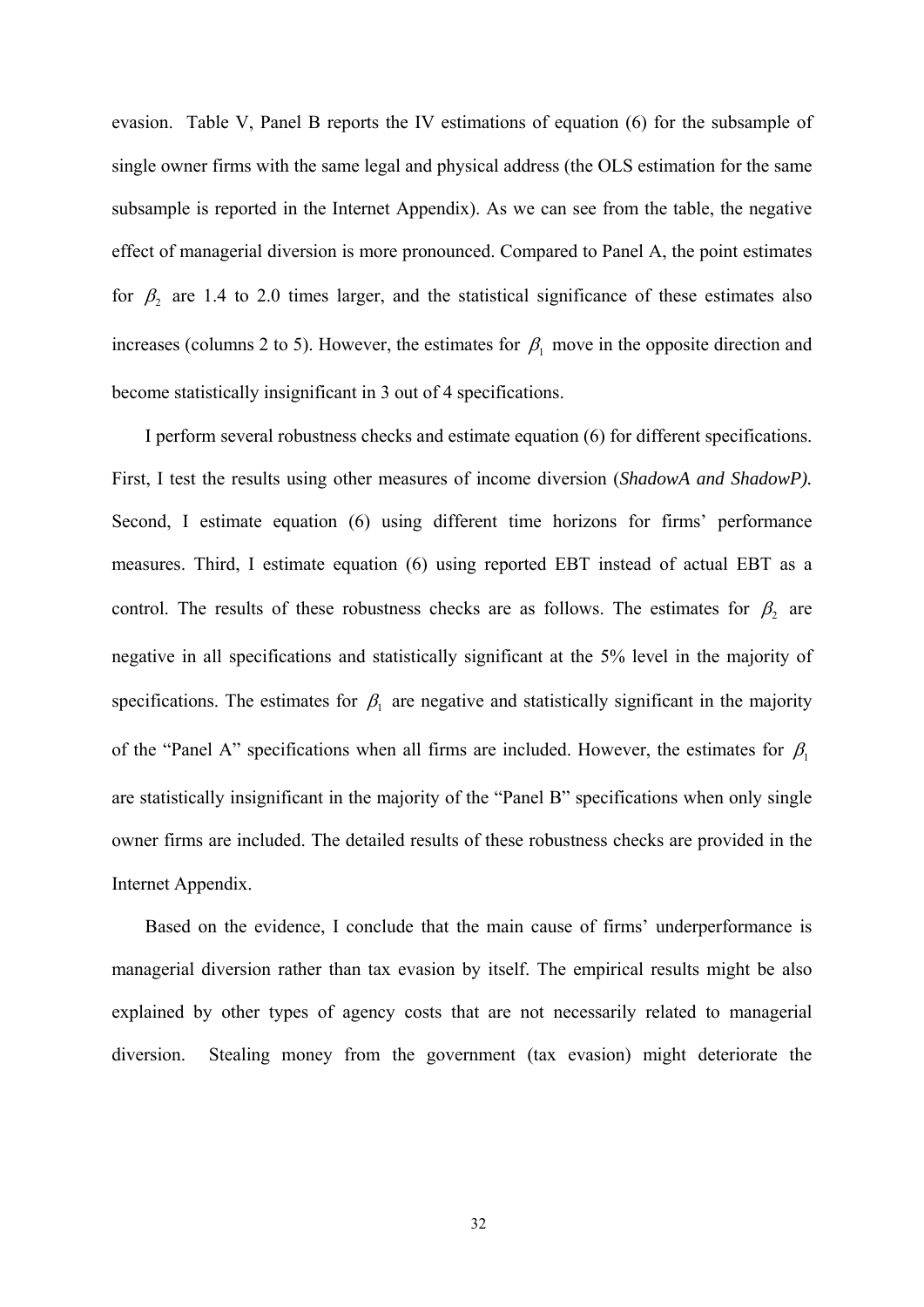incentives for management to work hard and invest their efforts in revenue growth and value creation.

## *E. Robustness Test: Tax Enforcement and Firm Performance*

The test applied here is similar to the one used by Desai, Dyck, and Zingales (2007) to test their model. If tax evasion is negatively related to firm performance (due to managerial diversion or other reasons), then stricter tax enforcement should be associated with better firm performance. This implies that the coefficient for *Inverse Tax Enforcement*<sup>*i*</sup> ( $\beta$ ) in equation (8) should be negative.

I estimate equation (8) using *profit/revenue, log (assets), debt/assets*, and industry dummies as control variables. Table VI presents the results for the subsample of firms with the same legal and physical address. The data presented in the table indicate that the coefficient estimates for *Inverse Tax Enforcement<sup>i</sup>* ( $\beta$ ) are negative and statistically significant at the 1% level for all performance measures (columns 1 to 4). The economic significance is also notable. A one standard deviation decrease in tax enforcement corresponds to a 2.6% decrease in the annual revenue growth rate and a 1.8% annual decline in productivity as measured by revenue per employee. These empirical finding suggest that better tax enforcement is positively related to firm performance.

# *[Insert Table VI here]*

The main assumption underlying the measure of tax enforcement is that employees are homogeneous across different tax agencies. Unfortunately, the database of personal income does not contain information about job titles and other employee characteristics such as education, experience, etc. However, the total wage bill can be used as an alternative proxy for the quality of tax enforcement. If we assume that a higher salary is associated with higher skills, then this proxy might be a better measure of tax enforcement than the number of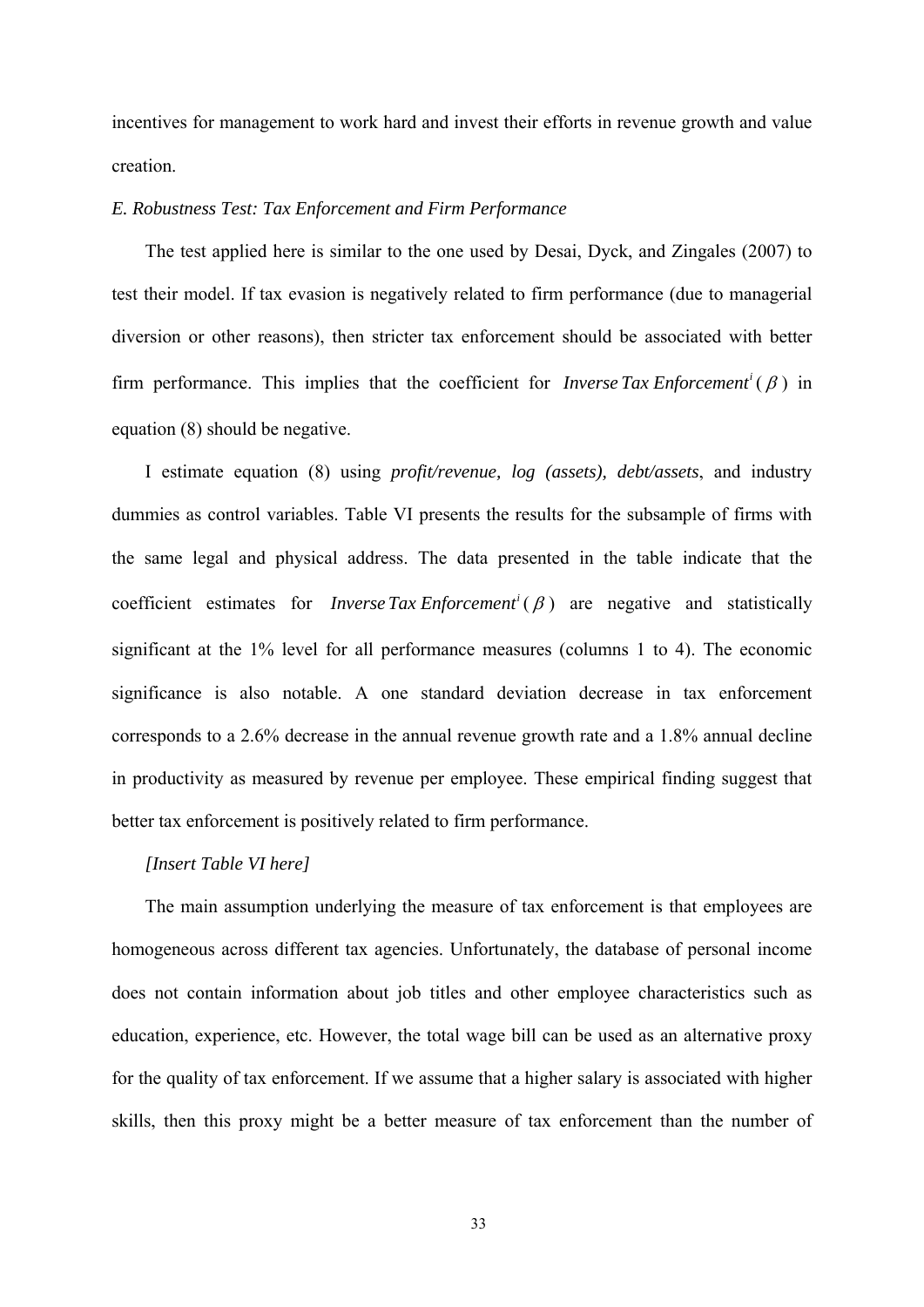employees. The Internet Appendix reports the estimation of equation (8) using the total wage bill of the local tax agency as a proxy for tax enforcement. In addition, I perform the same robustness checks as before, i.e., I estimate equation (8) using different time horizons for firms' performance measures and I use reported EBT rather than actual EBT as a control. The outcome remains the same: an increase in tax enforcement is related to improved firm performance.

#### *F. Discussion*

The empirical results suggest that the spacemen evasion schemes not only decrease the taxes collected by the government, but they also worsen firms' performance. A natural question arises: why can't the government end the use of these schemes? There are at least two possible answers to this question.

First, fighting with spacemen can be dangerous. The Wall Street Journal (2006) tells the story of Andrei Kozlov, the first deputy chairman of the Russian Central Bank, who led a crackdown on spaceman schemes and other money laundering activities. Mr. Kozlov monitored Russian banks and withdrew licenses from banks that were involved in suspicious activities, including spaceman schemes. On September 13, 2006, Mr. Kozlov was assassinated. According to the police investigation, his murder was related to his professional activity.18

The second possible answer is that many government officials use spacemen to divert income from government-controlled companies, as in the case of Gazprom. In 2005, Hermitage Capital published several descriptions of the spacemen activities of Gazprom in the media (see Dyck, Volchkova, and Zingales (2008) for a description of similar media campaigns initiated by Hermitage).<sup>19</sup> The Gazprom management is affiliated with the very top government officials: Alexei Miller, CEO of Gazprom, and Dmitry Medvedev, a former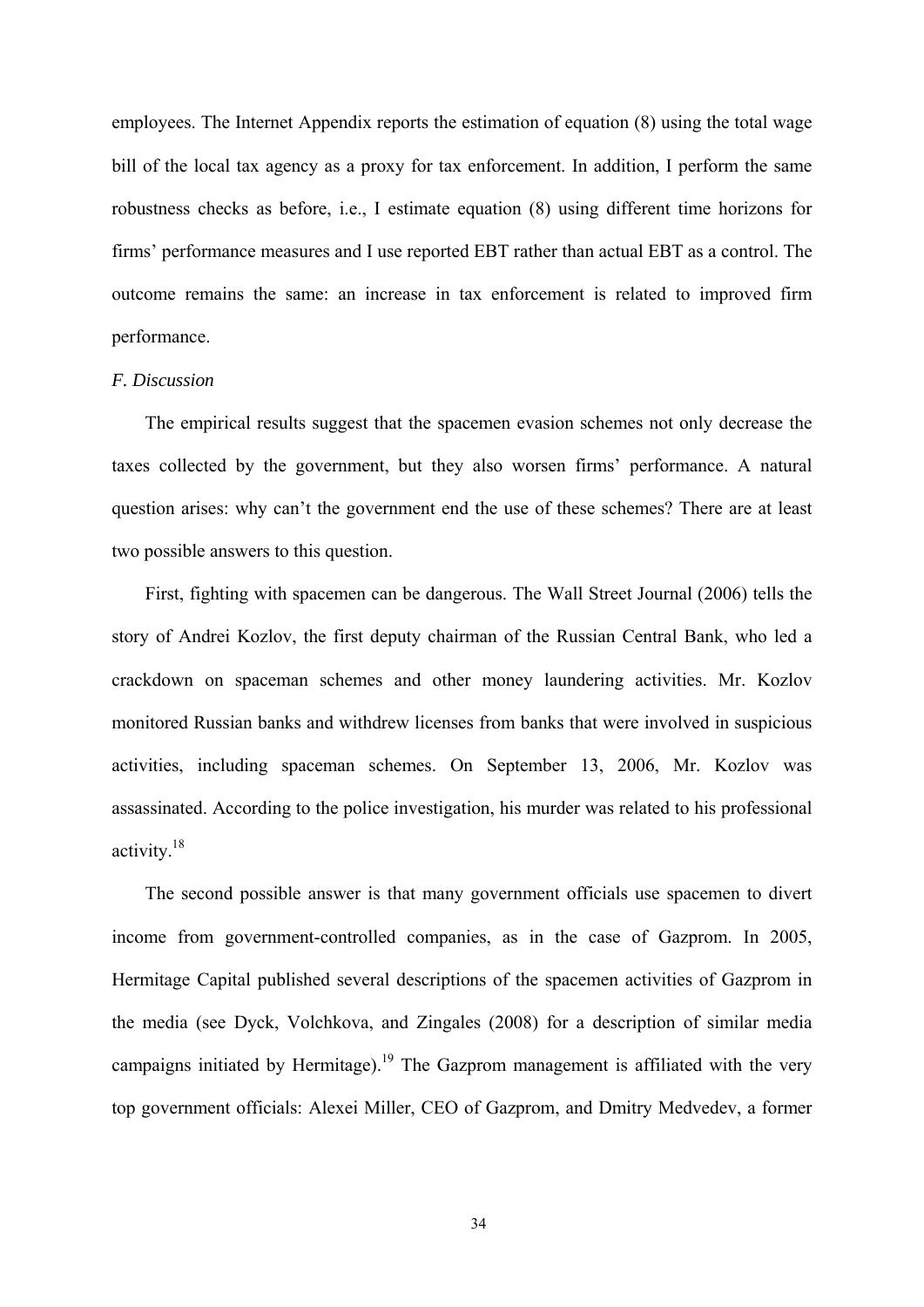chairman of Gazprom board, are both close friends of Vladimir Putin (Financial Times  $(2006)$ .<sup>20</sup> Mironov(2006) shows that in addition to Gazprom, other government-controlled companies used spacemen to divert hundreds of millions of dollars.

Despite these obstacles, the government continues to fight against spacemen. In January 2011, President Medvedev introduced a draft of the new anti-spacemen bill. "Those persons who provided their identification for registration of one-day-companies should be responsible for that, regardless of who these persons are, ordinary people, homeless, or somebody else," Mr. Medvedev said (Vedomosti (2011)). He proposed that these persons should be fined up to \$17,000. He also proposed to punish individuals who acquire other people's identifications for spaceman registration with a fine of up to \$17,000 or up to 3 years imprisonment.

Another important question is: why do firm owners allow their managers to steal? The identity and behavior of a company's CEO are certainly not exogenous variables. Unlike in publicly traded companies, the shareholders of privately held companies have a strong influence over their companies' management. In that case, why did the shareholders fail to restrict managerial diversion in their own companies? Unfortunately, due to data limitations, I cannot provide the precise answer to this question, and further research should explore this topic. However, one possible explanation might be the inability (or partial ability) of firms' owners to enforce contracts with management. Even if the companies' owners discover managerial diversion, they often cannot take the CEO to court because the firms' owners use the same schemes for tax evasion.

Finally, an interesting economic question is: why do the data not reveal any positive effect of tax evasion on firm performance for companies that are managed by their owners? If manager-shareholder agency costs are the *only* negative side of tax evasion, then we should observe a positive effect of tax evasion for the firms that do not experience this agency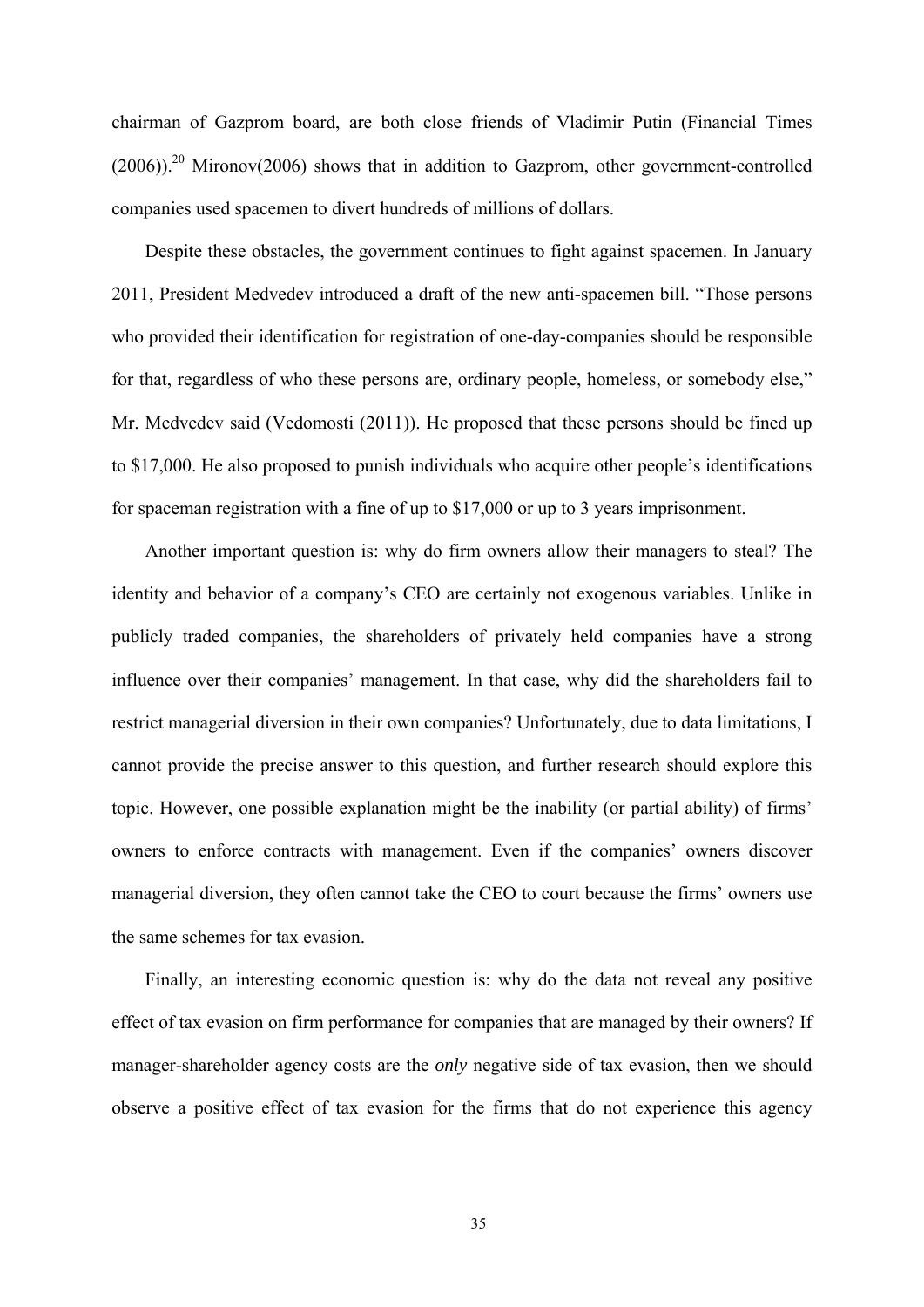conflict (See Jensen and Meckling (1976) for a detailed discussion of this conflict) However, it might be the case that tax evasion involves some costs other than agency costs between management and shareholders. One possibility is that tax evaders might face difficulty in accessing capital markets. If companies can hide income from the government, then they can do the same in relation to debt holders. Therefore, banks are unwilling to provide capital to these companies. Another possibility is that tax evasion distorts investment decisions. Further empirical research should be done to test these possible explanations.

# **V. Conclusion**

This paper develops a novel approach to measuring income diversion. Using a unique dataset of Russian banking transactions, I identify special-purpose entities, referred to as spacemen, that are specifically created for the purpose of income diversion. Spaceman activities in Russia totaled 11.4% to 13.1% of GDP in the period of 2003 to 2004, which corresponds to tax evasion of 4.7% to 5.9% of GDP.

Based on the transfers to spacemen, I build a firm-level measure of income diversion for a sample of 45,429 privately held firms. An average firm transfers 5.8% of its revenue to spacemen. Then, I provide empirical evidence that income diversion is negatively related to firm performance. On average, a 1% revenue transfer to spacemen corresponds to a 2.6% decrease in the annual revenue growth rate and a 1.5% annual decline in productivity as measured by revenue per employee.

Next, I find empirical support for the hypothesis that the observed effect comes from managerial diversion rather than from tax evasion *per se*. For solely owned firms managed by their owners the effect of income diversion on firm performance is not significantly different from zero, whereas for the firms that are not managed by their owners, the effect of income diversion on firm performance is negative and statistically significant at the 1% level.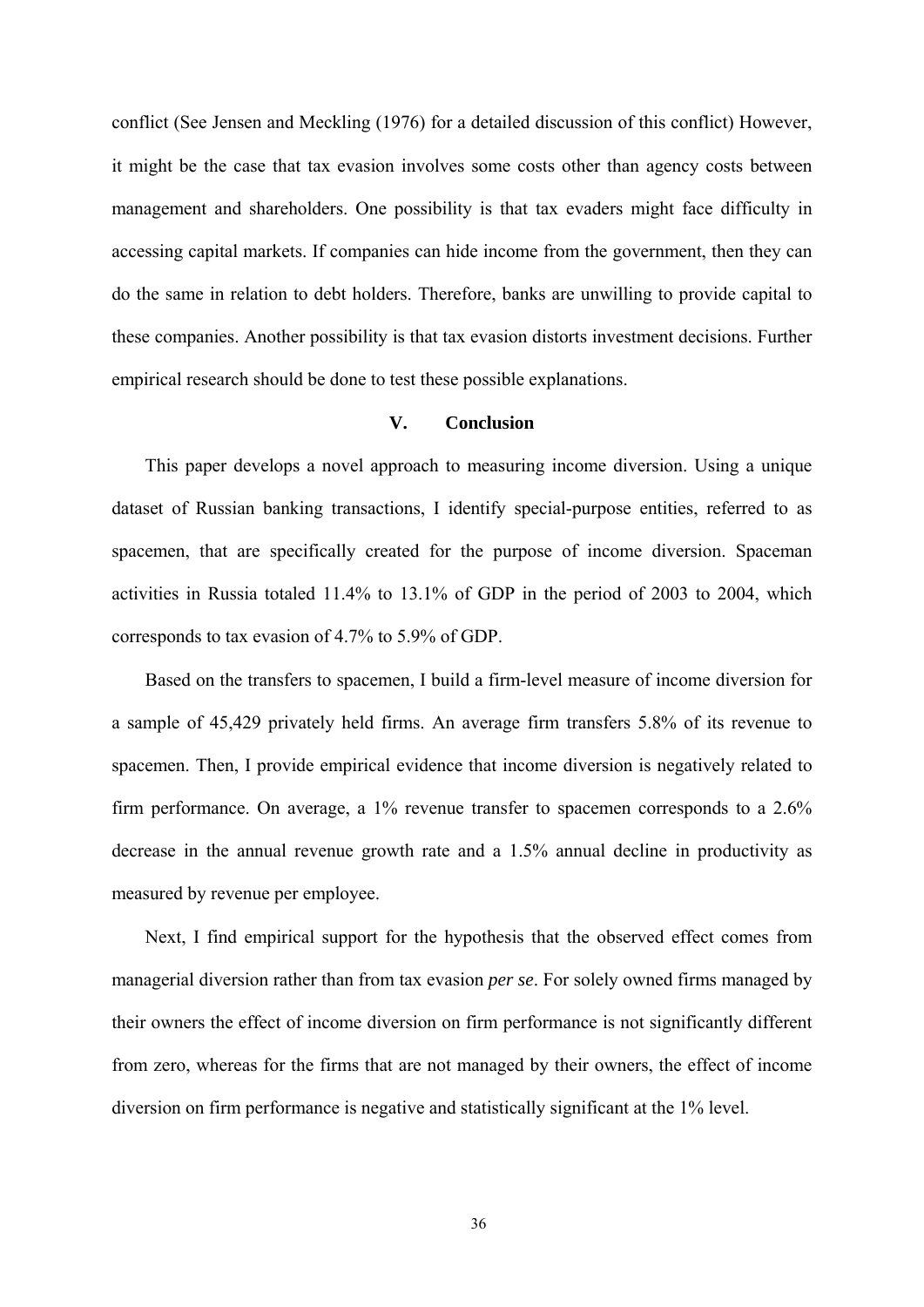Finally, following Desai, Dyck, and Zingales (2007), I show that the level of tax enforcement can be positively related to firm performance. A one standard deviation decrease in tax enforcement corresponds to a 2.6% decrease in annual revenue growth rate and a 1.8% annual decline in productivity measured as revenue per employee.

I suggest several areas for future research. First, it is important to analyze whether good corporate governance can curb tax evasion and diversion activities. If spaceman activities hurt performance, why do companies not voluntarily restrict these activities? Is it the case that in countries with poor legal systems, tax enforcement is the only channel to restrict managerial diversion? Second, future research could investigate the different factors (e.g., government attention, media attention, and shareholders' political connections) that affect firms' ability to evade taxes. Third, it is interesting to explore the firms which have chosen legal address opportunistically. Specifically, what kind of firms would prefer to be registered in the tax districts with *higher level of* tax enforcement? Finally, income diversion is often associated with corruption, and corruption enables firms to obtain benefits from politicians. Thus, an analysis of spaceman activities on and around elections may reveal the types of services that politicians provide to firms.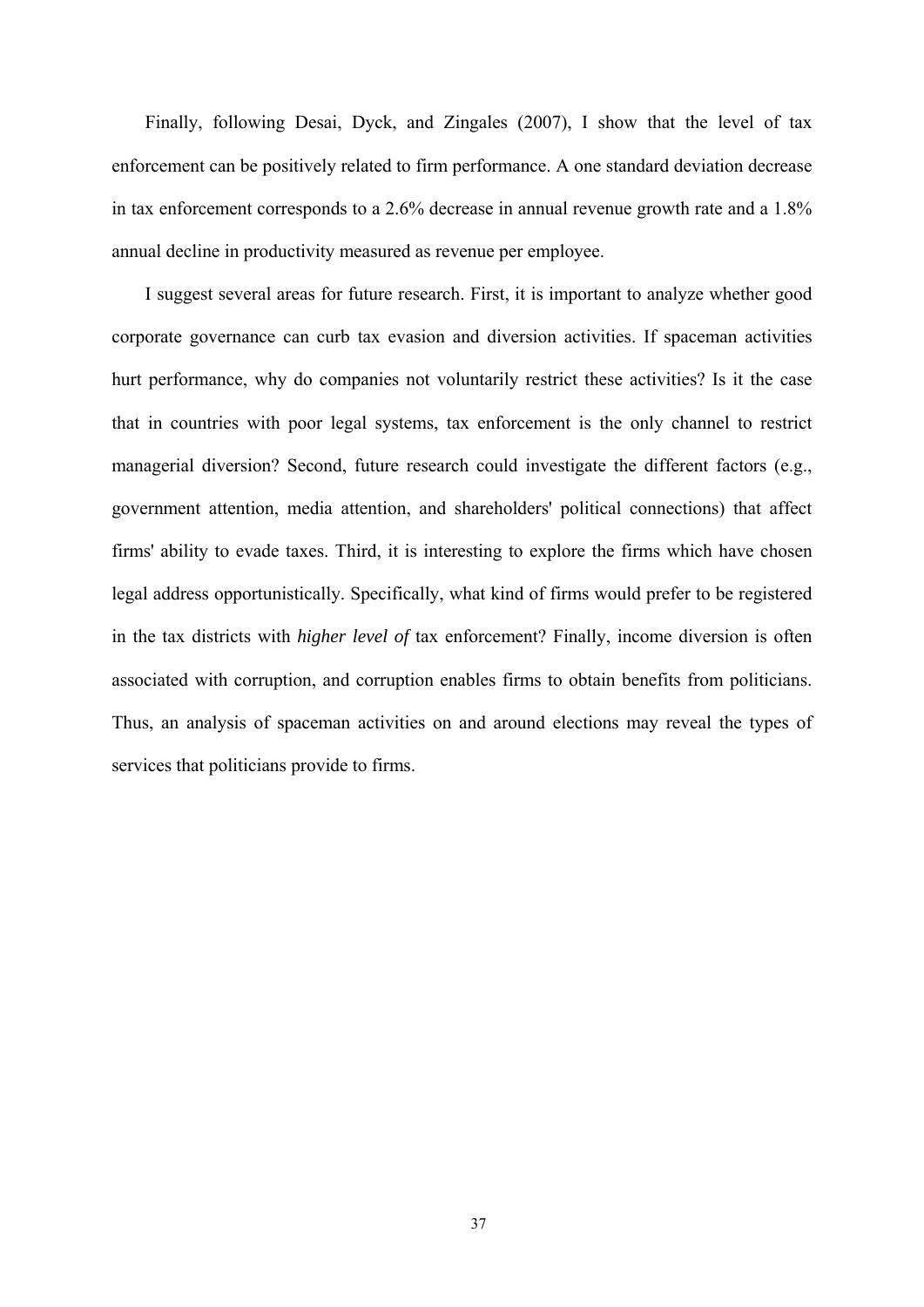## **References**

Alm, James, Jorge Martinez-Vazquez, and Friedrich Schneider, 2004, Sizing the problem of the hard-to-tax, Working Paper, Georgia State University.

Atanasov, Vladimir , Bernard Black, Conrad Ciccotello, and Stanley Gyoshev, 2010, How does law affect finance? An examination of equity tunneling in Bulgaria, *Journal of Financial Economics* 96, 155–173.

*Bank review*, 2005, CB RF transaction. To steal not to buy, November [In Russian].

*BBC Monitoring Former Soviet Union,* 2006, Russian tax chief says half of companies set up to evade taxes, March 22.

Bertrand, Marianne, Paras Mehta, and Sendhil Mullainathan, 2002, Ferreting out tunneling: An application to Indian business groups, *Quarterly Journal of Economics* 117, 121–148.

Braguinsky, Serguey, Sergey Mityakov, and Andrey Liscovich, 2010, Hidden economy with heterogeneous producers: Evidence from the gap between car values and administrative earnings data, Working paper.

Desai, Mihir, Alexander Dyck, and Luigi Zingales, 2004, Theft and taxes, NBER Working Paper #10978, Harvard University.

Desai, Mihir, Alexander Dyck, and Luigi Zingales, 2007, Theft and taxes, *Journal of Financial Economics* 84, 591–623.

Desai, Mihir, and Dhammika Dharmapala, 2006, Corporate tax avoidance and high-powered incentives, *Journal of Financial Economics* 79, 145–179.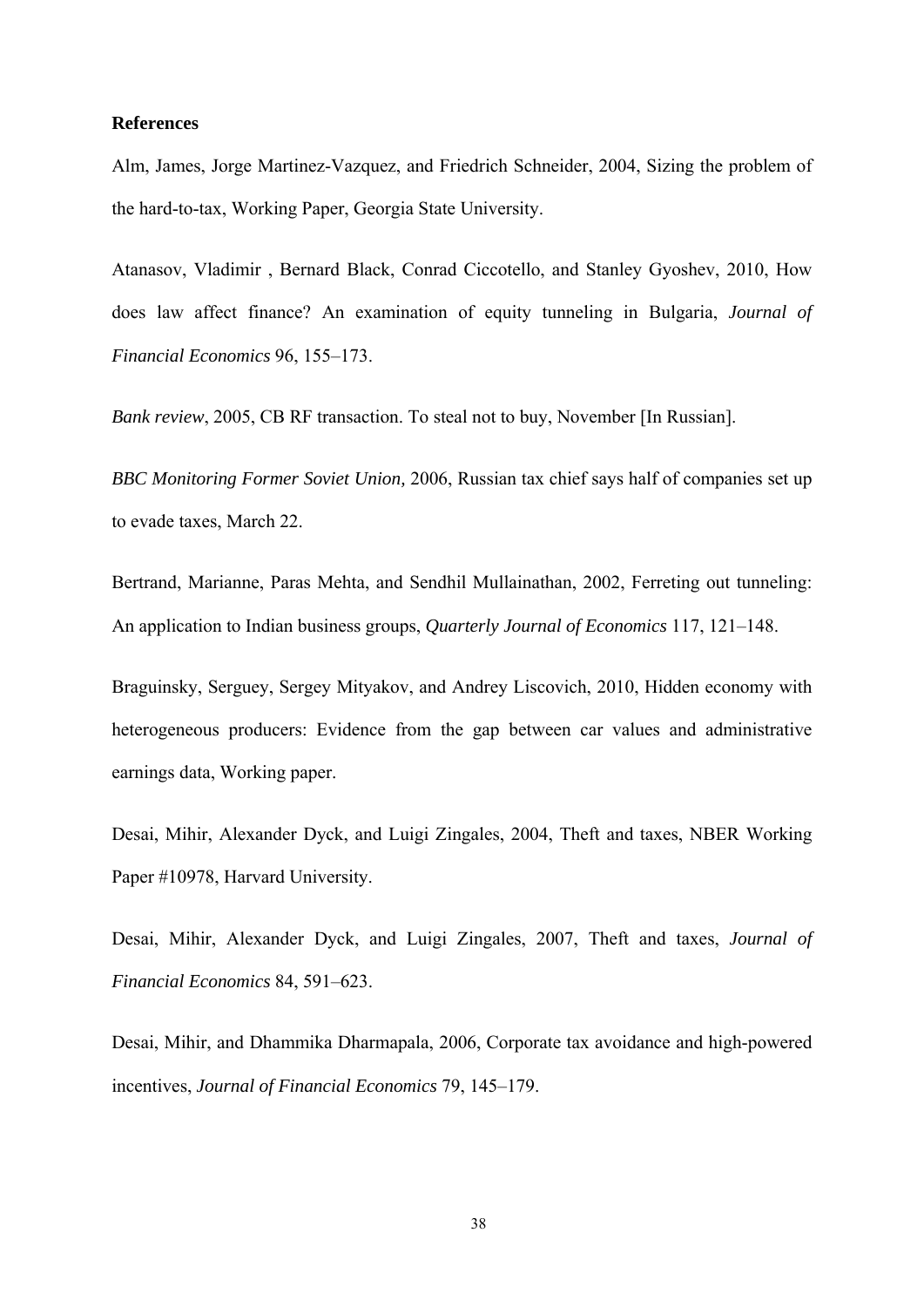Desai, Mihir, and Dhammika Dharmapala, 2009, Corporate tax avoidance and firm value, *Review of Economics and Statistics* 91, 537–546.

Dyck, Alexander, Natalya Volchkova, and Luigi Zingales, 2008, The corporate governance role of the media: Evidence from Russia, *Journal of Finance* 63, 1093–1135.

*Financial Times*, 2006, Back in business – how Putin's allies are turning Russia into a corporate state, June 19.

*Financial Times*, 2009, Russian sharks are feeding on their own blood, July 6.

Fisman, Raymond, and Shang-Jin Wei, 2004, Tax rates and tax evasion: Evidence from `missing imports' in China, *Journal of Political Economy* 112, 471–496.

*Forbes, 2006*, Exhaust pipe, January [In Russian].

Franzoni, Luigi, 1998, Tax evasion and tax compliance, in Boudewijn Bouckaert and Gerrit De Geest, eds. *Encyclopedia of Law and Economics* (Edward Elgar, Cheltenham, UK).

Graham, John, 2003, Taxes and corporate finance: A review, *Review of Financial Studies* 16, 1074–1128.

Graham, John, and Alan Tucker, 2006, Tax shelters and corporate debt policy, *Journal of Financial Economics* 81, 563–594.

*Interfax*, 2011, Filter from one-day firms, February 2 [In Russian].

*Itar-Tass*, 2007, Phoney banking transactions total annual 2 trln. rbls–CBR, February 20.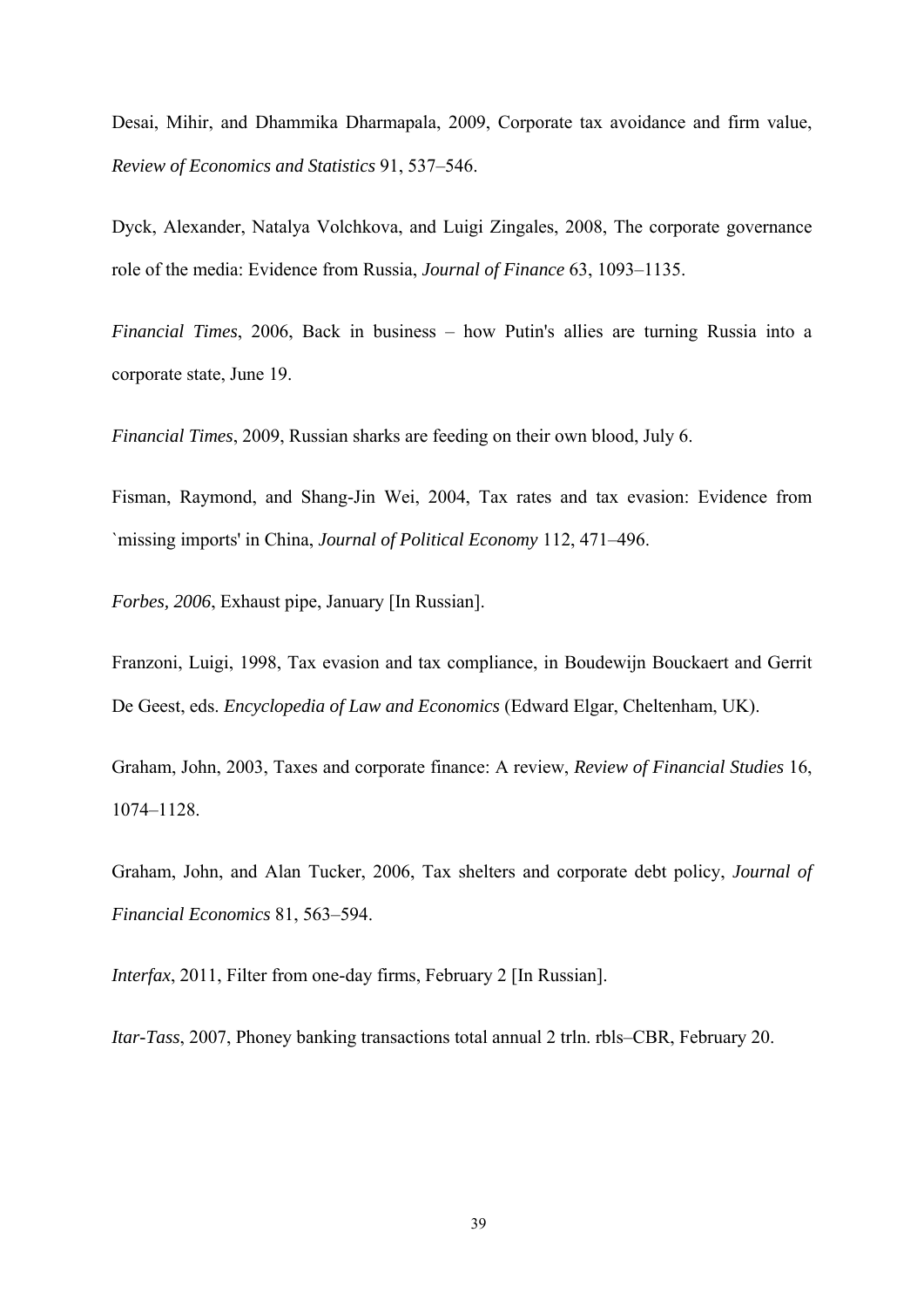Jensen, Michael, and William Meckling, 1976, Theory of the firm: Managerial behavior, agency costs and ownership structure, *Journal of Financial Economics* 3, 305–360.

Johnson, Simon H., Rafael La Porta, Florencio Lopez de Silanes, and Andrei Shleifer, 2000, Tunnelling, *American Economic Review: Papers and Proceedings* 90, 22–27.

*Kommersant*, 2008, Jurors find Frenkel guilty, October 28 [In Russian].

*Kommersant Money*, 2011, One-day war, January 31 [In Russian].

Mills, Lillian, 1998, Book-tax differences and internal revenue service adjustments, *Journal of Accounting Research* 36, 343–356.

Mironov, Maxim, 2006, Economics of spacemen: Estimation of tax evasion in Russia, Working paper.

Radaev, Vadim, 2001, Informal institutional arrangements and tax evasion in Russian economy, Fifth annual conference "Institutions and governance", Berkeley, CA September 13–15.

*RBC Daily*, 2008, Forge of legal nihilism, July 8. [In Russian].

Schneider, Freidrich, and Dominik Enste, 2000, Shadow economies: size, causes, and consequences, *Journal of Economic Literature*, 38, 77–114.

Schneider, Freidrich, 2005, Shadow economies of 145 countries all over the world: What do we really know? CREMA Working Paper 2005-13, Basel.

*The Times,* 2005, Gazprom accused of wasting billions of investors' money, June 2.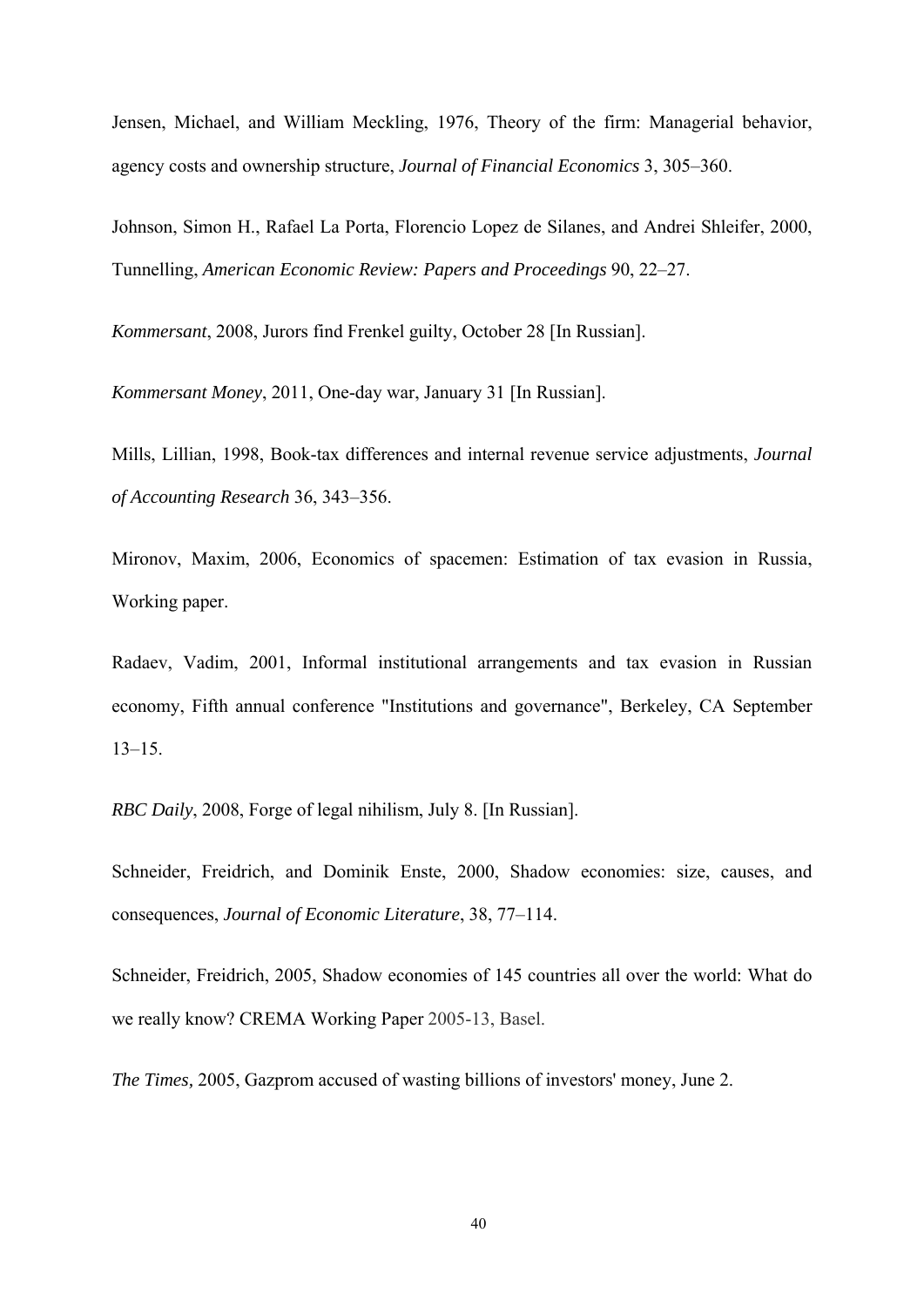*Vedomosti,* 2002, Oil traders - invalids, December 18. [In Russian].

*Vedomosti*, 2005a, Pirates unraveled bank secrecy, March 30. [In Russian].

*Vedomosti*, 2005b, Flash-lights and dumps, October 7. [In Russian].

*Vedomosti*, 2011, Eight years for one-day firm, January 14. [in Russian]

*The Wall Street Journal,* 2006, Blood Money: Murdered regulator in Russia made plenty of enemies–targeting illegal cash flows, Andrei Kozlov became the bane of shady Bankers, September 22.

*The Washington Post,* 2006, Case of banned investor is seen as a test of Russia's progress, July 13.

Yakovlev, Andrei, 2001, Black cash tax evasion in Russia: Its forms, incentives and consequences at firm level, *Europe-Asia Studies* 52, 33–55.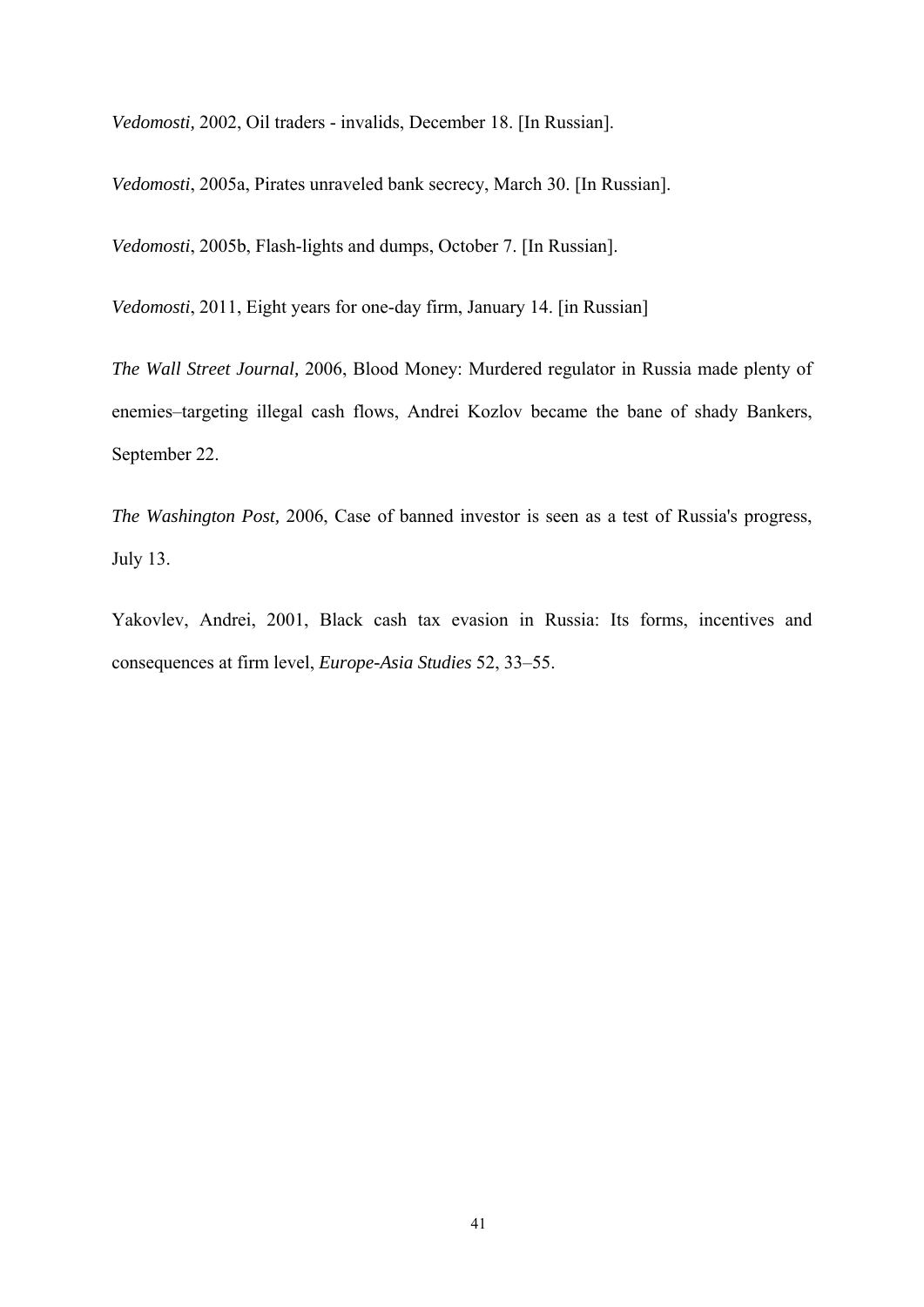<sup>1</sup> See Schneider and Enste (2000) and Alm, Martinez-Vazquez, and Schneider (2004) for a detailed discussion of these issues.

<sup>2</sup> This mechanism of hiding income may remind of a method used by the infamous Long-Term Capital Management (LTCM) in 1996 to 1997. LTCM reduced its taxable income by \$106 million using artificially created losses. These losses were generated through nine cross-border lease-stripping transactions involving several special-purpose entities. See e.g., New York Times August 28, 2004 for the story.

 $3$  This company is the largest extractor of natural gas in the world and the largest Russian company.

<sup>4</sup> I am grateful to an anonymous referee for raising this question.

<sup>5</sup> I provide their detailed responses in the Internet Appendix.

 $6$  For example, in July 2008, Moscow tax authorities revealed that the identities of more than 100 students (including those from top Russian universities) were used for spacemen registration (RBC Daily (2008)).

 $<sup>7</sup>$  In 2003 to 2004, Russia had a diminishing marginal social tax scale that began at 35.6% for small wages</sup> and decreased to 2% for wages of more than \$20,000 per year. According to the Russian ministry of finance, the effective social tax rate in 2004 was 30.4%. http://www1.minfin.ru/off\_inf/769.htm

 $8$  I provide the detailed calculations of total tax savings for every case in the Internet Appendix.

<sup>9</sup>As described in Section I, the fixed costs to set up a spaceman begin at \$350, and the marginal costs begin at 0.5% of turnover. Because a spaceman only exists for 1 to 2 years, it is not profitable to operate spacemen with an average turnover of less than \$3,300 per month.

 $10$  This potentially leads to an overestimation of a firm's tax burden. For example, if a local tax office sublets a part of its building to a cafe, then each rental payment made by the cafe will be treated as a tax payment.

 $11$  In 2003 to 2004, the official minimum wage in Russia was 600 rubles (\$20).

 $12$  Note that an average income is calculated only for persons with positive income. Because twice as many "regular" CEOs have positive income in 2002 than spaceman CEOs, the true difference in income between regular CEOs and spaceman CEOs is about 8 times.

13Specifically, I include the firms for which *|log(total revenue)-log(total cash inflow)|<1*, where *total revenue* is the company's total revenue for 2003 and 2004 taken from Rosstat, and *total cash inflow* is the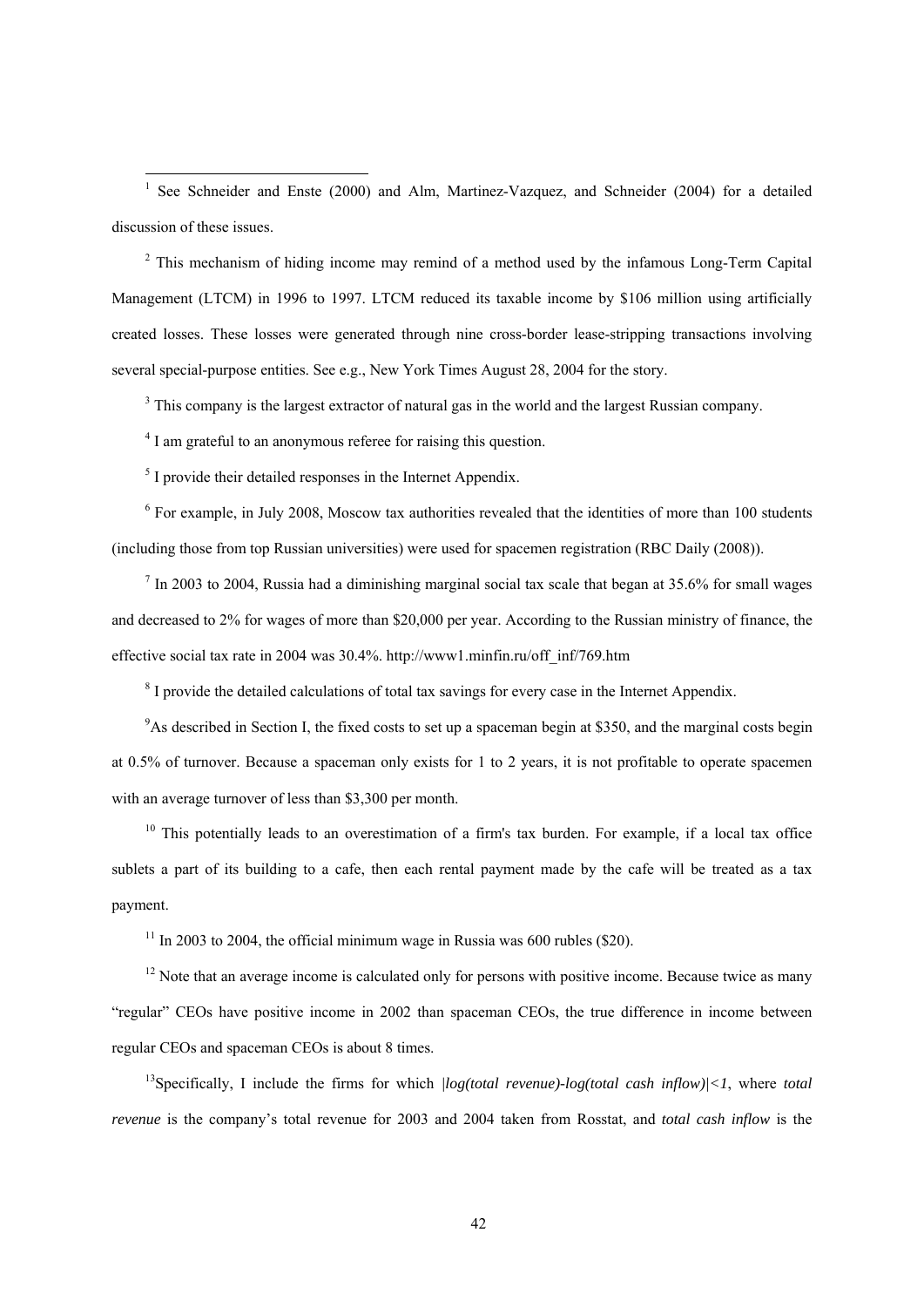company's cash receipts for 2003 and 2004, which were obtained from the banking data. The empirical results are robust to different cut-off points (0.25, 0.5, and 0.75)

<sup>14</sup> Under tax evasion, reported earnings equate to actual earnings minus hidden earnings (evaded from tax). Therefore, reported earnings would be mechanically negatively related with tax evasion measures.

<sup>15</sup> For example, the city and region of Moscow have a total of 95 local tax agencies. If we assume that relatives and friends of business owners (if any) are uniformly distributed among tax agencies independent of business location, there is only a 1/95 probability that a business owner with connections at a local tax agency will register its business at the address of its physical location.

<sup>16</sup> "The chief of Russia's Central Bank, Sergei Ignatiev, estimates the value of annual phoney banking transactions at 1.5 to 2 trillion rubles. As for the budget's losses, they range 500 to 800 billion rubles a year, Ignatiev told the State Duma [Russian parliament] on Tuesday," Itar-Tass (2007) reports.

<sup>17</sup> See Alm, Martinez-Vazquez, and Schneider (2004) for a detailed description of these methods. They also provide a comprehensive analysis of other approaches to measure the shadow economy.

<sup>18</sup> In October 2008, the banker Aleksei Frenkel was found guilty of organizing Kozlov's murder (Kommersant (2008)). According to the prosecution, Frenkel organized the murder after his bank, VIP-Bank, had its license withdrawn by Kozlov on June 16, 2006.

 $19$  Following this action, the Washington Post (2006) reports that in November 2005, William Browder, CEO of Hermitage, "was turned away at the Moscow airport… Since then, he's been unable to get a visa to return to Russia, even though his Hermitage Capital Management Ltd. has \$4 billion invested in the country, making it the largest foreign institutional investor there." As Mr. Browder himself stated, he was declared a "threat to national security" (Financial Times (2009)).

<sup>20</sup> In 2008, Mr. Medvedev was elected President of Russia, and Mr. Putin assumed the role of prime minister.

43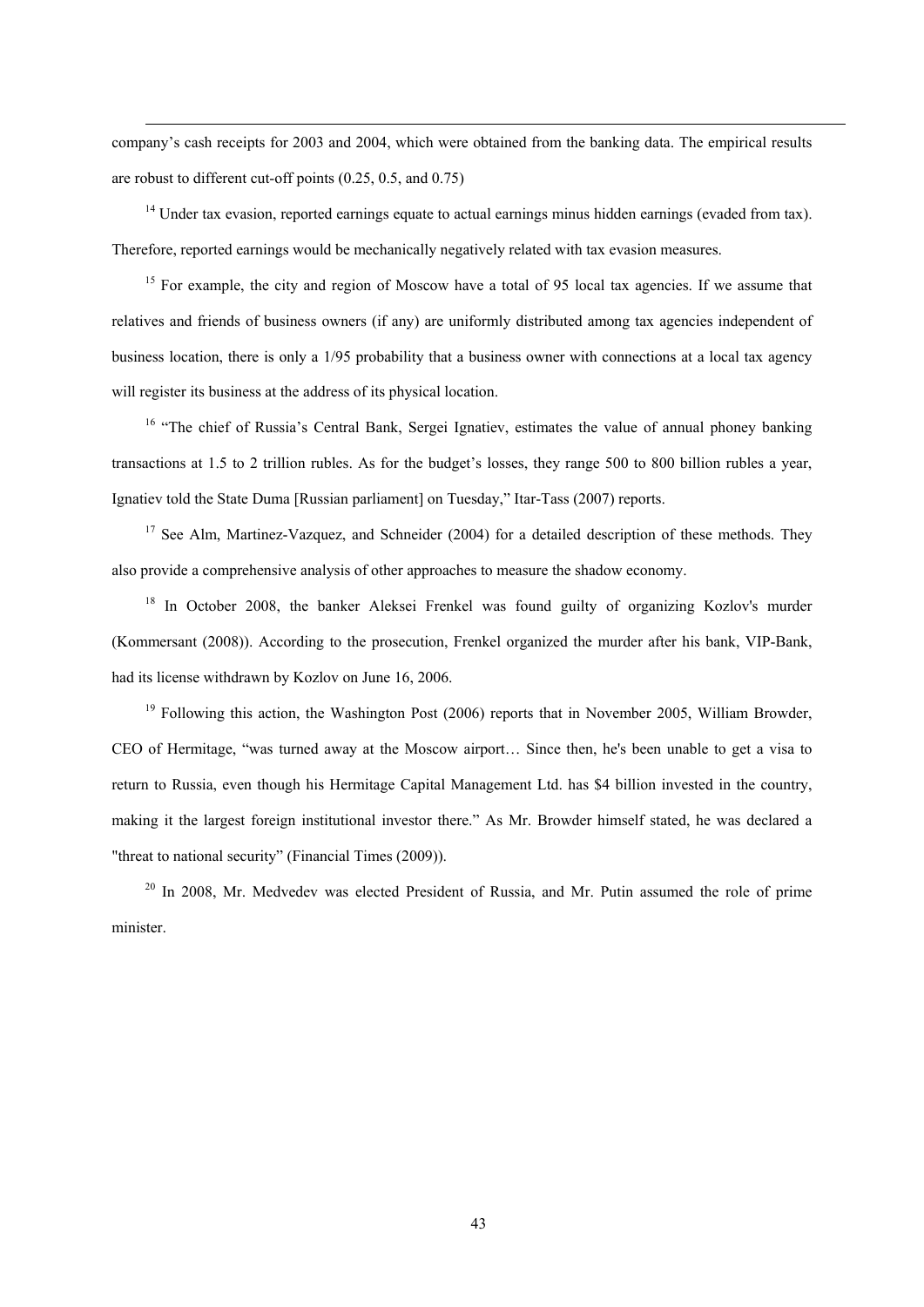#### Table I. Summary Statistics. Spacemen vs. Regular Firms

The table compares summary statistics of spacemen and regular firms. The firms' classification procedures are described in Section II.C. Panel A describes statistics from the banking transaction data.  $Aqe$  is defined as a difference in days between last and first observed transaction. Tax paid is total payments to the federal treasury, tax agencies, and social security funds. SST is the total payments to social security funds. Gross tax rate is defined as a ratio of taxes paid to the average turnover. Panel B presents statistics for randomly selected samples of 3,000 spacemen and 3,000 regular firms from Moscow. Found in Rosstat is a dummy equal 1 if a firm presents in Rosstat database. Revenue is firm's total reported revenue for 2003-2004 taken from Rosstat. Revenue  $>0$  [\$10K] is a dummy equal to 1 if firm's total revenue for 2003-2004 is greater than 0 [\$10K].  $>100[500]$  firms registered at the same addr is a dummy equal to 1 if more than 100[500] firms are registered at the same address according to Rosstat. Found detailed data for firm's CEO[owners] is a dummy equal to 1 if firm's CEO[owners] detailed identification data is present in the companies' registry data. CEO [owner] has (had) a car is a dummy equal to 1 if firm's CEO [owner] ever owned a car according to the car registry data. CEO's [owner's] income is taken from the personal income database. Identification of CEO[owner] was lost or stolen is a dummy equal to 1 if CEO's [owner's] identification data is present in the database of lost and stolen identifications. CEO (owner) is poor is defined in Section II.C.

| Panel A: Banking transaction data |                  |                   |                   |         |                  |          |  |  |  |  |
|-----------------------------------|------------------|-------------------|-------------------|---------|------------------|----------|--|--|--|--|
|                                   |                  | All               | Regular           |         | Spacemen         |          |  |  |  |  |
|                                   | Mean             | Median            | Mean              | Median  | Mean             | Median   |  |  |  |  |
| Variable                          | $\left(1\right)$ | $\left( 2\right)$ | $\left( 3\right)$ | (4)     | $\left(5\right)$ | (6)      |  |  |  |  |
| Age, calendar days                | 506              | 557               | 588               | 709     | 391              | 376      |  |  |  |  |
| Number of transactions per month  | 38               | 17                | 42                | 22      | 25               | 6        |  |  |  |  |
| Cash inflow per month, $\$        | 283,371          | 28,604            | 121,735           | 18,588  | 472,813          | 40,455   |  |  |  |  |
| Cash outflow per month, $\$       | 245,640          | 23,637            | 129,512           | 18,975  | 168,722          | 4,988    |  |  |  |  |
| Tax paid per month, $\$           | 7.913.1          | 290.3             | 15,899.6          | 1,527.2 | 26.1             | .0       |  |  |  |  |
| SST paid per month, \$            | 288.0            | 5.3               | 572.5             | 75.2    | .3               | $\Omega$ |  |  |  |  |
| Gross tax rate                    | .0670            | .0085             | .1368             | .0656   | .0001            | .0000    |  |  |  |  |
| Number of firms                   | 207,176          |                   | 100,313           |         | 42,483           |          |  |  |  |  |

| Panel B: Rosstat, companies' registry, personal income, auto registry, lost and stolen IDs data |                     |        |          |        |        |          |  |  |  |
|-------------------------------------------------------------------------------------------------|---------------------|--------|----------|--------|--------|----------|--|--|--|
|                                                                                                 | Regular<br>Spacemen |        |          |        |        |          |  |  |  |
|                                                                                                 | Mean                | Median | N of obs | Mean   | Median | N of obs |  |  |  |
| Variable                                                                                        | (1)                 | (2)    | (3)      | (4)    | (5)    | (6)      |  |  |  |
| Found in Rosstat                                                                                | .905                |        | 3,000    | .566   |        | 3,000    |  |  |  |
| Revenue for $2003-2004>0$                                                                       | .699                |        | 2,714    | .347   |        | 1,697    |  |  |  |
| Revenue for 2003-2004>\$10K                                                                     | .681                |        | 2,714    | .170   |        | 1,697    |  |  |  |
| Revenue for 2003-2004, \$000's                                                                  | 3,596               | 391    | 1,897    | 2,433  | 9      | 589      |  |  |  |
| Cash inflow in 2003-2004, \$000's                                                               | 2,866               | 451    | 1,897    | 13,631 | 2,630  | 589      |  |  |  |
| Corr[log(Revenue), log(Cash inflow)]                                                            | .680                |        | 1,897    | .168   |        | 589      |  |  |  |
| $>100$ firms registered at the same addr                                                        | .386                |        | 2,714    | .699   |        | 1,697    |  |  |  |
| $>500$ firms registered at the same addr                                                        | .143                |        | 2,714    | .284   |        | 1,697    |  |  |  |
| Found detailed data for firm's CEO                                                              | .396                |        | 3,000    | .334   |        | 3,000    |  |  |  |
| Identification of CEO was lost or stolen                                                        | .098                |        | 1,188    | .189   |        | 1,002    |  |  |  |
| $CEO$ has $(had)$ a car                                                                         | .481                |        | 1,188    | .178   |        | 1,002    |  |  |  |
| CEO's income in $2002 > 0$                                                                      | .562                |        | 1,188    | .323   |        | 1,002    |  |  |  |
| CEO's income in $2002 > 1$ per day                                                              | .394                |        | 1,188    | .122   |        | 1,002    |  |  |  |
| CEO's income in $2002$ , $000$ 's                                                               | 3.89                | .86    | 668      | 1.01   | .22    | 324      |  |  |  |
| CEO is poor                                                                                     | .369                |        | 1,188    | .738   |        | 1,002    |  |  |  |
| Found detailed data for firms' owners                                                           | .387                |        | 3,000    | .395   |        | 3,000    |  |  |  |
| Identification of owner was lost or stolen                                                      | .087                |        | 1,160    | .131   |        | 1,184    |  |  |  |
| Owner has (had) a car                                                                           | .486                |        | 1,160    | .165   |        | 1,184    |  |  |  |
| Owner's income in $2002 > 0$                                                                    | .487                |        | 1,160    | .268   |        | 1,184    |  |  |  |
| Owner's income in $2002 > $1$ per day                                                           | .361                |        | 1,160    | .110   |        | 1,184    |  |  |  |
| Owner's income in 2002, \$000's                                                                 | 5.90                | 1.01   | 565      | .97    | .24    | 317      |  |  |  |
| Owner is poor                                                                                   | .417                |        | 1,160    | .770   |        | 1,184    |  |  |  |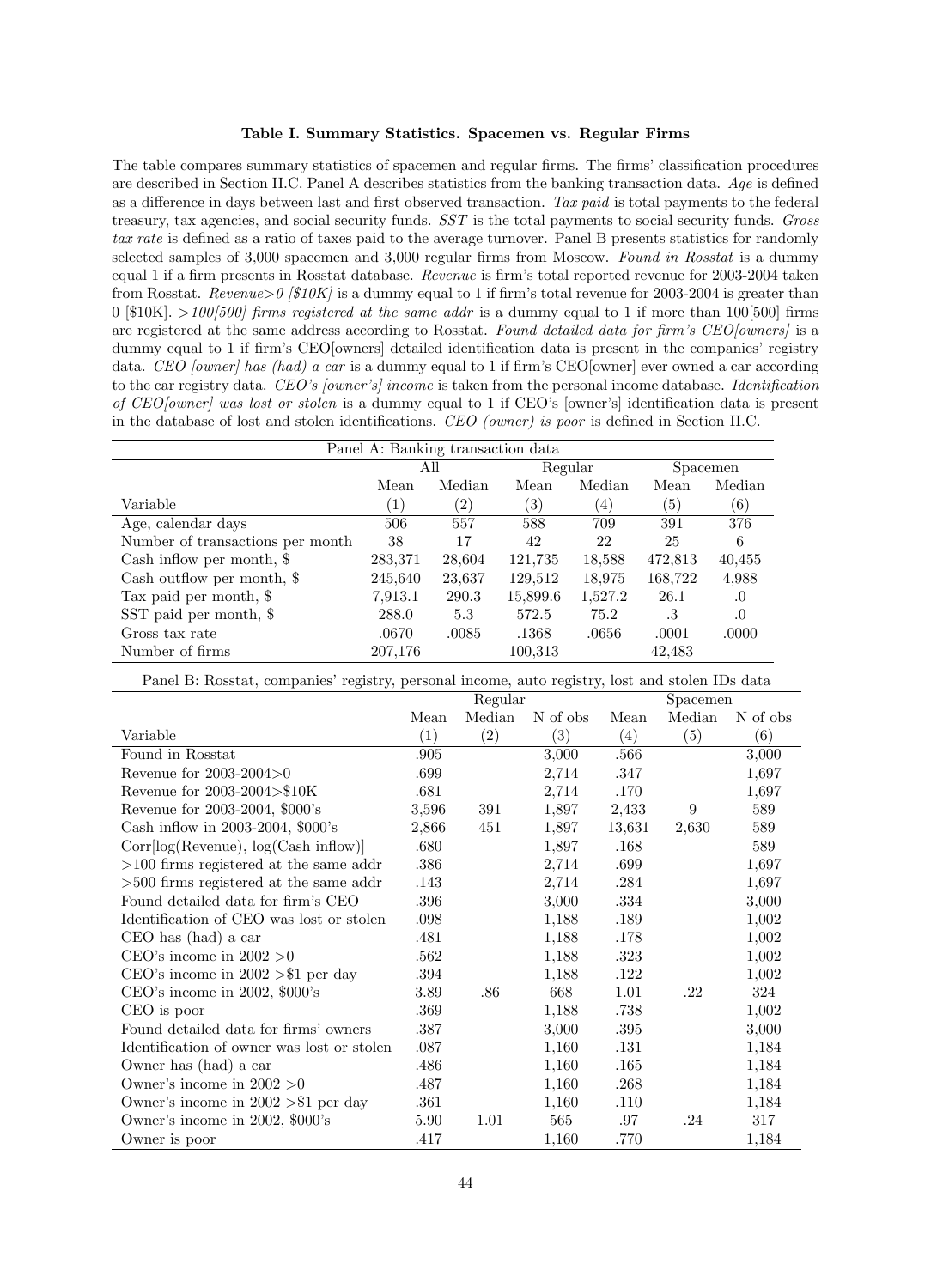#### Table II. Summary Statistics for Sample of Companies

The table presents summary statistics for the sample of 45,429 privately held companies. All statistics are averaged for 2003-2004. Assets, Revenue, Employment, EBT (earnings before taxes), Net Income, and Debt are taken from Rosstat. Profit tax is calculated as  $EBT$  minus Net Income for the firms with positive EBT. Value added tax  $(VAT)$  and social security tax  $(SST)$  are calculated as the total of relative payments using the banking data. Moscow City and Moscow Region are dummy variables equal to 1 for firms from Moscow city and Moscow region respectively. N of transactions is the total number of banking transactions presented in the banking data. CEO and ownership data are taken from companies' registry data. N of shareholders is the number of companie's owners. CEO not owner is a dummy variable equal 1 if CEO is not one of the company's owners.  $\Delta$ Revenue,  $\Delta$ Assets,  $\Delta$ Revenue/Assets, and  $\Delta$ Revenue/Employee are defined as  $\Delta Varriable_t = \left[\log(Variable_{t+3}) - \log(Variable_t)\right]/3$  for respective variables. Corrections for survival bias are described in Section II.D

|                                                    | Mean     | Median   | St. dev. | N of obs | N of firms |
|----------------------------------------------------|----------|----------|----------|----------|------------|
| Variable                                           | (1)      | (2)      | (3)      | (4)      | (5)        |
| Assets, \$000's                                    | 864      | 71       | 7,636    | 78,744   | 45,429     |
| Revenue, \$000's                                   | 1,425    | 255      | 10,648   | 78,744   | 45,429     |
| Net Income, \$000's                                | 47.9     | 2.1      | 1,556.4  | 78,031   | 45,230     |
| Employment                                         | 78       | 47       | 419      | 44,373   | 31,594     |
| Revenue/Assets                                     | $10.9\,$ | 4.0      | 21.8     | 78,744   | 45,429     |
| Debt $/$ Assets                                    | .132     | .000     | .263     | 78,744   | 45,429     |
| $EBT /$ Revenue                                    | $.021\,$ | .012     | .117     | 77,178   | 45,046     |
| Net Income / Revenue                               | .011     | .009     | .105     | 77,010   | 45,020     |
| Profit Tax / Revenue                               | .014     | .006     | .022     | 54,639   | 35,915     |
| VAT / Revenue                                      | $.027\,$ | .014     | $.035\,$ | 62,580   | 38,664     |
| $SST /$ Revenue                                    | .015     | .006     | .023     | 73,813   | 43,324     |
| SST per employee, \$000's                          | .128     | .057     | .199     | 41,950   | 30,088     |
| N of transactions                                  | 1,075    | 590      | 1,711    | 78,655   | 45,417     |
| N of shareholders                                  | 2.1      | 1.0      | 2.2      | 70,040   | 40,319     |
| CEO not owner                                      | .429     |          |          | 70,040   | 40,319     |
| Moscow city                                        | .823     |          |          | 78,744   | 45,429     |
| Moscow region                                      | $.137\,$ |          |          | 78,744   | 45,429     |
| $\Delta$ Revenue                                   | $.191\,$ | $.195\,$ | .462     | 46,833   | 27,710     |
| $\triangle$ Assets                                 | .266     | .229     | .464     | 49,567   | 29,075     |
| $\Delta$ Revenue/Assets                            | $-.103$  | $-.072$  | .413     | 46,730   | 27,647     |
| $\Delta$ Revenue/Employee                          | .189     | .196     | .330     | 24,531   | 17,837     |
| $\Delta$ Revenue (corrected for survival)          | $-.112$  | .108     | .748     | 57,960   | 34,592     |
| $\Delta$ Assets (corrected for survival)           | .048     | .140     | .647     | 59,424   | 35,197     |
| $\Delta$ Revenue/Assets (corrected for survival)   | $-.370$  | $-.162$  | .660     | 57,857   | 34,549     |
| $\Delta$ Revenue/Employee (corrected for survival) | $-.031$  | .133     | .541     | 30,353   | 22,347     |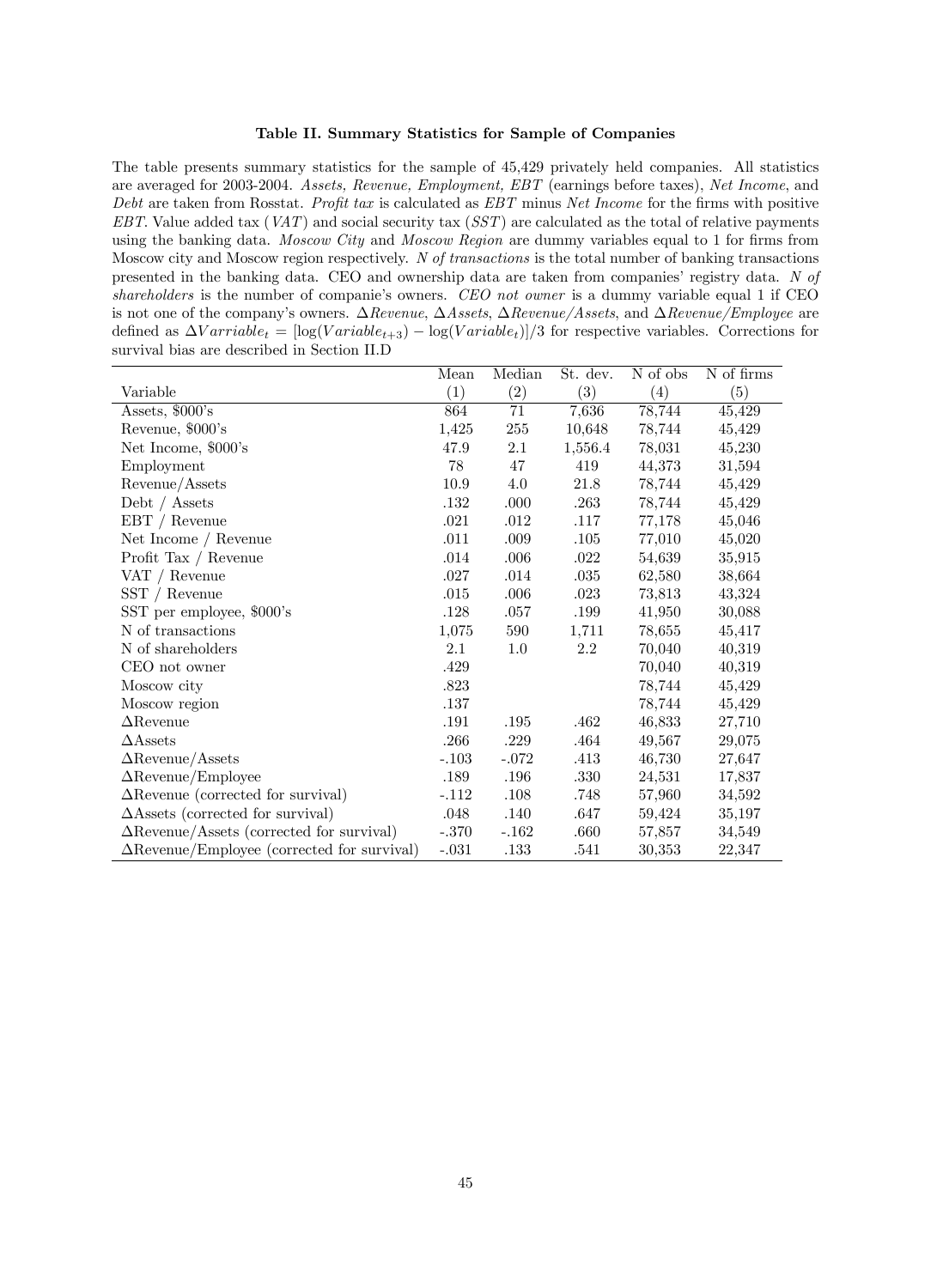|                                           | Mean     | Median | St. dev. | $\overline{N}$ of obs | N of firms |
|-------------------------------------------|----------|--------|----------|-----------------------|------------|
| Variable                                  | (1)      | (2)    | (3)      | (4)                   | (5)        |
| All companies (mean assets=\$864K)        |          |        |          |                       |            |
| ShadowP                                   | .071     | .007   | .137     | 78,535                | 45,406     |
| ShadowA                                   | .323     | .014   | .668     | 76,928                | 44,809     |
| ShadowR                                   | .058     | .006   | .101     | 78,103                | 45,316     |
| Bottom quartile (mean assets=\$47K)       |          |        |          |                       |            |
| ShadowP                                   | .085     | .002   | .163     | 18,316                | 11,367     |
| ShadowA                                   | .536     | .000   | .898     | 16,962                | 10,863     |
| ShadowR                                   | .068     | .001   | .115     | 18,209                | 11,330     |
| Second quartile (mean assets= $$59K$ )    |          |        |          |                       |            |
| ShadowP                                   | .072     | .005   | .137     | 19,699                | 11,349     |
| <b>ShadowA</b>                            | .384     | .021   | .715     | 19,505                | 11,301     |
| ShadowR                                   | .060     | .004   | .103     | 19,629                | 11,327     |
| Third quartile (mean assets= $$170K$ )    |          |        |          |                       |            |
| ShadowP                                   | .069     | .009   | .131     | 20,027                | 11,356     |
| ShadowA                                   | .267     | .021   | .564     | 19,970                | 11,339     |
| ShadowR                                   | .057     | .007   | .097     | 19,921                | 11,326     |
| Top quartile (mean assets= $\$3,048K$ )   |          |        |          |                       |            |
| ShadowP                                   | .059     | .011   | .116     | 20,493                | 11,357     |
| ShadowA                                   | .143     | .013   | .370     | 20,491                | 11,355     |
| ShadowR                                   | .050     | .008   | .089     | 20,344                | 11,335     |
| Top percentile (mean assets= $$40,078K$ ) |          |        |          |                       |            |
| ShadowP, %                                | .037     | .006   | .092     | 845                   | 454        |
| ShadowA, %                                | $.035\,$ | .003   | .142     | 846                   | 454        |
| ShadowR, %                                | .036     | .005   | .075     | 840                   | 454        |

## Table III. Summary Statistics of Income Diversion Measures

The table presents income diversion measures. ShadowP, ShadowA, and ShadowR are defined in section III. Firms are sorted by quartiles according to book assets.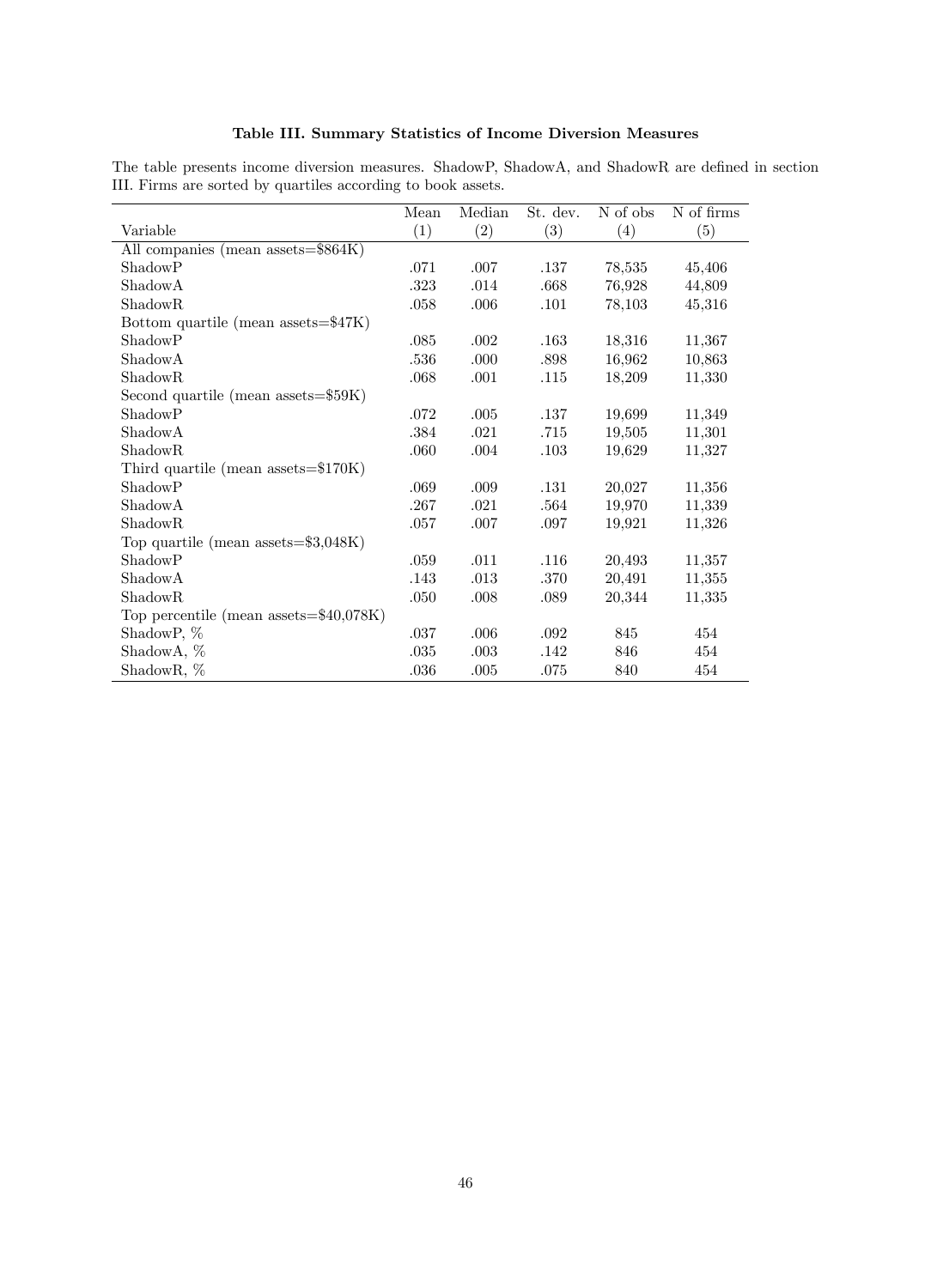#### Table IV. Income Diversion and Firm Performance

The table presents the relation of income diversion to firm performance.  $\Delta$ Revenue,  $\Delta$ Assets,  $\Delta$ Revenue/Assets, and  $\Delta$ Revenue/Employee are defined as  $\Delta \text{V} arrival = [\log(\text{V}arial_{t+3}) - \log(\text{V}arial_{t})]/3$  for respective variables and corrected for survival bias (see section II.D for details). ShadowR is the measure of income diversion defined in section III Assets, Revenue, and Debt are taken from Rosstat. Actual EBT is firm's earnings before tax taken from Rosstat and corrected for income diversion (see Data Appendix for description of the correction procedure). *Industry* and Year are industry and year dummies. Panel A presents OLS estimations. Panel B presents IV estimations. Instrumental variables are dummies that correspond to a firm's local tax agency. Tax agency is a dummy for a firm's assigned local tax agency. Column  $(1)$ reports the Örst-stage results of IV estimation and columns (2)-(5) report second-stage results.The numbers in parentheses are robust standard errors, clustered at the firm level.  $*,$  \*\*, and \*\*\* indicate statistical significance at the  $10\%, 5\%,$  and  $1\%$  levels

| Panel A: OLS estimation |                  |                    |                         |                           |  |  |  |  |  |
|-------------------------|------------------|--------------------|-------------------------|---------------------------|--|--|--|--|--|
| Dependent var:          | $\Delta$ Revenue | $\triangle$ Assets | $\Delta$ Revenue/Assets | $\Delta$ Revenue/Employee |  |  |  |  |  |
|                         | (1)              | $^{\prime}2)$      | (3)                     | $\left(4\right)$          |  |  |  |  |  |
| <b>ShadowR</b>          | $-.139***$       | $-.063**$          | $-.187***$              | $-.069**$                 |  |  |  |  |  |
|                         | (.033)           | (.030)             | (.028)                  | (.033)                    |  |  |  |  |  |
| Actual EBT/Revenue      | $1.24***$        | $1.03***$          | $1.04***$               | $.92***$                  |  |  |  |  |  |
|                         | (.03)            | (.02)              | (.03)                   | (.03)                     |  |  |  |  |  |
| Log(A <sub>sets</sub> ) | $.007***$        | $-.035***$         | $.059***$               | $.022***$                 |  |  |  |  |  |
|                         | (.002)           | (.002)             | (.001)                  | (.002)                    |  |  |  |  |  |
| Debt/Assets             | $-.132***$       | $-.111***$         | $-.132***$              | $-.081***$                |  |  |  |  |  |
|                         | (.015)           | (.013)             | (.013)                  | (.015)                    |  |  |  |  |  |
| Industry, Year          | Y                | Y                  | Y                       | Y                         |  |  |  |  |  |
| $R$ -sq                 | .075             | .075               | .114                    | .097                      |  |  |  |  |  |
| Number of obs.          | 56,300           | 57,727             | 56,205                  | 29,677                    |  |  |  |  |  |
| Number of firms         | 34,118           | 34,734             | 34,077                  | 21,949                    |  |  |  |  |  |

|  |  | Panel B: IV estimation |  |
|--|--|------------------------|--|
|  |  |                        |  |

|                         | First stage       |                   |                    | Second stage            |                           |
|-------------------------|-------------------|-------------------|--------------------|-------------------------|---------------------------|
| Dependent var:          | <b>ShadowR</b>    | $\Delta$ Revenue  | $\triangle$ Assets | $\Delta$ Revenue/Assets | $\Delta$ Revenue/Employee |
|                         | $\left( 1\right)$ | $\left( 2\right)$ | (3)                | (4)                     | $\left[5\right]$          |
| ShadowR                 |                   | $-2.624***$       | $-1.617***$        | $-2.228***$             | $-1.470***$               |
|                         |                   | (.577)            | (.470)             | (.493)                  | (.491)                    |
| Actual EBT/Revenue      | $.075***$         | $1.509***$        | $1.175***$         | $1.287***$              | $1.024***$                |
|                         | (.006)            | (.060)            | (.048)             | (.052)                  | (.049)                    |
| Log(A <sub>sets</sub> ) | $-.003***$        | $-.001$           | $-.037***$         | $.049***$               | $.019***$                 |
|                         | (.000)            | (.003)            | (.003)             | (.003)                  | (.003)                    |
| Debt/Assets             | .001              | $-134***$         | $-.102***$         | $-.147***$              | $-.090***$                |
|                         | 0.002)            | (.022)            | (.018)             | (.020)                  | (.022)                    |
| Industry, Year          | Y                 | Y                 | Y                  | Y                       | Y                         |
| Tax agency              | Y                 |                   |                    |                         |                           |
| $R$ -sq                 | .042              |                   |                    |                         |                           |
| Number of obs           | 28,711            | 28,711            | 29,481             | 28,663                  | 15,318                    |
| Number of firms         | 17,065            | 17,065            | 17,376             | 17,044                  | 11,224                    |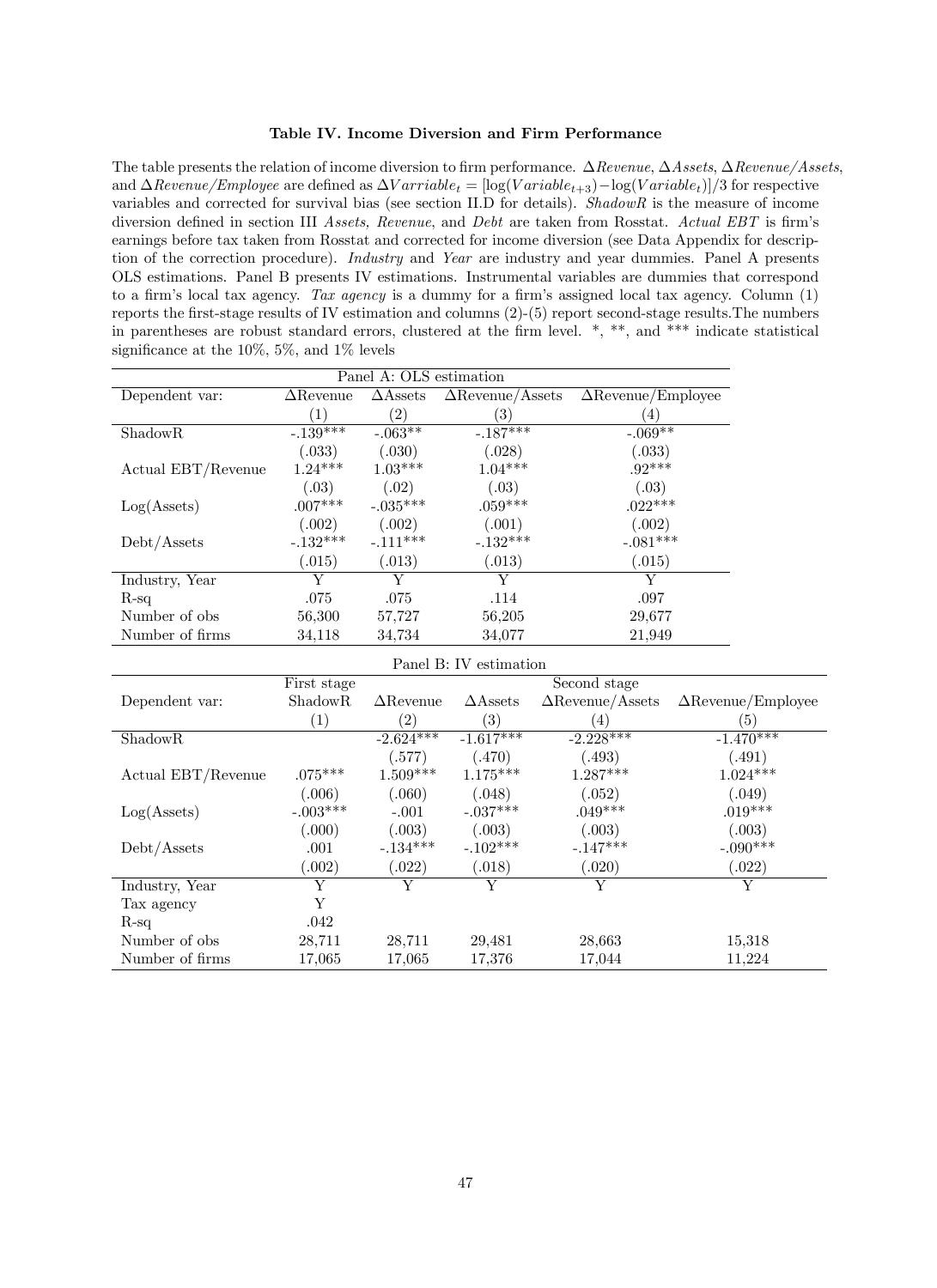## Table V. Firm Performance, Income Diversion, and CEO Ownership. IV estimations

The table describes the effect of income diversion and CEO ownership on firm performance. Instrumental variables are dummies that correspond to a firm's local tax agency. Tax agency is a dummy for a firm's assigned local tax agency.  $CEO$  not owner is a dummy which equates to 1 if a company's CEO is not one of companyís owners. All other variables are deÖned in Table IV. Panel A presents estimations for the subsample of Örms which have the same legal and physical address. Panel B presents estimations for the subsample of solely-owned firms which have the same legal and physical address. Column (1) reports the first-stage results of IV estimation and columns  $(2)-(5)$  report second-stage results. The numbers in parentheses are robust standard errors, clustered at the firm level.  $*,$  \*\*, and \*\*\* indicate statistical significance at the  $10\%, 5\%,$  and  $1\%$  levels.

|                                   |                | Panel A: All firms          |                       |                                   |                                     |
|-----------------------------------|----------------|-----------------------------|-----------------------|-----------------------------------|-------------------------------------|
|                                   | First stage    |                             |                       | Second stage                      |                                     |
| Dependent var:                    | ShadowR        | $\Delta$ Revenue            | $\triangle$ Assets    | $\Delta \text{Rev}/\text{Assets}$ | $\Delta \text{Rev}/\text{Employee}$ |
|                                   | (1)            | (2)                         | (3)                   | (4)                               | (5)                                 |
| $\overline{\text{ShadowR}}$       |                | $-2.393***$                 | $-1.188**$            | $-2.647***$                       | $-.912$                             |
|                                   |                | (.685)                      | (.597)                | (.591)                            | (.585)                              |
| $ShadowR*CEO$ not owner           |                | $-2.036***$                 | $-1.689***$           | $-1.275**$                        | $-.760$                             |
|                                   |                | (.584)                      | (.475)                | (.514)                            | (.573)                              |
| CEO not owner                     | $-.005***$     | $.062*$                     | $.076***$             | .001                              | .009                                |
|                                   | (.001)         | (.035)                      | (.028)                | (.032)                            | (.034)                              |
| Actual EBT/Rev, $log(Assets)$ ,   | $\overline{Y}$ | $\overline{\mathrm{Y}}$     | $\overline{\rm Y}$    | $\overline{\mathrm{Y}}$           | $\overline{\mathrm{Y}}$             |
| Debt/Assets, Industry, Year       |                |                             |                       |                                   |                                     |
| Tax offices                       | Y              |                             |                       |                                   |                                     |
| $R-sq$                            | .038           |                             |                       |                                   |                                     |
| Number of obs                     | 25,054         | 25,054                      | 25,743                | 25,011                            | 13,476                              |
| Number of firms                   | 14,856         | 14,856                      | 15,128                | 14,837                            | 9,872                               |
| P-value $(\beta_1+\beta_2)=0$     |                | .000                        | .000                  | .000                              | .009                                |
|                                   |                | Panel B: Solely owned firms |                       |                                   |                                     |
|                                   | First stage    |                             |                       | Second stage                      |                                     |
| Dependent var:                    | ShadowR        | $\Delta$ Revenue            | $\triangle$ Assets    | $\Delta \text{Rev}/\text{Assets}$ | $\Delta$ Rev/Employee               |
|                                   | (1)            | (2)                         | (3)                   | (4)                               | (5)                                 |
| ShadowR                           |                | $-.986$                     | $-409$                | $-1.610**$                        | $-.658$                             |
|                                   |                | (.830)                      | (.734)                | (.705)                            | (.706)                              |
| $ShadowR*CEO$ not owner           |                | $-2.890***$                 | $-2.468***$           | $-2.101***$                       | $-1.363*$                           |
|                                   |                | (.808)                      | (.675)                | (.703)                            | (.749)                              |
| CEO not owner                     | $-.008***$     | $.134***$                   | $.142***$             | .070                              | .055                                |
|                                   | (.002)         | (.051)                      | (.042)                | (.045)                            | (.047)                              |
| Actual $EBT/Rev$ , $log(Asets)$ , | Y              | $\overline{\rm Y}$          | $\overline{\text{v}}$ | $\overline{\text{Y}}$             | $\overline{\mathrm{Y}}$             |
| Debt/Assets, Industry, Year       |                |                             |                       |                                   |                                     |
| Tax offices                       | Y              |                             |                       |                                   |                                     |
| $R-sq$                            | .043           |                             |                       |                                   |                                     |
| Number of obs                     | 11,744         | 11,744                      | 12,068                | 11,726                            | 6,186                               |
|                                   |                |                             |                       |                                   |                                     |
| Number of firms                   | 7,128          | 7,128                       | 7,264                 | 7,116                             | 4,587                               |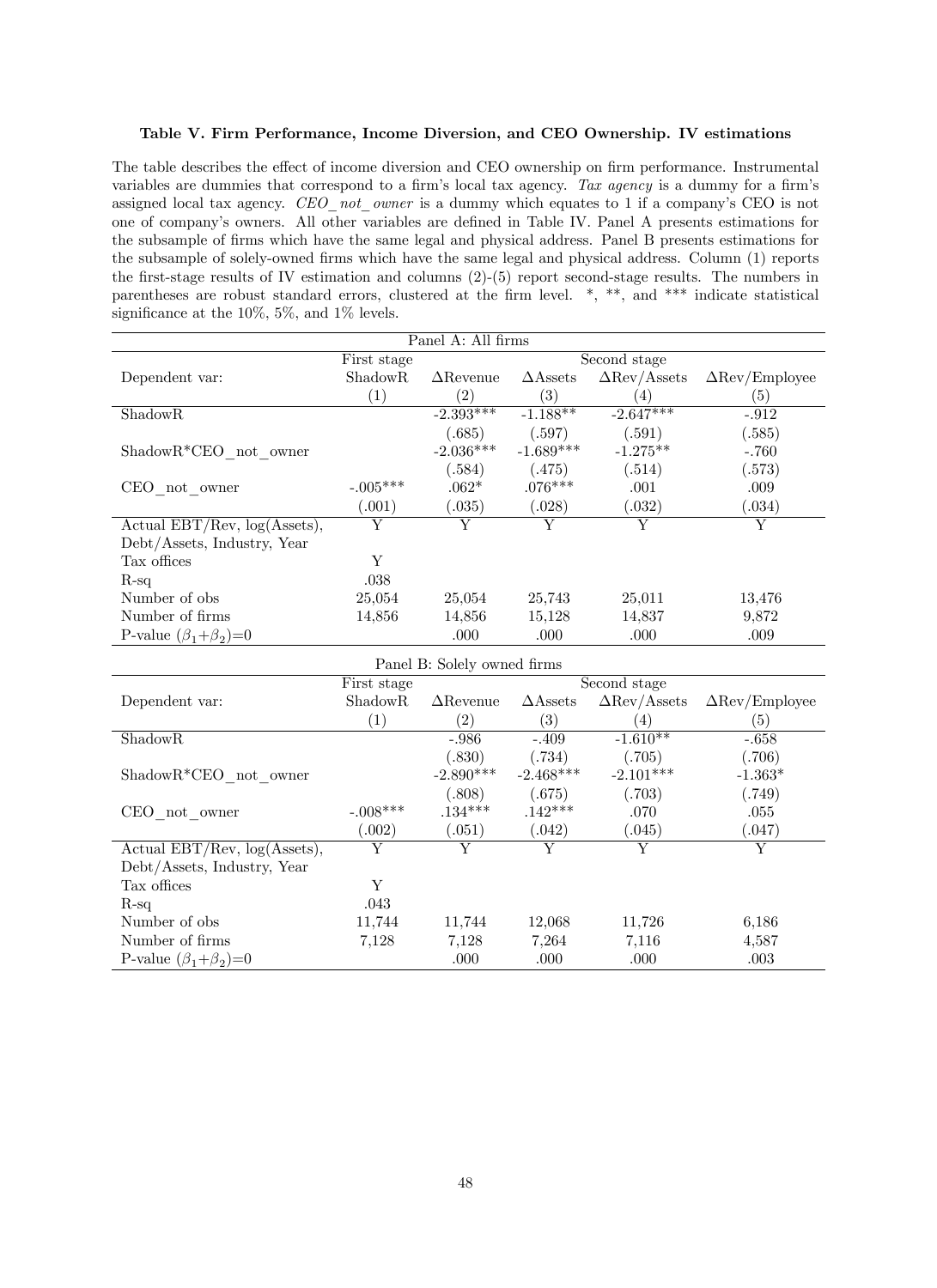#### Table VI. Tax Enforcement and Firm Performance

The table describes the relation of tax enforcement to firm performance for the firms which have the same legal and physical address. Inverse tax enforcement is defined in Section III. All other variables are defined in Table IV. The numbers in parentheses are robust standard errors, clustered at the firm level. \*, \*\*, and \*\*\* indicate statistical significance at the  $10\%, 5\%,$  and  $1\%$  levels.

| Dependent var:          | $\Delta$ Revenue | $\triangle$ Assets | $\Delta$ Revenue/Assets | $\Delta$ Revenue/Employee |
|-------------------------|------------------|--------------------|-------------------------|---------------------------|
|                         | $\left(1\right)$ | $\left( 2\right)$  | $\left( 3\right)$       | $\left( 4\right)$         |
| Inverse tax enforcement | $-.0018***$      | $-.0012***$        | $-.0020***$             | $-.0013***$               |
|                         | (.0004)          | (.0003)            | (.0003)                 | (.0004)                   |
| Actual EBT/Revenue      | $1.262***$       | $.982***$          | $1.086***$              | $.909***$                 |
|                         | (.043)           | (.033)             | (.039)                  | (.042)                    |
| Log(A <sub>sets</sub> ) | $.009***$        | $-.032***$         | $.057***$               | $.025***$                 |
|                         | (.003)           | (.003)             | (.002)                  | (.003)                    |
| Debt/Assets             | $-.173***$       | $-.135***$         | $-.178***$              | $-.110***$                |
|                         | (.025)           | (.021)             | (.022)                  | (.024)                    |
| Industry, Year          | Y                | Y                  | Y                       | Y                         |
| $R$ -sq                 | .094             | .081               | .127                    | .114                      |
| Number of obs.          | 21,218           | 21,807             | 21,183                  | 11,621                    |
| Number of firms         | 12,543           | 12,777             | 12,529                  | 8,479                     |

#### Figure I. Reported Revenue and Cash Inflow. Spacemen vs. Regular Firms

The figure plots selected statistics for randomly selected samples of 3,000 spacemen and 3,000 regular firms from Moscow. Revenue is firm's total reported revenue for 2003-2004 taken from Rosstat. Cash Inflow is firm's total cash inflow for 2003-2004 taken from the banking transaction data. The statistics are plotted only for the firms with positive Revenue (1897 regular firms and 589 spacemen).

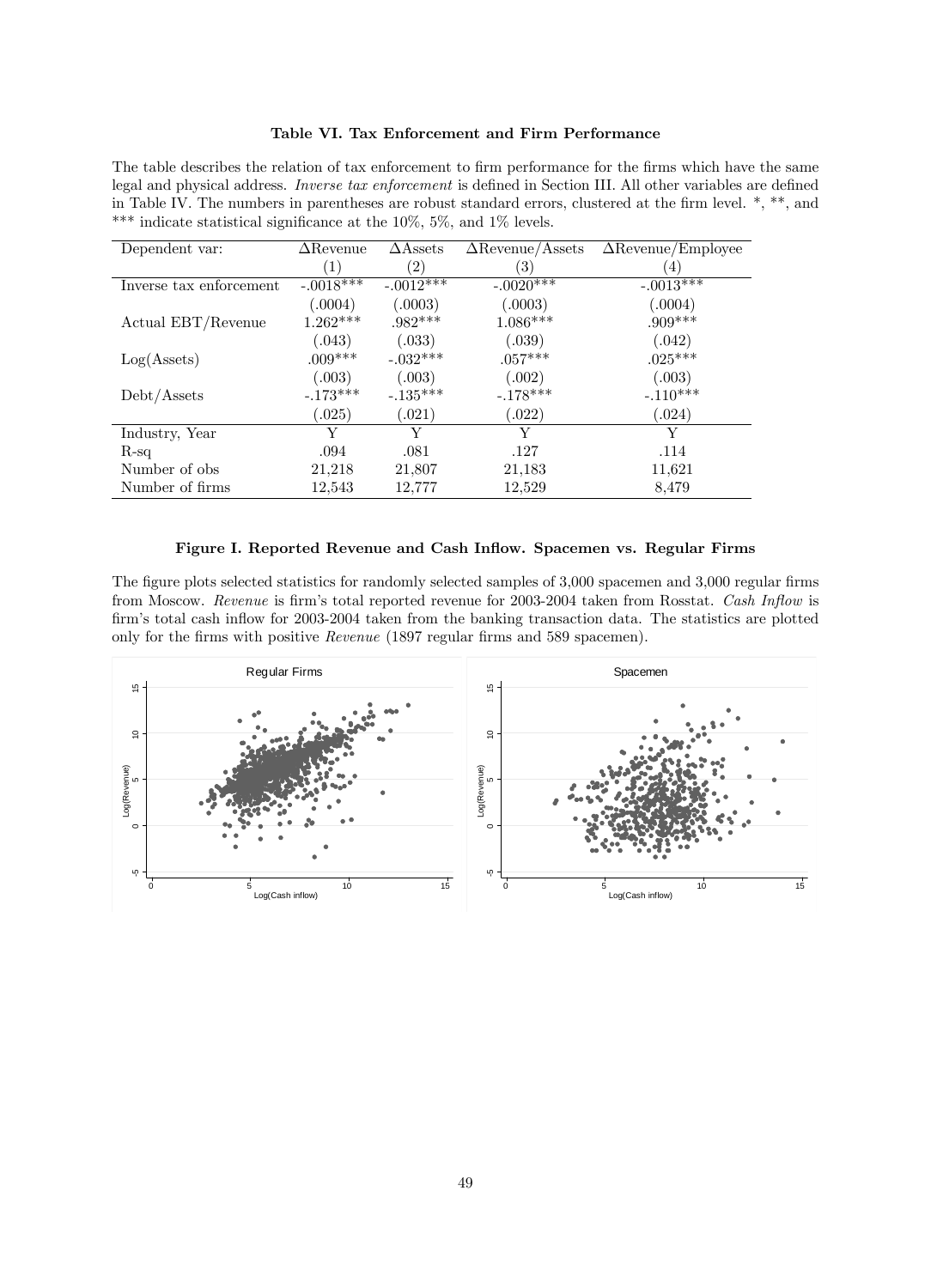Internet Appendix to "Taxes, Theft, and Firm Performance"\*

#### **I. Evidence on Spacemen from the Business Executives**

Using my personal network, I distributed the following questionnaire among 10 business executives. 6 people agreed to answer the questions on the anonymous basis. I report the questionnaire and the answers below.

*This is an anonymous questionnaire, which contains series of personal questions or ones pertaining to the nature of your business. Its primary purpose is to establish a knowledge base on usage of short-lived firms ("spacemen") from representatives of the business sector such as yourself.* 

## *A. Questions regarding the 1999 to 2004 period*

**1. Based on your knowledge and prior experience, which of the following offer "spaceman" firm services in most instances:** 

(A) Banks

- (B) Specialized law firms
- (C) Companies that register "spaceman" firms for their own needs
- (D) Other (please clarify)

#### **Responses:**

 $\overline{a}$ 

**Person 1:** (A)

<sup>\*</sup> Citation format: Maxim Mironov, [year], Internet Appendix to "Taxes, Theft, and Firm Performance," Journal of Finance [vol #], [pages], http://www.afajof.org/IA/[year].asp. Please note: Wiley-Blackwell is not responsible for the content or functionality of any supporting information supplied by the authors. Any queries (other than missing material) should be directed to the authors of the article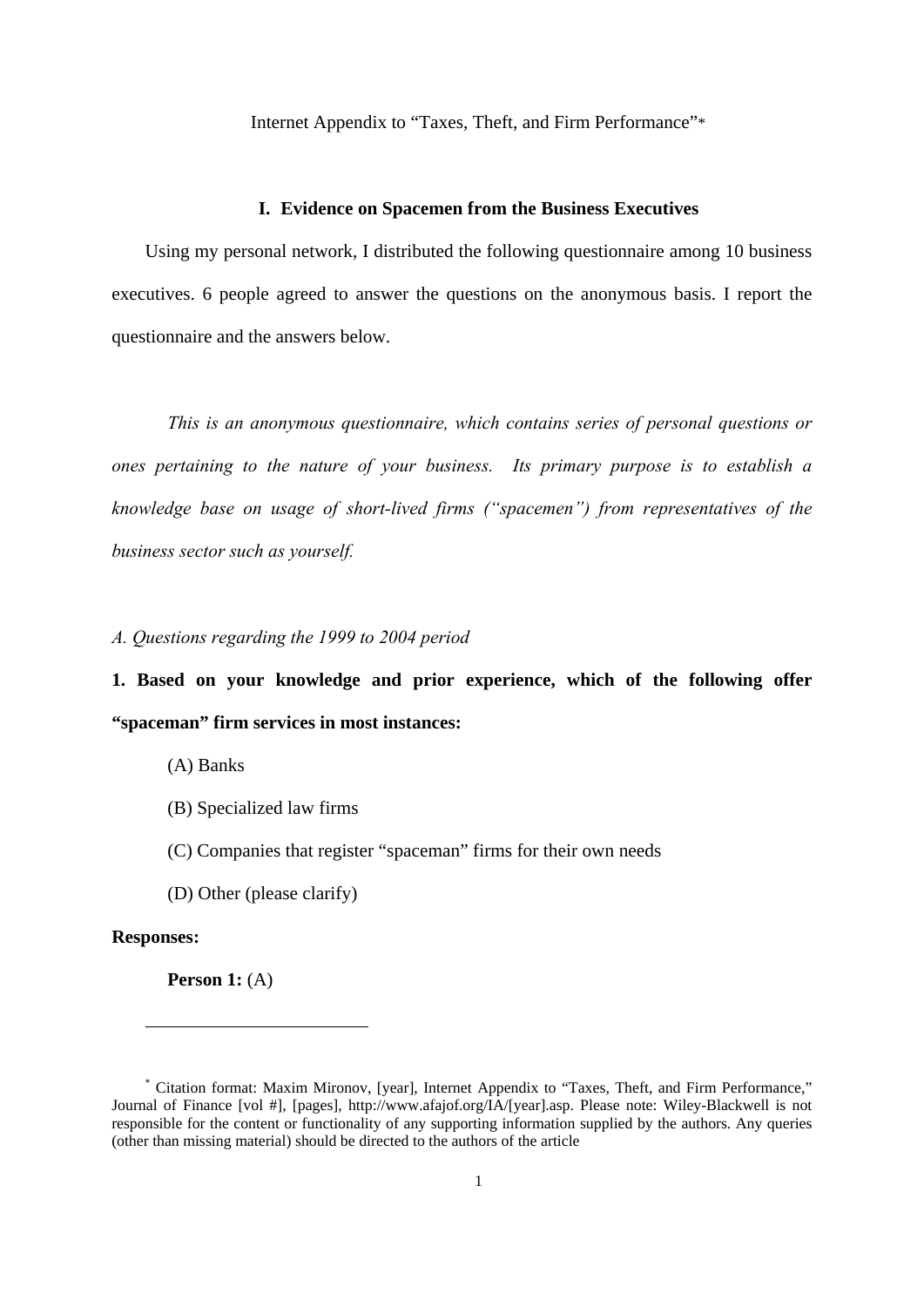**Person 2:** (B)

**Person 3:** (C)

**Person 4:** As far as I know, companies register them for their own needs and get the necessary documents on the side. For cashing, banks register everything themselves.

**Person 5:** (B)

**Person 6:** (B)

# **2. Based on your knowledge and prior experience, "spaceman" firms are usually registered for:**

- (A) Individuals who have lost their passports
- (B) Individuals who are willing to provide their identifications and become the nominal founders of such firms in return for an adequate compensation (For example there are certain stipulations that many "spaceman" firms are registered under homeless people).
- (C) Other (please clarify)

## **Responses:**

**Person 1**: (A)

**Person 2:** (B)

**Person 3:** (A), (B)

**Person 4:** (A), (B)

**Person 5:** (A), (B) These are problems that the "Specialized Law Firms" deal with. The actual companies lack both the ability and the assets to run this kind of "service" - at least small and middle-sized companies.

**Person 6:** (A), (B)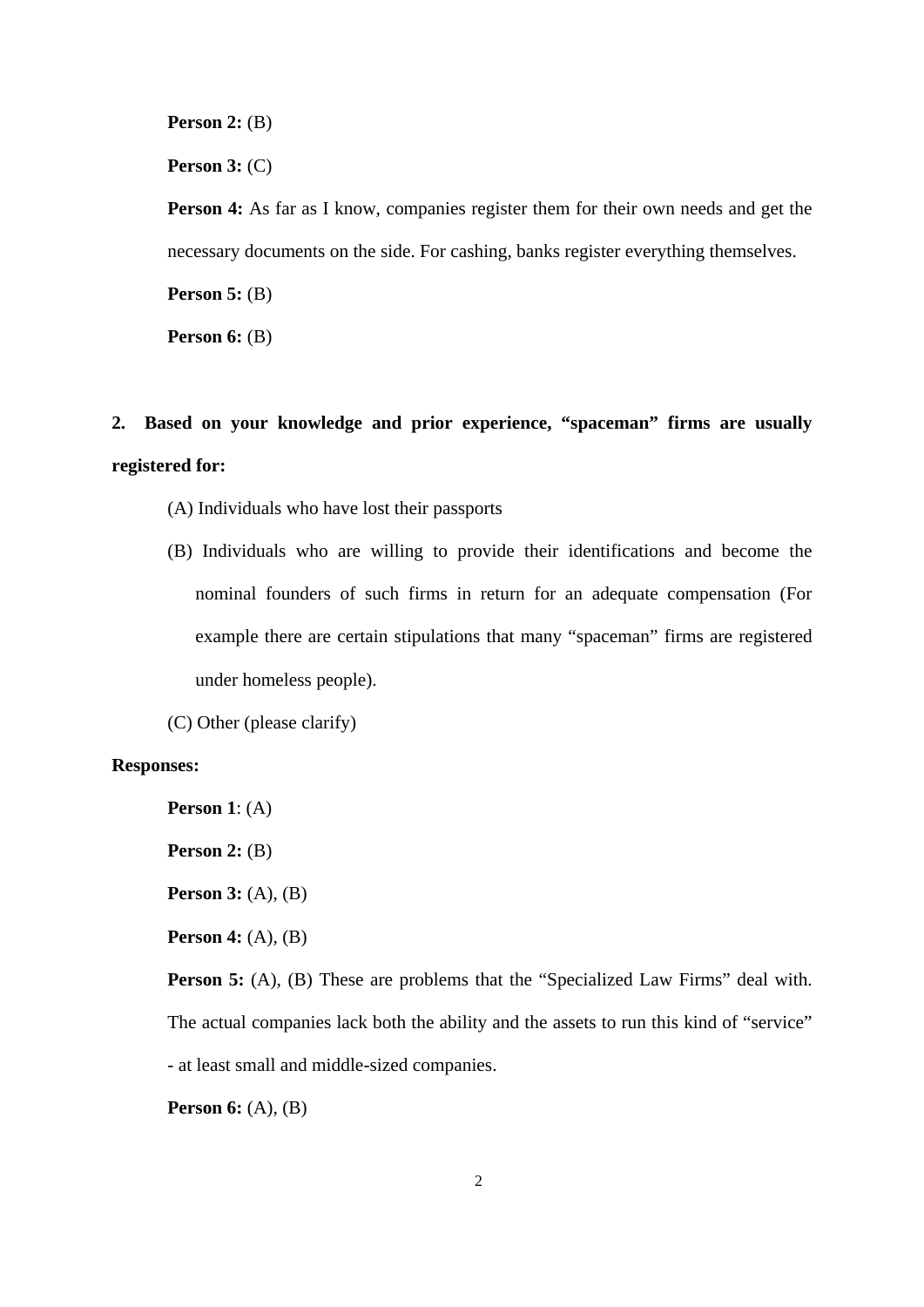## **3. What is the approximate price of the "spaceman" firm services?**

#### **Responses:**

**Person 1:** N/A

**Person 2:** 20 to 30 thousand RUB.

**Person 3:** 2 to 3% of the turnover

**Person 4:** Free for friends or partners. For others, 1 to 2%. As much as 5% for cashing.

**Person 5:** It's roughly equal to the price of registering any legal firm. Everything is "legal" and it's profitable for law firms to attract a bigger clientele. The registered firm becomes a "spaceman" firm only when it gets used for "shady" purposes.

**Person 6:** 1 to 2% If the firm is being registered for personal needs, it costs about as much as registering any other legal firm.

**4. If using "spaceman" firms can indeed significantly cut down a company's taxable income, how then the company calculates the amount of taxes that need to be paid? In theory, one can always report a null or a negative profit, avoid paying both the VAT (Value Added Tax) and the Corporate Tax and simply pay SST and the Income Tax from minimal salaries. However, even when using "spaceman" firms, the companies still paid some taxes. How was the tax then calculated?** 

(A) By coming to an informal consensus with the local tax agency.

 (B) By coming to an informal consensus with some other branch of government (Please clarify as to which one).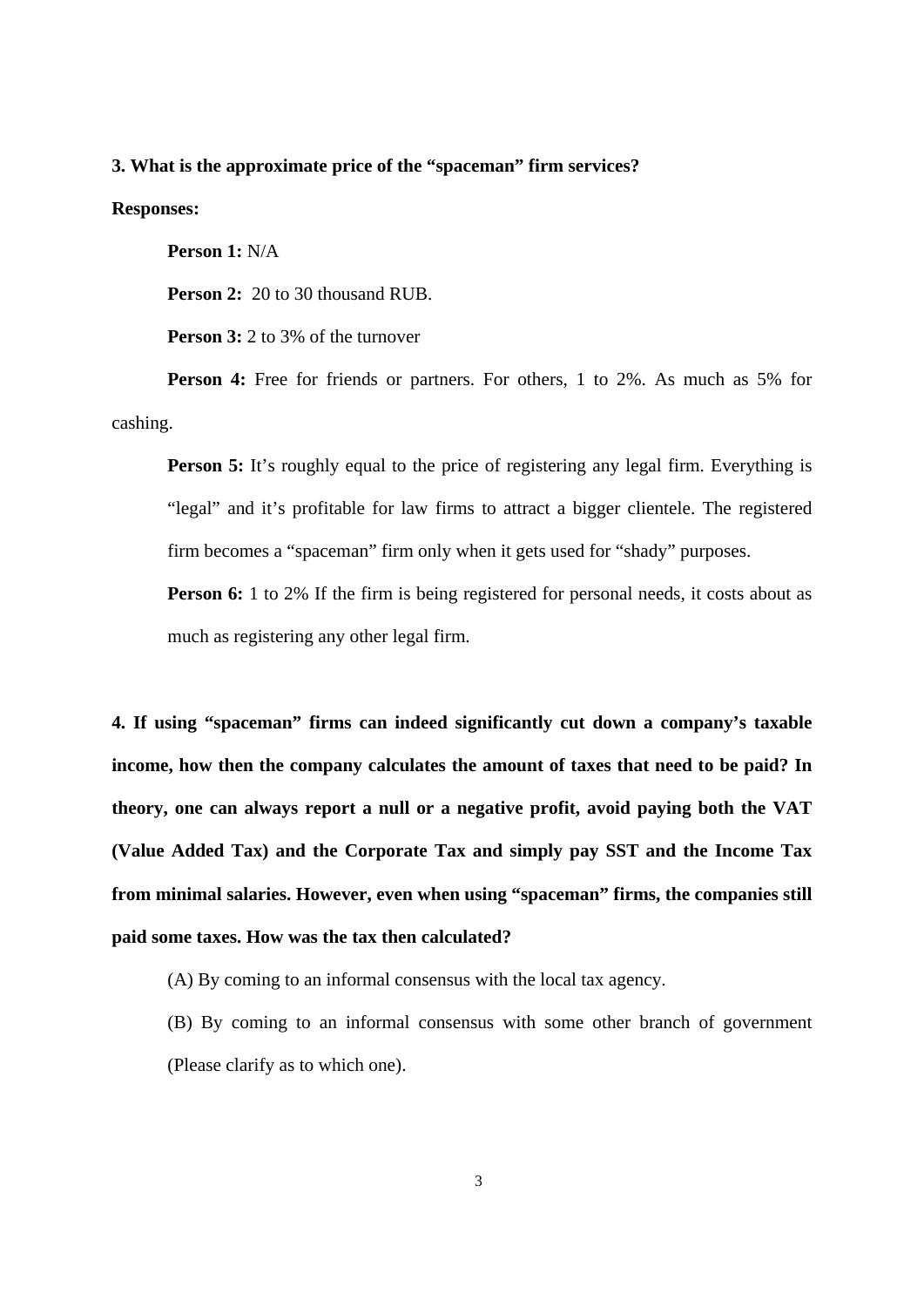(C) By assessing the total profitability of the business (clarify what level of profitability would have been considered prudent).

(D) In such a way as to always show a non-negative profit of any magnitude.

(E) Other (please clarify)

## **Responses:**

**Person 1:** (D)

**Person 2:** Between 2000 and 2004 the taxes weren't really paid. However, in 2006 to 2007 it was a shift towards market criteria - for example in programming, it was customary to pay 50% of the salary legally. Once that criterion was fulfilled, you happily paid taxes to have net profit margin of around 20 to 25%.

**Person 3:** (C). You usually pay legally the minimum level of salaries, which is recommended by authorities in your part of the country and report the smallest, nonnegative profit.

**Person 4:** (D)

**Person 5:** The tax agency uses a number of methodologies to assess the total profit of a company. It is impossible to conceal the true number of workers (since most of them need to receive both social and health benefits from the government). Usually the tax agencies start to piece together the actual magnitude of tax evasion from these figures.

**Person 6:** (C)

#### **5. When businessmen choose the address for their companies, they usually:**

(A) Register the company at its actual address.

- (B) Choose an address that best suits their personal connections at the tax agency.
- (C) Other (please clarify)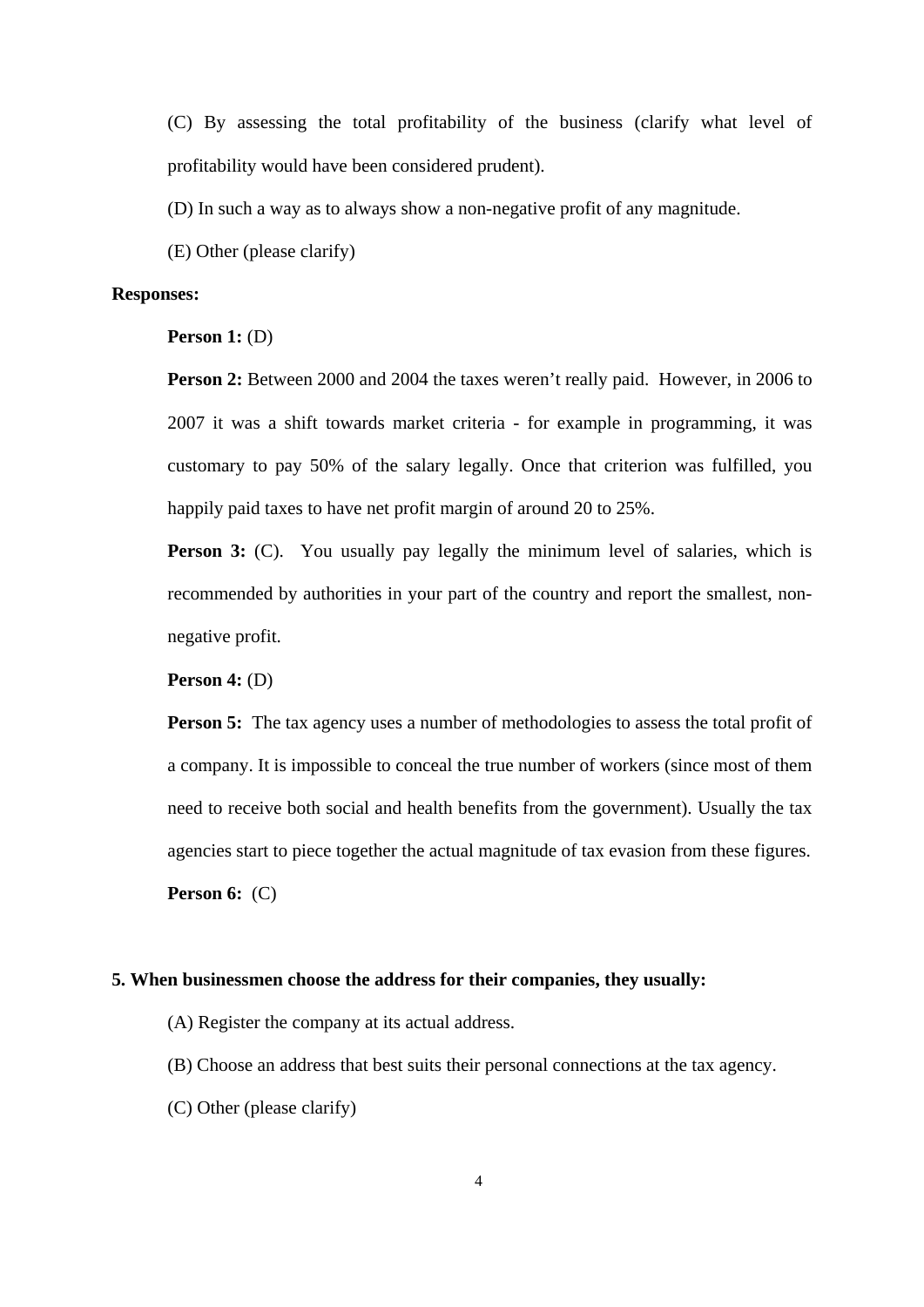### **Responses:**

**Person 1:** (B)

**Person 2:** (B)

**Person 3:** (A), (B) It all depends on whether you have connections in the tax agency. If you do, then sure. If not, you can always find connections at a different tax agency.

**Person 4:** It depends on the size and the primary goal of the business. For serious business the answer is (A).

**Person 5:** From 1999 to 2004 there was no law stating that the physical address of a firm should match the one on official papers. It could always be argued that the lease agreement on company space was interrupted and the address had to be changed. That is why (A) was almost never the case. (B) was almost always though. There was also a trend of "not putting your eggs in the same basket"…

**Person 6:** If you have connections, (B). If not, (A).

**6. What punishment (formal or informal) can the authorities impose on a company if its physical address is found to be different from the officially registered one?** 

# **Responses:**

**Person 1:** N/A

**Person 2:** As far as I know, informal.

**Person 3:** A written request to change the address. However that rarely happens in reality.

**Person 4:** Haven't heard of such problems.

**Person 5:** No punishment was imposed.

**Person 6:** Practically none.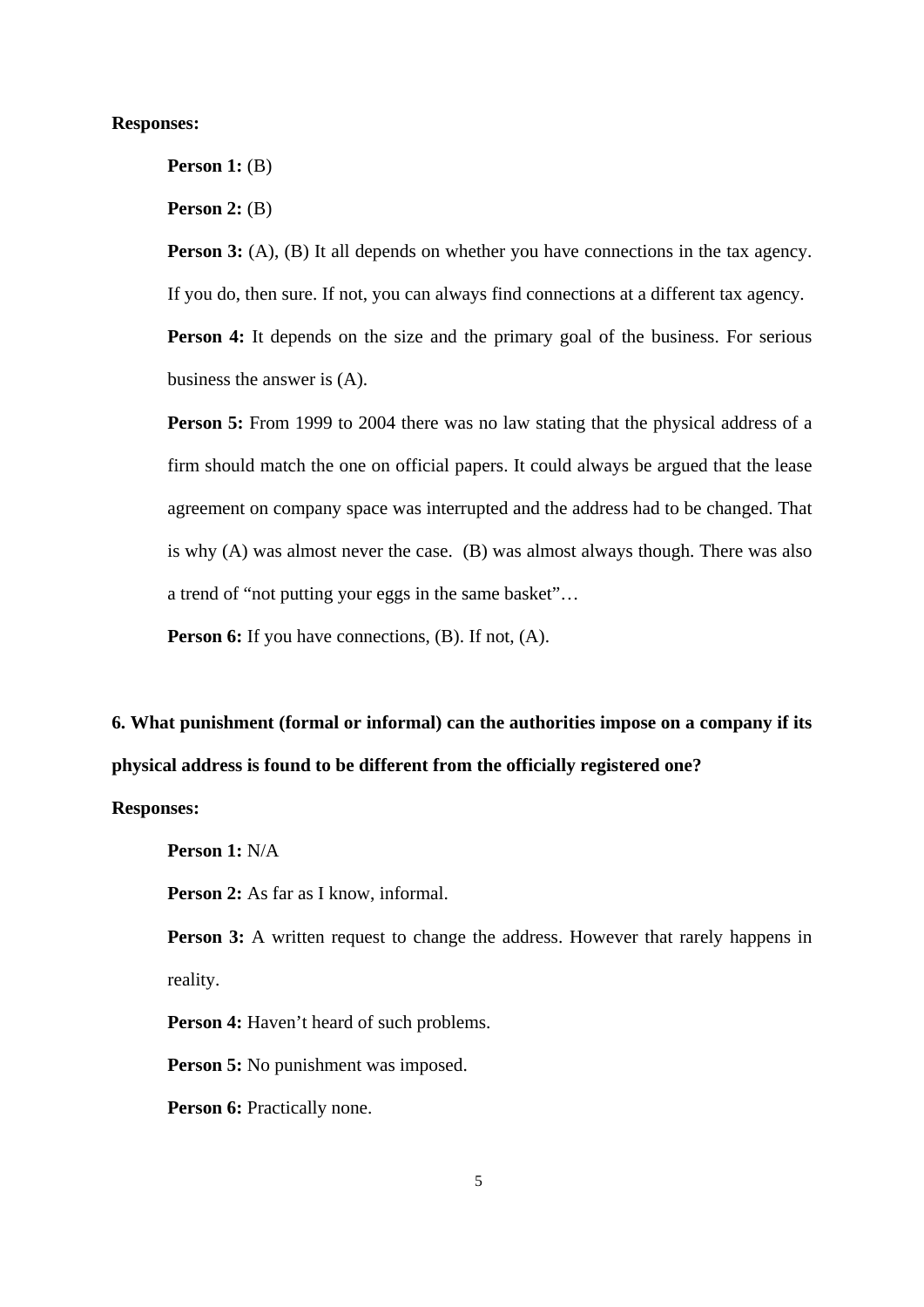*B. Questions regarding the current period (2007 to 2010)* 

## **7. Do businessmen still use "spaceman" firms today?**

## **Responses:**

**Person 1:** Yes

**Person 2:** Yes

**Person 3:** A lot more seldom in Moscow. Other parts of the country are still a mess.

**Person 4:** A lot less nowadays, however everything depends on the size of the company (risk at hand) and part of the country.

**Person 5:** N/A

Person 6: Yes, but less often.

# **8. What is the cost of their services?**

## **Responses:**

**Person 1:** Approximately 4 to 10%

**Person 2:** 30 to 50 thousand RUB.

**Person 3:** Around 5%

**Person 4:** 5 to 7%

**Person 5:** N/A

**Person 6:** 6 to 8%

## **9. Have the working conditions changed much since the beginning of 2000s?**

# **Responses:**

**Person 1:** Yes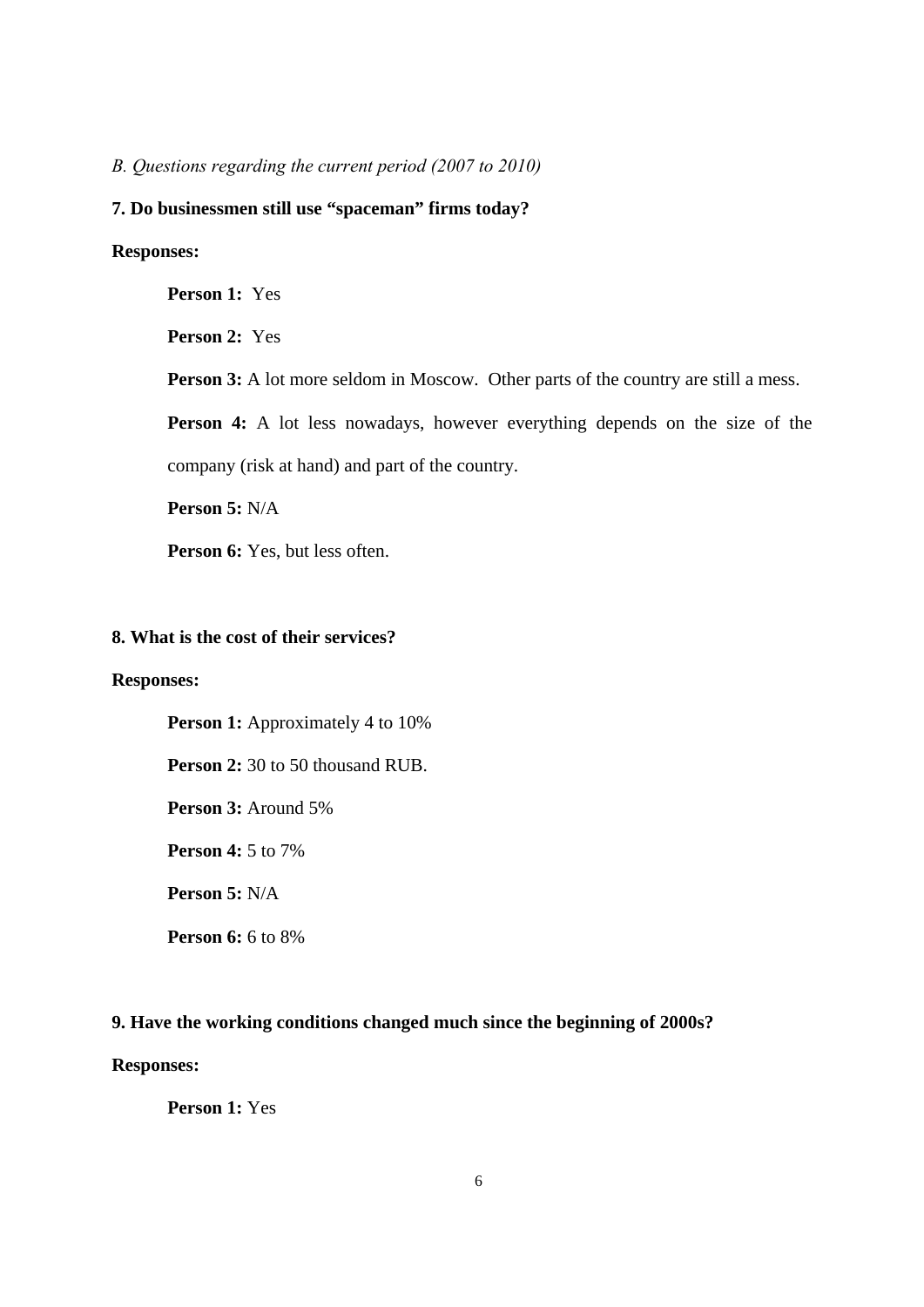**Person 2:** More taxes are paid in full.

**Person 3:** It became harder to use these schemes, but at the same time corruption increased and something has to feed it. So every time someone does pull a scheme, the taxing branch milks it for bribes instead of enforcing the law on it.

**Person 4:** Most definitely, if you pull something like this in Moscow, you'll lose more than you'll gain.

**Person 5:** N/A

**Person 6:** Yes, the taxing authority became more attentive

#### **II. Banking Transaction Data (Extended Version)**

The main dataset used in this paper is the banking transaction data for 2003 and 2004. It was leaked to public from the Moscow branch of Russian central bank in 2005 (Vedomosti (2005)). These data can be purchased from several Web sites, including www.mosinform.com, www.specsoft.info, www.wmbase.com, and www.rusbd.com. I bought these data from www.vivedata.com for \$500. This dataset includes transactions that took place within Russia only. It does not include operations in foreign currencies, nor does it include cash deposits and cash withdrawals.

The transactions range from very large to tiny. For example, the data show that on January 26, 2004, Gaztaged, a 100% subsidiary of Gazprom, paid 538 million rubles (\$18 million) to Trubny Torgovy Dom for pipes. In contrast, Rosneft, the largest oil company in Russia, paid its rental fee for a water cooler of 637 rubles (\$21) on July 9, 2003, to Selivanovskaya Voda.

**Exhibit A1. Screenshot of the Banking Transaction Data**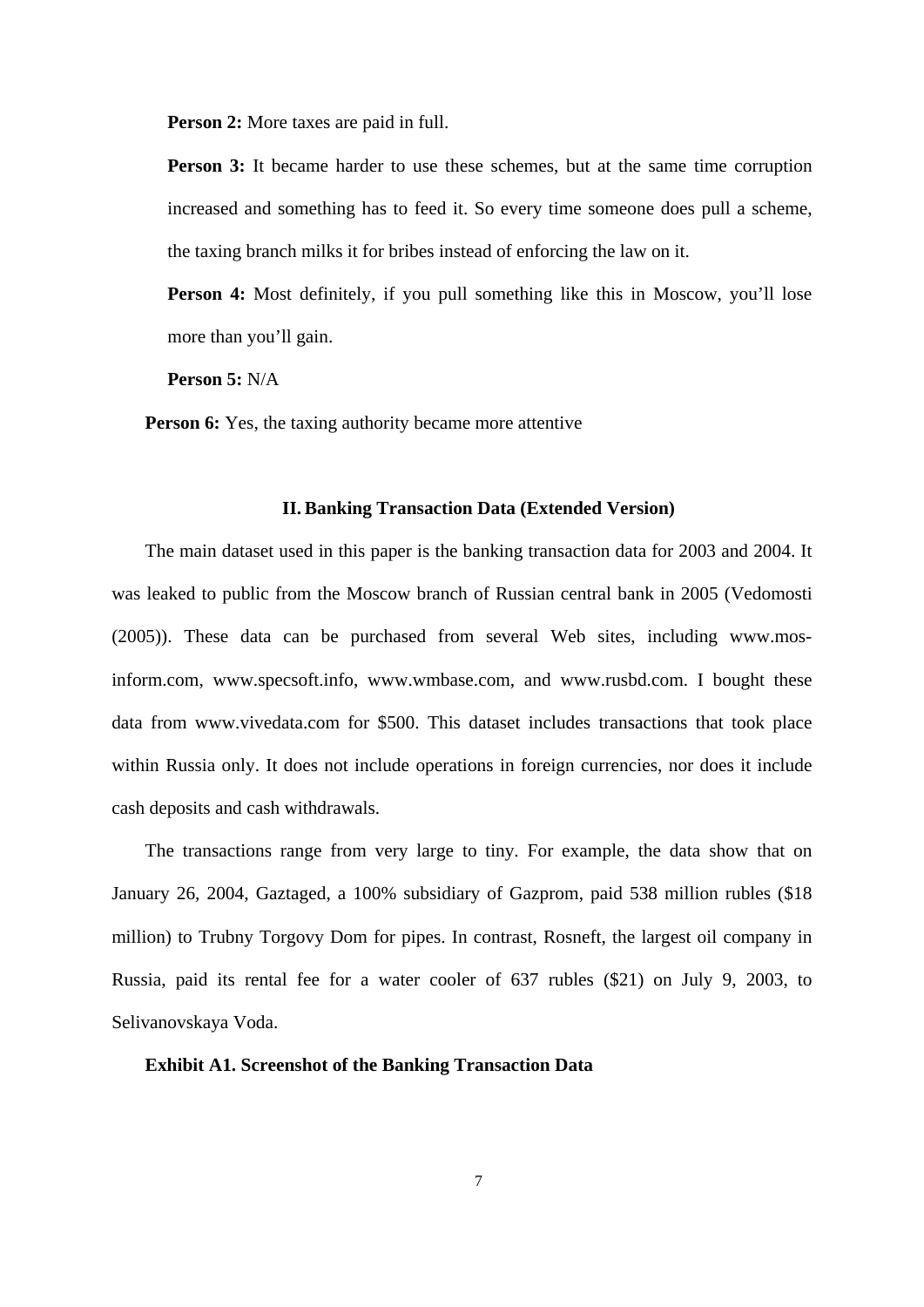| ¢<br>12.04 - [Просмотр 1 ((15035598) Запрос 1: Платежки)]                                                                             |                                                |          |                             |                       |              |             |                                             |                    |  |
|---------------------------------------------------------------------------------------------------------------------------------------|------------------------------------------------|----------|-----------------------------|-----------------------|--------------|-------------|---------------------------------------------|--------------------|--|
| 瞹<br>Банк<br>Вид<br>Обработка<br>Проектирование Записи Результаты Параметры Окна<br>日<br>Помощь                                       |                                                |          |                             |                       |              |             |                                             |                    |  |
| Order<br><u> <sub>ନ</sub>System</u><br>圝<br>画<br>圆<br>B<br><b>Sum</b><br><b>Recipient</b><br><b>Date</b><br>Payer<br>number<br>number |                                                |          |                             |                       |              |             |                                             |                    |  |
| ☝<br>■ ■<br>£<br>围<br>針<br>ዹ፞<br>$\triangledown$<br>夞<br>21 A<br>沟<br>GK.<br>$\left( \frac{1}{2} \right)$                             |                                                |          |                             |                       |              |             |                                             |                    |  |
| Платежки (1/15035598) ∧<br>Ξ<br>$\div$ 15035605<br>œ                                                                                  |                                                | номер    | Системный Номер<br>платежки | $\sqrt{2}$<br>платежа | <b>Cymra</b> |             | Клиент                                      | ٨<br>Корреспондент |  |
| $+ 15035606$                                                                                                                          |                                                | 15035616 | 619                         | 01.12.2004            |              | 588674654   | ОАО "ВолгаТелеком".                         | 090 ДГИ, реф 07000 |  |
| $\div$ 15035607                                                                                                                       |                                                | 15035617 | 522                         | 01.12.2004            |              |             | 1881979635 Некоммерческое                   | Банк внешнеэкономи |  |
| $+ 15035608$<br>H                                                                                                                     |                                                | 15035618 | 321                         | 01.12.2004            | 239663       |             | ИНН 7814108165 ООО                          | 000 "Джи и Сервис- |  |
| $\div$ 15035609<br>$+ 15035610$                                                                                                       |                                                | 15035619 | 263                         | 01.12.2004            | 3296000      |             | Закрытое акционерное                        | ООО "МЕДИПАЛ-ОН    |  |
| $\div$ 15035611                                                                                                                       |                                                | 15035620 | 720                         | 01.12.2004            | 532787       |             | "HOMOC-5AHK" (3AO)                          | ВНЕШЭКОНОМБАНК     |  |
| $+ 15035612$<br>œ                                                                                                                     |                                                | 15035621 | 750                         | 01.12.2004            | 1688976      |             | ІБюль С.А.                                  | Министерство финан |  |
| $+ 15035613$<br>Œ                                                                                                                     |                                                | 15035622 | 628                         | 01.12.2004            | 756000       |             | ООО ФИРМА "РЕСТАРТ"                         | 000 "МЕДИПАЛ-ОН    |  |
| $+ 15035614$                                                                                                                          |                                                | 15035623 | 256                         | 01.12.2004            | 20000000     |             | l0AO                                        | 3АО "Росзерно"     |  |
| $\div$ 15035615<br>$\div$ 15035616                                                                                                    |                                                |          |                             |                       |              |             |                                             | Þ.                 |  |
| Θ<br><b>В. Т. Реквизиты клиен.</b>                                                                                                    | N                                              | Тип      | Название поля               |                       |              | Значение    |                                             |                    |  |
| Реквизиты ког<br>Ò.                                                                                                                   |                                                | 0 17     | Системный номер             |                       |              | 15035616    |                                             |                    |  |
| $\div$ 30188379<br>œ.                                                                                                                 |                                                | Бb       | Номер платежки              |                       |              | 619         |                                             |                    |  |
| 白 - <sup>T</sup> - Реквизиты корре                                                                                                    |                                                | Ŧ        | Дата платежа                |                       |              | 01.12.2004  |                                             |                    |  |
| <b>•• Реквизиты кон</b><br>o-                                                                                                         |                                                | 3 17     | Счмма                       |                       |              | 588674654   |                                             |                    |  |
|                                                                                                                                       | → 30342280<br><b>Film</b><br>$6$ ab<br>∣Клиент |          |                             |                       |              |             | ОАО "ВолгаТелеком".                         |                    |  |
| <sup>→ 15035617</sup> Payment<br>$\div$ 15035618<br>7 ab <br>Корреспондент                                                            |                                                |          |                             |                       |              |             | 090 ДГИ, реф 070006/ДО Главное Управление   |                    |  |
| → 15035619 desription 12 at                                                                                                           |                                                |          | Називчение платежа          |                       |              |             | Погашение просроченной суммы долга по долг. |                    |  |
| $\div$ 15035620                                                                                                                       |                                                | 9 ≛⊷     | Реквизиты клиена            |                       |              | RK 30188379 |                                             |                    |  |
| $+ 15035621$                                                                                                                          |                                                | $10^{*}$ | Реквизиты корреспондента    |                       |              | RK 30342280 |                                             |                    |  |
| $\div$ 15035622<br><u>* «гоогсоо</u><br>rin.                                                                                          |                                                |          |                             |                       |              |             |                                             |                    |  |

After deletion of duplicate transactions, the banking dataset includes 102,238,090 transactions for 2003 and 134,479,418 for 2004. Key identification of an agent is INN (unique taxpayer number). Because data had many typos, I combined similar INNs within one bank account under the most often used INN. Government agencies within one bank account were treated as one organization. The dataset contains transactions of 1,682,197 unique entities. Organizations and individuals that share one bank account are excluded from analysis because of the lack information for private accounts; only bank accounts are available (in Russia, individuals commonly have private accounts within one bank account). Incorrect INNs (not 9 or 10 digits) are also excluded from the dataset. After performing these iterations, the dataset contains transactions of 885,489 entities with separate bank accounts and correct INNs. I define the following dummies for each entity:

 gov: 1 for federal and regional treasuries, tax collection agencies, customs, government social security or pension funds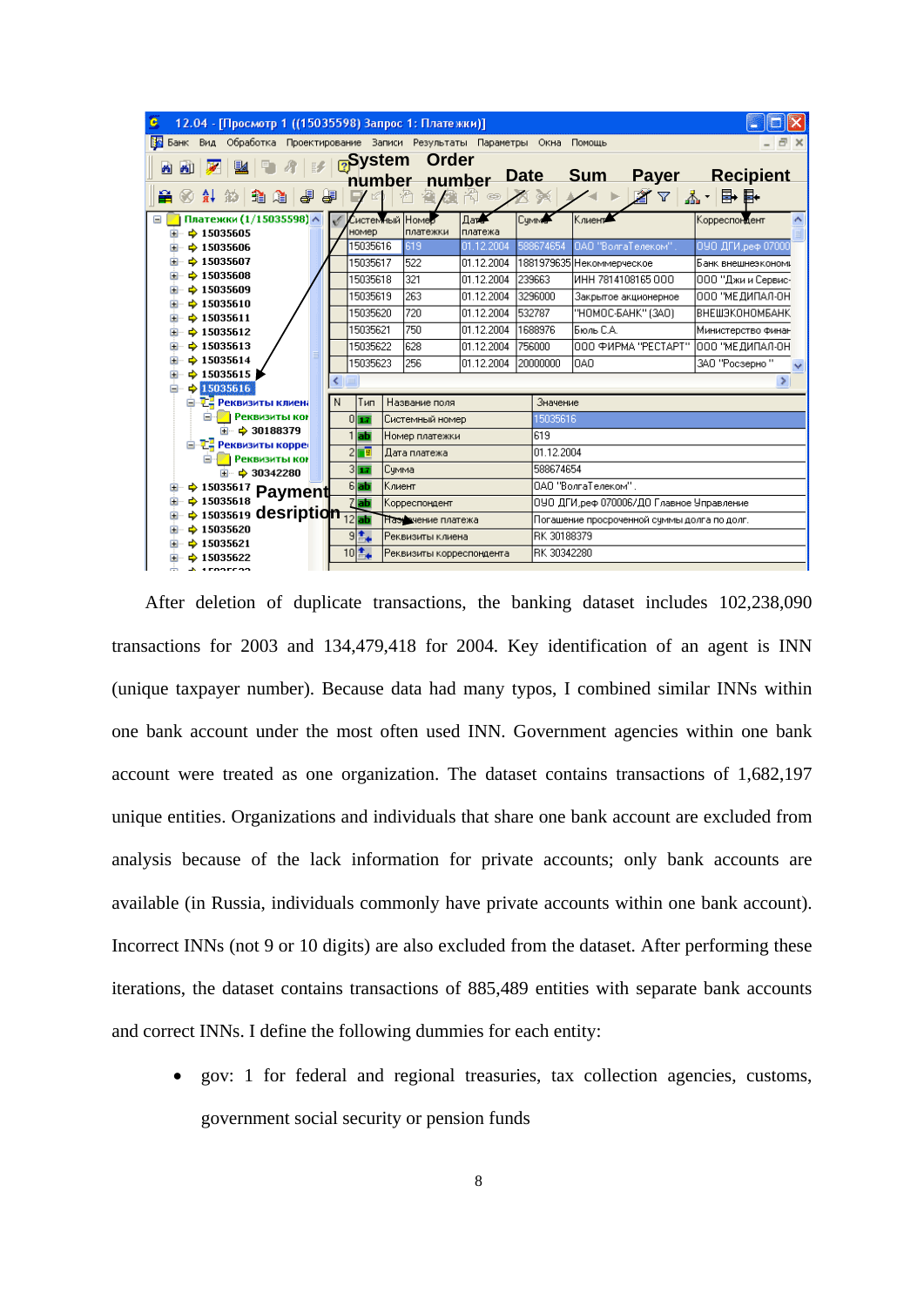- oao: 1 for open joint-stock companies (acronym "OAO" in Russian)
- ooozao: 1 for limited partnerships and closed joint-stock companies (acronyms "OOO" and "ZAO" in Russian)
- pboul: 1 for individual entrepreneurs (acronym "PBOUL" in Russian)
- mgup: 1 for any 100% state-affiliated entity (acronym "GUP" and "MUP" in Russian)
- bank: 1 if name contains "bank" or abbreviation "KB" (commercial bank)
- broker: 1 if name contains "broker" or exchange ("birzha")
- fond: 1 for not for profits, charities, and educational organizations

Any transfers to agencies that might collect taxes (gov=1) were treated as tax payments. Any transactions to these agencies with description containing SST (social security tax) were treated as social tax payments. All program code for transformation procedures and variable creation can be found at http://www.mironov.FM.

Because the Russian Central Bank never confirmed the authenticity of the data, I examine whether the banking database contains transactions of real companies and how complete it is. For this purpose, I use the Rosstat<sup>1</sup> database of Russian companies provided by Spark<sup>2</sup>. This database contains a firm's INN, name, region, date of registration, industry, directors, owners, and other identifying information about the firm. In addition, it contains basic accounting data, such as revenue, profit, net income, assets, and debt. According to the Russian law, all firms (even small ones) must report their balance sheets and income statements to Rosstat on a quarterly basis. Although this law does not set any explicit penalty for firms that do not report, the majority of Russian firms prefer to report their data to Rosstat to maintain good relations with the tax authorities. Rosstat contains accounting data for about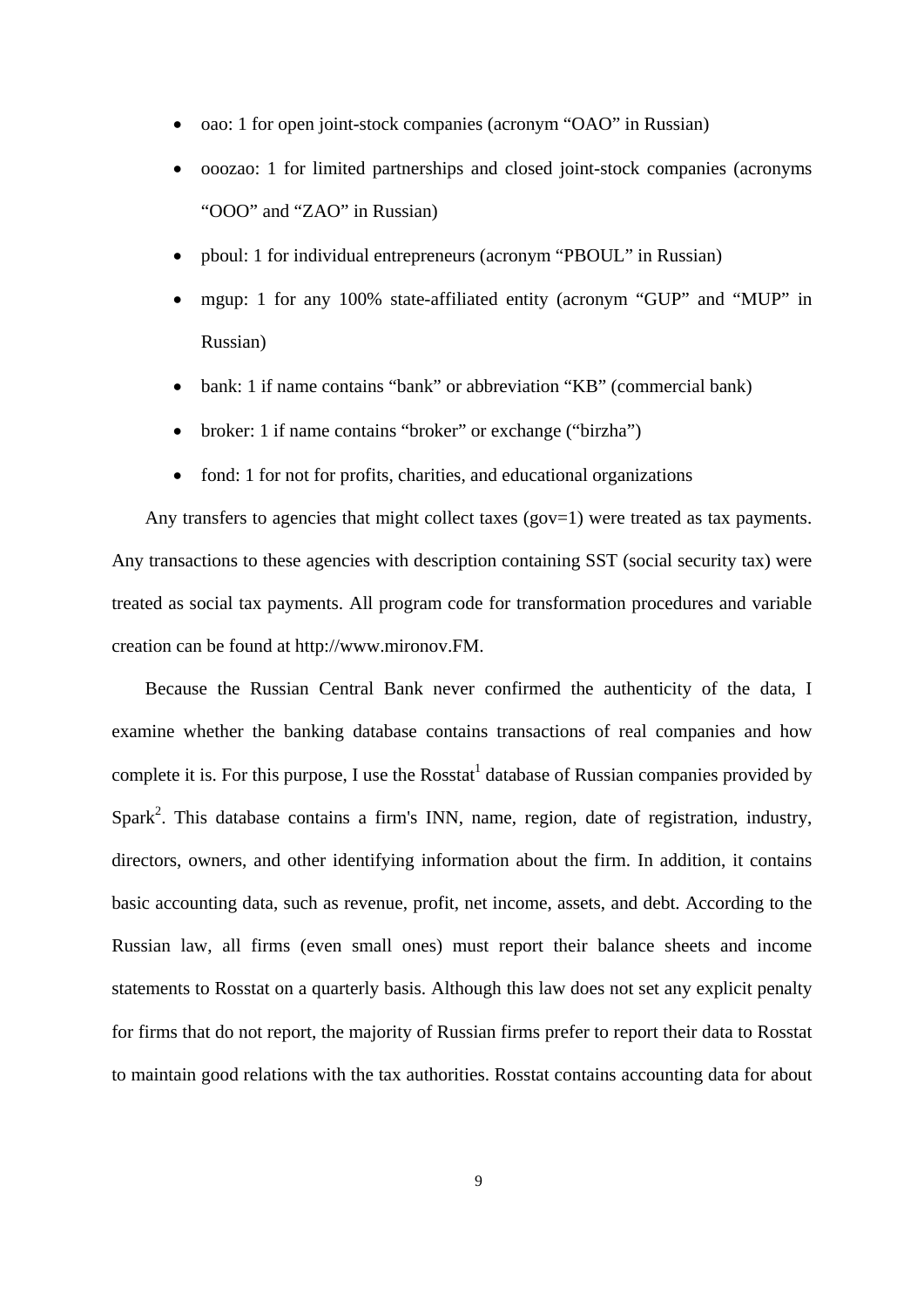1.5 million Russian firms. If the banking data used here are accurate, there should be a large degree of similarity between the Rosstat data and the banking data.

#### *A. Test 1. Matching Rosstat to Banking Data*

Using the Rosstat database, I select up to 3,000 companies with highest revenues from the 20 largest Russian regions<sup>3</sup>. Columns (1) and (2) of Table AI contain average revenue for 2003 for every region. An average company from Moscow has about 15 times higher revenue (\$98.4M) than that of an average one from outside of Moscow (\$6.3M). This is not surprising because the majority of large Russian corporations that operate in different regions have their headquarters in Moscow (e.g., Gazprom, United Energy System, Lukoil<sup>4</sup>, Rosneft, Russian Railways, Aeroflot<sup>5</sup>). According to expert estimates supported by Rosstat data, about 80 to 90% of all Russian business activities are concentrated in Moscow.

I match this sample of companies to the banking database by INN. Columns (3) to (5) of Table AI show the results: 71% of the firms from Rostat are also present in the banking database. The match rate for Moscow city and Moscow region (94 to 97%) is much higher than the match rate for other regions (49 to 84%, average  $69\%$ )<sup>6</sup>. The results of this test are consistent with the hypothesis that the database leaked from the Moscow branch of the Russian Central Bank because the probability that a Moscow firm uses a Moscow bank is much higher than that of a regional firm using a Moscow bank. Also, an average firm from column (4) has 30% greater revenue than an average one from column (2). The regional firms caused this difference in size. This result is also consistent with the hypothesis of leakage from Moscow because the probability that a large regional firm has an account in a Moscow bank is much higher than that of a small regional firm having one. See column (6) of Table AI for the results of the match weighted by revenue. Even for firms from outside Moscow, the match rate is 79% to 97% with an average of 90%. Columns (7) to (10) show firms that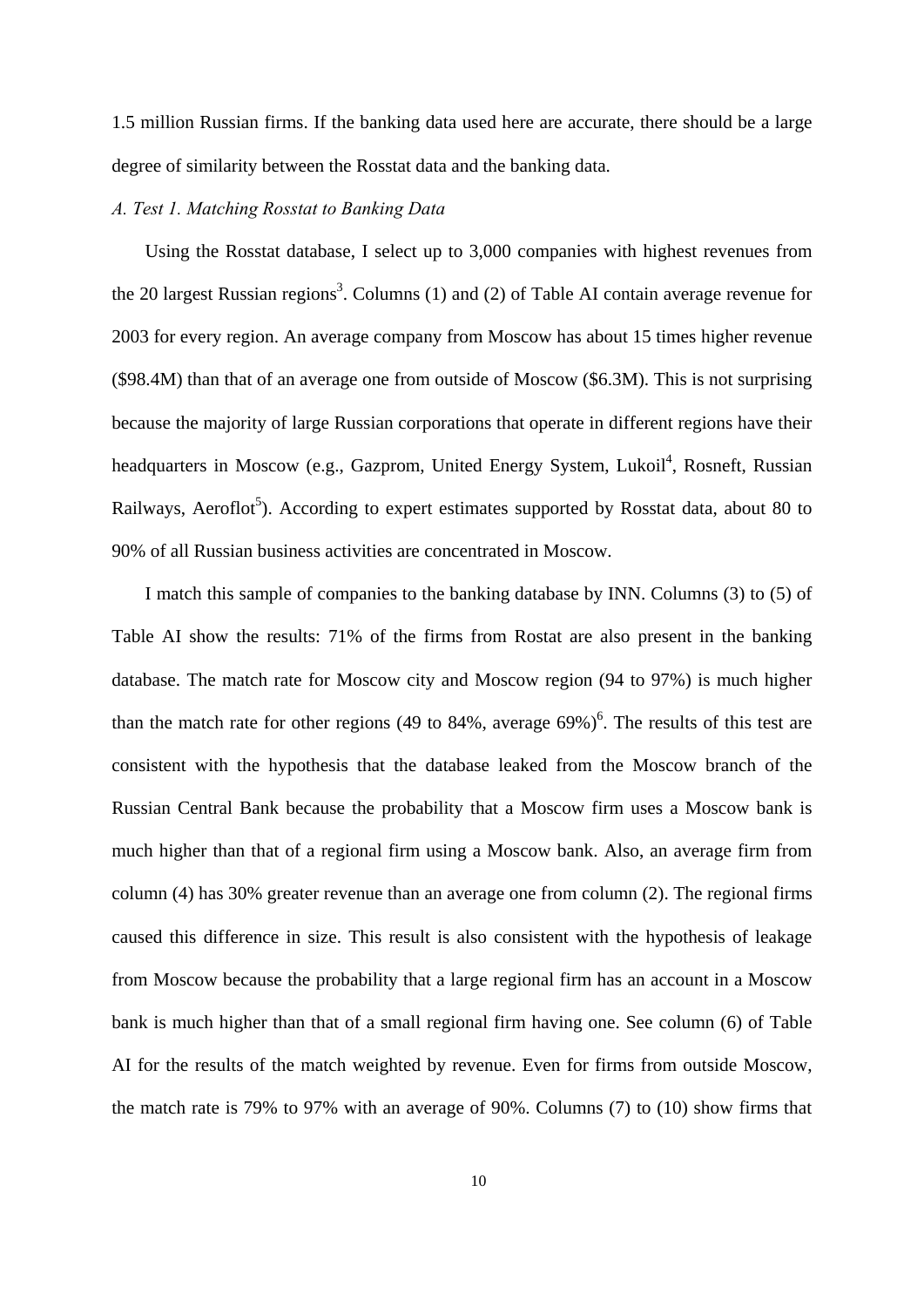have at least 100 banking transactions present in the banking data set. As expected, these companies are much larger; the average revenue of a firm from column (8) is \$23.2M whereas the average revenue of a firm from column (4) is \$13.9M. Even though only 39% of the firms from the original sample have at least 100 transactions in the banking database, they account for about 85% of the total revenues.

## [Insert Table AI here]

Summarizing the results of this test leads to the conclusion that the banking dataset is significantly biased toward Moscow. Of the 3000 largest firms from Moscow city and Moscow region, 94% to 97% are present in the banking database (90% to 95% have at least 100 transactions). The match rate for firms outside of Moscow is much lower; on average, 69% of regional firms are present in this study's banking data set (account for 90% of the total revenues) and only 34% of them have more than 100 transactions (account for 76% of the total revenue). Because about 80% to 90% of financial and business activities are concentrated in Moscow, this data set covers 75% to 80% of the banking transactions of all Russian firms.

## *B. Test 2. Matching Banking Data to Rosstat*

I select a random sample of 1,000 firms from the banking dataset. To avoid inclusion of spacemen, I select only those firms that have a ratio of tax paid to total turnover of more than 1%<sup>7</sup>. As discussed in Section I of the paper, spacemen are less likely to provide their financial statements to authorities and therefore are less likely to be present in the Rosstat database. A comparison of these 1,000 firms with the Rosstat database by INN matched 676 of the 1,000 firms. Why are 32% of the firms not found in the Rosstat database? One possible explanation is the presence of typos in the INNs in the banking database. Although I performed several attempts to clean this dataset, it is possible that not everything was cleaned. Another possible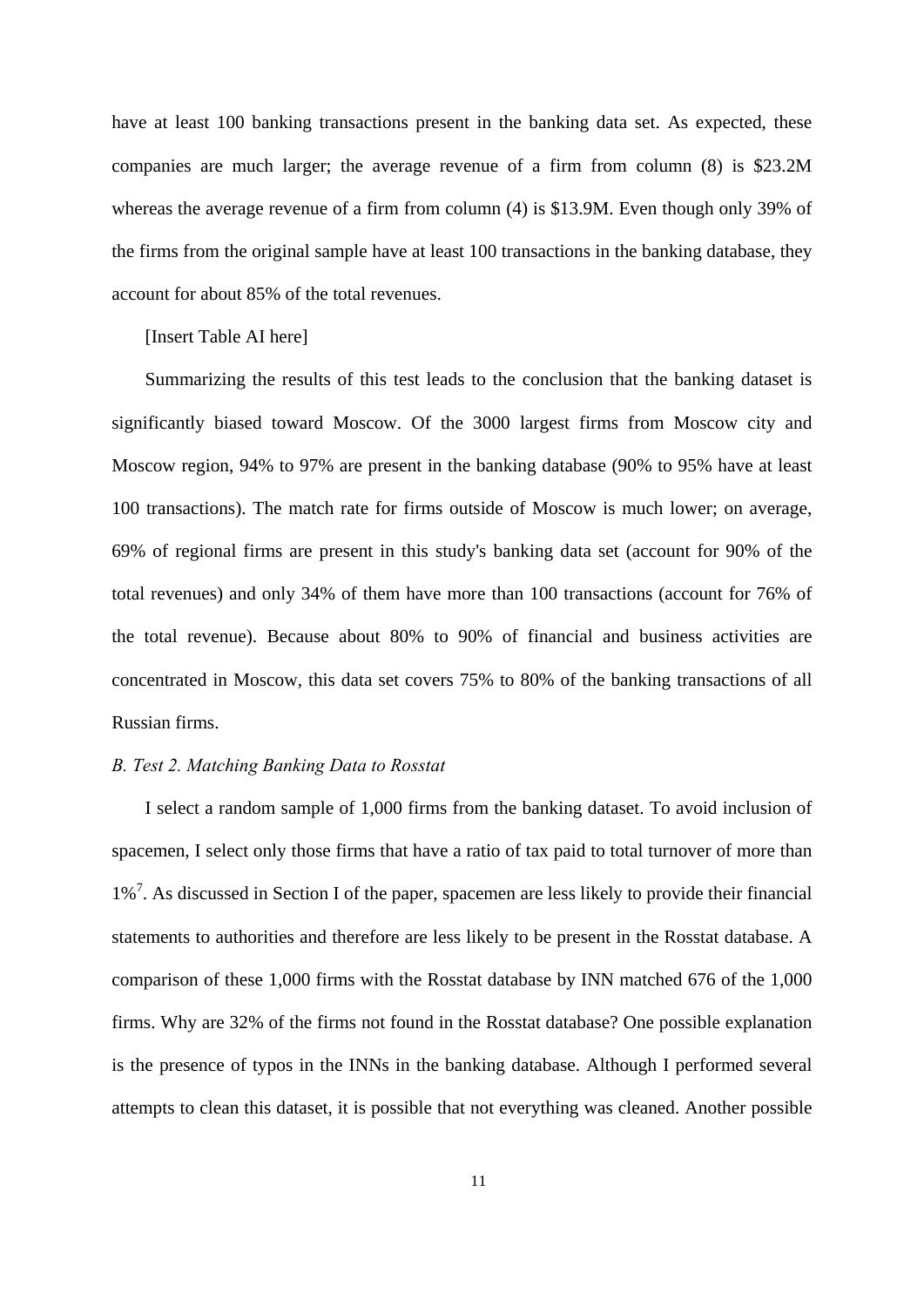explanation is that due to the lack of punishment for nonreporting, some firms chose not to send their reports to Rosstat

#### *C. Test 3. Analysis of the Matched Firms*

I choose a random sample of 500 firms that are present in both Rosstat and the banking dataset. Using similar logic as in Test 2, I select only the firms that have a ratio of tax paid to total turnover of more than 1%. Then I choose all banking transactions for these 500 firms the banking dataset. In total, I get a sample of about 300,000 transactions. I manually classify each firm's transactions that correspond to revenue receipts and profit tax payments according to the description of each transaction. Next, I aggregate these transactions at the firm level for 2003 and 2004. For revenue (*Revenue\_B*) I use cash basis accounting principles (i.e., if a transaction took place in 2003, it is accounted for in 2003) because it is often impossible to determine the time of performing the service from the transaction description. For profit tax payments (*Profit tax B*), I use the transaction description to identify the period because all tax payments must include the corresponding tax period in the transaction description. I define *Profit B* as *Profit tax B/Tax rate*. Because a portion of profit tax for 2004 should be paid at the beginning of 2005 and the banking dataset does not have 2005 transactions, *Profit B* for 2004 is underestimated. I obtain Reported revenue (*Revenue*) and profit before taxes (*Profit*) for each firm from the Rosstat database. I define *Margin\_B* as *Profit\_B/Revenue\_B* and *Margin* as *Profit/Revenue*. See Table AII for summary statistics and correlations.

## [Insert Table AII here]

The table data indicate that sample characteristics for the Rosstat data are quite similar to those for the banking data. The correlation between *Log(Revenue)* and *Log(Revenue\_B)* is 0.76 for 2003 and 0.56 for 2004, the correlation between *Log(Profit)* and *Log(Profit\_B)* is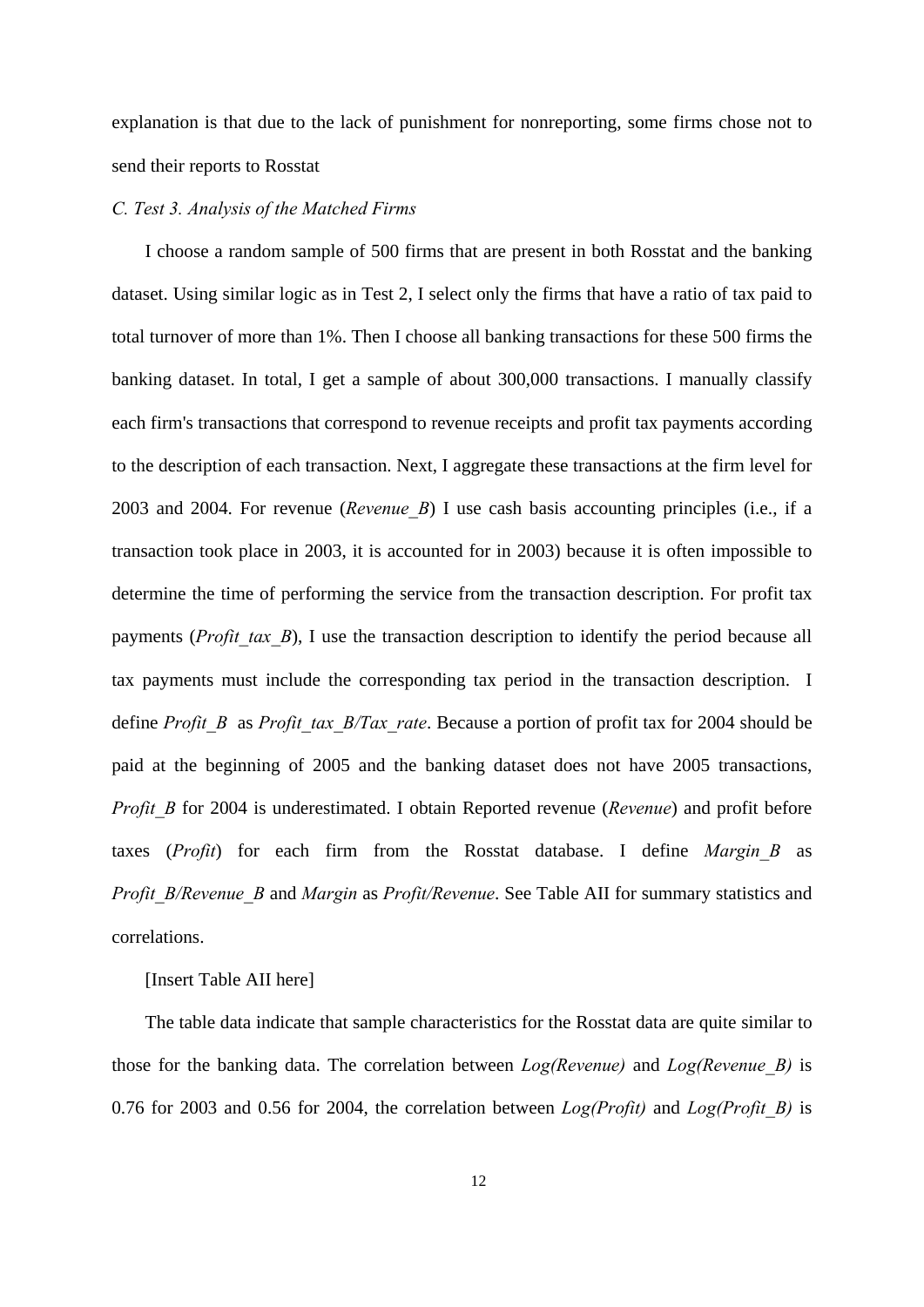0.87 for 2003 and 2004, and the correlation between *Margin* and *Margin\_B* is 0.66 for 2003 and 0.49 for 2004. Furthermore, 26% to 28% of the firms have banking revenues within [-  $10\%$ ,  $+11\%$ ]<sup>8</sup> of the reported revenues, and 64% to 71% have their banking and reported revenue within the  $[-39\%, +65\%]^9$  range. These facts suggest that the banking data set contains real transactions of real firms. However, it is likely that some transactions might be missing or mistyped; otherwise correlations between analogous characteristics should be higher. Figure A1, which plots *Log(Revenue)* against *Log(Revenue\_B)* and *Log(Profit)* against *Log(Profit\_B)* provides additional evidence of similarity between Rosstat and banking transaction data.

[Insert Figure A1 here]

Summarizing the results of these tests, I draw three main conclusions. First, the banking data are real but incomplete. The sample contains data for about 75% to 80% of all Russian firms. Second, the sample is biased toward the Moscow city and Moscow region, which comes from the fact that the data were leaked from the Moscow branch of the Russian Central Bank. Third, the data contain some errors due to misprints or other unknown reasons.

## **III. Additional Data Sources**

In addition to the banking dataset, I use several other data sources for verification of spacemen selection procedures.

The first dataset includes personal income of Moscow residents. It contains more than 7 million records for 2002, and more than 9 million records for 2003 and 2004. Each entry contains unique identification data (name, address, identification number) for both employer and employee. There can be multiple records per person if a person receives income from several sources. Guriev and Rachinsky (2006) use these data to measure income inequality in the presence of super-rich individuals.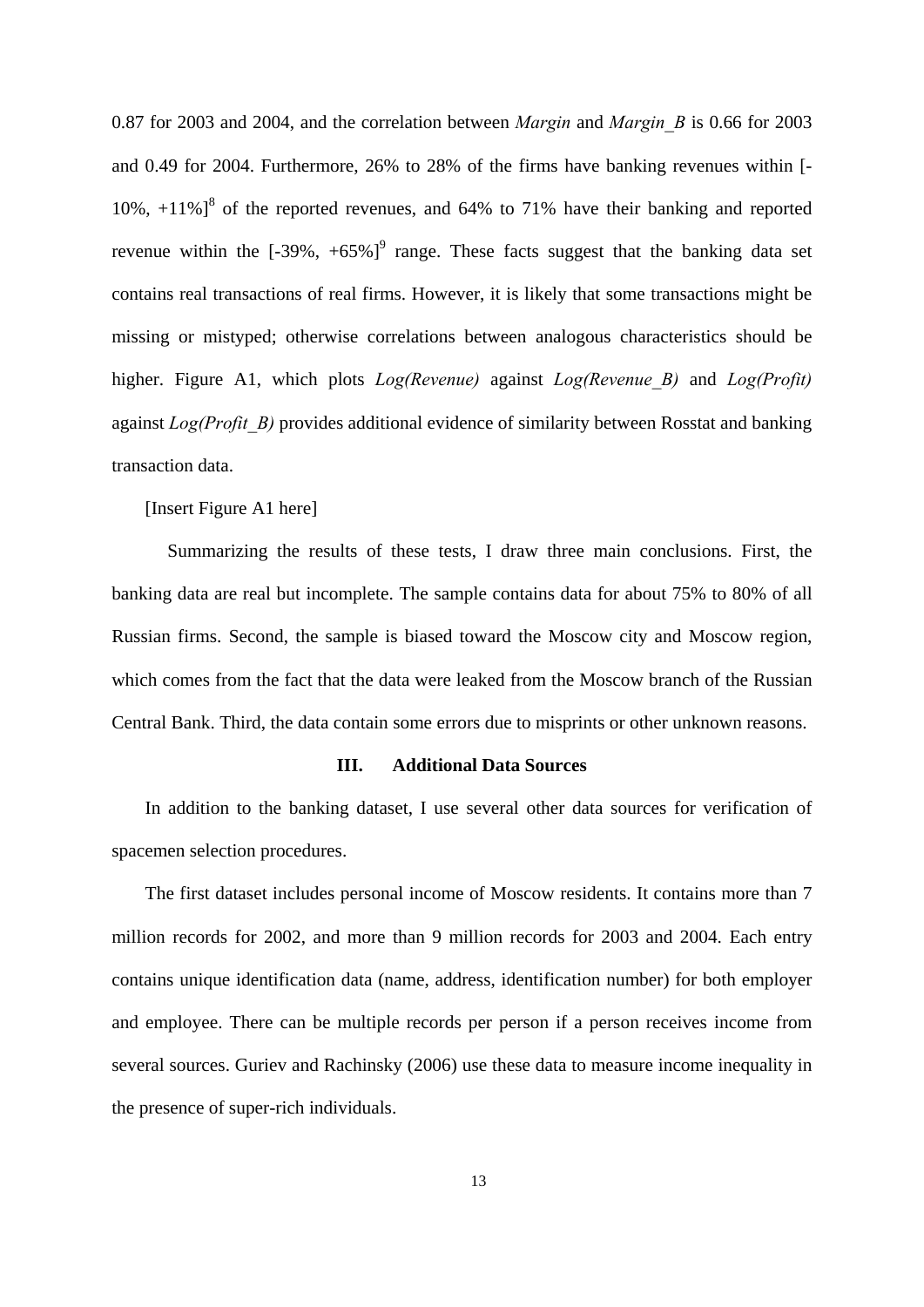The second dataset is the Moscow city auto registration database for 2005 (contains also retrospective data). Each entry contains information about the vehicle (make, model, and year), its owner (person name or company name, address, identification number), and record date. It contains more than 11 million records. There can be multiple records per person (company) if a person (company) owns (owned) several cars. Braguinsky, Mityakov, and Liscovich (2010) use these data combined with personal income data to estimate hidden earnings.

The third dataset is companies' registry data for 2005 (contains also retrospective data). Each entry contains information about company's shareholders (person name or company name), CEO (person name), and record date. The dataset contains registry information for 538,188 companies. There is unique identification data (name, address, identification number) of CEO and shareholders for 262,809 companies.

The fourth datasets is a police database of lost and stolen identifications for 2007 (includes also retrospective data). Each entry contains person name, reporting date, and identification number that was lost or stolen. The data contains 5.1 million stolen identifications and 672 thousand lost identifications.

These four datasets leaked to public domain from different government agencies and were obtained through www.rusbd.com.

#### **IV. Identification of Spacemen (Extended Version)**

In this paper, I measure income diversion based on companies' transfers to spacemen. Empirically, I identify spacemen as firms that pay no or only negligible taxes relative to their turnover. The quality of the banking data does not allow identification of all tax payments because description of some payments are missing; therefore any transfer to the federal treasury, a tax agency, or a social security fund is treated as a tax payment. This potentially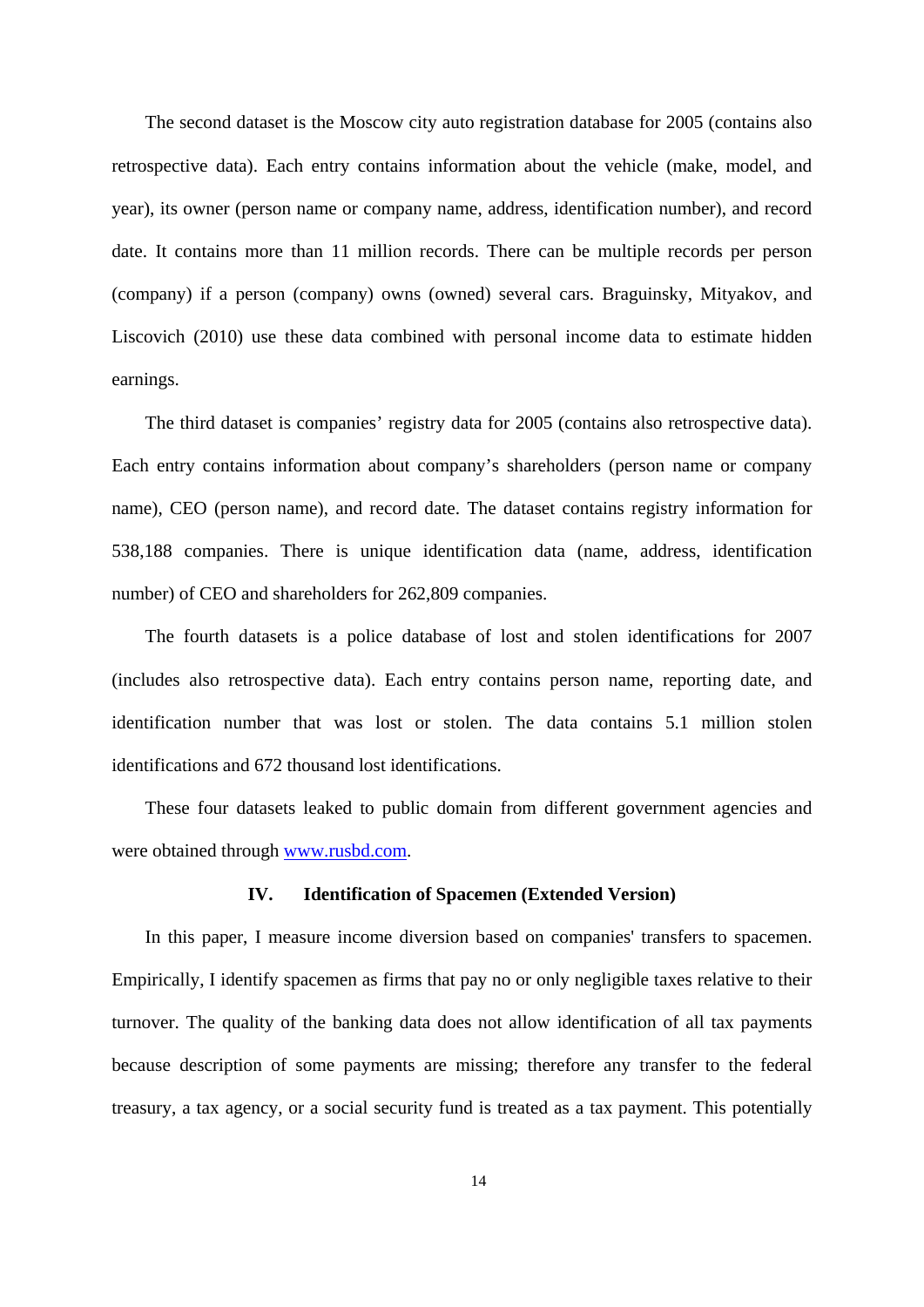leads to overestimation of a firm's tax burden<sup>10</sup>. A firm is defined as a spaceman if it satisfies all of the following criteria: (a) the ratio of taxes paid to the difference in cash inflows and outflows (net tax rate) is less than 0.1%; (b) SST paid is less than 216 rubles (\$7.2) per month, which approximately corresponds to one minimum wage<sup>11</sup>; and (c) the firm's cash inflows are higher than outflows. According to the Russian tax system, even a firm with a loss must pay VAT, SST, and property taxes; hence, these criteria guarantee that such a firm cannot survive even a simple examination by tax authorities.

I define a firm's gross tax rate as

$$
gross tax rate = \frac{\tan pal}{\left(cash inflow + cash outflow\right)/2}
$$
\n(A1)

Because the price for spaceman services in 2003 to 2004 started as low as 1%, the nature of their business prevents such firms from paying taxes higher than 1% of average turnover. Therefore, a firm is classified as regular if it has a gross tax rate of more than 1%, and firms with tax rates between 0.1% and 1% represent a mix of spacemen and regular firms and therefore are not attributed to either class.

See Table AIII for summary statistics. Column (1) describes the base sample of the analysis. An average firm performs 38 transactions per month, has receipts of \$283,371, spends \$245,640, and has an average tax payment of \$7,913 including \$288 in SST, which corresponds to approximately a  $$950^{12}$  average wage bill per firm<sup>13</sup>. Column (2) includes only the firms that received fewer funds than they paid out, and column (3) comprises the firms with more fund inflows than outflows. The percent of spacemen in column (3) is much higher than in column (2) because regular firms can have banking fund outflows higher than inflows, but spacemen cannot. For example, according to the banking data, in 2003 to 2004, The Seventh Continent (INN 770500562), a large Moscow retailer, had inflows of 10B rubles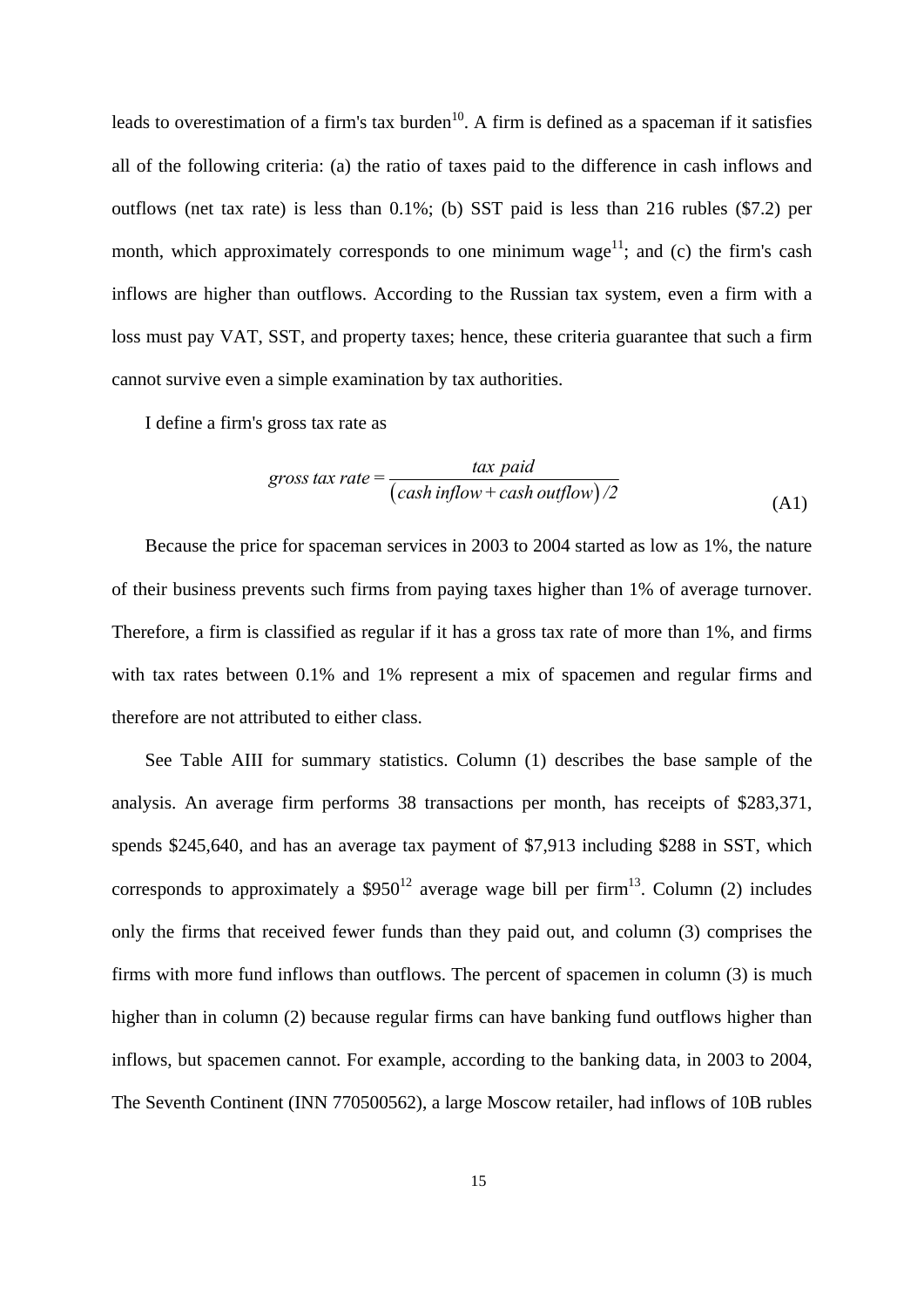(\$330M) and outflows of 30B rubles (\$1B). This situation is common for the firms in this industry because in the retail sector, a significant portion of firms' revenue comes in the form of cash receipts from private individuals, transactions that are not present in the banking data set. In contrast, spacemen will always have banking inflows higher than outflows because, by the nature of their business, spacemen cash out a major part of their inflows, and outflow transactions are not present in the banking data. However, spacemen might be present in column (2) because the banking dataset is incomplete; for example, if a spaceman receives revenues from a client from the same bank, transactions for this spaceman are not in the data and therefore cannot be identified. A higher concentration of spacemen in column (3) in comparison to column (2) explains why the firms in column (3) pay lower taxes both in relative and in absolute terms compared to the firms in column (2): the average gross tax rate for the firms in column (3) is 27% lower (5.9% versus 8.1%) than that for the firms in column (2), and in absolute terms, column (3) firms pay taxes almost half (\$5,916 versus \$11,217) that of column (2) firms.

## [Insert Table AIII here]

Column (4) of Table AIII contains only regular firms, column (5) comprises regular firms that have fund inflows more than outflows, and column (6) includes only spacemen. These subsample statistics indicate that a spaceman has more than 2.5 times higher monthly turnover than a regular firm (\$641,535 versus \$251,247) but performs 40% fewer transactions (25 versus 42), so an average spaceman transaction is 4.3 times higher than an average regular firm transaction. Furthermore, a spaceman exists almost 200 fewer days than a regular firm (391 days versus 588 days) when firm age is defined as the date of the last transaction minus the date of the first transaction in the sample. These simple statistics exclude several alternative explanations of spacemen, one of which is that these firms have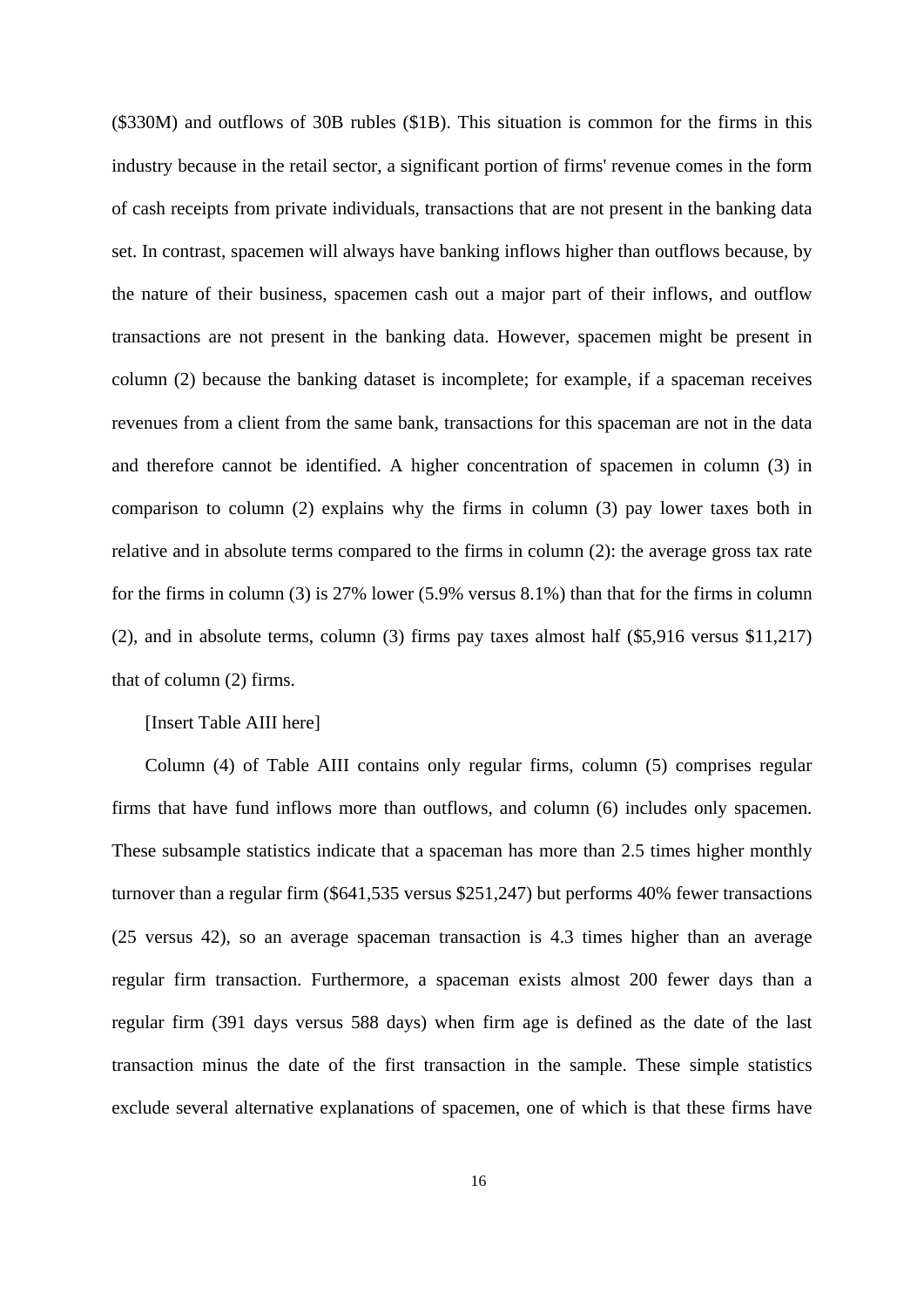better ability to avoid taxes than do regular firms, and, thus, the firms considered spacemen in this study are actually winners, and regular firms are losers. However, in that case, winners should operate longer than losers on average, but the estimates here show that spacemen have a much shorter life than regular firms. Another possible explanation is that the most spacemen are recently started firms that go bankrupt within a short period of time and therefore pay zero taxes. However, by design, spacemen have fund inflows higher than outflows. Moreover, as the data indicate, spacemen on average have almost four times higher receipts than regular firms (\$472,813 versus \$121,735), so they are much larger than regular firms. Therefore, we can exclude the hypothesis of recently started bankrupts.

Figure A2 provides further evidence on spacemen nature. The probability that a spaceman goes out of business within 1 year is three to six times higher than that for a regular firm. A comparison of recently created firms with existing ones (presented in the sample before January 20, 2003) indicates that the probability that a recently started regular firm goes out of business within 1 year is about twice as high than that for an existing firm. This is consistent with the survival story: Firms that were present at the beginning of the sample period have a much higher average quality than start-ups; therefore, they have a longer expected life. However, an existing spaceman has a 20% higher chance of closing within 1 year than a start-up spaceman does. This means that a spaceman's longevity does not depend on its performance; therefore, an existing one should cease to exist more quickly just because it is older than a new one.

## [Insert Figure A2 here]

See Figure A3 for the density of the age distribution for regular firms and spacemen. The age of spacemen clearly is almost uniformly distributed from about 3 months to 2 years. Because this sample period is only 2 years, this graph underestimates the age of firms;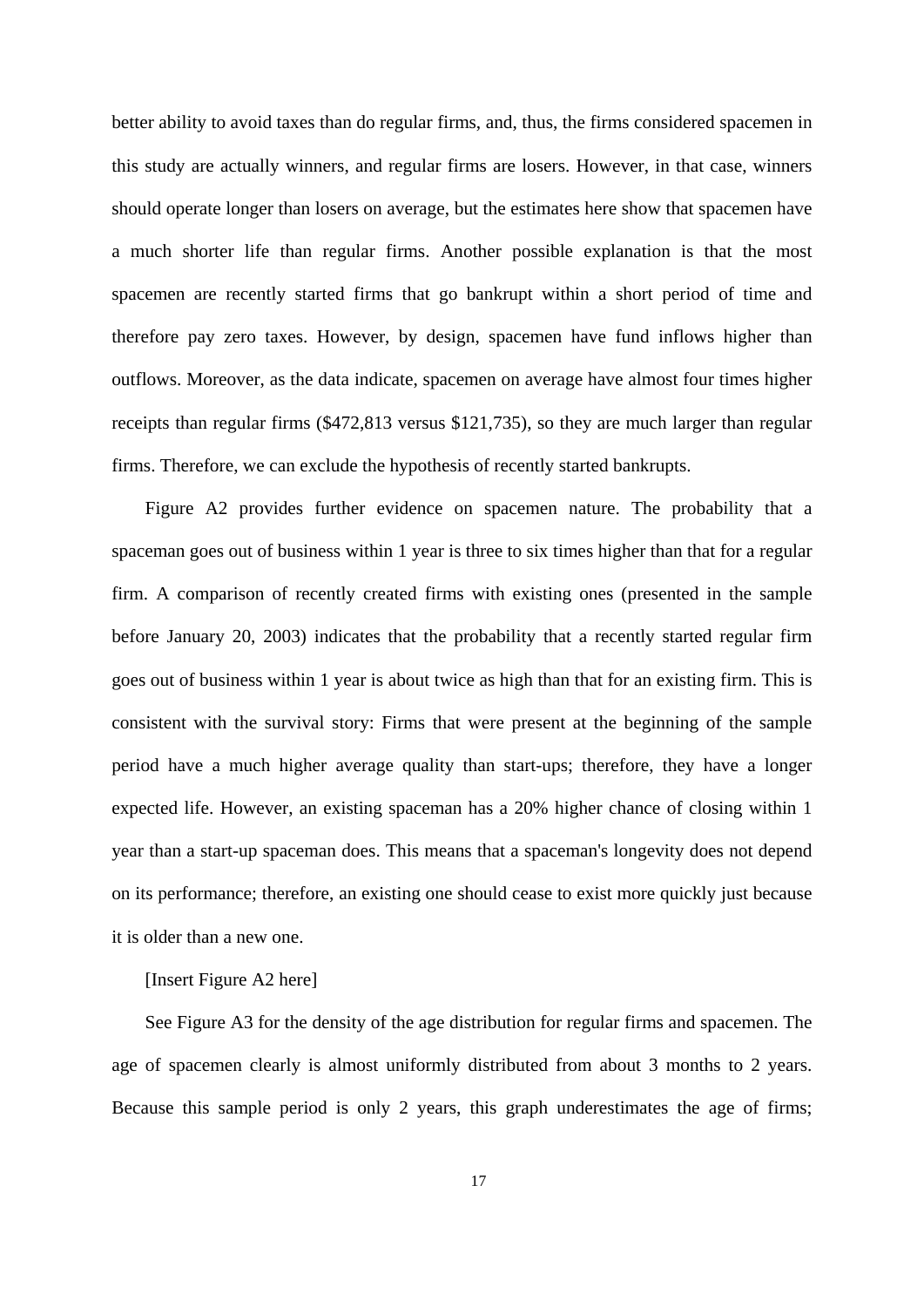nevertheless, it illustrates that there is a key difference in the longevity of regular firms and spacemen.

#### [Insert Figure A3 here]

Table AIV shows the sensitivity of spacemen characteristics to various selection criteria. Columns (1) and (2) describe the difference between spacemen that do not pay taxes and those that pay some nominal level of taxes. The table shows that spacemen-taxpayers (column [2]) exist about 1 month longer (408 days versus 392 days) and have more than four times higher monthly receipts than spacemen-nontaxpayers (\$946,461 versus \$231,724). Firms in column (3) with a net tax rate of 0.1% to 1% have characteristics somewhere between spacemen and regular firms; see columns (5) and (6) of Table AIII.

# [Insert Table AIV here]

Figure A4 depicts the density of the age distribution of firms with net tax rate less than 0.1% (columns [1] and [2] of Table AIV) and firms with net tax rate from 0.1% to 1% (column [3] of Table AIV). The age density of firms in column (3) spikes around 2 years, similar to the age density of regular firms, although this spike is much smaller. This leads to the conclusion that these firms represent a mix of spacemen and regular firms and hence were excluded from the analysis. Columns (4) and (5) of Table AIV are composed of spacemen based on the gross tax rate. The main results are robust to the preceding selection criteria.

## *[Insert figure A4 here]*

#### **V. Verification of the Income Diversion Measures**

When explaining spacemen activities to tax inspectors, firms usually argue that they did not know that some of their suppliers happened to be spacemen. They work with spacemen and transfer money to them along with legitimate suppliers, and it is not the firm's fault that some of its suppliers do not pay taxes. Therefore, the most intuitive way to test whether I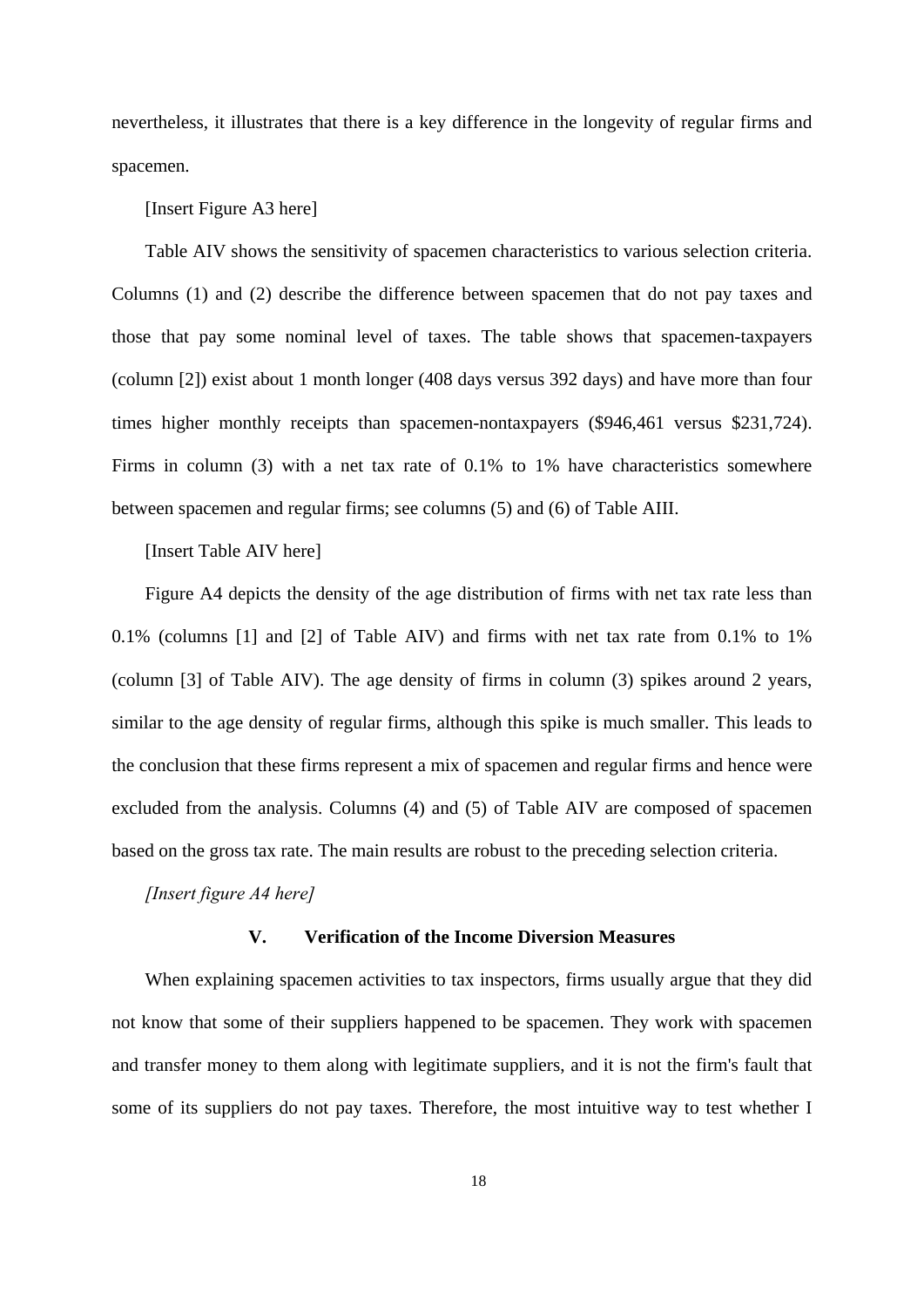indeed measure income diversion is to relate a firm's tax payments to the income diversion measures developed in this paper. For this purpose, I estimate the following regressions:

$$
Tax ratio = \alpha + \beta Shadow + \gamma controls + \varepsilon \tag{A2}
$$

where *Tax ratio* is either *Profit tax Revenue*  $\lambda$  or  $\frac{VAT}{V}$ *Revenue* , or *SST Revenue* , or *SST Employee* . *Shadow* is either

*ShadowP*, or *ShadowA*, or *ShadowR*. See Table AV for the estimation results. According to the table data, all of the income diversion measures are negatively related to tax payments, and this relation is highly statistically significant (*t*-stats vary from -9.9 to -40.3). Economic significance is also substantial. According to columns (1) to (9), 1 standard deviation of *ShadowP (ShadowA, ShadowR)* corresponds to a 12% (15%, 12%) decrease in profit tax, a 14% (16%, 13%) decrease in VAT, and a 15% (19%, 13%) decrease in SST. Firms that use more spacemen pay less SST per employee. Columns (10) to (12) show that 1 standard deviation of *ShadowP (ShadowA, ShadowR)* corresponds to 10% (6%, 10%) decrease in SST paid per employee.

## [Insert Table AV here]

Next I compare the theoretical prediction for  $\beta$  with the empirical findings. As I discuss in Section I.A, there are three main usages of spacemen money.

## *A. First usage: Profit hiding*

Consider the case a company transfers \$100 to a spaceman for fake services and this money are returned to company's owner. The spaceman provides invoice for \$84.75 (Services)  $+$  \$15.25 (VAT, 18%), totaling \$100. The company then can decrease its total VAT payment by \$15.25 (VAT already "paid" by spaceman). Next, the company is allowed to decrease its taxable income by \$84.75 (cost of "services" provided by spaceman) which yields to profit tax savings equal to \$20.34 (=\$84.75\*24%[profit tax rate]). Therefore, in case of paying all taxes, the company could return to its owner only \$64.41, not \$100. Finally, if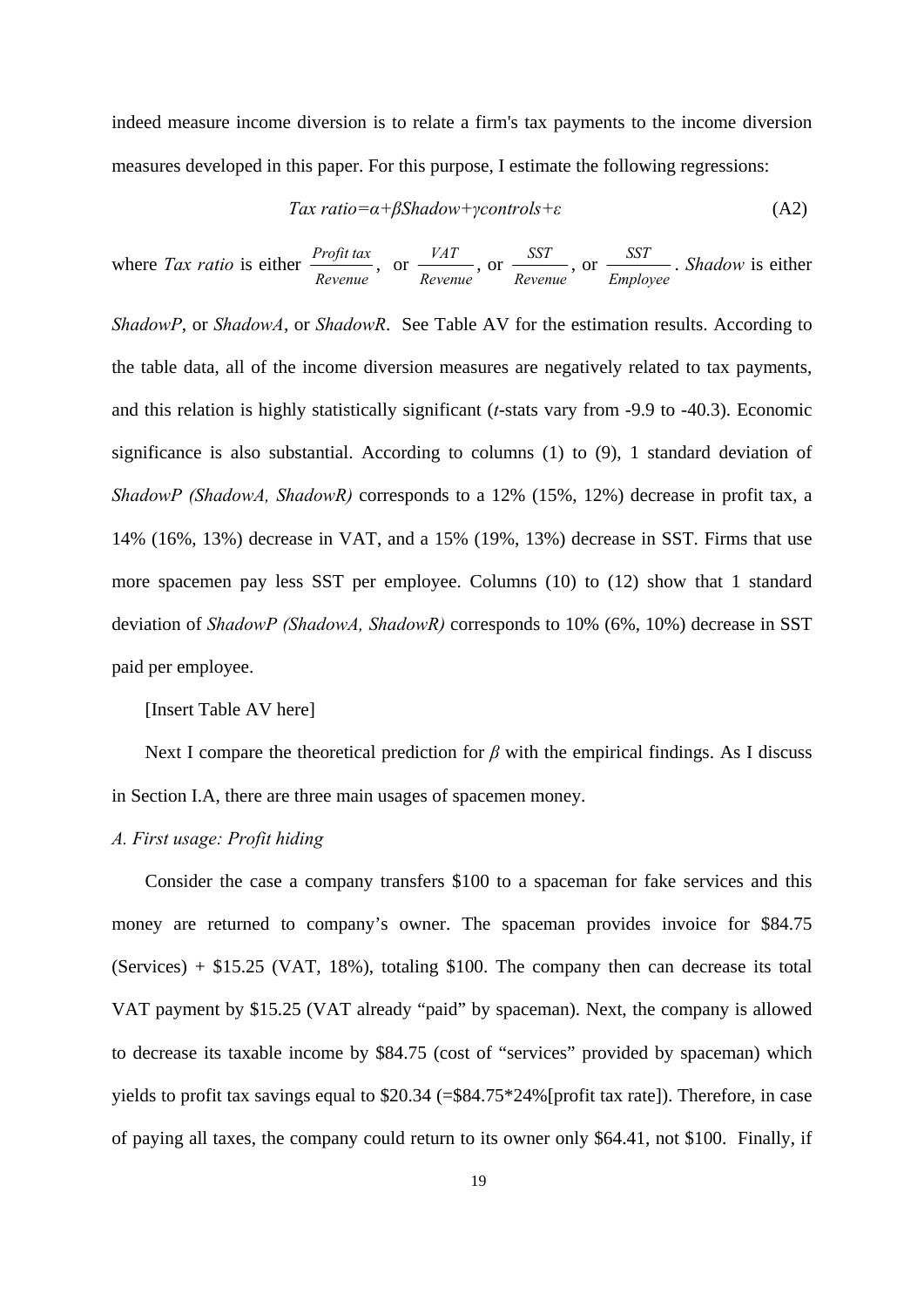the company had paid \$64.41 as dividends then the owner would have to pay dividend tax \$5.80 (=\$64.41\*9%[dividend tax rate]). Thus, if a firm uses spacemen to hide actual profits, then the total tax evasion would be  $$41.39 (= $15.25+20.34+5.80)$ , or  $41.39\%$  of the money transferred to spacemen.

## *B. Second usage: Paying under-the-table salary*

Consider the case a company transfers \$100 to a spacemen and pays this money as under-the-table salary. The spaceman provides the same invoice as one in the previous case. The net salary payment of \$100 would correspond to a gross payment of \$114.94 if paid in a legitimate way (the personal income tax rate in Russia is 13%, so \$100/[1-0.13]= \$114.94). Therefore, the evasion of individual income tax is \$14.94. Next, the company evades social security tax which is  $30.4\%$ <sup>14</sup> of the gross salary payment, or \$34.94 (=\$114.94\*.304). In addition, the company can decrease its total VAT payment by \$15.25 (VAT already "paid" by spaceman). However, if all payroll taxes were paid, the taxable profit of the firm would be lower. The gross payroll costs which corresponds to \$100 net payment would be \$149.88 (=\$114.94+\$34.94). Whereas, the spaceman provides invoice only for \$84.75 (costs of "services" provided by spacemen). Therefore, the company would decrease its profit tax payment by  $$15.63$  (=[\$149.88-\$84.75]\*0.24). Thus, if a firm uses spacemen to pay underthe-table salary, then the total tax evasion in this case would be \$49.51  $( = $14.94 + $34.94 + $15.25 - $15.63)$  or 49.51% of the money transferred to spacemen

## *C. Third usage: Paying other "black cash" expense*

Consider the case a company transfers \$100 to a spacemen and uses this money to pay some "black cash" expense<sup>15</sup>. The spaceman provides the same invoice as one in the first case. The company can decrease its total VAT payment by \$15.25 (VAT already "paid" by spaceman). However, the company got an invoice from spacemen only for \$84.75, not for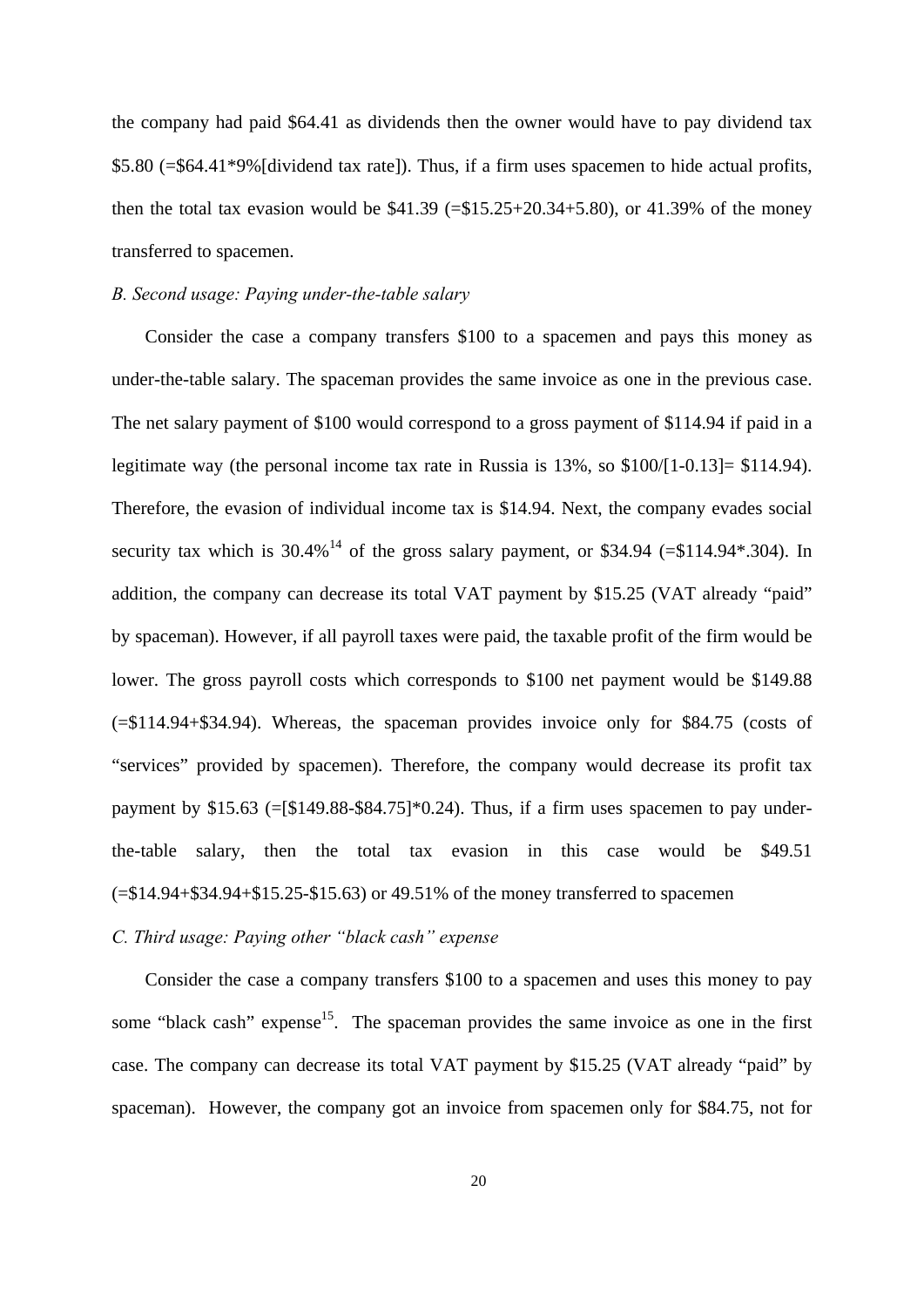\$100. Therefore, if the company would pay \$100 costs in a legitimate way, it can decrease its profit tax payment by \$3.66 (=[\$100-\$84.75]\*0.24). Thus, the total tax evasion in this case is  $$11.59$  (= $$15.25$ - $$3.66$ ).

As I discuss in Section I.A, the money transferred to spacemen can also represent managerial diversion. From the tax prospective, the managerial diversion causes the evasion of the same taxes as profit hiding causes.

Exhibit A2 summarizes the effect of a \$1 payment to spacemen on VAT, EBT, profit tax (applicable only for firms with positive reported profit), dividend tax, SST, and personal income tax depending on the money usage:

| Money usage            | VAT       | <b>EBT</b> | Profit Tax | Dividend Tax   Income Tax |           | <b>SST</b> |
|------------------------|-----------|------------|------------|---------------------------|-----------|------------|
| <b>Profit hiding</b>   | $-0.1525$ | $-0.8475$  | $-0.2034$  | $-0.0580$                 |           |            |
| Under-the-table salary | $-0.1525$ | 0.6514     | 0.1563     |                           | $-0.1494$ | $-0.3494$  |
| Black cash expenses    | $-0.1525$ | 0.1525     | 0.0366     |                           |           |            |

**Exhibit A2. The Effect of \$1 Payment to Spacemen on EBT and Different Taxes** 

 Making exact predictions regarding coefficients for the income diversion measures (*β*) for profit tax and SST is a challenging task because the distribution of spacemen money among these three items is unknown. However, VAT is evaded in all three cases. Therefore, \$1 transferred to spacemen should correspond to 15.3¢ VAT savings. The data in column (6) of Table AV reveal that on average, \$1 transferred to spacemen corresponds to 3.6¢ in VAT savings, which is 4.2 times less than the theoretical prediction. One of the possible explanations of such underestimation is the endogeneity problem. More efficient firms *ceteris paribas* would be expected to evade more taxes than their less efficient peers. There are several possible reasons for that. First, the higher the firm's actual earnings are, the higher are the potential benefits of tax evasion. Second, more profitable firms can divert more income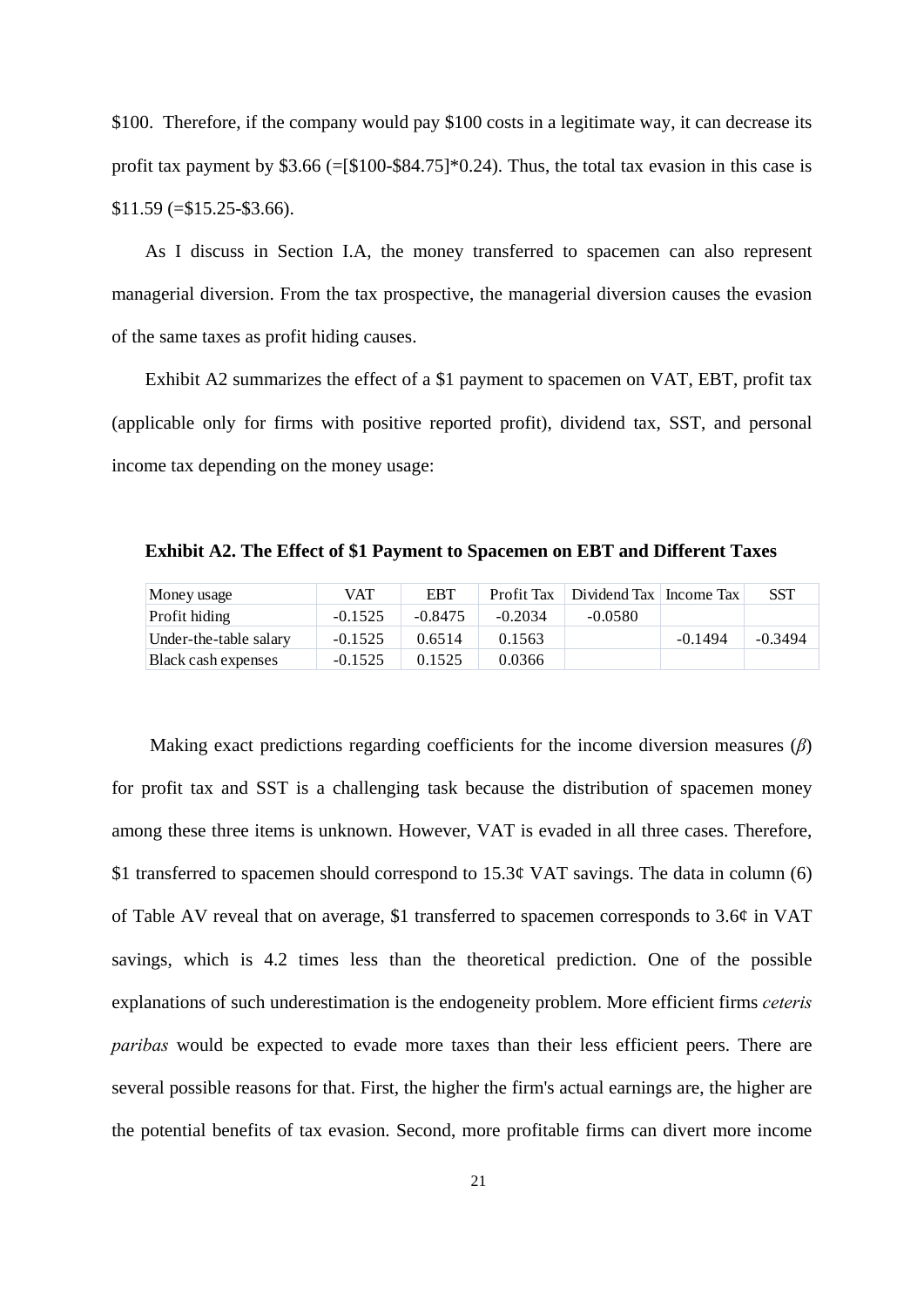without risk of being detected than their less profitable peers can. Probability of tax agency typically depends on a firm's reported earnings: The higher are the reported earnings, the lower is probability of scrutiny by tax authorities. Therefore, firms with high actual earnings have more room for tax evasion without risk of being detected. Last, firms might pursue a strategy of smoothing their reported earnings: Evade more taxes in good times and less in bad times.

I test the described endogeneity hypothesis by analyzing how changes in firms' productivity are related to income diversion behavior. However, measuring firms' productivity in the presence of tax evasion is not a trivial task. Reported earnings cannot be used for this purpose because they are the difference between actual earnings and underreported earnings. If a firm for some reason increases the amount of underreporting, this decreases reported earnings by the same amount. Therefore, reported earnings and the income diversion measures are mechanically negatively correlated. Because reported earnings cannot be relied on, I use revenue growth as a direct measure of firms' performance. I also use assets growth and employment growth as indirect measures of performance. A firm experiencing a positive productivity shock can then be expected to hire more staff and acquire more assets in order to meet future growth opportunities. In contrast, a firm cutting its workforce and decreasing its assets indicates a negative productivity shock. To analyze the relation between change in firm's performance and tax evasion, I estimate the following regressions:

$$
Shadow_t = \alpha + \beta \left[ log(Measure_t) - log(Measure_{t-1}) \right] + \gamma Shadow_{t-1} + \delta controls + \varepsilon_t
$$
\n(A3)

where *Measure* is either revenue, assets, or employment, *Shadow* is either *ShadowP*, or *ShadowA*, or *ShadowR*. Regressions of *ShadowA* on assets growth and *ShadowR* on revenue growth were not estimated because these pairs of variables are mechanically correlated by construction. See Table AVI for the results. As the table shows, coefficients in all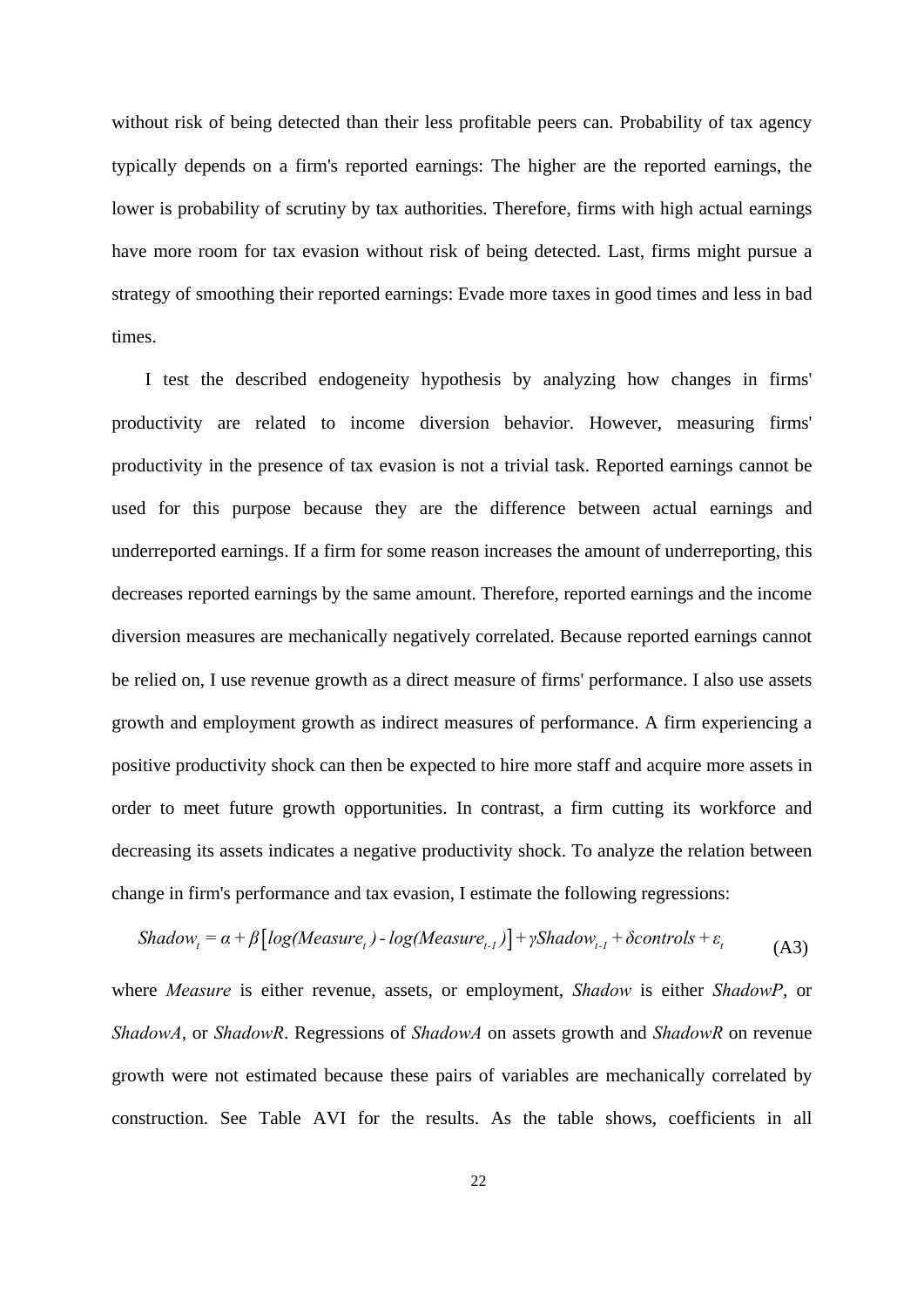specifications except one –column (6)– are positive and statistically significant at the 1% to 5% level. These results lead to the conclusion that if a firm experiences a positive productivity shock, it increases its transfers to spacemen as a percentage of its total payments, revenue, or assets. In other words, the data supports the endogeneity hypothesis that more efficient firms evade more taxes than their less efficient peers.

## [Insert Table AVI here]

Another possible check of income diversion measures is to compare profitable and unprofitable firms<sup>16</sup>. The key difference between them is that unprofitable firms do not need to use spacemen for profit hiding because they do not pay profit tax. Because of that, unprofitable firms might use spacemen only to pay under-the-table salary and black cash expenses. The impact on reported profit (EBT) is positive in both cases. Therefore, we should observe a positive relation between unprofitable firms' income diversion measures and reported profitability. Contrary to unprofitable firms, profitable ones do generate taxable profit and therefore have incentives to use spacemen to minimize reported profits. The net effect on reported profitability depends on the mix of spacemen money usage. For example, if a company uses 1/3 of spacemen money for hiding profit, 1/3 for salary payments, and 1/3 for black cash expenses, \$1 transferred to spacemen should correspond to a 1.4¢ decrease in reported profitability. Generally speaking, if the use of spacemen for profit hiding is large enough, we should observe a negative relation between reported profitability and the income diversion measures. To test this prediction, I estimate regressions of reported profitability on the income diversion measures separately for profitable and unprofitable firms (see Table AVII, Panel A for the results). The data in columns (4) to (6) indicate that all of the income diversion measures are positively related to the reported profitability for unprofitable firms. All coefficients are significant at the 1% level. Economic significance is also large. As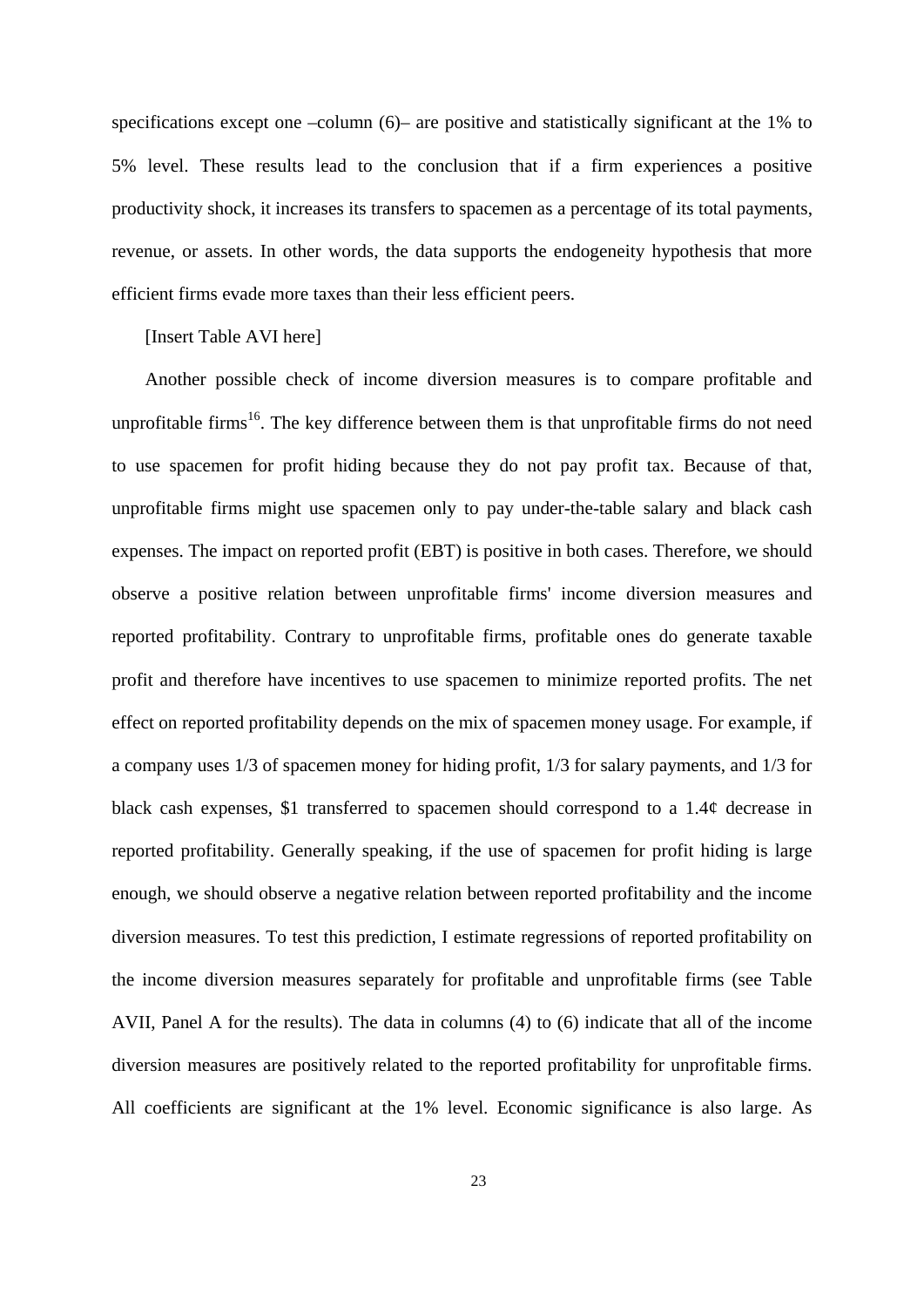column 6 indicates, \$1 transferred to spacemen on average corresponds to a  $7¢$  increase in reported profitability. For profitable firms, the situation is the opposite. All tax evasion measures are negatively related to reported profitability with *t*-statistics ranging from -18.6 to -33.5; see columns (1) to (3). Economically, \$1 transferred to spacemen corresponds on average to a  $7\phi$  decrease in reported profitability; see column (3). All differences between coefficients for profitable and unprofitable firms are significant at the 1% level; see column (7).

## [Insert Table AVII here]

The result for VAT is different. According to the theoretical prediction, \$1 transferred to spacemen should generate a 15.3¢ VAT savings for all firm types. Therefore, we should observe a negative relation between VAT and the income diversion measures for both profitable and unprofitable firms. Moreover, this relation should be the same. Table AVII, Panel B reports the results of regressions of VAT on the income diversion measures. Coefficients for all of the income diversion measures are negative for both profitable and unprofitable firms. The differences in coefficients for *ShadowP*, *ShadowA*, and *ShadowR* between profitable and unprofitable firms are statistically insignificant from zero; see column (7). These empirical findings support the theoretical prediction that \$1 transferred to spacemen generates the same VAT savings for both profitable and unprofitable firms.

In the case of SST, there is no exact theoretical prediction regarding whether coefficients for the income diversion measures should be higher, lower, or the same for profitable and unprofitable firms. This depends on the distribution of spacemen money among different usages; therefore, the result can be in either direction. However, the theory provides a clear prediction: If any profitable firms and any unprofitable firms use some of the spacemen money to pay under-the-table salary, a negative relation should be observed between SST and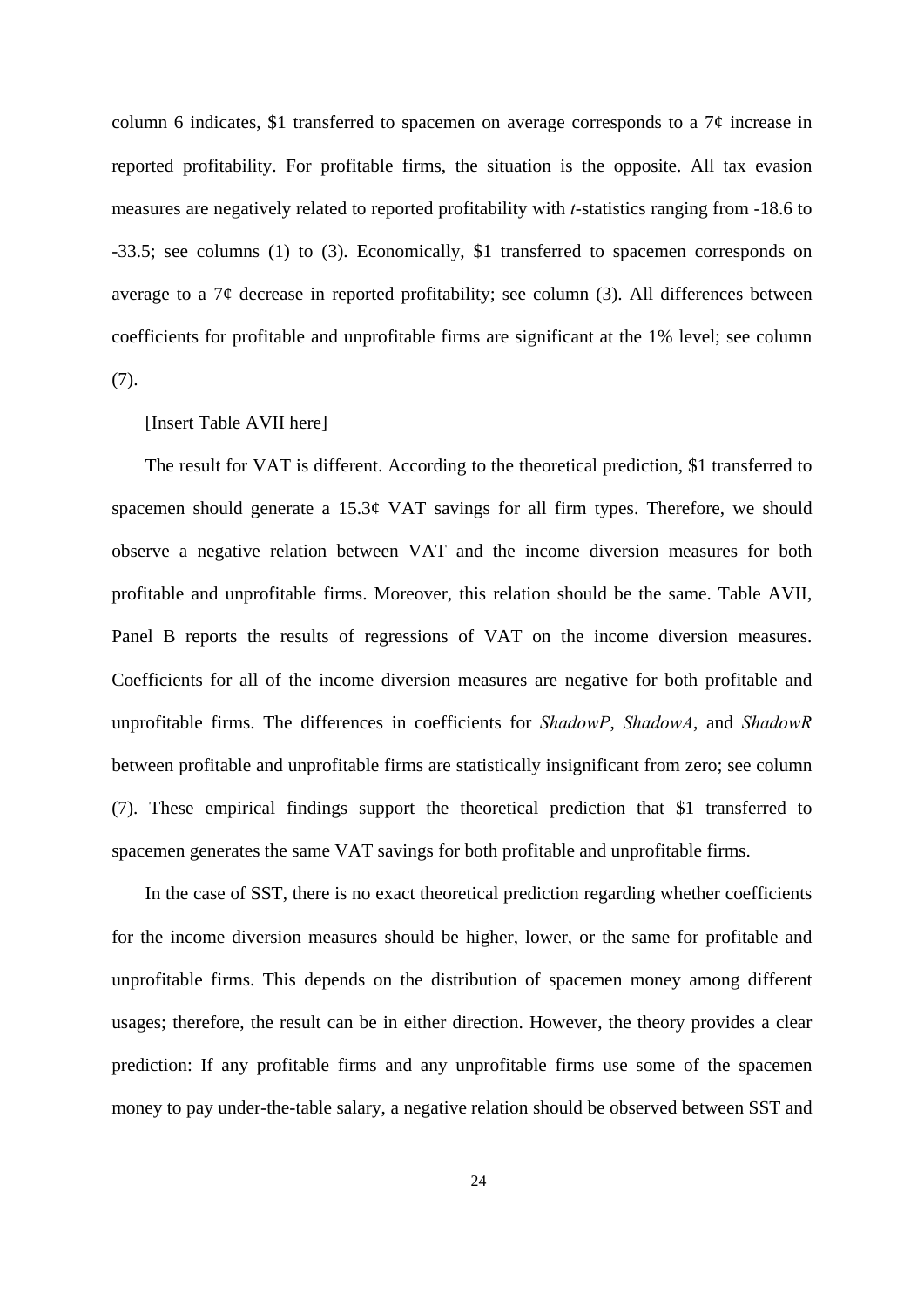the income diversion measures for both profitable and unprofitable firms. I examine this prediction by estimating the regressions of SST payments on the tax evasion measures separately for profitable and unprofitable firms (see Table AVII, Panel 7 for the results). According to the data in columns (1) to (6), all coefficients for the tax evasion measures are negative and statistically significant at the 1% level (*t*-statistics vary from -6.3 to -26.1), which is in line with the theoretical predictions.

Having obtained the above results, I can estimate what portion of spacemen money is used for different purposes. Let a firm spend *x* part of the spacemen money to pay under-thetable dividends (profit hiding) and *y* part for under-the-table salary. Then an average dollar transferred to spacemen should generate

$$
0.153x+0.153y+0.153(1-x-y)=0.153
$$
 (A4a)

of VAT savings,

$$
0.349y \tag{A4b}
$$

of SST savings, and

$$
0.847x - 0.654y - 0.153(1 - x - y) \tag{A4c}
$$

of EBT underreporting. An average dollar transferred to spacemen is associated with a 3.6¢ VAT savings (column [6] of Table AV), which is 4.2 times lower than the theoretical prediction. As I discussed above, the possible reason for such underestimation is the endogeneity problem. Because the underestimation effect for EBT and SST cannot be directly estimated, I further assume that the underestimation effect is the same across VAT, EBT, and SST. Using the empirical estimations from columns (3) of Panel A and Panel C of Table AVII, the following system of equations can be derived for profitable firms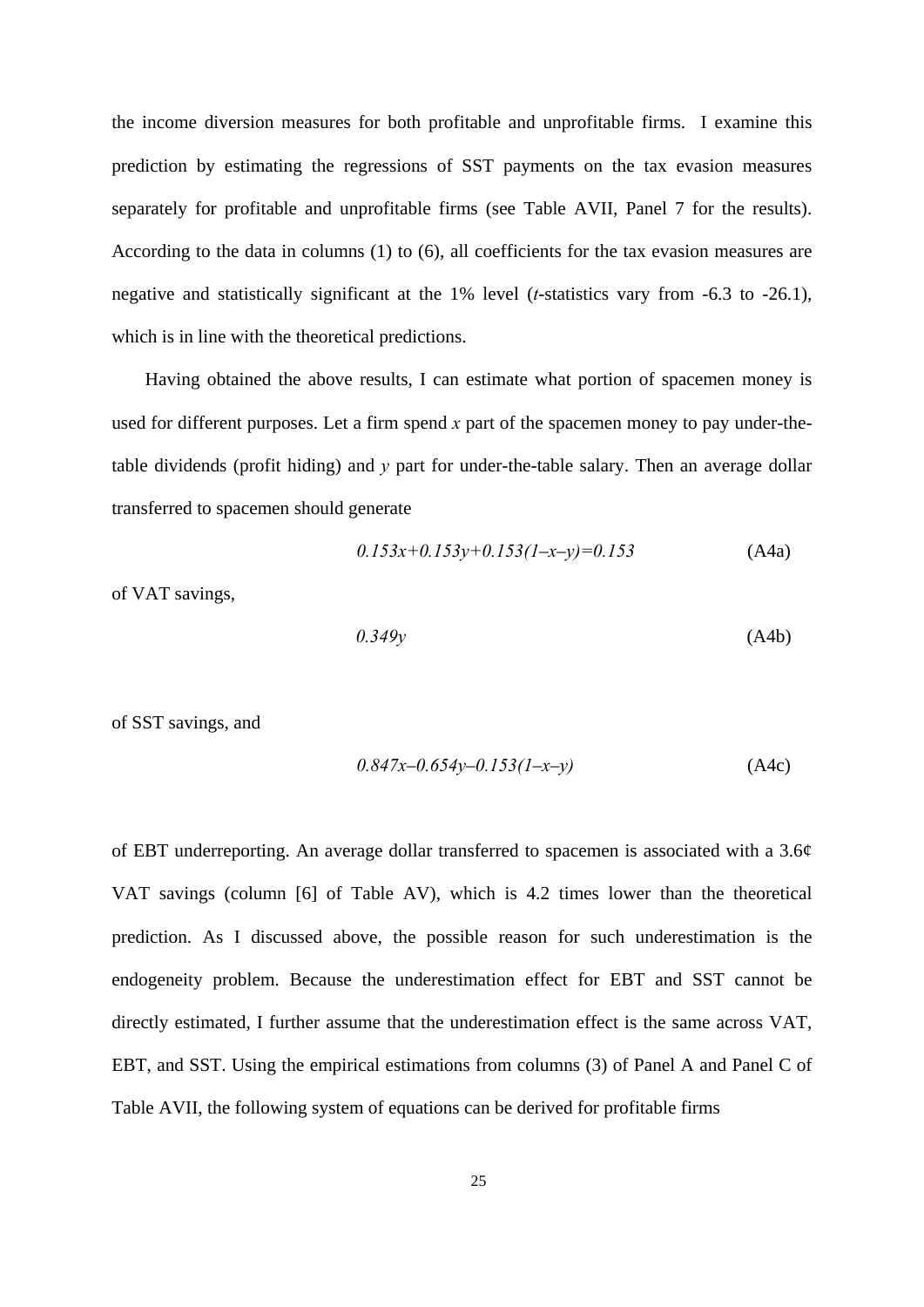$$
y_p \cdot 0.349 = 0.0201 \cdot 4.2
$$
  
\n
$$
x_p \cdot 0.847 - y_p \cdot 0.654 - (1 - x_p - y_p) \cdot 0.153 = 0.0702 \cdot 4.2
$$
 (A5)

that provides estimates of  $x_p = 0.567$  and  $y_p = 0.241$ . Because the firms with losses do not pay profit tax, they are assumed not to use spacemen money for profit hiding or, in other words, *. Using of the coefficient estimation from column (6) of Table AVII, Panel C, I derive*  $y_l$  as  $y_l = 0.0209 \cdot 4.2/0.349 = 0.250$ .

Next, I test whether the assumption  $x_i = 0$  finds support in the data. Given  $y_i = 0.250$ , an average dollar transferred to spacemen should generate  $-y_i \cdot 0.654 - (1-y_i) \cdot 0.153 = -0.278$  of EBT underreporting (or 0.278 overreporting) for the unprofitable firms. Considering the extent of overestimation, the prediction for coefficient in the relevant regression should be 0.278/4.2=0.066. Column (6) of Table AVII, Panel A shows that the point estimate of the coefficient for *ShadowR* is 0.0705 with 95% confidence interval of [0.0386, 0.1024]. Therefore, we cannot reject the hypothesis that  $x_i = 0$  at 5% level.

Based on these results, I conclude that profitable firms use 57% of transfers to spacemen 57% for dividend payments (profit hiding), 24% for under-the-table salaries, and 19% for paying other "black cash" expenses. Unprofitable firms use 25% of spacemen money to pay under-the-table salaries and 75% to pay for "black cash" expenses. Using the derived corrections, I measure actual firms' earnings as

Actual EBT = 
$$
\begin{cases} EBT + 0.295 \text{ Net transfers to spacemen, if EBT > 0} \\ EBT - 0.278 \text{ Net transfers to spacemen, if EBT < 0} \end{cases}
$$
 (A6)

After deriving *Actual EBT*, I perform a simple check to determine whether it is a better proxy for firms' profitability than *EBT.* For this purpose, I estimate the univariate regressions of the firm performance measures<sup>17</sup> on *EBT/Revenue* and *Actual EBT/Revenue* (see Table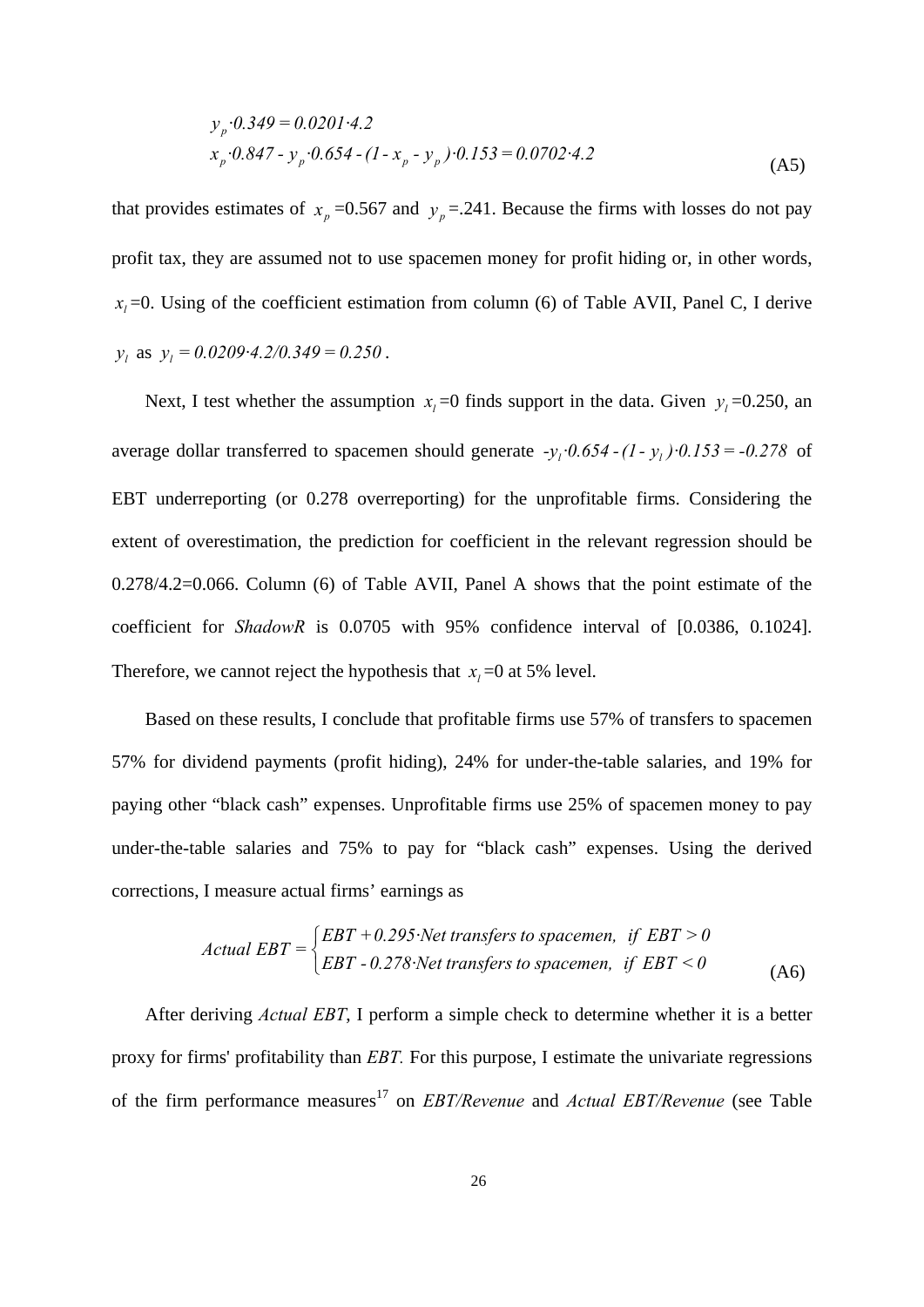AVIII for the results)*.* As the data in this table indicate, *Actual EBT* better explains crosssection variation of firm performance than *EBT*. For prediction of revenue growth (columns [1] and [2]), R-squared yields 14%; for assets growth (columns [3] and [4]), R-squared is higher by 21%, and R-squared gains 13% for change in productivity measured by revenue per employee (columns [7] and [8]).

## [Insert Table AVIII here]

Finally, I estimate the following equation using the same instruments as for estimation of equation (3) (see section III for description of these instruments):

$$
\frac{VAT}{Revenue} = \alpha + \beta \text{ShadowR} + \gamma \text{Controls} + \varepsilon \tag{A7}
$$

where *ShadowR* is a measure of income diversion defined in section III, *Controls* is a set of firm controls that includes *Actual EBT/Revenue*, *Log(Assets)*, *Debt/Assets*, and industry dummies, and  $\varepsilon$  is the error term. Applying the instrumental variables allows to address several possible issues of OLS estimates (see section III for the detailed discussion). The point estimate for  $\beta$  is -0.107, and the 95% confidence interval is [-0.160, -0.055]. According to the theoretical prediction, \$1 transferred to spacemen should generate a  $15.3¢$ VAT savings. As we can see, this prediction lies within the 95% confidence interval.

Summarizing the results of this section, I draw the following conclusions. First, all obtained measures of income diversion are negatively related to firms' actual tax payments. Second, I find that theoretical predictions for tax savings coincide with empirical estimations. Specifically, regardless of spacemen money usage, \$1 transferred to spacemen should lead to 15.3¢ of VAT savings. The estimated 95% confidence interval for the relevant coefficient is [-.160, -.055]. Third, as proposed by theoretical analysis, profitable and unprofitable firms use spacemen for different purposes and evade different taxes. Profitable firms use 57% of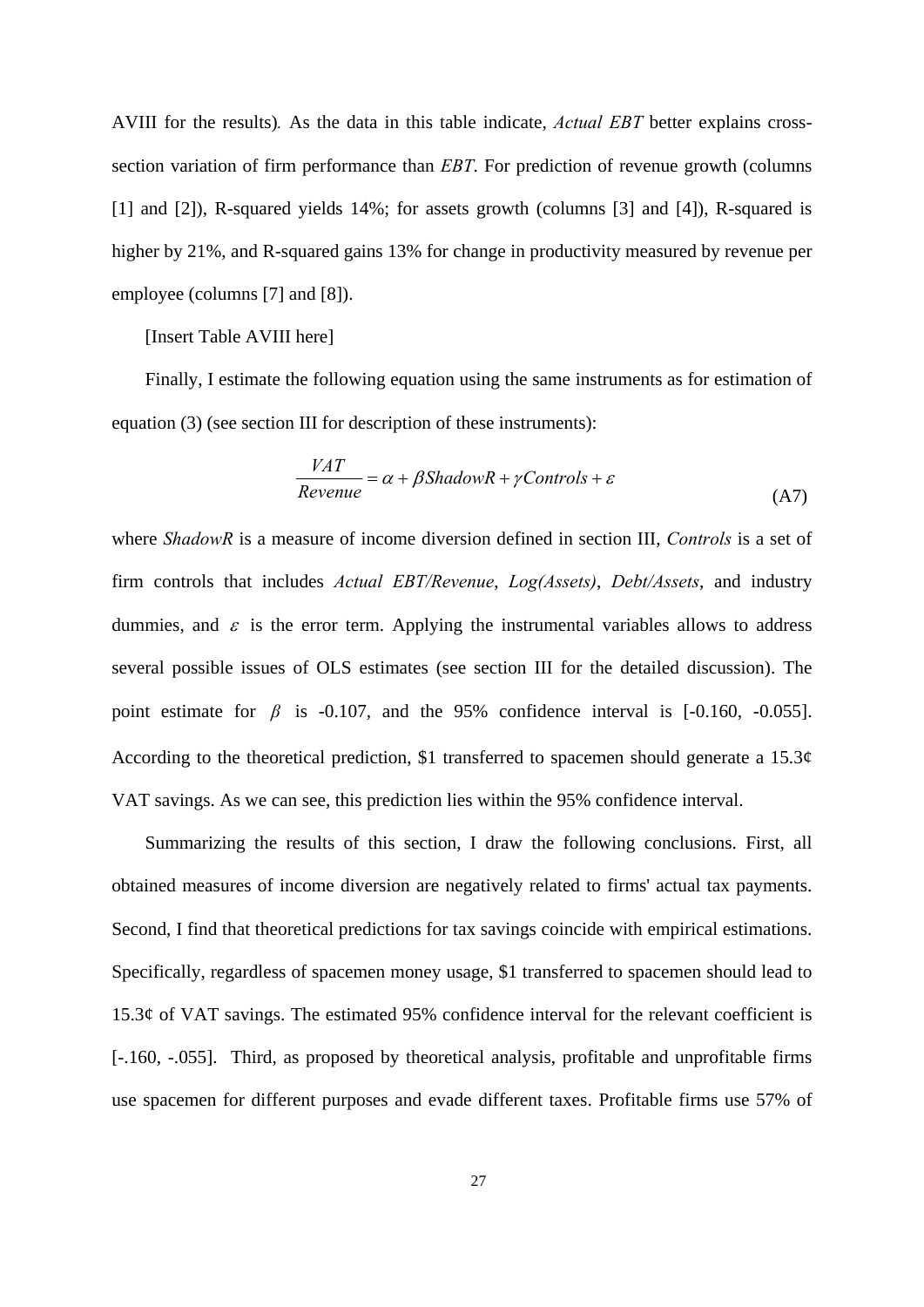transfers to spacemen to make dividend payments (profit hiding), 24% for under-the-table salaries, and 19% for paying other "black cash" expenses. Unprofitable firms use 25% of spacemen money to pay under-the-table salaries and 75% to pay for "black cash" expenses. Fourth, as the theoretical analysis proposed, there is a positive relation between reported profitability and the income diversion measures for unprofitable firms and a negative relation between the same variables for profitable firms. I estimate that for profitable firms, an average dollar transferred to spacemen decreases reported profit by  $29.5¢$  whereas for firms with losses, \$1 transferred to spacemen increases reported profit by 27.8¢.

## **VI. Income Diversion Measures and Private Benefits of Control**

William Browder believes that "Gazprom [is] destroying shareholder value through …the increased use of secretive intermediaries, whose relationships with the company remained unknown" (Times (2005)). Many investors agree with Mr. Browder that large companies use spacemen primarily for managerial diversion, not for tax evasion. Indeed, if a manager transfers some of firm's profits to spacemen, then these profits are hidden not only from the government, but also from minority investors.

To test this hypothesis, I relate my measures of income diversion to the measures of private benefits of control (PBC henceforth). If spacemen are used for expropriating minority investors, then we should observe a positive relation between the income diversion measures and the measures of PBC. There are two well-known approaches to measuring PBC. The first is based on controlling block transactions (Barclay and Holderness (1989), Dyck and Zingales (2004)) and the second is related to estimation of the voting premium based on dual class shares (Zingales (1994, 1995), Nenova (2003)). Unfortunately, I cannot use the controlling block methodology because, to the best of my knowledge, in Russia there were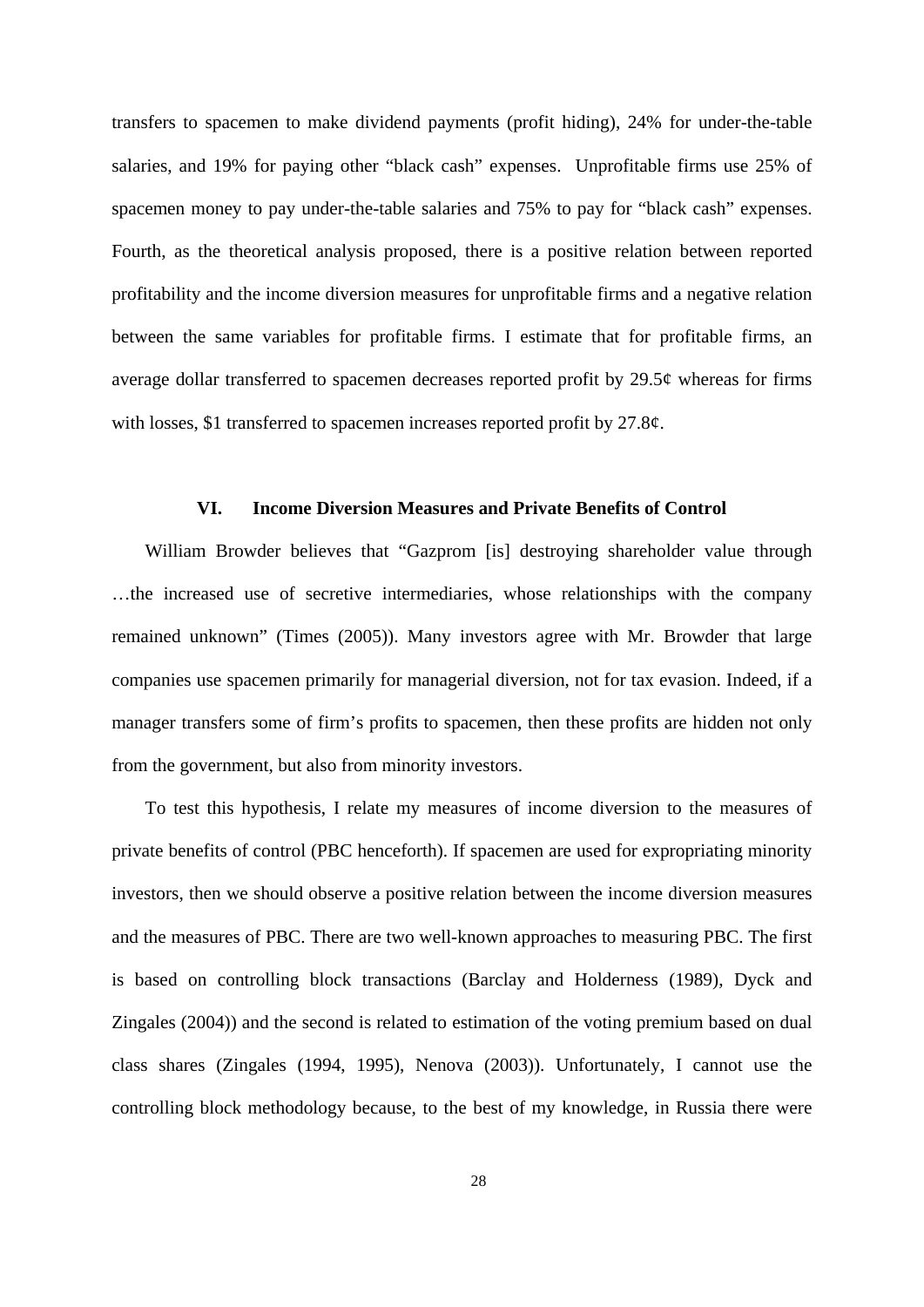only four control block transactions of publicly traded companies from 2000 to 2008. The second method also cannot be applied directly because in Russia there is no dual class shares with the same or similar dividend rights and different voting rights. However, I apply a variation of the dual class approach to the sample of publicly traded companies using the price difference between ordinary and preferred shares.

According to Russian law, companies can issue ordinary and preferred stocks. A share of preferred stocks cannot be higher than 25% of the total charter capital. Preferred shares are entitled to a certain level of dividends (determined by companies' bylaws) and carry no voting rights. In the case of failure to pay required dividends, preferred stocks receive voting rights along with ordinary stocks. Preferred shares can vote in two cases: reorganization or liquidation of a company, and modification of company bylaws if the proposed change limits the rights of the preferred stock owners. In 2003 to 2004, 50 companies have both ordinary and preferred stocks that are traded on RTS (Russian Stock Exchange). I manually check the bylaws of all these companies to identify preferred stock's dividend rights. The majority of the companies employ the following dividend mechanism: preferred stocks totaling 25% of charter capital are entitled to 10% of net income ("10% to 25%" henceforth), e.g., if preferred stocks are 5% of charter capital then these stocks get 2% of net income. However, other firms use a fixed dividend (e.g., Ritek  $(RITK)^{18}$  sets a minimum dividend for preferred stocks as 50% of the stock's face value) or some other mechanism (e.g., owners of Baltika's  $(PKBA)^{19}$ preferred stocks are entitled to deposit interest in Sberbank<sup>20</sup> plus 10% of the stock's face value). To estimate the voting premium, I select the companies that have superior dividend rights of preferred stocks compared to ordinary stocks. 35 out of 50 companies satisfy this criterion, i.e., have an explicit clause in the bylaws saying that a dividend for preferred stocks cannot be less than that for ordinary stocks. Absent this requirement it is a challenging task to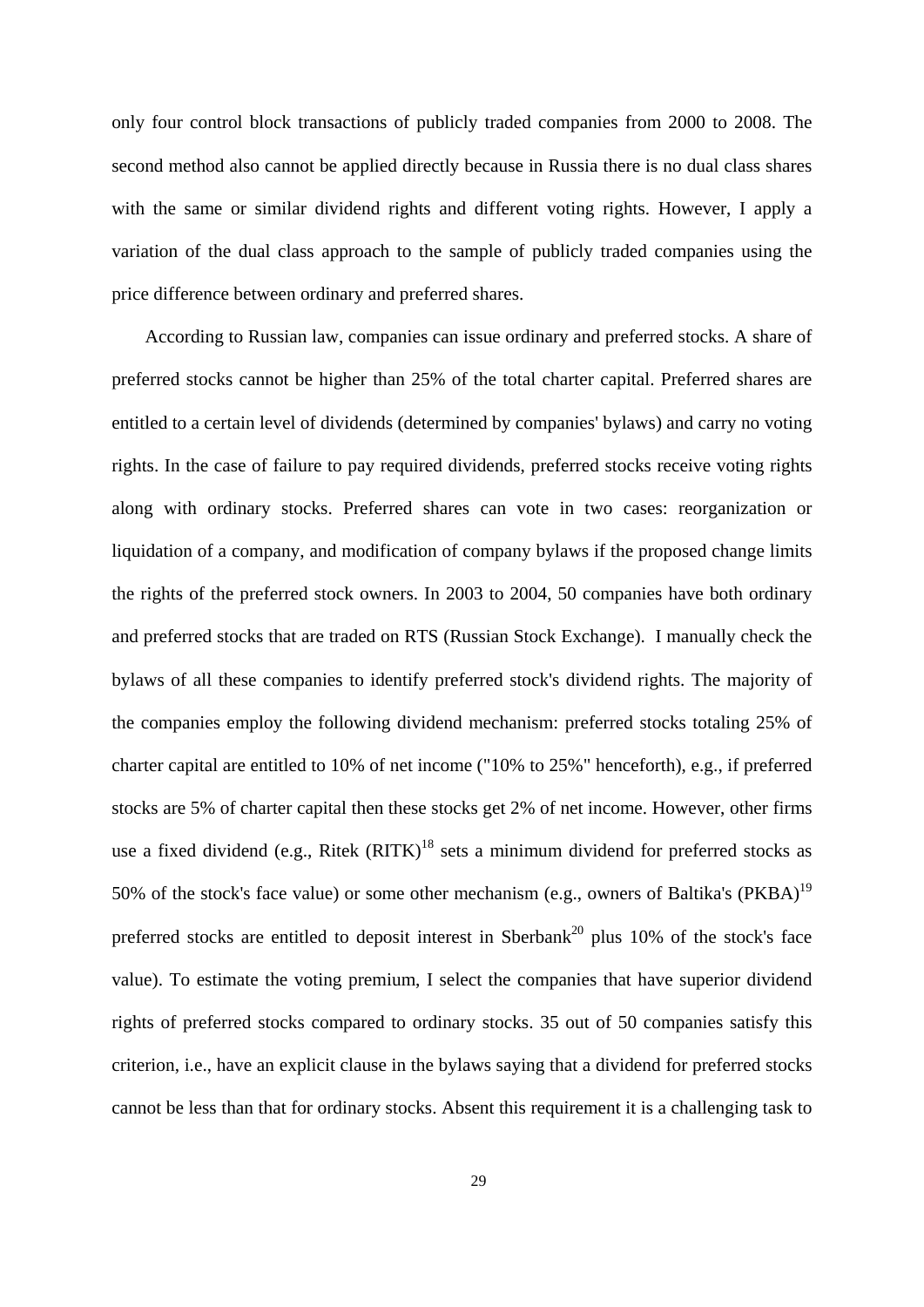determine whether cash flow rights of preferred stocks are higher or lower than those of ordinary stocks. For example, consider two companies with no debt and the "10% to 25%" rule. The first company reinvests 30% of net income and the second reinvests 80% of net income (the rest is distributed in the form of dividends). Then the preferred stocks of the first company will have inferior cash flow rights in comparison with ordinary stocks (two times lower), whereas the preferred stocks of the second company are going to have higher cash flow rights (three times higher). My selection criterion still leaves a high degree of heterogeneity in preferred stock dividend rights, however at least I can be sure that all preferred stocks in my subsample have superior formal cash flow rights relative to ordinary stocks.

I estimate the voting premium for 2003 and 2004 following the methodology of Nenova (2003):

$$
Voting\ Premium(t) = \frac{\left[P_o(t) - P_p(t)\right]N_o}{P_o(t)N_o + P_p(t)N_p}
$$
\n(A8)

where  $P_o(t)$  and  $P_p(t)$  are the average yearly prices of the ordinary and preferred shares,  $N_o$ and  $N_p$  are the number of ordinary and preferred shares, and *t* denotes the year. To calculate prices, first I estimate the monthly price by averaging the closing prices of all days when the stock was traded. Next I get the yearly price by averaging the monthly prices of the given stock. I calculate the historical dividend premium of preferred stocks as

Dividend Premium = 
$$
\frac{\sum_{t=1999}^{2004} Div_{p}(t)}{\sum_{t=1999}^{2004}Div_{o}(t)}
$$
 (A9)

where  $Div_a(t)$  and  $Div_a(t)$  are the dividends of the ordinary and preferred shares. I use historic dividend information for six years since  $1999^{21}$ , and average total dividends across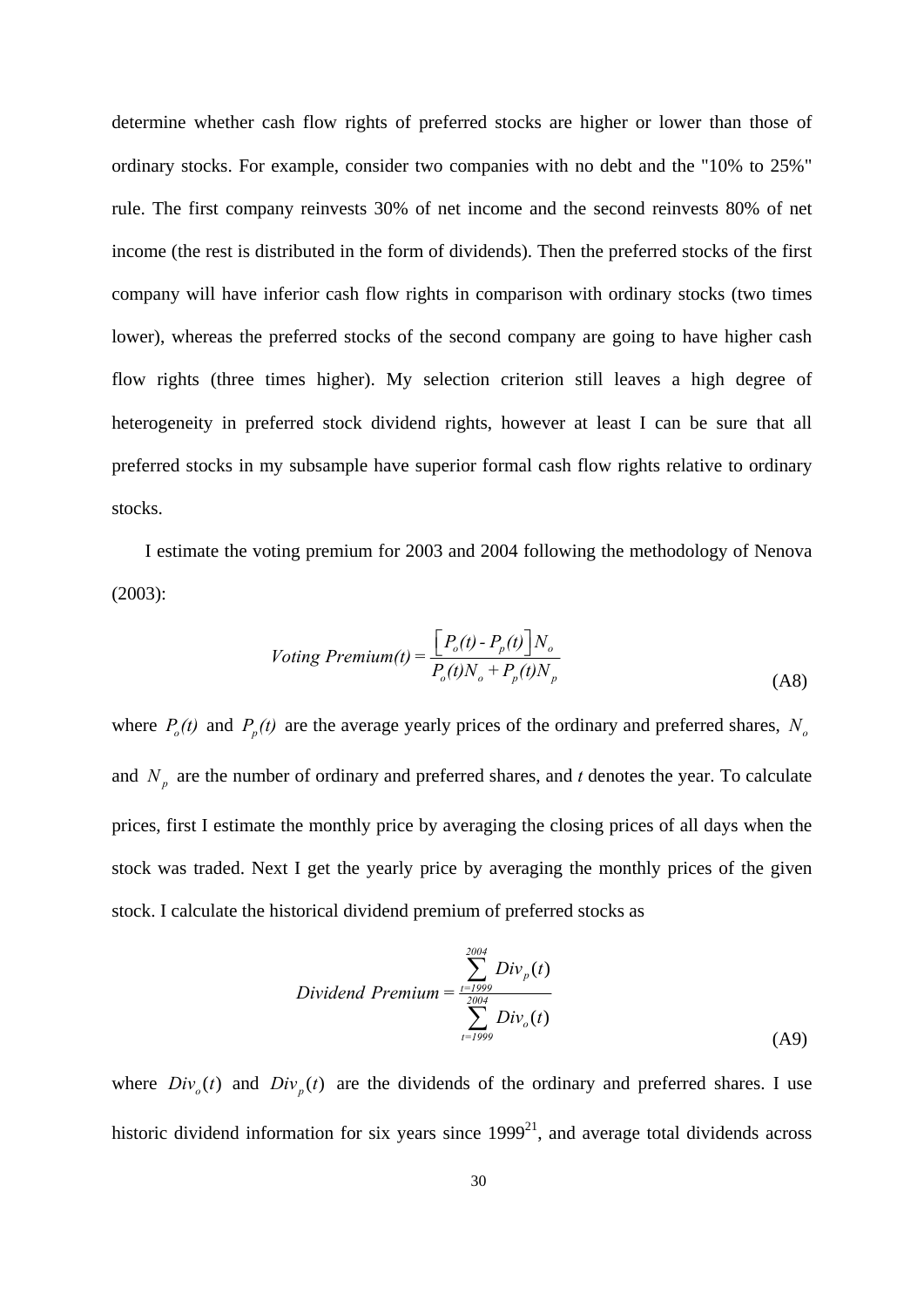the years instead of averaging the ratios  $Div_{\rho}(t) / Div_{\rho}(t)$  because it is quite common in my sample that in some years a company paid dividends only to preferred stocks or did not pay dividends at all. I am able to estimate the dividend premium for 32 companies out of 35, because three firms (IGST, KRKN,  $UDMN^{22}$ ) paid no dividends for ordinary shares. I estimate the relative liquidity of preferred shares as

$$
Liquidity(t) = \frac{Trades_p(t)}{Trades_o(t)}
$$
\n(A10)

where  $Trades_{n}(t)$  and  $Trades_{n}(t)$  are the total number of trades per year of preferred and ordinary shares<sup>23</sup>.

I report summary statistics in Table AIX. We can see from the table that these companies divert 1% of their assets per year and 1.3% of their revenue per year, which is much less than an average for my sample of privately held companies. These findings are not surprising, because public companies are much bigger (mean revenue is \$845M) and potentially more visible to the government and media. The average voting premium is 29.1%. Preferred stocks tend to be very illiquid. We can see that an average preferred stock has only 92 trades per year and a median stock exhibits only 35 trades. Ordinary stocks are more liquid, on average, traded 1.37 times more frequently than preferred stocks, but also tend to have low liquidity, as an average (median) ordinary stock has 355 (49) trades per year. Preferred stocks receive 3.2 times the dividends of ordinary stocks.

[Insert Table AIX here]

To analyze the relation between my income diversion measures and the voting premium, I run panel regressions of *Voting Premium* on *ShadowA* and *ShadowR*. In a multivariate specification I include other factors that might explain price differences between ordinary and preferred shares. First, I add the dividend premium of preferred stocks. Even though I select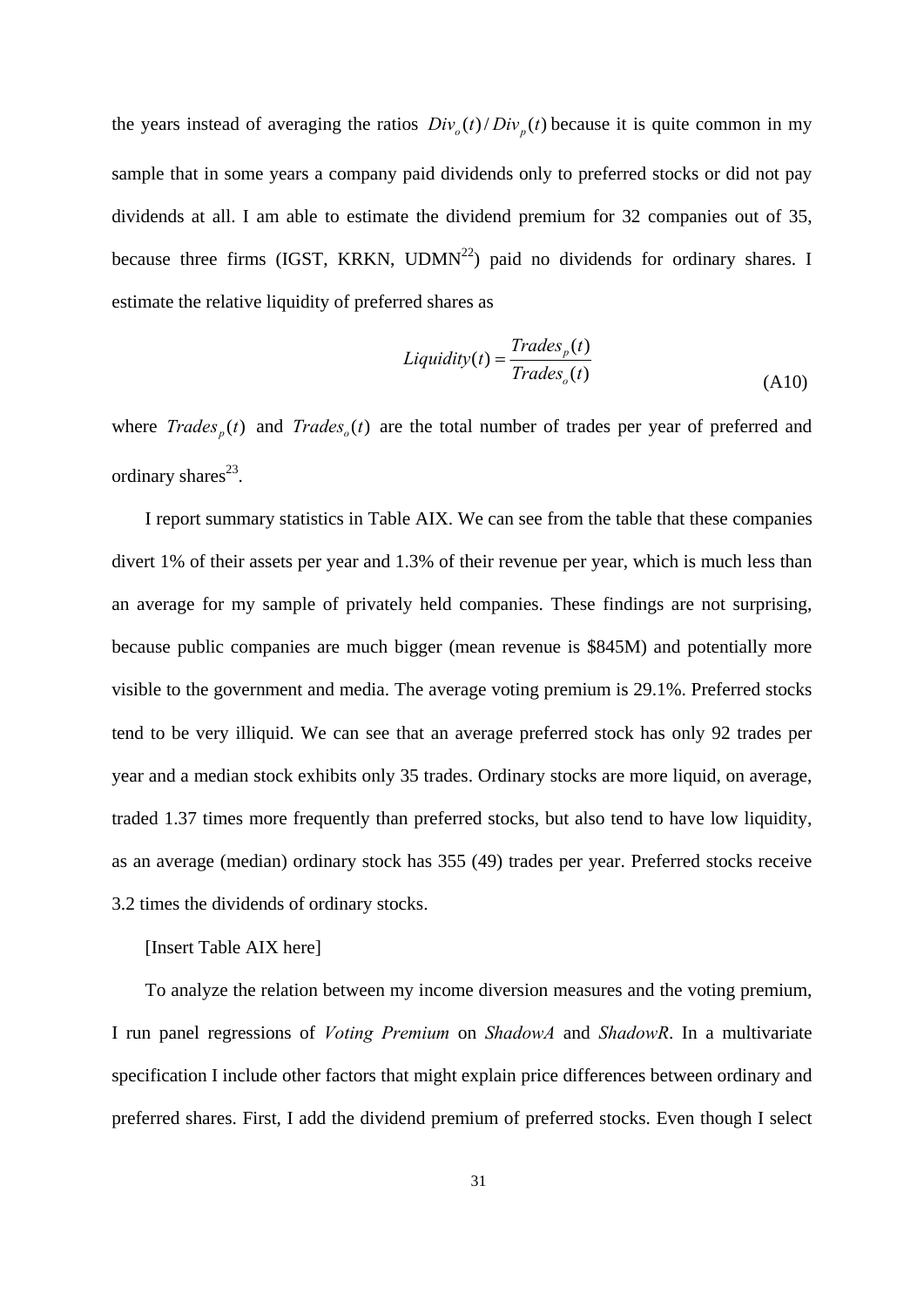the companies with identical or similar bylaw provisions regarding the dividend rights of preferred stocks, the true dividend rights might be significantly different. Some companies treat the "preferred should get not less than ordinary" rule literally, and pay exactly the same dividends for both ordinary and preferred stocks, whereas other companies pay much higher dividends for preferred shares (up to 20 times higher), and thus *Dividend Ratio* might be a key factor that explains the cross-sectional variation of *Voting Premium*. Second, I include the relative liquidity of preferred shares. The price difference between two classes of stocks might be explained in part by the lower liquidity of preferred shares. Finally, I control for government ownership and industry. I include a dummy for the electricity industry only, because electric companies represent almost half of my subsample, and I drop dummies for other industries so as to avoid having too many variables in a regression with only 32 observations.

# [Insert Table AX here]

Columns (1) and (2) of Table AX show the results of the univariate regressions and columns (3) and (4) report the results of the multivariate specifications. In the univariate setting, all coefficients on the diversion measures are positive; however, only the coefficient for *ShadowA* is statistically significant at the 10% level. In the multivariate specifications, both coefficients for *ShadowA* is positive and statistically significant at the 10% level, and the coefficient for *ShadowR* is positive and significant at the 14% level. Low statistical significance might be caused by the low number of observations. From an economic point of view, a one-standard deviation increase in *ShadowA* (*ShadowR)* corresponds to a 3.5% (1.7%) increase in *Voting Premium*. Taking into account that on average *Voting Premium* is about 29.1% of total company value, the economic significance of the diversion measures is substantial. As expected, the higher is the dividend payout of preferred shares, the lower is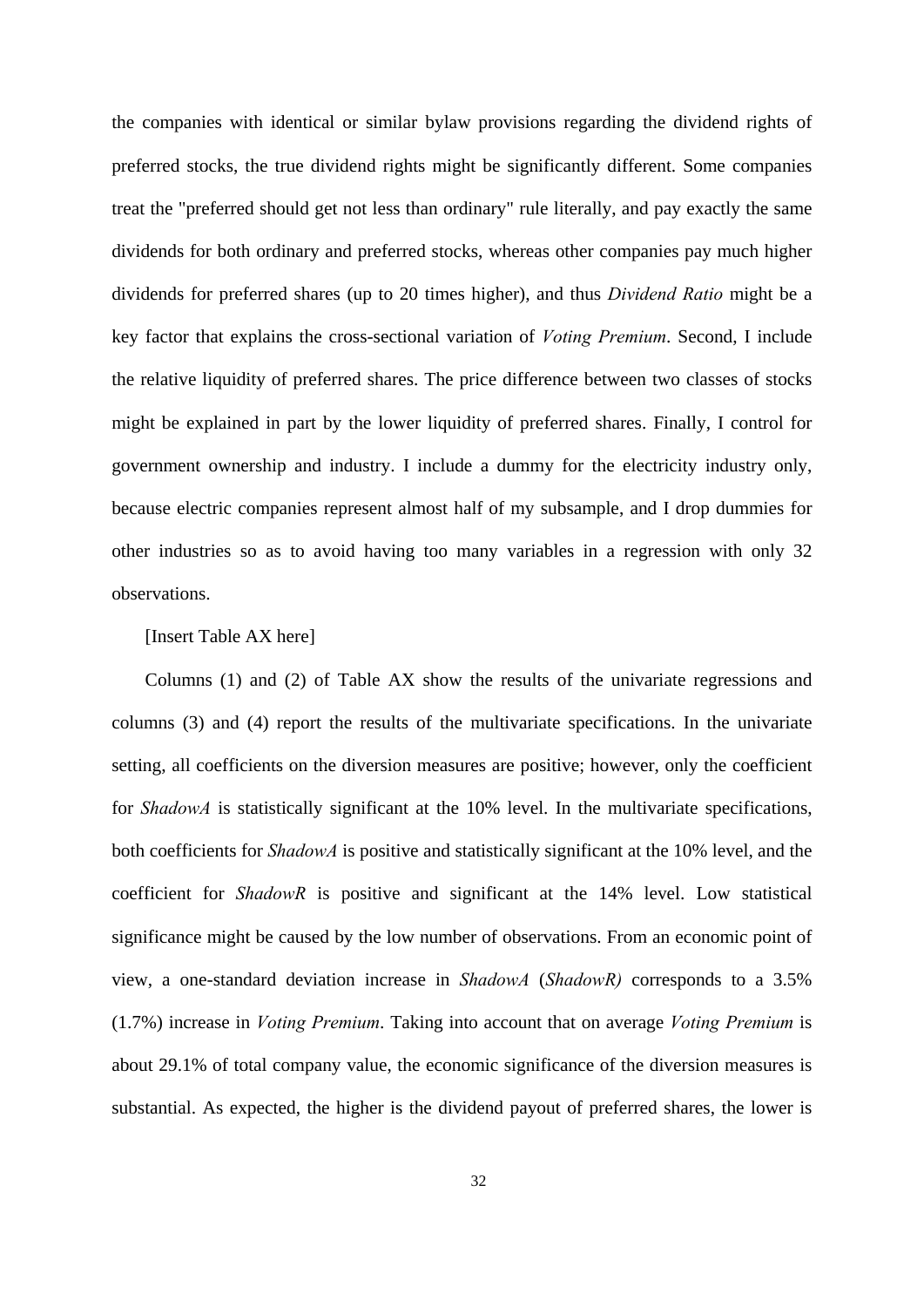the price difference between ordinary and preferred shares; the coefficient on *Dividend Ratio* is negative and significant at the 1% level. The corporations controlled by the government have 18% to 20% lower Voting Premium. To check that my results are not driven primarily by the electricity industry, in columns (5) and (6) of Table AX I present results of the regressions for all companies except electric companies. We can see that exclusion of the electricity industry does not significantly affect coefficient estimations for the income diversion measures. Even though I have half as many observations, the coefficients for *ShadowA* and *ShadowR* remain positive and generally maintain about the same level of statistical significance (significant at the 1% and 11% level). I therefore conclude that my income diversion measures are positively related to measures of PBC.

## **VII. Robustness Tests**

I validate an explanation of Russian businessmen (see Section AI) why entrepreneurs prefer to choose a legal address different from physical address. According to their responses, many business owners register their companies with tax agencies where they have good connections. I estimate the following regression

$$
ShadowR_i^i = \alpha + \beta Different\_address^i + \gamma Controls_i^i + \theta_i + \varepsilon_i^i
$$
\n(A11)

where  $ShadowR_t^i$  is a measure of income diversion defined in Section III, *Different \_address<sup>i</sup>* is a dummy which equates to 1 if firm's registration (legal) address and physical address are not the same, *Controls*<sup>*i*</sup> means different sets of firm controls,  $\theta$ , are year fixed effects, and  $\varepsilon_t^i$  is the error term. If a firm chooses a registration address different from the physical address to have better ability to evade taxes, then  $\beta$  should be positive. I report estimations of this regression in Table AXI. In univariate (column 1) and multivariate (columns 2 to 4) specifications the coefficient estimates for *Different*  $\alpha$  *address<sup>i</sup>* are positive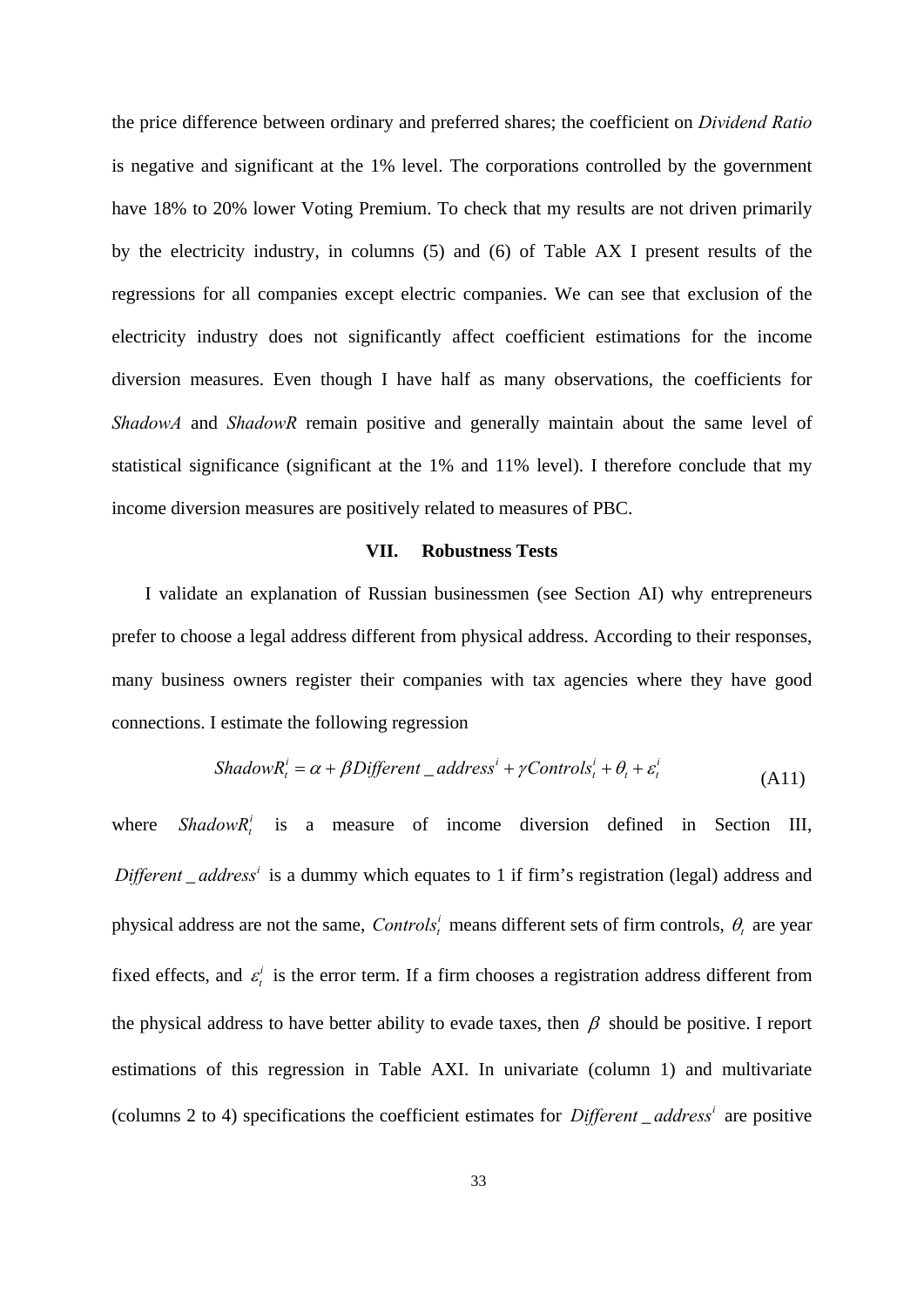and statistically significant at 1% to 5% level. Firms which have different legal and physical address divert .18% to .32% more revenue than firms which have the same legal and physical address (as I described in Section II.C, an average firm diverts 5.8% of its revenue). When I include all controls (column 5), the coefficient estimate drops by 25% compared to the one from column (4), and statistical significance declines to 12% level. The presented evidence supports the explanation of Russian businessmen: one of the reasons why firms might choose to have different registration address is to be able to evade more taxes.

[Insert Table AXI here]

In Table AXII, I provide results of the robustness tests for section IV.C of the paper. Panel A reports the OLS estimations of equation (3) for the subsample of firms which have the same legal and physical address. Panel B (Panel C) reports IV estimation of equation (3) using *ShadowA(ShadowP)* as a measure of income diversion in place of *ShadowR*. Panel D (Panel E) reports IV estimation of equation (3) using 1-year (2-year) firm growth and change in productivity as performance measures. Panel F reports IV estimation of equation (3) using *EBT* instead of *Actual EBT* as a control.

[Insert Table AXII here]

In Table AXIII, I provide the estimations of equation (6) for the subsample of firms which have the same legal and physical address (see Table V, Panel A for the reference). Panel A reports the OLS estimations of equation (6). Panel B (Panel C) reports IV estimation of equation (6) using *ShadowA(ShadowP)* as a measure of income diversion in place of *ShadowR*. Panel D (Panel E) reports IV estimation of equation (6) using 1-year (2-year) firm growth and change in productivity as performance measures. Panel F reports IV estimation of equation (6) using *EBT* instead of *Actual EBT* as a control.

[Insert Table AXIII here]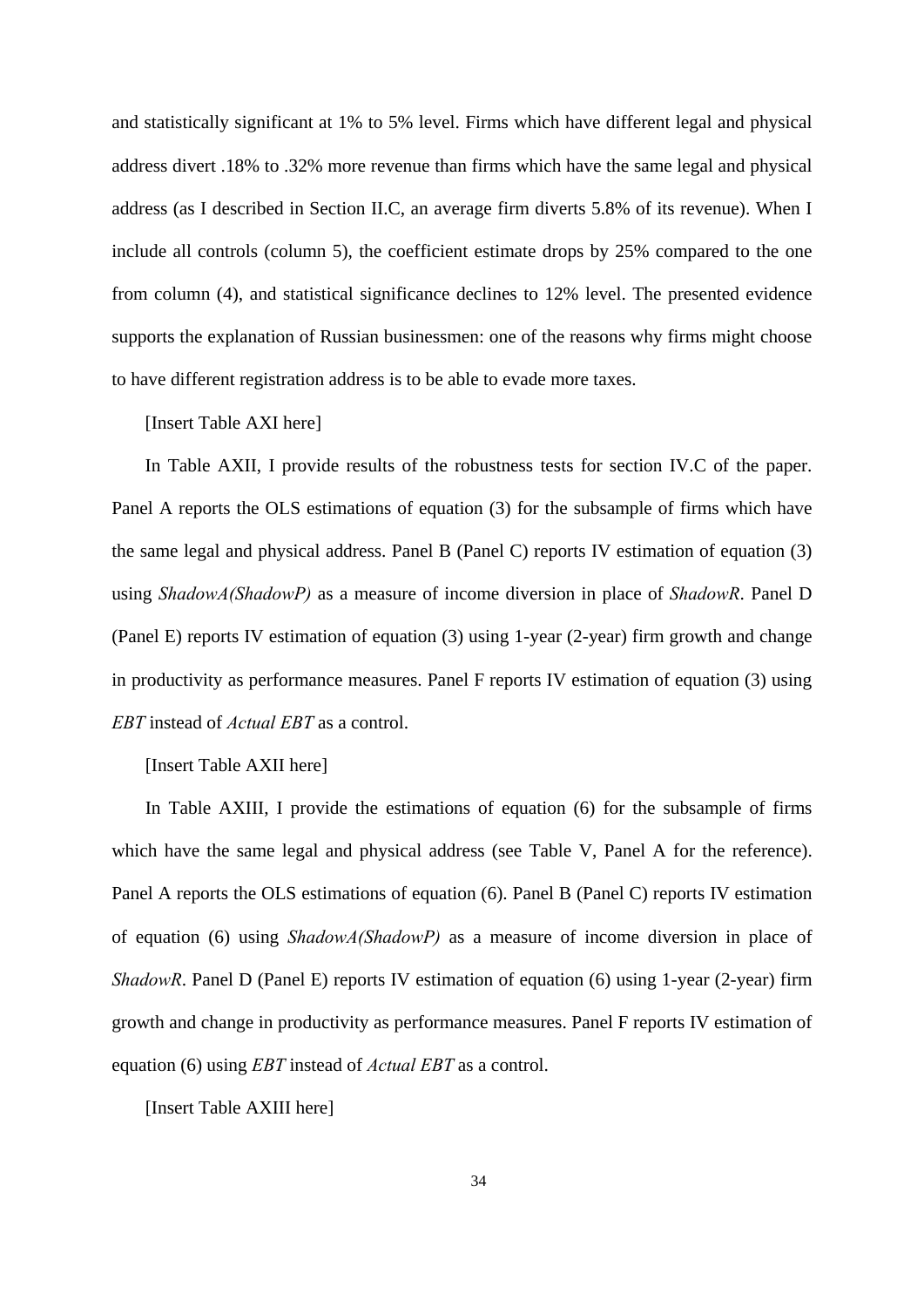In Table AXIV, I provide the estimations of equation (6) for the subsample of solely owned firms which have the same legal and physical address (see Table V, Panel B for the reference). Panel A reports the OLS estimations of equation (6). Panel B (Panel C) reports IV estimation of equation (6) using *ShadowA(ShadowP)* as a measure of income diversion in place of *ShadowR*. Panel D (Panel E) reports IV estimation of equation (6) using 1-year (2 year) firm growth and change in productivity as performance measures. Panel F reports IV estimation of equation (6) using *EBT* instead of *Actual EBT* as a control.

[Insert Table AXIV here]

In Table AXV, I provide results of the robustness tests for section IV.E of the paper. Panel A reports the OLS estimation of equation (8) using a total wage bill of the local tax agency as a proxy for tax enforcement. For this regression, I redefine a proxy for the inverse tax enforcement as follows:

$$
Inverse\ Tax\ Enforcement_j = \frac{Number\ of\ Firms_j}{Total\ Wage\ Bill_j}
$$
\n(A12)

where *j* is the index of a local tax agency, *Total Wage Bill<sub>i</sub>* is a total wage bill for a local tax agency *j* in 2002, *Number of Firms*, is a number firms registered a local tax agency *j* which performed at least 10 banking transactions in 2003 to 2004. Panel B (Panel C) reports the OLS estimation of equation (8) using 1-year (2-year) firm growth and change in productivity as performance measures. Panel D reports the OLS estimation of equation (8) using *EBT* instead of *Actual EBT* as a control.

[Insert Table AXV here]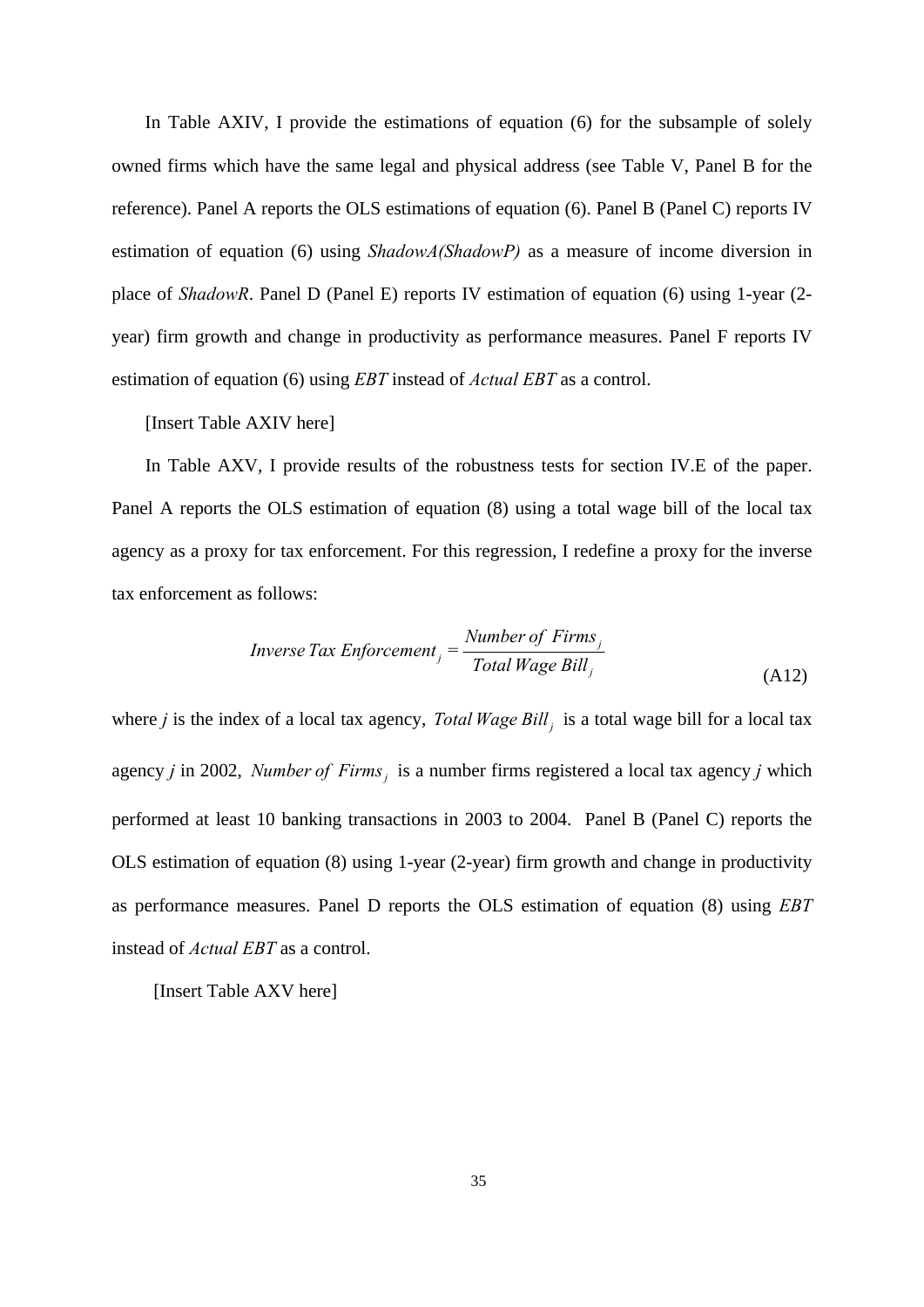## **References**

Barclay, Michael, and Clifford Holderness, 1989, Private benefits from control of public corporations. *Journal of Financial Economics* 25, 371–395.

Braguinsky, Serguey, Sergey Mityakov, and Andrey Liscovich, 2010, Hidden economy with heterogeneous producers: Evidence from the gap between car values and administrative earnings data, Working paper.

Dyck, Alexander and Luigi Zingales, 2004, Private benefits of control: an international comparison. *Journal of Finance* 59, 537-600

Guriev, Sergei and Andrei Rachinsky, 2006, The evolution of personal wealth in the former Soviet Union and Central and Eastern Europe, Working Papers RP2006/120, World Institute for Development Economic Research (UNU-WIDER).

Nenova, Tatiana, 2003, The value of corporate voting rights and control: A cross-country analysis, *Journal of Financial Economics* 68, 325–351.

*Times,* 2005, Gazprom accused of wasting billions of investors' money, June 2.

*Vedomosti*, 2005, Pirates unraveled bank secrecy, March 30. [In Russian].

Zingales, Luigi, 1994, The value of the voting right: A study of the Milan stock exchange experience, *Review of Financial Studies* 7, 125–148.

Zingales, Luigi, 1995, What determines the value of corporate votes? *Quarterly Journal of Economics* 110, 1047–1073.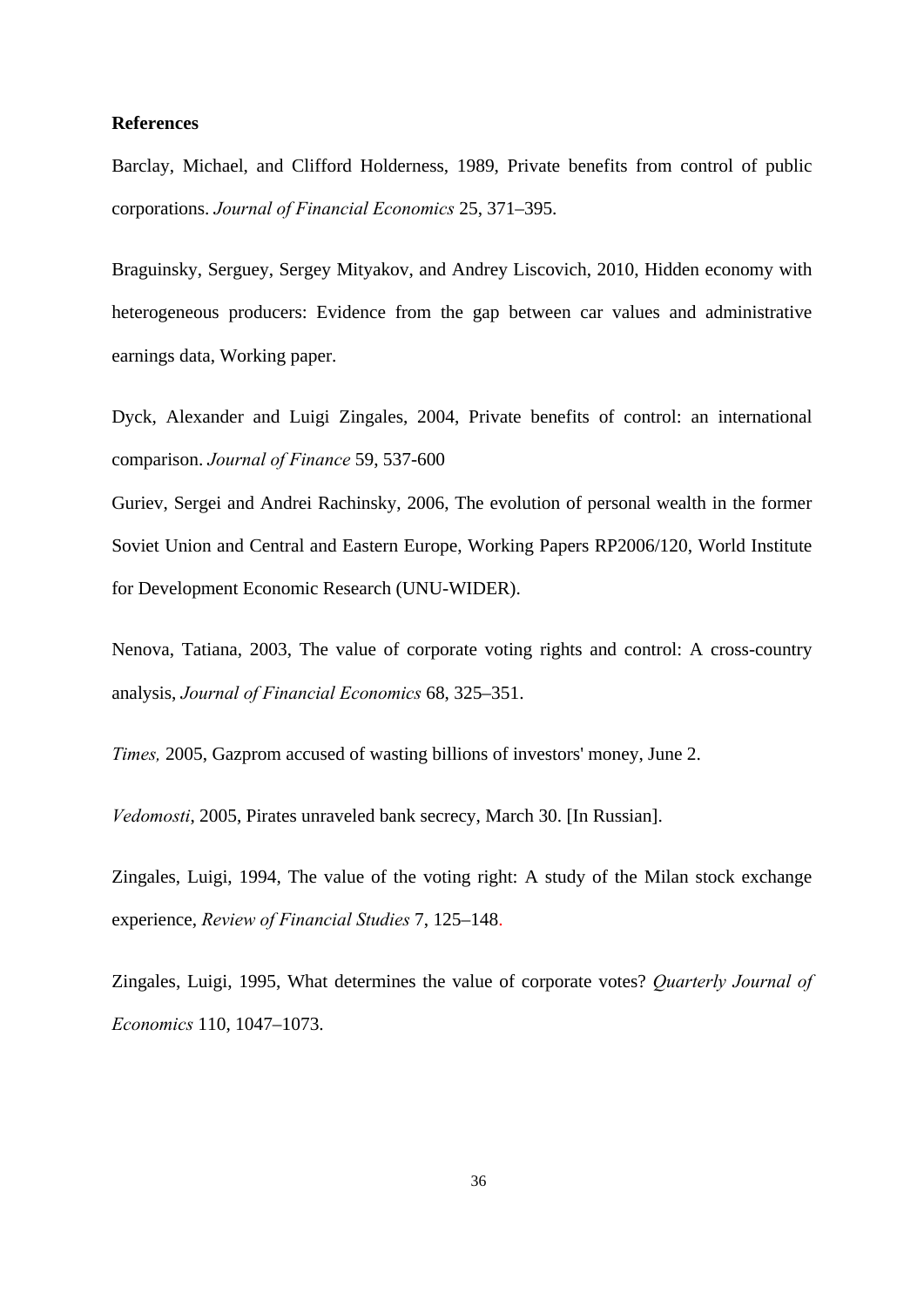<sup>1</sup> Rosstat is an official Russian statistical agency.

<sup>2</sup> spark.interfax.ru

 $\overline{a}$ 

<sup>3</sup> Spark allows up to 3000 companies to be selected in one selection. Because some companies' records are missing INNs (my primary identification number), I get a sample of 58,527 companies, not 60,000.

<sup>4</sup> The largest private Russian oil production company

<sup>5</sup> The largest Russian airline company

<sup>6</sup> A previous version of this paper used a sample of 100 random companies from the 20 largest regions (2000 firms in total). The results were similar: 90% to 92% match for Moscow city and Moscow region and 67% average match for other regions.

<sup>7</sup> See section III.A of the paper for the reasoning for this selection criteria.

 $8 \pm 0.1$  in exponential terms

 $9^9$   $\pm 0.5$  in exponential terms

 $10$  For example, if a local tax office sublets a part of its building to a cafe, then each rental payment made by the cafe will be treated as a tax payment.

<sup>11</sup> The official minimum wage in Russia was 450 rubles (\$15) per month in 2003 and 600 rubles (\$20) starting October 1, 2003.

 $12$  In 2003 to 2004, Russia had a diminishing marginal social tax scale starting at 35.6% for small wages and decreasing to 2% for wages of more than \$20,000 per year. According to the Russian ministry of finance, the effective social tax rate in 2004 was 30.4%. http://www1.minfin.ru/off\_inf/769.htm

 $13$  This is much lower than a real wage bill because the majority of Russian firms, especially small and medium-size ones, pay also wages "under the table."

 $14$  In 2003 to 2004, Russia had a diminishing marginal social tax scale starting at 35.6% for small wages and decreasing to 2% for wages of more than \$20,000 per year. According to the Russian ministry of finance, the effective social tax rate in 2004 was 30.4%. http://www1.minfin.ru/off\_inf/769.htm

<sup>15</sup> In section I, I discuss possible reasons why companies might prefer to pay for some expenses using "black cash" rather than do it in a legitimate way.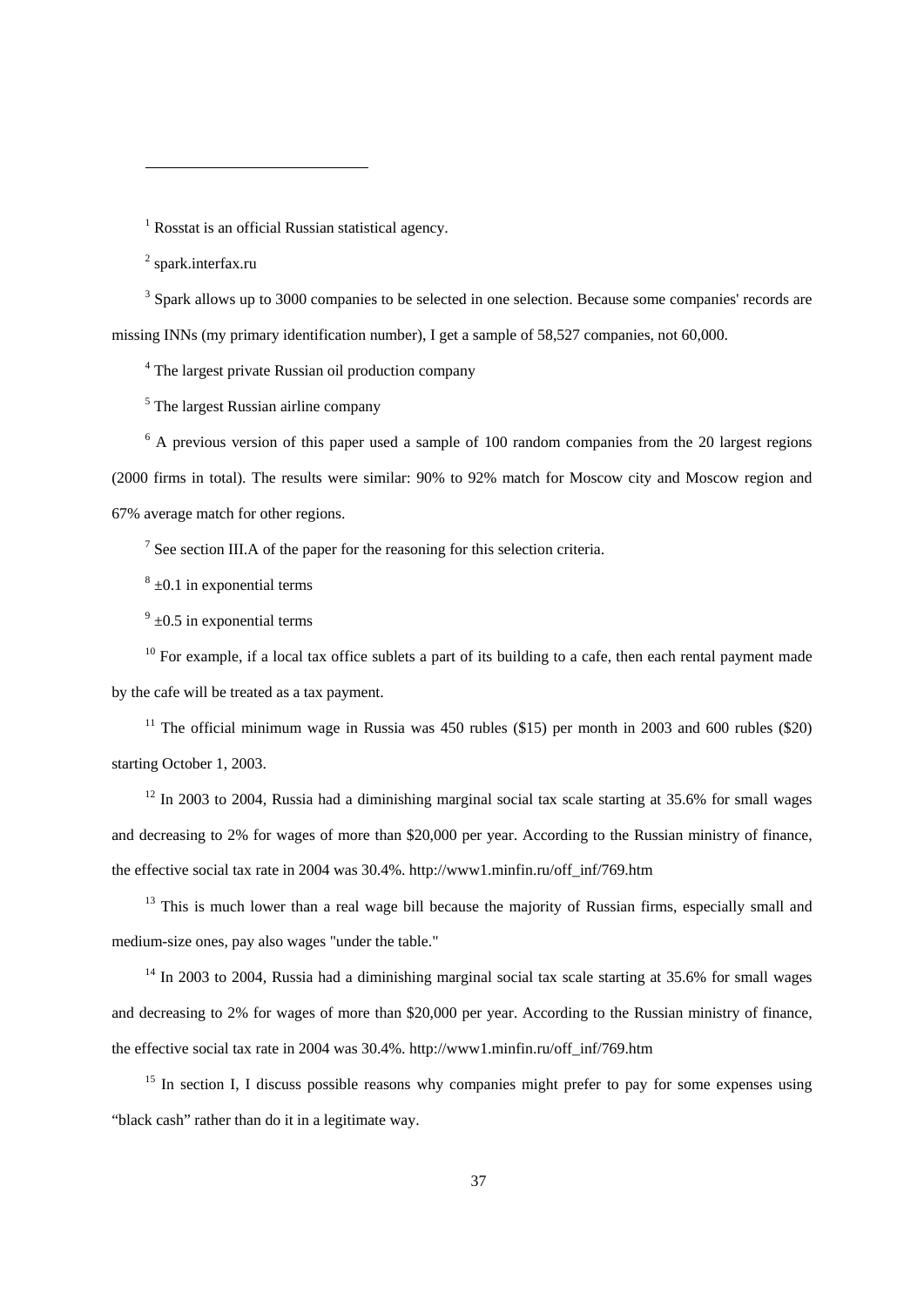<sup>16</sup> A firm is denoted as a profitable if it has a positive NI both for 2003 and 2004. A firm is denoted as unprofitable if it has negative NI both for 2003 and 2004. Firms that have positive NI in 2003 (2004) and negative NI in 2004 (2003) are excluded from this analysis.

<sup>17</sup> See section II.C for the description of the performance measures.

<sup>18</sup> A large oil company

 $\overline{a}$ 

<sup>19</sup> The largest Russian brewery

<sup>20</sup> The largest commercial bank

 $21$  In 1998 Russia faced a severe economic and financial crisis that significantly changed the structure of the Russian economy. Therefore, dividend information before 1998 might be not relevant for predicting future dividend payments

 $^{22}$  Izhstal (IGST) is a steel producer, Saratov NPZ (KRKN) is an oil refinery, and Udmurtneft (UDMN) is an oil production company.

<sup>23</sup> The majority of stocks from my sample are traded only a few times per month. Therefore a number of trades might be a better indicator of liquidity rather than bid ask spread.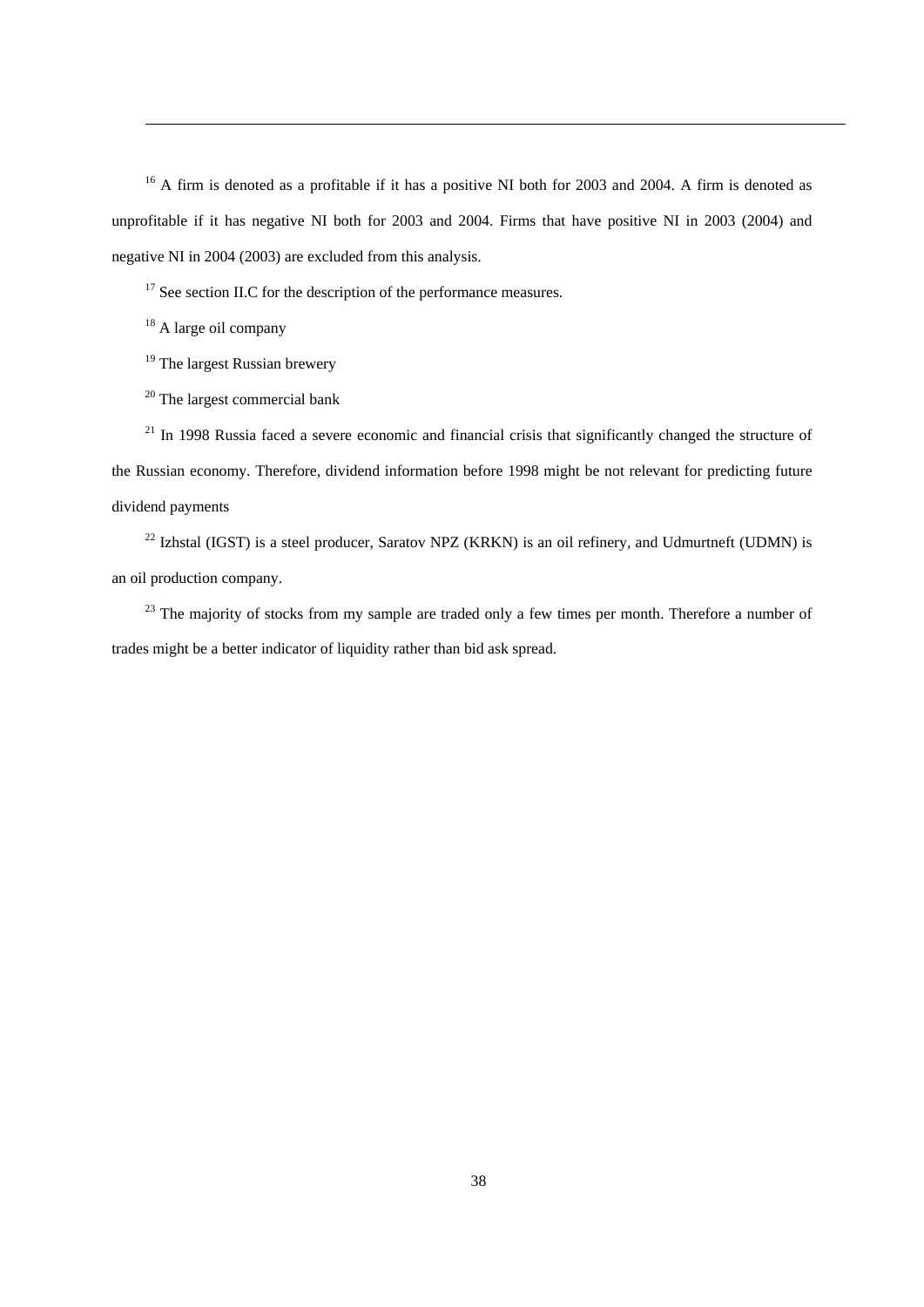### Table AI. Rosstat and Banking Data Correspondence Across Regions

I choose up to 3000 largest Örms from each of the 20 largest Russian regions using Rosstat database (www.spark.interfax.ru). After that I match these Örms to the banking data. Column (1) has the initial number of firms from each region. Column (2) reports the mean of revenue. Column (3) reports the number of firms present in the banking sample. Column (4) shows the mean of revenue for matched firms. In column  $(5)$ , the percentage of matched firms is calculated. In column  $(6)$ , the percentage of matched firms weighted by revenue is calculated. Columns  $(7)-(10)$  report the same characteristics for the firms that have at least 100 banking transactions.

|                |        | Rosstat           |                   | Banking  |                |         | N of transactions $\geq 100$ |          |        |         |
|----------------|--------|-------------------|-------------------|----------|----------------|---------|------------------------------|----------|--------|---------|
|                | N      | Rev,              | N                 | Rev,     | $\%\mathrm{N}$ | $%$ Rev | $\mathbf N$                  | Rev,     | $\%N$  | $%$ Rev |
|                |        | $000$ 's          |                   | $000$ 's |                |         |                              | $000$ 's |        |         |
|                | (1)    | $\left( 2\right)$ | $\left( 3\right)$ | (4)      | (5)            | (6)     | (7)                          | (8)      | (9)    | (10)    |
| Bashkortostan  | 2,962  | 6,140             | 1,888             | 8,751    | 64             | 91      | 848                          | 16,627   | 29     | 78      |
| Chelyabinsk    | 2,956  | 4,926             | 2,057             | 6,507    | 70             | 92      | 876                          | 13,002   | 30     | 78      |
| Irkutsk        | 2,886  | 2,625             | 1,836             | 3,605    | 64             | 87      | 719                          | 7,346    | 25     | 70      |
| Kemerovo       | 2,896  | 4,077             | 1,744             | 6,145    | 60             | 91      | 612                          | 14,504   | 21     | 75      |
| Krasnodar      | 2,936  | 4,649             | 2,385             | 5,213    | 81             | 91      | 1,303                        | 7,874    | 44     | 75      |
| Krasnoyarsk    | 2,975  | 5,947             | 1,723             | 9,489    | 58             | 92      | 764                          | 18,347   | 26     | 79      |
| Leningrad      | 2,942  | 2,561             | 1,453             | 4,524    | 49             | 87      | 448                          | 12,197   | 15     | 73      |
| Moscow city    | 2,837  | 98,358            | 2,678             | 97,716   | 94             | 94      | 2,548                        | 99,865   | 90     | 91      |
| Moscow region  | 2,937  | 12,716            | 2,840             | 12,764   | 97             | 97      | 2,799                        | 12,575   | 95     | 94      |
| Nizh. Novgorod | 2,925  | 5,698             | 2,348             | 6,478    | 80             | 91      | 1,396                        | 9,525    | 48     | 80      |
| Novosibirsk    | 2,933  | 4,258             | 2,085             | 5,321    | 71             | 89      | 1,095                        | 7,799    | $37\,$ | 68      |
| Omsk           | 2,970  | 1,559             | 1,530             | 2,396    | $52\,$         | 79      | 569                          | 4,987    | 19     | 61      |
| Perm           | 2,938  | 4,173             | 1,819             | 6,095    | 62             | 90      | 724                          | 12,902   | 25     | 76      |
| Rostov         | 2,911  | 4,158             | 2,222             | 4,891    | 76             | 90      | 1,187                        | 7,284    | 41     | 71      |
| Samara         | 2,897  | 7,770             | 2,111             | 9,110    | 73             | 85      | 1,051                        | 15,713   | 36     | 73      |
| St. Petersburg | 2,883  | 15,465            | 2,410             | 16,089   | 84             | 87      | 1,802                        | 18,566   | 63     | 75      |
| Sverdlovsk     | 2,949  | 7,918             | 2,338             | 9,011    | $79\,$         | 90      | 1,284                        | 14,444   | 44     | $79\,$  |
| Tatarstan      | 2,930  | 5,881             | 1,918             | 8,266    | 65             | 92      | 1,001                        | 13,611   | 34     | 79      |
| Tyumen         | 2,921  | 16,759            | 2,377             | 19,888   | 81             | 97      | 1,186                        | 37,214   | 41     | 90      |
| Volgograd      | 2,943  | 2,398             | 1,962             | 3,322    | 67             | 92      | 824                          | 6,730    | 28     | 79      |
| Total          | 58,527 | 10,751            | 41,724            | 13,929   | 71             | 92      | 23,036                       | 23,161   | 39     | 85      |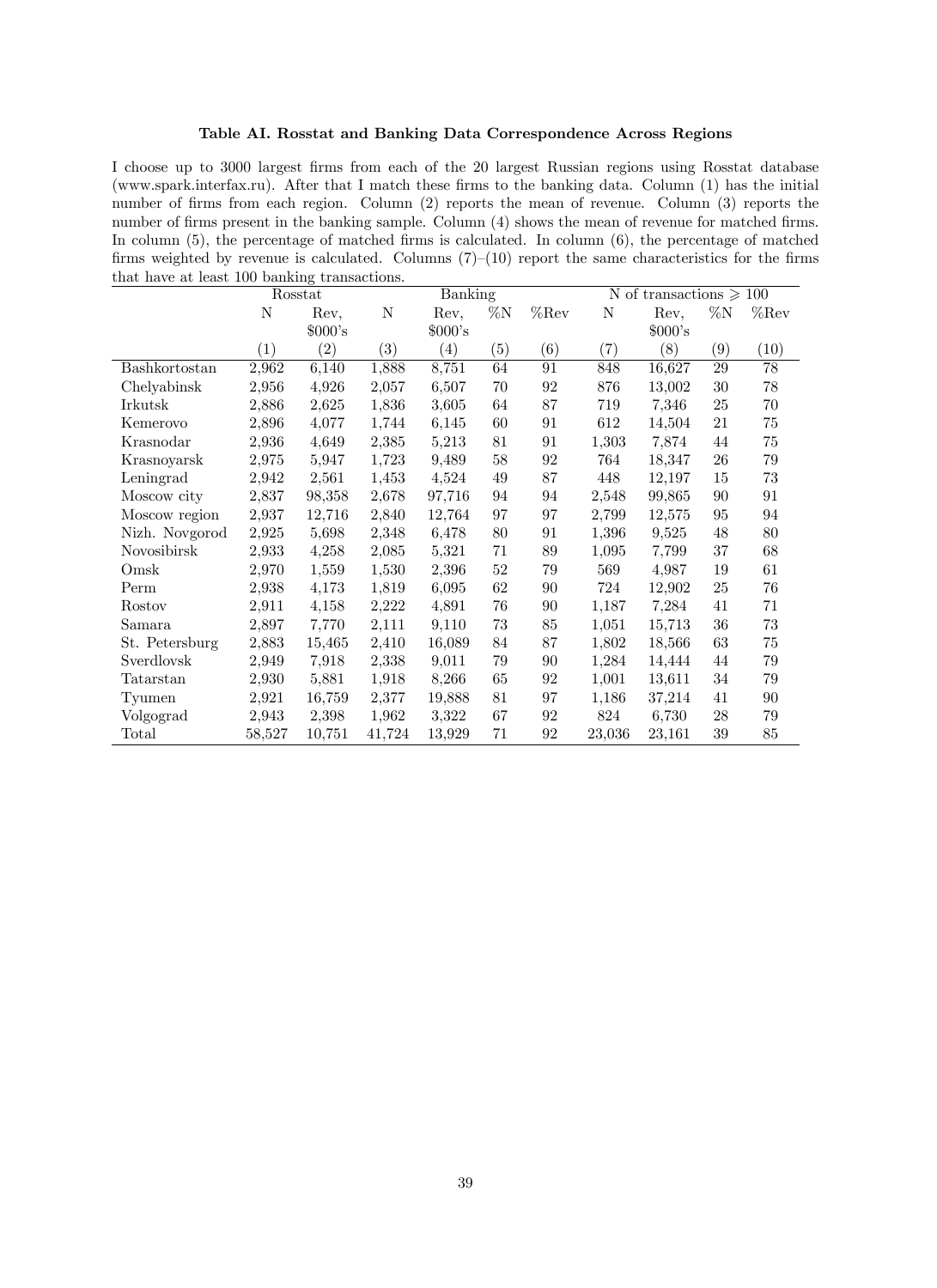Table AII. Summary Statistics of Rosstat and Bank Data Matched Sample

The sample consists of 500 random firms that are present in both the Rosstat database and the banking dataset. Profit B is calculated as profit tax payment for the corresponding years divided by .24 (profit tax rate). Profit tax payments are taken from the banking data set and attributed to a year based on the transaction's description. Revenue  $B$  is the sum of cash receipts for the corresponding years taken from the banking data set. Reported *Profit* and *Revenue* are taken from Rosstat. Log(Rev) and Log(Rev-B) are natural logarithms of Revenue, and Revenue  $B. \%$   $\lfloor Log(Rev) - Log(Rev-B) \rfloor$  (0.5) indicates the percentage of observations for which an absolute difference between logarithms of Revenue and Revenue  $B$ is less than 0.1 (0.5). Margin is Profit/Revenue. Margin  $B = Profit\ B/ Revenue\ B$ . Averages for Margin, Margin, B, Revenue, Revenue, B, Profit, and Profit  $B$  are calculated only for nonzero observations.

|                                |                  | 2003              |                   |                  | 2004     |          |
|--------------------------------|------------------|-------------------|-------------------|------------------|----------|----------|
|                                | Mean             | St. dev.          | N of obs          | Mean             | St. dev. | N of obs |
| Variable                       | $\left(1\right)$ | $\left( 2\right)$ | $\left( 3\right)$ | $\left(4\right)$ | (5)      | (6)      |
| Revenue B, \$000's             | 808              | 2,263             | 411               | 748              | 2,052    | 452      |
| Revenue, \$000's               | 866              | 1,912             | 317               | 950              | 2,024    | 309      |
| Profit B, \$000's              | 35.4             | 93.8              | 281               | 36.1             | 111.8    | 133      |
| Profit, $$000$ 's              | 25.8             | 81.2              | 325               | 35.0             | 97.9     | 315      |
| Margin $B, \%$                 | 5.6              | 9.6               | 278               | 4.8              | 8.8      | 132      |
| Margin, %                      | 6.4              | 9.4               | 244               | 6.6              | 10.1     | 234      |
| $\%$ [Log(Rev)-Log(Rev B) <0.1 | 26.2             |                   | 309               | 28.1             |          | 292      |
| $\%$ [Log(Rev)-Log(Rev B) <0.5 | 70.9             |                   | 309               | 64.0             |          | 292      |
| Correlations                   |                  |                   |                   |                  |          |          |
| $Log(Rev), Log(Rev \t B)$      | .759             |                   | 309               | .560             |          | 292      |
| Log(Profit), Log(Profit B)     | .872             |                   | 206               | .868             |          | 87       |
| Margin, Margin B               | .660             |                   | 199               | .491             |          | 85       |

Table AIII. Summary Statistics Spacemen vs Regular Firms

Age is defined as the difference in days between the last and the first observed transaction. Gross tax rate is defined as the ratio of taxes paid to average turnover, sum  $r$  is total funds received, and sum  $p$  is total amount of funds paid. Column (1) includes companies that have Ltd. or Inc. in their names (ooozao or oao) with at least 10 observed transactions and appeared in the sample before October 1, 2004; it excludes government agencies, banks, brokerage firms, insurance firms, state-affiliated enterprises, and nonprofit organizations whose average ináow of funds exceed 100,000 rubles (\$3,300) per month and that had higher inflow than outflow. Column  $(2)$  includes firms from column  $(1)$  that had higher outflow than inflow. Column  $(3)$  contains firms from column  $(1)$  that received more funds than they transferred. Column  $(4)$ includes regular firms (i.e., firms with a gross tax rate  $>0.01$ . Column (5) contains regular firms that had more outflow than inflow. Column (6) includes spacemen and firms from column (3) that satisfy following criteria: (a) net tax rate  $\lt$  0.001, (b) SST paid  $\lt$  \$6.5 per month, and (c) not oao.

|                                | All,    | All,         | All,     | Regular | Regular  | Space-   |
|--------------------------------|---------|--------------|----------|---------|----------|----------|
|                                |         | sum $r<$     | sum $r$  |         | sum $r$  | men      |
|                                |         | $\leq$ sum p | $>sum$ p |         | $>sum$ p |          |
| Variable                       | (1)     | (2)          | (3)      | (4)     | (5)      | (6)      |
| N                              | 207,176 | 78,049       | 129,127  | 100,313 | 57,996   | 42,483   |
| $\%$ presented before 1.20.03  | 44.56   | 50.36        | 41.06    | 61.94   | 60.11    | 18.68    |
| $\%$ presented after 12.15.04  | 70.46   | 73.15        | 68.84    | 83.09   | 82.40    | 52.24    |
| $\%$ b. 1.20.03 & af. 12.15.04 | 31.56   | 36.98        | 28.29    | 51.57   | 49.54    | 5.41     |
| Mean age, calendar days        | 506     | 526          | 493      | 588     | 581      | 391      |
| Mean N of trans per month      | 38      | 43           | 36       | 42      | 38       | 25       |
| Mean funds rec. per month, \$  | 283,371 | 208,908      | 328,379  | 121,735 | 133,711  | 472,813  |
| Mean funds paid per month, \$  | 245,640 | 384,715      | 161,579  | 129,512 | 84,702   | 168,722  |
| Mean tax paid per month, \$    | 7.913   | 11,217       | 5,916    | 15,900  | 12,761   | 26       |
| Mean SST paid per month, \$    | 288     | 375          | 235      | 572     | 503      | $\Omega$ |
| Mean gross tax rate, $\%$      | 6.70    | 8.07         | 5.87     | 13.68   | 12.91    | 0.01     |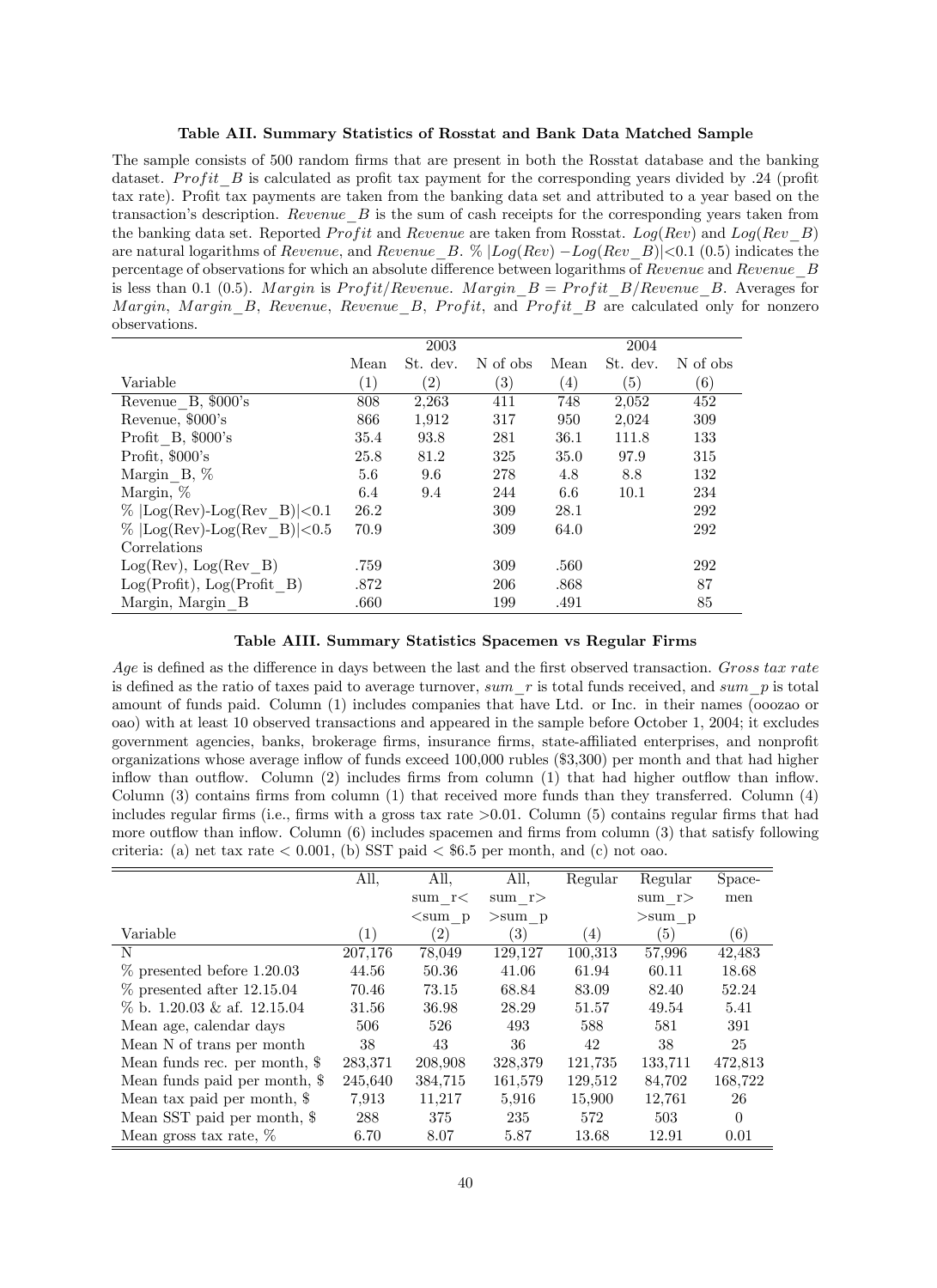### Table AIV. Sensitivity of Spacemen's Characteristics to Selection Criteria

Age is defined as the difference in days between the last and the first observed transaction. Gross tax rate is defined as the ratio of taxes paid to average turnover,  $sum\_r$  is total funds received, and  $sum\_p$  is total amount of funds paid. Column (1) includes spacemen that pay no taxes. Column (2) includes spacemen with a net tax rate higher than 0 and less than 0.001; Column (3) includes spacemen with a net tax rate higher than 0.001 and less than 0.01; Column (4) contains spacemen with a gross tax rate higher than 0 and less than 0.001; Column (5) includes spacemen with gross tax rate higher than 0.001 and less than 0.01.

|                                |                  |                   | Selection by net tax rate         |                  | Selection by gross tax rate |
|--------------------------------|------------------|-------------------|-----------------------------------|------------------|-----------------------------|
|                                | $\text{Tax}=0$   |                   | $0 < t < 0.1\%$ $0.1\% < t < 1\%$ | $0 < t < 0.1\%$  | $0.1\% < t < 1\%$           |
| Variable                       | $\left(1\right)$ | $\left( 2\right)$ | 3)                                | $\left(4\right)$ | (5)                         |
| N                              | 28,153           | 14,330            | 9,297                             | 18,004           | 10,835                      |
| $\%$ presented before 1.20.03  | 13               | 29                | 33                                | 29               | 33                          |
| $\%$ presented after 12.15.04  | 51               | 54                | 57                                | 55               | 57                          |
| $\%$ b. 1.20.03 & af. 12.15.04 | $\overline{4}$   | 8                 | 12                                | 8                | 13                          |
| Mean age, calendar days        | 382              | 408               | 448                               | 408              | 450                         |
| Mean N of trans per month      | 12               | 50                | 49                                | 51               | 47                          |
| Mean funds rec. per month, \$  | 231,724          | 946,461           | 400,240                           | 837,057          | 354,553                     |
| Mean funds paid per month, \$  | 90,467           | 322,462           | 210,226                           | 344,744          | 176,451                     |
| Mean tax paid per month, \$    | $\theta$         |                   | 681                               | 84               | 955                         |
| Mean SST paid per month, \$    |                  |                   |                                   |                  |                             |
| Mean gross tax rate, $\%$      |                  |                   |                                   |                  |                             |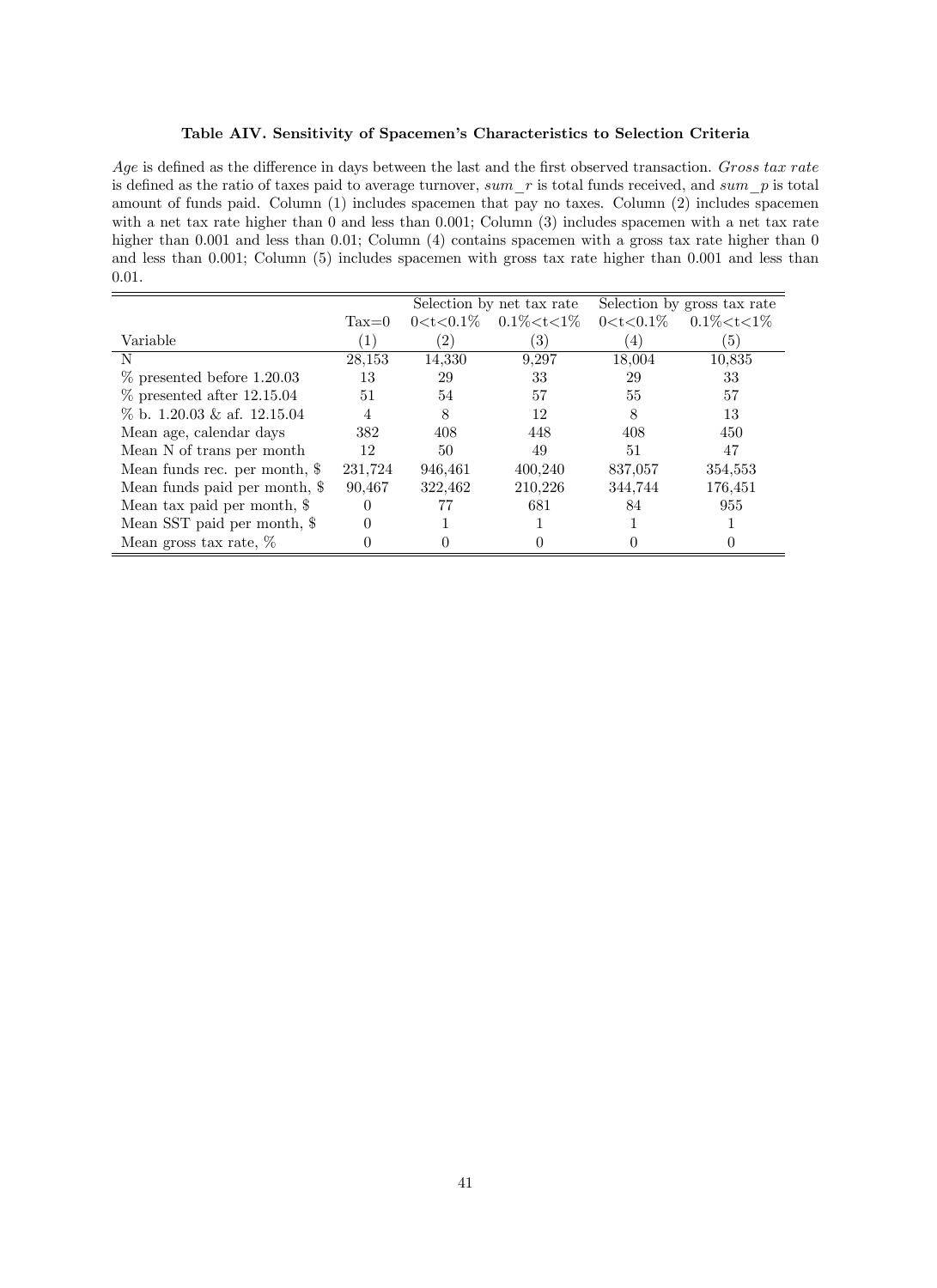Table AV. Relation Between Income Diversion Measures and Tax Payments Table AV. Relation Between Income Diversion Measures and Tax Payments

positive EBT. Value added tax (VAT) and social security tax (SST) are calculated as the sum of relative payments using the banking data. ShadowP, This table contains OLS regressions of tax payments on the income diversion measures. Profit tax is calculated as EBT minus NI for the firms with This table contains OLS regressions of tax payments on the income diversion measures. Profit tax is calculated as EBT minus NI for the firms with positive EBT. Value added tax (VAT) and social security tax (SST) are calculated as the sum of relative payments using the banking data. ShadowP, ShadowA, and ShadowR are income diversion measures defined in Section III.C. The numbers in parentheses are robust standard errors, clustered at the  $S$ firm level. \*, \*\*, and \*\*\* indicate statistical significance at the  $10\%$ ,  $5\%$ , and  $1\%$  levels

|                                                                   |                      | $\widetilde{\mathcal{L}}$ |                   |         |              |                         | $.1270***$     |         | $(0.0089)$<br>$(0.0007)$<br>$(0.0007)$<br>$(0.0007)$<br>$(0.0047)$                                                    |                                                         |             |                                                          |          |                                                         | $\begin{array}{c} .056 \\ 41,717 \\ 29,968 \end{array}$ |                                                         |
|-------------------------------------------------------------------|----------------------|---------------------------|-------------------|---------|--------------|-------------------------|----------------|---------|-----------------------------------------------------------------------------------------------------------------------|---------------------------------------------------------|-------------|----------------------------------------------------------|----------|---------------------------------------------------------|---------------------------------------------------------|---------------------------------------------------------|
|                                                                   | SST / Employee       | $\Xi$                     |                   |         |              | $-0.0123***$<br>(.0012) |                |         |                                                                                                                       | $(0.196***\n(0.0007)\n0.317***\n(0.048)$                |             |                                                          |          |                                                         |                                                         | $\begin{array}{c} .052 \\ 41,372 \\ 29,713 \end{array}$ |
|                                                                   |                      |                           | $-0.0054***$      | (.0062) |              |                         |                |         |                                                                                                                       |                                                         |             | $(0.001^{***}$<br>$(0.0007)$<br>$(0.0007)$<br>$(0.0047)$ |          | .056                                                    | $41,950$                                                | 30,088                                                  |
|                                                                   |                      | $\widehat{\mathbf{e}}$    |                   |         |              |                         | $.0192***$     |         | $\begin{array}{c} (.0008) \\ (.0010^{***}) \\ (.0000) \\ (.0000) \\ (0.019^{***}) \\ (0.004) \\ \end{array}$          |                                                         |             |                                                          | $\geq$   | 120                                                     | 73,322<br>43,227                                        |                                                         |
|                                                                   | SST / Revenue        | $\circledast$             |                   |         |              | $-0.0041***$<br>(.0001) |                |         |                                                                                                                       | $-0014***$<br>(.0000)<br>(.0000)<br>0018***             |             |                                                          |          | $\begin{array}{c} .085 \\ 72,176 \\ 42,711 \end{array}$ |                                                         |                                                         |
|                                                                   |                      | E                         | $-0155***$        | (.0005) |              |                         |                |         |                                                                                                                       | $(0.0010***)$<br>$(0.0000)$<br>$(0.0000)$<br>$(0.0004)$ |             |                                                          |          | $\begin{array}{c} .077 \\ 73,813 \\ 43,324 \end{array}$ |                                                         |                                                         |
|                                                                   |                      | فَ                        |                   |         |              |                         | $.0363***$     |         | $\begin{array}{c} (0.012) \\ 0.003^{***} \\ (0.001) \\ (-0.001)^{*} \\ (0.007)^{*} \\ (0.007) \\ (0.007) \end{array}$ |                                                         |             |                                                          |          |                                                         | $.093$<br>$62,192$<br>$38,544$                          |                                                         |
| the $10\%$ , $5\%$ , and $1\%$ levels                             | $VAT /$ Revenue      | $\widetilde{5}$           |                   |         |              | $-0.0067***$            |                |         | $.0003***$                                                                                                            | $(1000)$<br>***8000.<br>(1000)                          |             |                                                          |          |                                                         | $\frac{097}{61,040}$                                    |                                                         |
|                                                                   |                      | $\widehat{\mathbb{E}}$    | ****<br>$-0.0278$ | (.0008) |              |                         |                |         | $0003***$                                                                                                             | (.0001)                                                 | $-.0028***$ | (7000.)                                                  |          | <b>D91</b>                                              | 62,580                                                  | 38,664                                                  |
|                                                                   |                      | စြ                        |                   |         |              |                         | $-.0165***$    | (.0008) | $0020***$                                                                                                             | (.0001)                                                 | $-0.017***$ | (.0006)                                                  |          | $099$ .                                                 | 54,317                                                  | 35,792                                                  |
|                                                                   | Profit Tax / Revenue | $\widehat{c}$             |                   |         | $-0.0032***$ | (.0001)                 |                |         | 0017***                                                                                                               | $(.0001)$                                               | $-.0019***$ | (.0006)                                                  |          |                                                         | 53,463                                                  | 35,333                                                  |
|                                                                   |                      |                           | $-.0121***$       | (.0005) |              |                         |                |         | $0020***$                                                                                                             | (.0001)                                                 | $-.0017***$ | (0006)                                                   |          |                                                         | 54,528                                                  | 35,878                                                  |
| hrm level. ", ", ", ", and ", and statistical signification is at | Depend. var:         |                           | ShadowP           |         | ShadowA      |                         | $\rm{ShadowR}$ |         | Log(Assets)                                                                                                           |                                                         | Debt/Assets |                                                          | Industry | R-sq                                                    | N of obs                                                | $\rm N$ of firms                                        |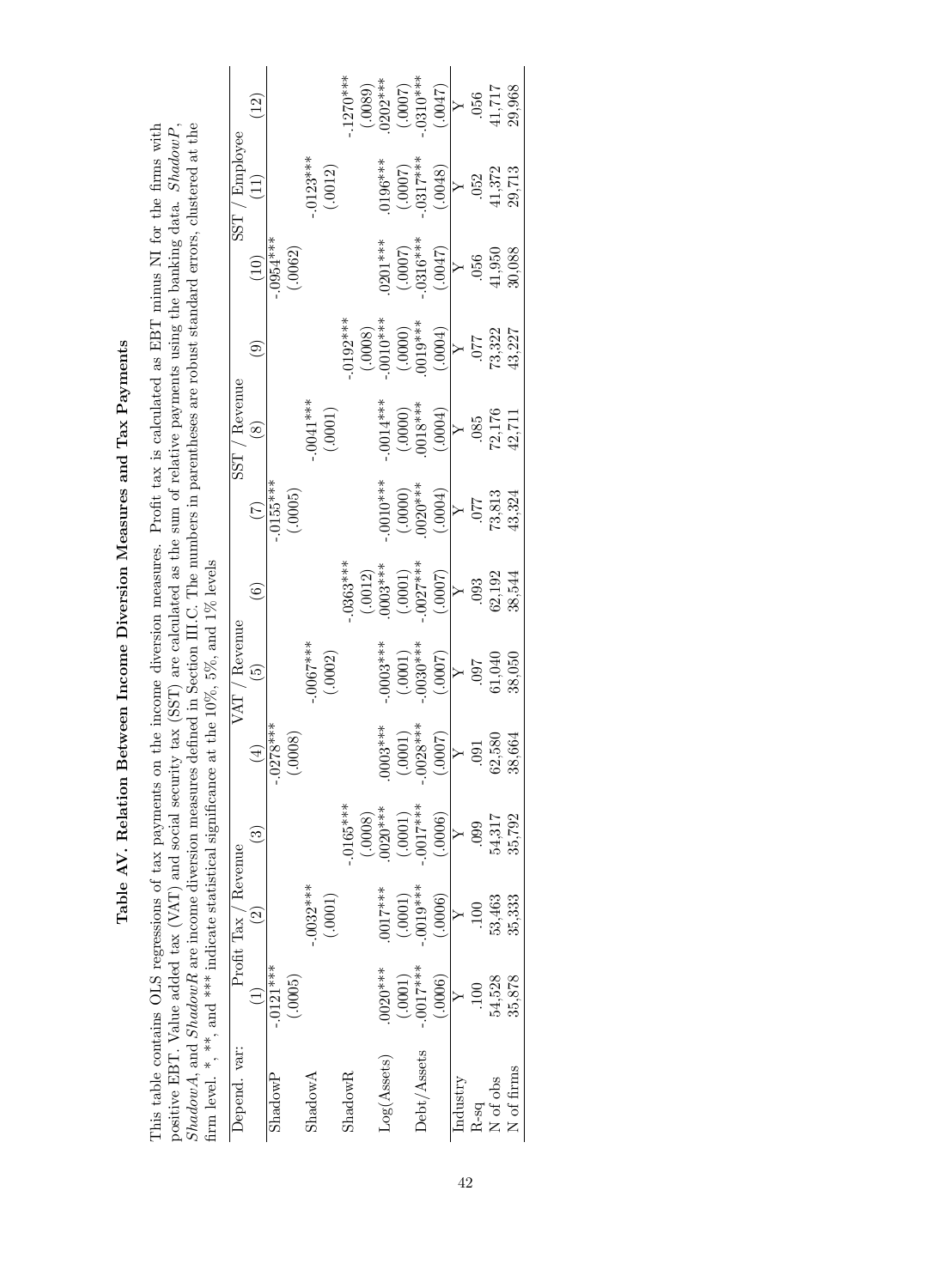#### Table AVI. Relation Between Income Diversion Measures and Productivity Shocks

This table contains OLS regressions of income diversion measures on changes in performance measures. ShadowP, ShadowA, and ShadowR are defined in Section III. Variable<sup>[-1]</sup> means Variable lagged by 1 year.  $\Delta \log(Variable)$  is defined as  $\log(Variable) - \log(Variable-1])$ . The numbers in parentheses are robust standard errors, clustered at the firm level.  $*,$  \*\*, and \*\*\* indicate statistical significance at the 10%, 5%, and 1% levels

| Dependent var:           |             | ShadowP         |             |             | ShadowA     |             | ShadowR     |
|--------------------------|-------------|-----------------|-------------|-------------|-------------|-------------|-------------|
|                          | (1)         | (2)             | (3)         | (4)         | (5)         | (6)         | (7)         |
| $\Delta$ log(Revenue)    | $.0048***$  |                 |             | $.0439***$  |             |             |             |
|                          | (.0006)     |                 |             | (.0032)     |             |             |             |
| $\Delta$ log(Employment) |             | $.0034**$       |             |             | $.0267***$  | .0008       |             |
|                          |             | (.0015)         |             |             | (.0071)     | (.0012)     |             |
| $\Delta$ log(Assets)     |             |                 | $.0015**$   |             |             |             | $.0014***$  |
|                          |             |                 | (.0006)     |             |             |             | (.0005)     |
| $ShadowP[-1]$            | $.4839***$  | $.4938^{***}\;$ | $.4753***$  |             |             |             |             |
|                          | (.0050)     | (.0080)         | (.0050)     |             |             |             |             |
| $ShadowA[-1]$            |             |                 |             | $.4097***$  | $.4440***$  |             |             |
|                          |             |                 |             | (.0054)     | (.0085)     |             |             |
| $ShadowR[-1]$            |             |                 |             |             |             | $.4737***$  | $.4459***$  |
|                          |             |                 |             |             |             | (.0084)     | (.0053)     |
| $log(Asets)[-1]$         | $-.0030***$ | $-.0040***$     | $-.0034***$ | $-.0367***$ | $-.0409***$ | $-.0031***$ | $-.0025***$ |
|                          | (.0003)     | (.0005)         | (.0003)     | (.0017)     | (.0027)     | (.0004)     | (.0003)     |
| $Debt/Assets[-1]$        | $-.0127***$ | $-.0080**$      | $-.0104***$ | $-.0954***$ | $-.0607***$ | $-.0044$    | $-.0089***$ |
|                          | .0026)      | (.0039)         | (.0025)     | (.0131)     | (.0192)     | (.0031)     | (.0020)     |
| Industry                 | Y           | Y               | Y           | Y           | Y           | Y           | Y           |
| $R-sq$                   | .2030       | .2422           | .2082       | .1974       | .2304       | .2304       | $.1975\,$   |
| N of obs                 | 32,119      | 12,527          | 33,416      | 32,787      | 12,601      | 12,601      | 32,787      |

Table AVII. Reported Profit, VAT, SST, and Income Diversion Measures.

The table contains OLS regressions of EBT and different tax payments on the income diversion measures. A firm is denoted as profitable if it has a positive NI both for 2003 and 2004. A firm is denoted as lossmaking if it has a negative NI both for 2003 and 2004. ShadowP, ShadowA, and ShadowR are defined in Section III. Panel A contains regressions of reported EBT on the income diversion measures. Panel B contains regressions of VAT/Revenue on the income diversion measures. Panel C contains regressions of SST/Revenue on the income diversion measures. The numbers in parentheses are robust standard errors, clustered at the firm level. \*, \*\*, and \*\*\* indicate statistical significance at the 10%, 5%, and 1% levels.

Panel A: Reported profit and income diversion measures

| Dependent var: EBT/Revenue |                  |                        |                   |                         |             |                   |             |
|----------------------------|------------------|------------------------|-------------------|-------------------------|-------------|-------------------|-------------|
|                            |                  | Profitable firms $(P)$ |                   | Loss-making firms $(L)$ |             | $P - L$           |             |
|                            | $\left(1\right)$ | $\left( 2\right)$      | $\left( 3\right)$ | $\left(4\right)$        | (5)         | $\left( 6\right)$ | (7)         |
| ShadowP                    | $-.0501***$      |                        |                   | $.0737***$              |             |                   | $-.1238***$ |
|                            | (.0025)          |                        |                   | (.0118)                 |             |                   | (.0120)     |
| ShadowA                    |                  | $-.0142***$            |                   |                         | $.0249***$  |                   | $-.0391***$ |
|                            |                  | (.0004)                |                   |                         | (.0024)     |                   | (.0024)     |
| <b>ShadowR</b>             |                  |                        | $-.0702***$       |                         |             | $.0705***$        | $-.1407***$ |
|                            |                  |                        | (.0038)           |                         |             | (.0163)           | (.0167)     |
| Log(A <sub>sets</sub> )    | $.0085***$       | $.0075***$             | $.0085***$        | $-.0068***$             | $-.0045***$ | $-.0066***$       |             |
|                            | (.0003)          | (.0003)                | (.0003)           | (.0009)                 | (.0010)     | (.0009)           |             |
| Debt/Assets                | $-.0097***$      | $-.0111***$            | $-.0105***$       | $-.0763***$             | $-.0757***$ | $-.0770***$       |             |
|                            | (.0029)          | (.0029)                | (.0029)           | (.0058)                 | (.0059)     | (.0059)           |             |
| Industry                   | Y                | Y                      | Y                 | Y                       | Y           | Y                 |             |
| $R$ -sq                    | .102             | .104                   | .103              | .079                    | .081        | .078              |             |
| Number of obs              | 41,706           | 40,947                 | 41,531            | 6,991                   | 6,885       | 6,943             |             |
| Number of firms            | 21,026           | 20,878                 | 21,000            | 3,894                   | 3,869       | 3,882             |             |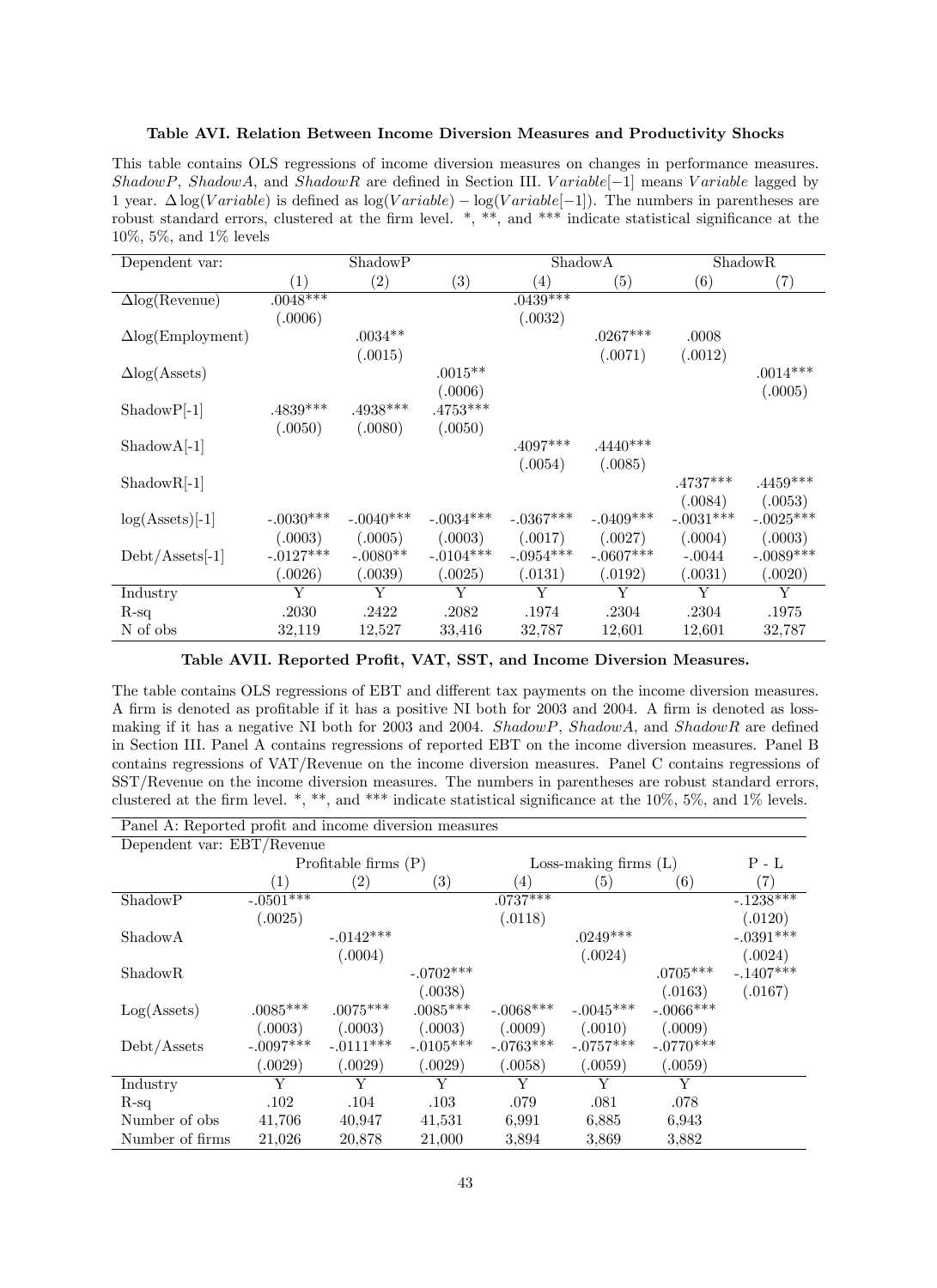| Dependent var. VAI/Itevende |                  |                        |                   |                        |                         |             |                   |
|-----------------------------|------------------|------------------------|-------------------|------------------------|-------------------------|-------------|-------------------|
|                             |                  | Profitable firms $(P)$ |                   |                        | Loss-making firms $(L)$ |             | $P - L$           |
|                             | $\left(1\right)$ | $\left( 2\right)$      | $\left( 3\right)$ | $\left(4\right)$       | $\left( 5\right)$       | (6)         | $\left( 7\right)$ |
| ShadowP                     | $-.0292***$      |                        |                   | $-.033\overline{5***}$ |                         |             | .0044             |
|                             | (.0012)          |                        |                   | (.0032)                |                         |             | (.0034)           |
| ShadowA                     |                  | $-.0071***$            |                   |                        | $-.0077***$             |             | .0006             |
|                             |                  | (.0002)                |                   |                        | (.0007)                 |             | (.0008)           |
| <b>ShadowR</b>              |                  |                        | $-.0394***$       |                        |                         | $-.0376***$ | $-.0018$          |
|                             |                  |                        | (.0016)           |                        |                         | (.0048)     | (.0051)           |
| Log(A <sub>sets</sub> )     | .0002            | $-.0005***$            | $.0002*$          | .0002                  | $-.0004$                | .0003       |                   |
|                             | (.0001)          | (.0001)                | (.0001)           | (.0003)                | (.0003)                 | (.0003)     |                   |
| Debt/Assets                 | $-.0066***$      | $-.0070$ ***           | $-.0066***$       | $-.0014$               | $-.0013$                | $-.0012$    |                   |
|                             | (.0011)          | (.0012)                | (.0011)           | (.0019)                | (.0019)                 | (.0019)     |                   |
| Industry                    | Y                | Y                      | Y                 | Y                      | Y                       | Y           |                   |
| $R$ -sq                     | .107             | .114                   | .109              | .074                   | .076                    | .073        |                   |
| Number of obs.              | 35,172           | 34,433                 | 34,989            | 4,933                  | 4,825                   | 4,883       |                   |
| Number of firms             | 19,085           | 18,910                 | 19,042            | 3.056                  | 3,019                   | 3,037       |                   |

Panel B: VAT payments and income diversion measures Dependent var: VAT/Revenue

Panel C: SST payments and income diversion measures

| Dependent var: SST/Revenue |             |                        |                   |             |                         |                   |            |
|----------------------------|-------------|------------------------|-------------------|-------------|-------------------------|-------------------|------------|
|                            |             | Profitable firms $(P)$ |                   |             | Loss-making firms $(L)$ |                   | $P - L$    |
|                            | (1)         | $\left( 2\right)$      | $\left( 3\right)$ | (4)         | (5)                     | $\left( 6\right)$ | (7)        |
| ShadowP                    | $-.0147***$ |                        |                   | $-.0214***$ |                         |                   | $.0067***$ |
|                            | (.0007)     |                        |                   | (.0020)     |                         |                   | (.0022)    |
| ShadowA                    |             | $-.0039***$            |                   |             | $-.0054***$             |                   | $.0015***$ |
|                            |             | (.0001)                |                   |             | (.0005)                 |                   | (.0005)    |
| ShadowR                    |             |                        | $-.0202***$       |             |                         | $-.0209***$       | .0007      |
|                            |             |                        | (.0010)           |             |                         | (.0033)           | (.0034)    |
| Log(A <sub>sets</sub> )    | $-.0012***$ | $-.0016***$            | $-.0012***$       | $-.0001$    | $-.0006***$             | $-.0001$          |            |
|                            | (.0001)     | (.0001)                | (.0001)           | (.0002)     | (.0002)                 | (.0002)           |            |
| Debt/Assets                | $-.0015**$  | $-.0016***$            | $-.0015**$        | .0005       | .0003                   | .0000             |            |
|                            | (.0006)     | (.0006)                | (.0006)           | (.0012)     | (.0012)                 | (.0011)           |            |
| Industry                   | Y           | Y                      | Y                 | Y           | Y                       | Y                 |            |
| $R$ -sq                    | .096        | .106                   | .098              | .057        | .061                    | .056              |            |
| Number of obs              | 39,722      | 38,942                 | 39,510            | 6,877       | 6,755                   | 6,794             |            |
| Number of firms            | 20,414      | 20,240                 | 20,384            | 3.775       | 3.742                   | 3.763             |            |

### Table AVIII. Different Measures of Profitability and Firm Performance.

This table contains OLS regressions of performance measures on reported profitability  $(EBT/Revenue)$  and actual profitability (Actual EBT/Revenue).  $\Delta Variable$  is defined as  $\log(Variable_{t+3}) - \log(Variable_t)] / 3$ . Correction for survival bias is described in Section II.D. ShadowP, ShadowA, and ShadowR are income diversion measures defined in Section III. The numbers in parentheses are robust standard errors, clustered at the firm level. \*, \*\*, and \*\*\* indicate statistical significance at the 10%, 5%, and 1% levels.

| Dependent var:     | $\Delta$ Revenue |                   |                   | $\Delta \text{Assets}$ |           | $\Delta$ Rev/Assets | $\Delta \text{Rev}/\text{Employee}$ |          |  |
|--------------------|------------------|-------------------|-------------------|------------------------|-----------|---------------------|-------------------------------------|----------|--|
|                    | 1                | $\left( 2\right)$ | $\left( 3\right)$ | $\left(4\right)$       | (5)       | (6)                 | 7                                   | (8)      |  |
| EBT/Revenue        | $1.39***$        |                   | $1.05***$         |                        | $1.29***$ |                     | $1.07***$                           |          |  |
|                    | (0.03)           |                   | .02)              |                        | (.03)     |                     | (0.3)                               |          |  |
| Actual EBT/Revenue |                  | $1.27***$         |                   | $1.00***$              |           | $1.15***$           |                                     | $.99***$ |  |
|                    |                  | (0.3)             |                   | (0.02)                 |           | (0.02)              |                                     | .03)     |  |
| $R-sq$             | .055             | .062              | .041              | .050                   | .060      | .066                | .065                                | .073     |  |
| Number of obs.     | 56,665           | 56,665            | 58,098            | 58,098                 | 56,569    | 56,569              | 29,831                              | 29,831   |  |
| Number of firms    | 34,217           | 34,217            | 34,831            | 34,831                 | 34,176    | 34,176              | 22,037                              | 22,037   |  |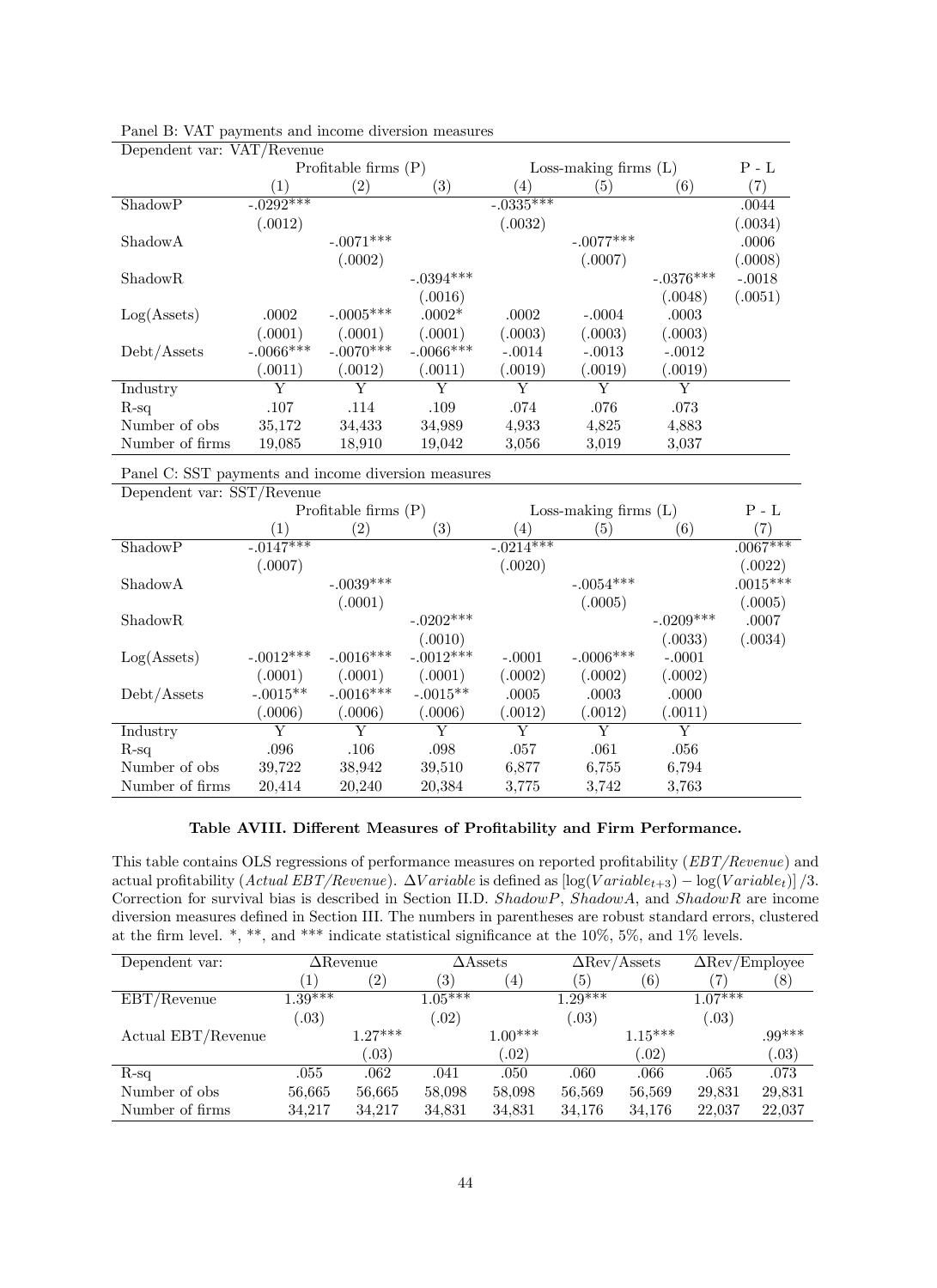### Table AIX. Summary Statistics for Dual Class Shares

The table presents summary statistics for a sample of companies with dual class shares. ShadowA and ShadowR are income diversion measures defined in Section III. Assets, Revenue are taken from Rosstat. Dividend Premium, Voting Premium, and Liquidity are defined in section AV.

|                                 | Mean         | Median        | St. dev. | N of obs       | N of firms        |
|---------------------------------|--------------|---------------|----------|----------------|-------------------|
| Variable                        | $\mathbf{1}$ | $^{\prime}2)$ | 3)       | $\overline{4}$ | $\vert 5 \rangle$ |
| Assets, mln. \$                 | 1,349        | 627           | 3,377    | 67             | 35                |
| Revenue, mln. \$                | 845          | 450           | 1,565    | 67             | 35                |
| ShadowA                         | .010         | .004          | .014     | 67             | 35                |
| ShadowR.                        | .013         | .005          | .018     | 67             | 35                |
| Voting Premium                  | .291         | .283          | .121     | 67             | 35                |
| Dividend Premium                | 3.191        | 1.823         | 3.388    | 62             | 32                |
| Liquidity                       | .729         | .553          | .646     | 67             | 35                |
| Total trades (ordinary stocks)  | 355          | 49            | 933      | 67             | 35                |
| Total trades (preferred stocks) | 93           | 35            | 150      | 67             | 35                |

#### Table AX. Income Diversion Measures and Voting Premium

The table presents "between" panel regressions of voting premium on the income diversion measures.  $ShadowA$  and  $ShadowR$  are income diversion measures defined in Section III. Assets, Revenue are taken from Rosstat. Dividend Premium, Voting Premium, and Liquidity are defined in section AV. Government  $control$  is a dummy variable which equates to 1 if the government ownes at least  $25\%$  of company's shares. Electricity is a dummy variable which equates to 1 for electricity industry. The numbers in parentheses are robust standard errors, clustered at the firm level.  $*, **$ , and  $***$  indicate statistical significance at the 10%, 5%, and 1% levels.

| Dependent variable: Voting Premium |          |               |            |            |                        |            |  |  |  |
|------------------------------------|----------|---------------|------------|------------|------------------------|------------|--|--|--|
|                                    |          | All companies |            |            | Non-electric companies |            |  |  |  |
|                                    | (1)      | (2)           | (3)        | (4)        | (5)                    | (6)        |  |  |  |
| ShadowA                            | $2.988*$ |               | $2.432*$   |            | $3.872***$             |            |  |  |  |
|                                    | (1.737)  |               | (1.425)    |            | (1.433)                |            |  |  |  |
| ShadowR                            |          | .704          |            | 1.753      |                        | 2.888      |  |  |  |
|                                    |          | (1.457)       |            | (1.193)    |                        | (1.781)    |  |  |  |
| Dividend Premium                   |          |               | $-.020***$ | $-.022***$ | $-.021***$             | $-.023***$ |  |  |  |
|                                    |          |               | (.005)     | (.005)     | (.004)                 | (.004)     |  |  |  |
| Liquidity                          |          |               | $.061*$    | $.060*$    | $.196***$              | $.190***$  |  |  |  |
|                                    |          |               | (.033)     | (.033)     | (.046)                 | (.054)     |  |  |  |
| Government control                 |          |               | $-.179***$ | $-.195***$ | $-0.223***$            | $-.248***$ |  |  |  |
|                                    |          |               | (.049)     | (.051)     | (.036)                 | (.046)     |  |  |  |
| Electricity                        |          |               | $-.028$    | $-.030$    |                        |            |  |  |  |
|                                    |          |               | (.038)     | (.038)     |                        |            |  |  |  |
| $R$ -sq                            | .082     | .007          | .514       | .501       | .846                   | .793       |  |  |  |
| Number of obs.                     | 67       | 67            | 62         | 62         | 31                     | 31         |  |  |  |
| Number of firms                    | 35       | 35            | 32         | 32         | 16                     | 16         |  |  |  |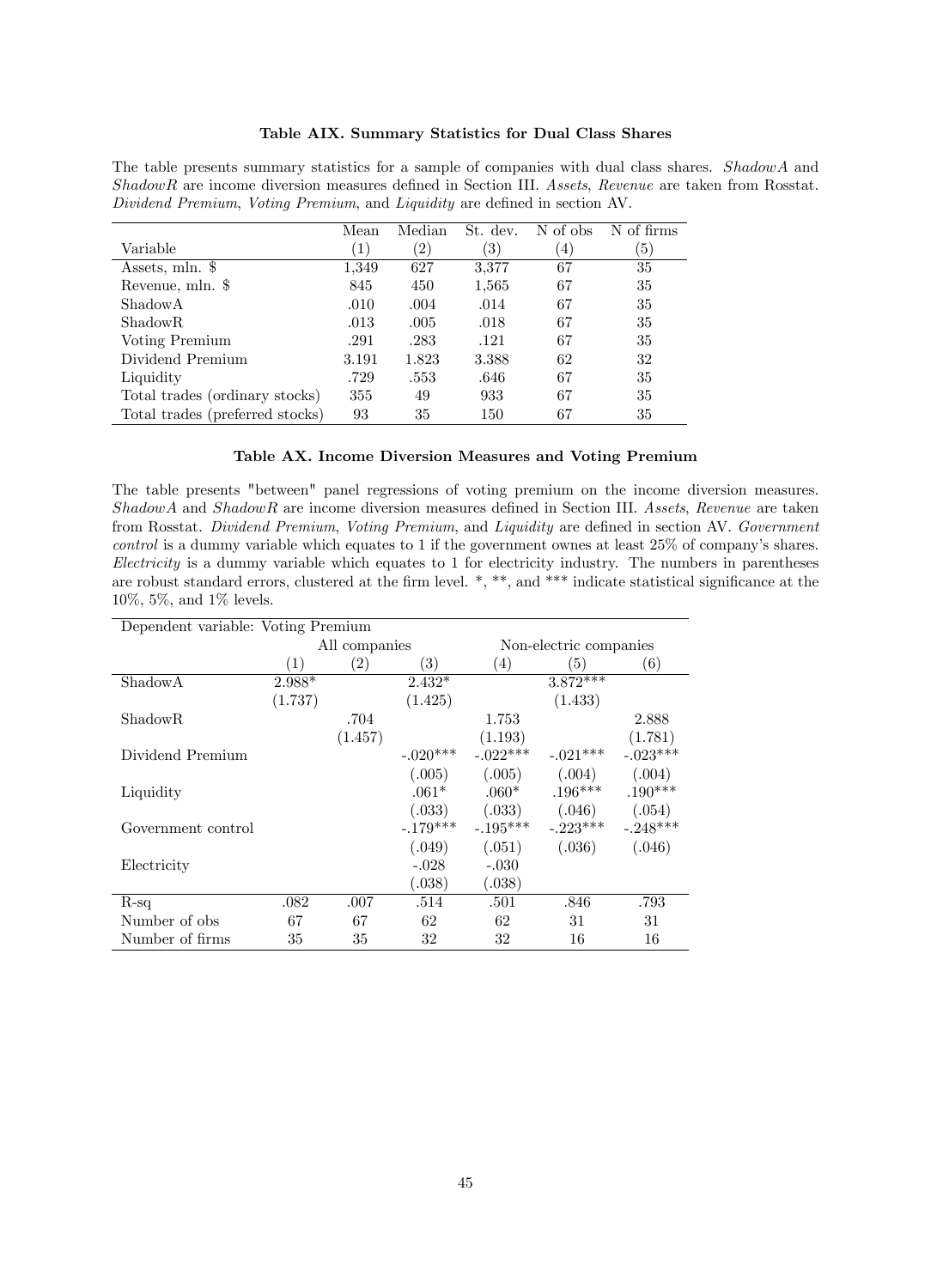#### Table AXI. Income Diversion and Endogenous Choice of Legal Address

The table describes the relation between income diversion and endogenous choice of legal address. ShadowR is defined in Section III. Different address is a dummy which equates to 1 if a firm's registration (legal) address and physical address are not the same. Assets, Revenue, Debt, and EBT are taken from Rosstat. Industry and Year are industry and year dummies. Tax agency is a dummy for a firm's assigned local tax agency. The numbers in parentheses are robust standard errors, clustered at the firm level.  $*,$  \*\*, and \*\*\* indicate statistical significance at the  $10\%, 5\%,$  and  $1\%$  levels.

| Dependent var: ShadowR  | (1)        | $\left( 2\right)$ | 3)          | $\left(4\right)$ | $\left(5\right)$ |
|-------------------------|------------|-------------------|-------------|------------------|------------------|
| Different address       | $.0032***$ | $.0026***$        | $.0026***$  | $.0018**$        | .0014            |
|                         | (.0008)    | (.0008)           | (.0008)     | (.0009)          | (.0009)          |
| EBT/Revenue             |            | $-.0274***$       | $-.0253***$ | $-.0264***$      | $-.0257***$      |
|                         |            | (.0029)           | (.0030)     | (.0030)          | (.0030)          |
| Log(A <sub>sets</sub> ) |            | $-.0024***$       | $-.0022***$ | $-.0018***$      | $-.0020***$      |
|                         |            | (.0002)           | (.0002)     | (.0002)          | (.0002)          |
| Debt/Assets             |            | $-.0185***$       | $-.0122***$ | $-.0122***$      | $-.0117***$      |
|                         |            | (.0015)           | (.0015)     | (.0015)          | (.0015)          |
| Year                    |            | Y                 | Y           |                  | Y                |
| Industry                |            |                   | Y           | Y                | Y                |
| Tax agency              |            |                   |             | Y                | Y                |
| $R$ -sq                 | .0003      | .0089             | .0221       | .0243            | .0270            |
| Number of obs.          | 78,103     | 76,618            | 76,618      | 76,618           | 76,618           |
| Number of firms         | 45,316     | 44,930            | 44,930      | 44,930           | 44,930           |

#### Table AXII. Income Diversion and Firm Performance.

The table describes the relation of income diversion to firm performance for the subsample of firms which have the same legal and physical address. Tax agency is a dummy for a firm's assigned local tax agency. All other variables are defined in Table IV. Panel A reports the OLS estimations of equation (1). Panel B (Panel C) reports IV estimation of equation (1) using  $ShadowA(ShadowP)$  as a measure of income diversion in place of ShadowR. Panel D (Panel E) reports IV estimation of equation (1) using 1-year (2-year) firm growth and change in productivity as performance measures. Panel F reports IV estimation of equation  $(1)$  using EBT instead of Actual EBT as a control. Instrumental variables are dummies that correspond to a firm's local tax agency. Column  $(1)$  reports the first-stage results of IV estimation and columns  $(2)-(5)$ report second-stage results. The numbers in parentheses are robust standard errors, clustered at the firm level. \*, \*\*, and \*\*\* indicate statistical significance at the  $10\%$ , 5%, and 1% levels.

| Panel A: OLS for the firms which have the same legal and physical address |                  |                   |                         |                           |  |  |  |  |
|---------------------------------------------------------------------------|------------------|-------------------|-------------------------|---------------------------|--|--|--|--|
| Dependent var:                                                            | $\Delta$ Revenue | $\Delta$ Assets   | $\Delta$ Revenue/Assets | $\Delta$ Revenue/Employee |  |  |  |  |
|                                                                           | (1)              | $\left( 2\right)$ | $\left( 3\right)$       | 4                         |  |  |  |  |
| <b>ShadowR</b>                                                            | $-.170***$       | $-.083**$         | $-.210***$              | $-.110**$                 |  |  |  |  |
|                                                                           | (.047)           | (.041)            | (.040)                  | (.047)                    |  |  |  |  |
| Actual EBT/Revenue                                                        | $1.324***$       | $1.057***$        | $1.136***$              | $.940***$                 |  |  |  |  |
|                                                                           | (.039)           | (.030)            | (.035)                  | (.038)                    |  |  |  |  |
| Log(A <sub>sets</sub> )                                                   | $.008***$        | $-.032***$        | $.055***$               | $.024***$                 |  |  |  |  |
|                                                                           | (.003)           | (.002)            | (.002)                  | (.003)                    |  |  |  |  |
| Debt/Assets                                                               | $-.136***$       | $-.104***$        | $-149***$               | $-.089***$                |  |  |  |  |
|                                                                           | (.021)           | (.018)            | (.019)                  | (.021)                    |  |  |  |  |
| Industry, Year                                                            | Y                | Y                 | Y                       | Y                         |  |  |  |  |
| $R$ -sq                                                                   | .089             | .082              | .120                    | .106                      |  |  |  |  |
| Number of obs.                                                            | 28,711           | 29,481            | 28,663                  | 15,318                    |  |  |  |  |
| Number of firms                                                           | 17,065           | 17,376            | 17,044                  | 11,224                    |  |  |  |  |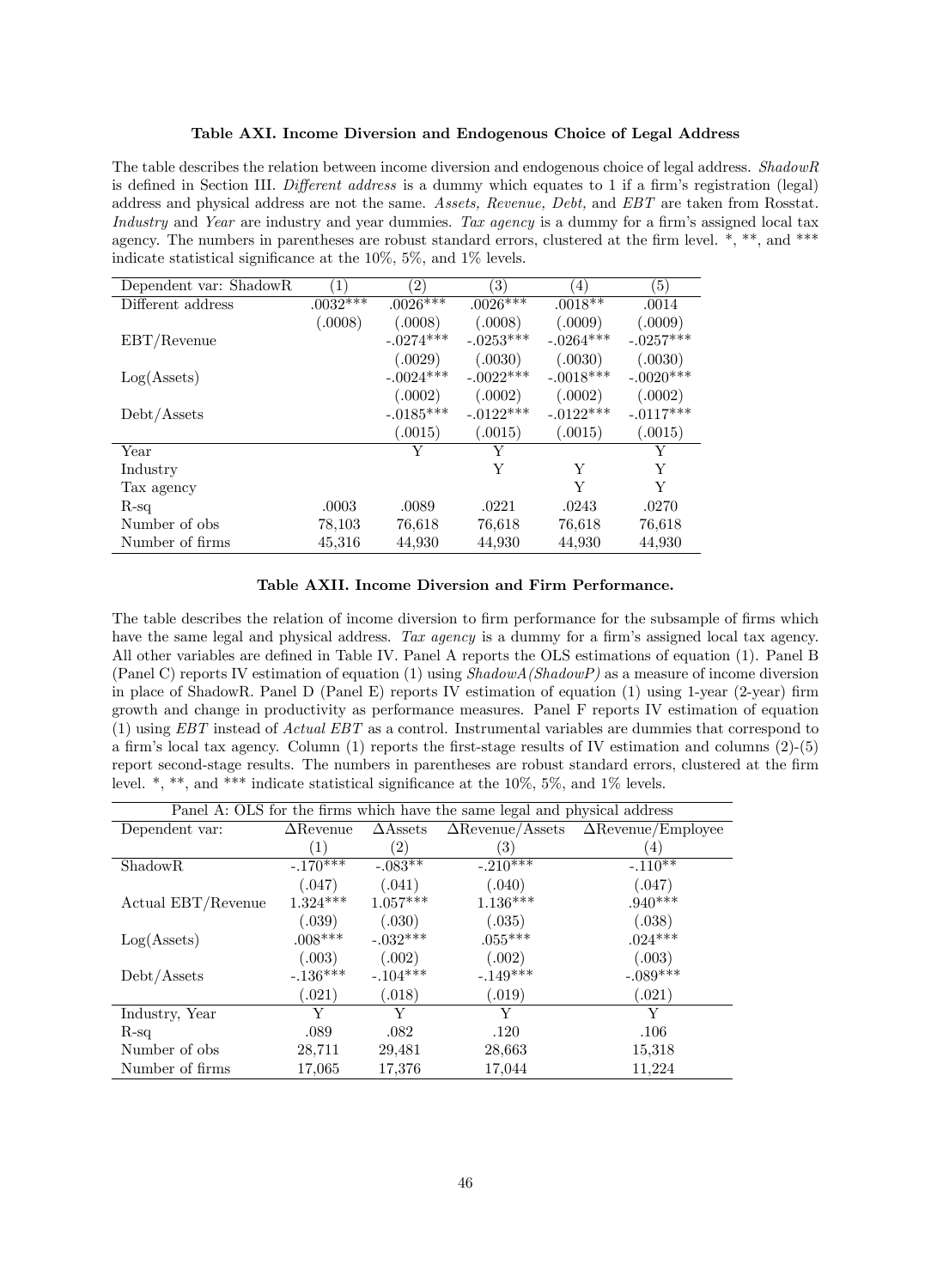|                                                    |                         |                         |                         | r aner D. Shadow A and firm performance. Tv estimations.               |                                                                                                        |
|----------------------------------------------------|-------------------------|-------------------------|-------------------------|------------------------------------------------------------------------|--------------------------------------------------------------------------------------------------------|
|                                                    | First stage             |                         |                         | Second stage                                                           |                                                                                                        |
| Dependent var:                                     | ShadowA                 | $\Delta$ Revenue        | $\triangle$ Assets      | $\Delta$ Revenue/Assets                                                | $\Delta$ Revenue/Employee                                                                              |
|                                                    | (1)                     | (2)                     | (3)                     | (4)                                                                    | (5)                                                                                                    |
| ShadowA                                            |                         | $-0.613***$             | $-316***$               | $-0.528***$                                                            | $-373***$                                                                                              |
|                                                    |                         | (.107)                  | (.084)                  | (.092)                                                                 | (.077)                                                                                                 |
| Actual $\operatorname{EBT}/\operatorname{Revenue}$ | $.452***$               | $1.542***$              | $1.134***$              | $1.328***$                                                             | $1.056***$                                                                                             |
|                                                    | (.031)                  | (.064)                  | (.049)                  | (.056)                                                                 | (.051)                                                                                                 |
|                                                    | $-.072***$              | $-.039***$              | $-.055***$              | $.015***$                                                              |                                                                                                        |
| Log(A <sub>sets</sub> )                            |                         |                         |                         |                                                                        | $-.005$                                                                                                |
|                                                    | (.002)                  | (.008)                  | (.006)                  | (.007)                                                                 | (.006)                                                                                                 |
| Debt/Assets                                        | $-.049***$              | $-.174***$              | $-.126***$              | $-.180***$                                                             | $-.114***$                                                                                             |
|                                                    | (.013)                  | (.024)                  | (.019)                  | (.021)                                                                 | (.022)                                                                                                 |
| Industry, Year                                     | $\overline{\mathrm{Y}}$ | Y                       | $\overline{\text{Y}}$   | $\overline{\mathrm{Y}}$                                                | $\overline{\mathrm{Y}}$                                                                                |
| Tax agency                                         | $\mathbf Y$             |                         |                         |                                                                        |                                                                                                        |
| $R-sq$                                             | $.087\,$                |                         |                         |                                                                        |                                                                                                        |
| Number of obs                                      | 28,390                  | 28,390                  | 29,151                  | 28,348                                                                 | 15,230                                                                                                 |
| Number of firms                                    | 16,921                  |                         | 17,230                  | 16,902                                                                 | 11,148                                                                                                 |
|                                                    |                         | 16,921                  |                         |                                                                        |                                                                                                        |
|                                                    |                         |                         |                         | Panel C: ShadowP and firm performance. IV estimations.                 |                                                                                                        |
|                                                    | First stage             |                         |                         | Second stage                                                           |                                                                                                        |
| Dependent var:                                     | ShadowP                 | $\Delta$ Revenue        | $\triangle$ Assets      | $\Delta$ Revenue/Assets                                                | $\Delta$ Revenue/Employee                                                                              |
|                                                    | (1)                     | (2)                     | (3)                     | (4)                                                                    | (5)                                                                                                    |
| ShadowP                                            |                         | $-1.655***$             | $-0.963**$              | $-1.663***$                                                            | $-1.158***$                                                                                            |
|                                                    |                         | (.480)                  | (.401)                  | (.419)                                                                 | (.406)                                                                                                 |
|                                                    |                         | $1.449***$              | $1.114***$              |                                                                        | $1.004***$                                                                                             |
| Actual EBT/Revenue                                 | $.108***$               |                         |                         | $1.263***$                                                             |                                                                                                        |
|                                                    | (.009)                  | (.066)                  | (.053)                  | (.058)                                                                 | (.053)                                                                                                 |
| Log(A <sub>sets</sub> )                            | $-.005***$              | .001                    | $-.036***$              | $.049***$                                                              | $.019***$                                                                                              |
|                                                    | (.000)                  | (.003)                  | (.003)                  | (.003)                                                                 | (.003)                                                                                                 |
| Debt/Assets                                        | $-.004$                 | $-.147***$              | $-.110***$              | $-.159***$                                                             | $-.096***$                                                                                             |
|                                                    | (.003)                  | (.022)                  | (.018)                  | (.020)                                                                 | (.022)                                                                                                 |
| Industry, Year                                     | $\overline{\mathrm{Y}}$ | $\overline{\text{Y}}$   | Y                       | Υ                                                                      | $\overline{\mathrm{Y}}$                                                                                |
| Tax agency                                         | Y                       |                         |                         |                                                                        |                                                                                                        |
| $R-sq$                                             | .044                    |                         |                         |                                                                        |                                                                                                        |
| Number of obs                                      |                         |                         |                         |                                                                        |                                                                                                        |
|                                                    | 28,851                  | 28,851                  | 29,625                  | 28,803                                                                 | 15,382                                                                                                 |
| Number of firms                                    | 17,102                  | 17,102                  | 17,416                  | 17,082                                                                 | 11,257                                                                                                 |
|                                                    |                         |                         |                         | Panel D: Income diversion and 1-year firm performance. IV estimations. |                                                                                                        |
|                                                    | First stage             |                         |                         | Second stage                                                           |                                                                                                        |
| Dependent var:                                     |                         |                         |                         |                                                                        | ShadowR $\triangle$ Revenue $\triangle$ Assets $\triangle$ Revenue/Assets $\triangle$ Revenue/Employee |
|                                                    | (1)                     | (2)                     | (3)                     | (4)                                                                    | (5)                                                                                                    |
| ShadowR                                            |                         | $-2.947***$             | $-2.658***$             | $-.516$                                                                | $-1.527**$                                                                                             |
|                                                    |                         |                         |                         |                                                                        |                                                                                                        |
|                                                    |                         | (.833)                  | (.698)                  | (.783)                                                                 | (.741)                                                                                                 |
| Actual EBT/Revenue                                 | $.093***$               | $1.751***$              | $1.441***$              | $1.432***$                                                             | $1.311***$                                                                                             |
|                                                    | (.006)                  | (.106)                  | (.084)                  | (.101)                                                                 | (.102)                                                                                                 |
| Log(A <sub>ssets</sub> )                           | $-.003***$              | $-.014***$              | $-.083***$              | $.085***$                                                              | $.041***$                                                                                              |
|                                                    | (.000)                  | (.005)                  | (.004)                  | (.004)                                                                 | (.006)                                                                                                 |
| Debt/Assets                                        | .001                    | $-.047$                 | $-.031\,$               | $-.134***$                                                             | $-.030$                                                                                                |
|                                                    | (.002)                  | (.033)                  | (.027)                  | (.033)                                                                 | (.041)                                                                                                 |
| Industry, Year                                     | $\overline{\mathrm{Y}}$ | $\overline{\mathrm{Y}}$ | $\overline{\mathrm{Y}}$ | Y                                                                      | $\overline{\mathrm{Y}}$                                                                                |
|                                                    | Y                       |                         |                         |                                                                        |                                                                                                        |
| Tax agency                                         |                         |                         |                         |                                                                        |                                                                                                        |
| $R-sq$                                             | .045                    |                         |                         |                                                                        |                                                                                                        |

Panel B: ShadowA and firm performance. IV estimations.

Number of obs 34,297 34,297 34,649 34,197 15,225 Number of firms 19,768 19,768 19,910 19,695 9,986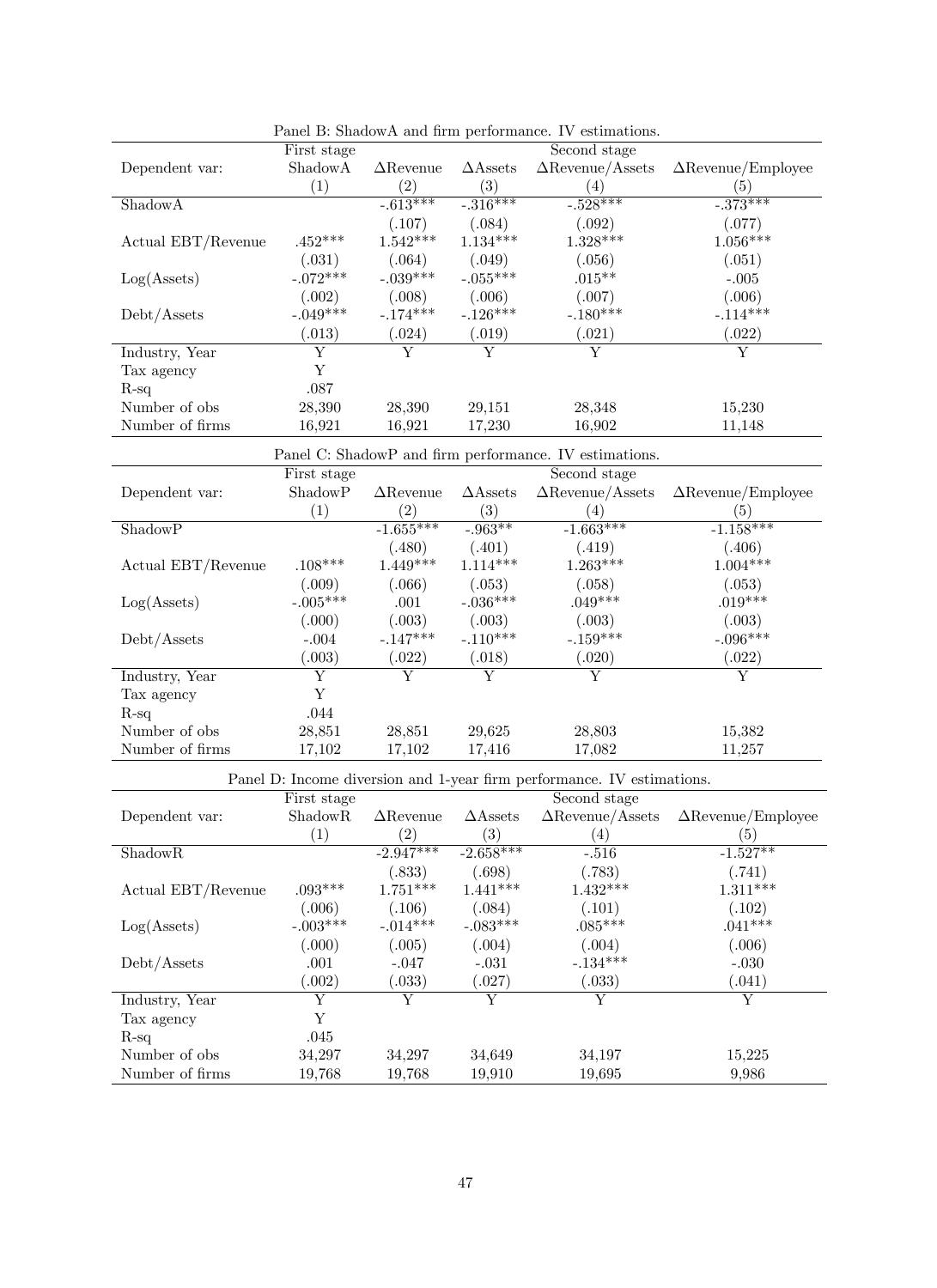|                         | First stage         |                  |                    | Second stage            |                           |
|-------------------------|---------------------|------------------|--------------------|-------------------------|---------------------------|
| Dependent var:          | Shadow <sub>R</sub> | $\Delta$ Revenue | $\triangle$ Assets | $\Delta$ Revenue/Assets | $\Delta$ Revenue/Employee |
|                         | $\left( 1\right)$   | (2)              | $\left( 3\right)$  | (4)                     | (5)                       |
| ShadowR                 |                     | $-2.719***$      | $-2.257***$        | $-1.614***$             | $-1.651***$               |
|                         |                     | (.677)           | (.553)             | (.592)                  | (.616)                    |
| Actual EBT/Revenue      | $.083***$           | $1.663***$       | $1.324***$         | $1.391***$              | $1.188***$                |
|                         | (.006)              | (.077)           | (.061)             | (.068)                  | (.069)                    |
| Log(A <sub>sets</sub> ) | $-.003***$          | $-.006*$         | $-.054***$         | $.059***$               | $.033***$                 |
|                         | (.000)              | (.004)           | (.003)             | (.003)                  | (.004)                    |
| Debt/Assets             | .001                | $-.128***$       | $-.082***$         | $-.161***$              | $-.082***$                |
|                         | (.002)              | (.026)           | (.022)             | (.024)                  | (.027)                    |
| Industry, Year          | Y                   | Y                | Y                  |                         | Y                         |
| Tax agency              | Y                   |                  |                    |                         |                           |
| $R-sq$                  | .042                |                  |                    |                         |                           |
| Number of obs.          | 31,276              | 31,276           | 31,922             | 31,204                  | 16,481                    |
| Number of firms         | 18,466              | 18,466           | 18,733             | 18,442                  | 12,016                    |

Panel E: Income diversion and 2-year firm performance. IV estimations.

Panel F: Income diversion and firm performance, controlled for EBT. IV estimations.

|                         | First stage       | Second stage      |                          |                         |                           |
|-------------------------|-------------------|-------------------|--------------------------|-------------------------|---------------------------|
| Dependent var:          | ShadowR           | $\Delta$ Revenue  | $\triangle$ Assets       | $\Delta$ Revenue/Assets | $\Delta$ Revenue/Employee |
|                         | $\left( 1\right)$ | $\left( 2\right)$ | $\left( 3\right)$        | (4)                     | (5)                       |
| ShadowR                 |                   | $-1.914***$       | $-1.12\overline{1^{**}}$ | $-1.\overline{649***}$  | $-1.044**$                |
|                         |                   | (.568)            | (.463)                   | (0.487)                 | (.482)                    |
| EBT/Revenue             | $-.011**$         | $1.347***$        | $1.061***$               | $1.158***$              | $.949***$                 |
|                         | (.005)            | (.045)            | (.034)                   | (.040)                  | (.043)                    |
| Log(A <sub>sets</sub> ) | $-.002***$        | .004              | $-.035***$               | $.052***$               | $.022***$                 |
|                         | (.000)            | (.003)            | (.003)                   | (.002)                  | (.003)                    |
| Debt/Assets             | $-.009***$        | $-.167***$        | $-.127***$               | $-.174***$              | $-.111***$                |
|                         | (.002)            | (.023)            | (.019)                   | (.020)                  | (.022)                    |
| Industry, Year          | Y                 | Y                 | Y                        | Y                       | Y                         |
| Tax agency              | Y                 |                   |                          |                         |                           |
| $R$ -sq                 | .031              |                   |                          |                         |                           |
| Number of obs.          | 28,711            | 28,711            | 29,481                   | 28,663                  | 15,318                    |
| Number of firms         | 17,065            | 17,065            | 17,376                   | 17,044                  | 11,224                    |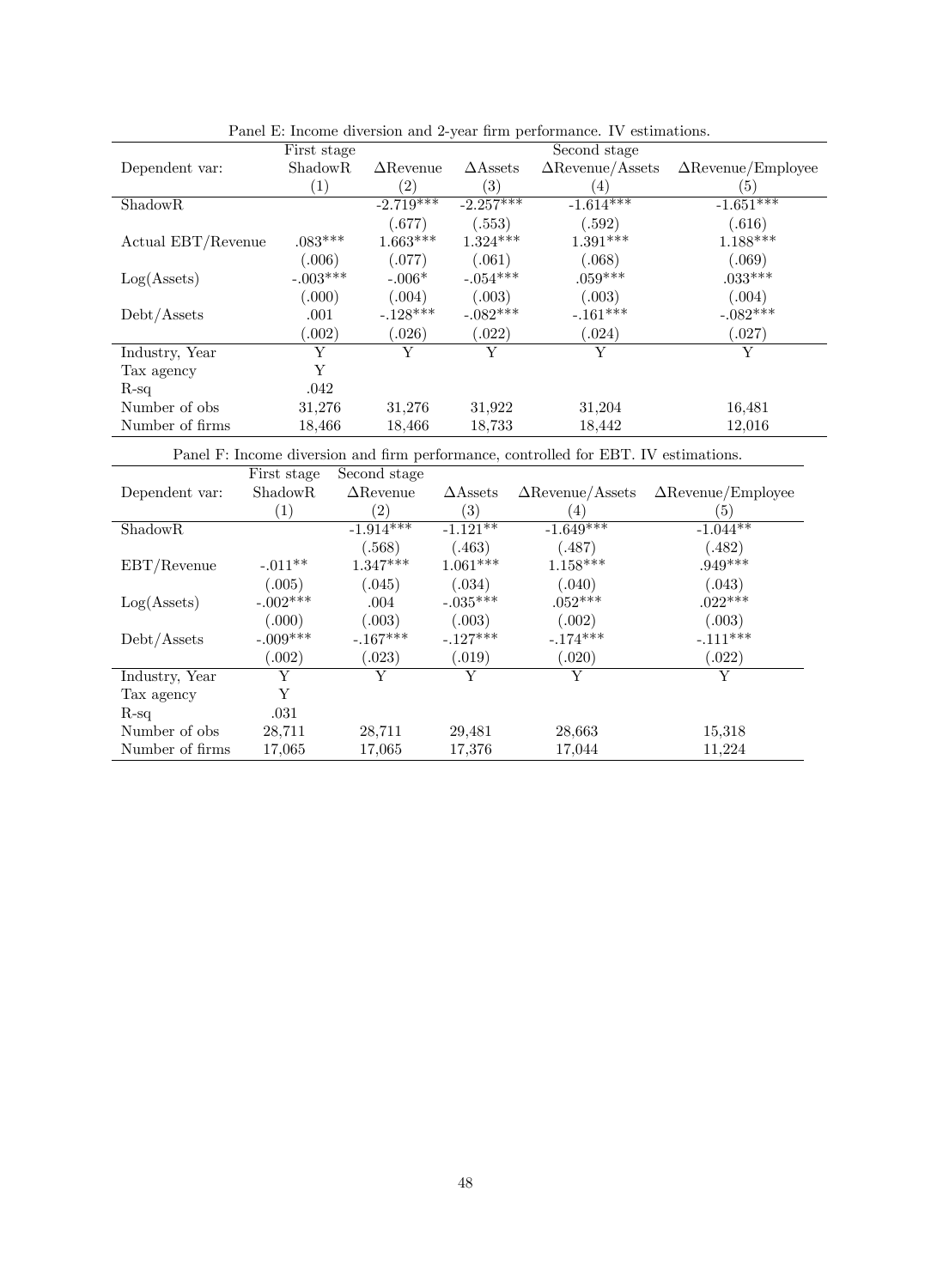#### Table AXIII. Firm Performance, Income Diversion, and CEO Ownership.

The table describes the effect of income diversion and CEO ownership on firm performance. Tax agency is a dummy for a firm's assigned local tax agency. CEO not owner is a dummy which equates to 1 if a company's CEO is not one of company's owners. All other variables are defined in Table IV. Panel A reports the OLS estimations of equation (2). Panel B (Panel C) reports IV estimation of equation (2) using ShadowA(ShadowP) as a measure of income diversion in place of ShadowR. Panel D (Panel E) reports IV estimation of equation (2) using 1-year (2-year) firm growth and change in productivity as performance measures. Panel F reports IV estimation of equation (2) using EBT instead of Actual EBT as a control. Instrumental variables are dummies that correspond to a firm's local tax agency. Column (1) reports the first-stage results of IV estimation and columns  $(2)-(5)$  report second-stage results. The numbers in parentheses are robust standard errors, clustered at the Örm level. \*, \*\*, and \*\*\* indicate statistical significance at the  $10\%, 5\%,$  and  $1\%$  levels.

|                                          | Panel A: OLS estimation of equation (2) |                           |                           |                                                    |                                     |  |  |  |  |
|------------------------------------------|-----------------------------------------|---------------------------|---------------------------|----------------------------------------------------|-------------------------------------|--|--|--|--|
| Dependent var:                           | $\Delta$ Revenue                        | $\triangle$ Assets        | $\Delta$ Rev/Assets       | $\overline{\Delta \mathrm{Rev}/\mathrm{Employee}}$ |                                     |  |  |  |  |
|                                          | (1)                                     | (2)                       | (3)                       | (4)                                                |                                     |  |  |  |  |
| ShadowR                                  | $-0.173***$                             | $-0.075$                  | $-0.234***$               | $-.053$                                            |                                     |  |  |  |  |
|                                          | (.061)                                  | (.055)                    | (.052)                    | (.061)                                             |                                     |  |  |  |  |
| ShadowR*CEO not owner                    | $-.013$                                 | $-.045$                   | .053                      | $-.131$                                            |                                     |  |  |  |  |
|                                          | (.100)                                  | (.087)                    | (.087)                    | (.099)                                             |                                     |  |  |  |  |
| CEO not owner                            | $-.036***$                              | $-.007$                   | $-.059***$                | $-.019*$                                           |                                     |  |  |  |  |
|                                          | (.012)                                  | (.011)                    | (.011)                    | (.011)                                             |                                     |  |  |  |  |
| Actual $EBT/Rev$ , $Log(Asets)$ ,        | $\overline{\mathrm{Y}}$                 | $\overline{\mathrm{Y}}$   | $\overline{\mathrm{Y}}$   | $\overline{\mathrm{Y}}$                            |                                     |  |  |  |  |
| Debt/Assets, Industry, Year              |                                         |                           |                           |                                                    |                                     |  |  |  |  |
| $R-sq$                                   | .091                                    | .082                      | .124                      | .111                                               |                                     |  |  |  |  |
| Number of obs                            | 25,054                                  | 25,743                    | 25,011                    | 13,476                                             |                                     |  |  |  |  |
| Number of firms                          | 14,856                                  | 15,128                    | 14,837                    | 9,872                                              |                                     |  |  |  |  |
| P-value $(\beta_1+\beta_2)=0$            | .022                                    | .079                      | .011                      | .021                                               |                                     |  |  |  |  |
| Panel B: IV estimation of equation $(2)$ |                                         |                           |                           | using ShadowA as the measure of income diversion   |                                     |  |  |  |  |
|                                          | First Stage                             |                           |                           | Second Stage                                       |                                     |  |  |  |  |
| Dependent var:                           | ShadowA                                 | $\Delta$ Revenue          | $\triangle$ Assets        | $\Delta \text{Rev}/\text{Assets}$                  | $\Delta \text{Rev}/\text{Employee}$ |  |  |  |  |
|                                          | (1)                                     | (2)                       | (3)                       | (4)                                                | (5)                                 |  |  |  |  |
| ShadowA                                  |                                         | $-0.584***$               | $-0.301***$               | $-0.562***$                                        | $-0.269***$                         |  |  |  |  |
|                                          |                                         | (.112)                    | (.096)                    | (.098)                                             | (.082)                              |  |  |  |  |
| ShadowA*CEO not owner                    |                                         | $-.226***$                | $-.188***$                | $-.147***$                                         | $-.138**$                           |  |  |  |  |
|                                          |                                         | (.062)                    | (.053)                    | (.054)                                             | (.057)                              |  |  |  |  |
| CEO not owner                            | $-.020**$                               | .016                      | $.038**$                  | $-.025$                                            | $.004$                              |  |  |  |  |
|                                          | (.009)                                  | (.021)                    | (.017)                    | (.019)                                             | (.019)                              |  |  |  |  |
| Actual EBT/Rev, $Log(Assets)$ ,          | $\overline{\rm Y}$                      | $\overline{\overline{Y}}$ | $\overline{\overline{Y}}$ | $\overline{\overline{Y}}$                          | $\overline{\mathrm{Y}}$             |  |  |  |  |
| Debt/Assets, Industry, Year              |                                         |                           |                           |                                                    |                                     |  |  |  |  |
| Tax offices                              | Y                                       |                           |                           |                                                    |                                     |  |  |  |  |
| $R$ -sq                                  | .086                                    |                           |                           |                                                    |                                     |  |  |  |  |
| Number of obs                            | 24,761                                  | 24,761                    | 25,440                    | 24,722                                             | 13,389                              |  |  |  |  |
| Number of firms                          | 14,725                                  | 14,725                    | 14,995                    | 14,707                                             | 9,797                               |  |  |  |  |
| P-value $(\beta_1+\beta_2)=0$            |                                         | .000                      | .000                      | .000                                               | .000                                |  |  |  |  |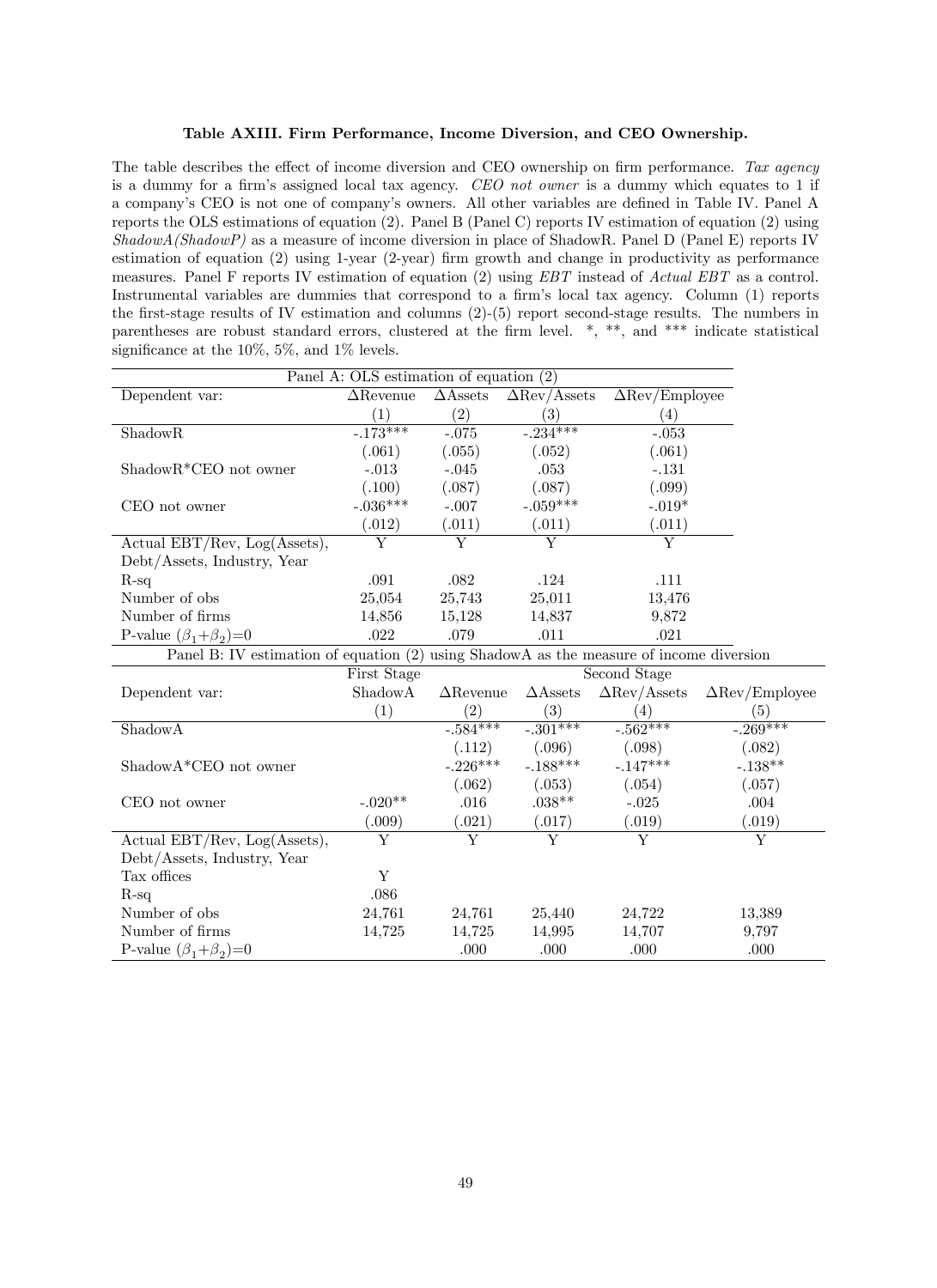|                                   | First Stage      |                  |                    | Second Stage        |                       |
|-----------------------------------|------------------|------------------|--------------------|---------------------|-----------------------|
| Dependent var:                    | ShadowP          | $\Delta$ Revenue | $\triangle$ Assets | $\Delta$ Rev/Assets | $\Delta$ Rev/Employee |
|                                   | $\left(1\right)$ | (2)              | $\left( 3\right)$  | 4                   | $\left( 5\right)$     |
| ShadowP                           |                  | $-1.043**$       | $-.527$            | $-1.372***$         | $-.546$               |
|                                   |                  | (.505)           | (.436)             | (.444)              | (.439)                |
| $ShadowP*CEO$ not owner           |                  | $-1.456***$      | $-1.283***$        | $-.880**$           | $-.643$               |
|                                   |                  | (.416)           | (.338)             | (.369)              | (.421)                |
| CEO not owner                     | $-.005***$       | $.052*$          | $.071***$          | $-.006$             | .010                  |
|                                   | (.002)           | (.031)           | (.025)             | (.028)              | (.029)                |
| Actual $EBT/Rev$ , $Log(Asets)$ , | Y                | Y                | Y                  | Y                   | Y                     |
| Debt/Assets, Industry, Year       |                  |                  |                    |                     |                       |
| Tax offices                       | Υ                |                  |                    |                     |                       |
| $R$ -sq                           | .043             |                  |                    |                     |                       |
| Number of obs.                    | 25,203           | 25,203           | 25,897             | 25,160              | 13,540                |
| Number of firms                   | 14,891           | 14,891           | 15,166             | 14,873              | 9,901                 |
| P-value $(\beta_1+\beta_2)=0$     |                  | .000             | .000               | .000                | .013                  |

| Panel C: IV estimation of equation (2) using ShadowP as the measure of income diversion |  |  |  |  |  |  |  |  |
|-----------------------------------------------------------------------------------------|--|--|--|--|--|--|--|--|
|-----------------------------------------------------------------------------------------|--|--|--|--|--|--|--|--|

| Panel D: IV estimation of equation (2) using 1-year firm performance |                   |                  |                    |                     |                                     |  |  |
|----------------------------------------------------------------------|-------------------|------------------|--------------------|---------------------|-------------------------------------|--|--|
|                                                                      | First Stage       |                  | Second Stage       |                     |                                     |  |  |
| Dependent var:                                                       | <b>ShadowR</b>    | $\Delta$ Revenue | $\triangle$ Assets | $\Delta$ Rev/Assets | $\Delta \text{Rev}/\text{Employee}$ |  |  |
|                                                                      | $\left( 1\right)$ | (2)              | (3)                | (4)                 | (5)                                 |  |  |
| ShadowR                                                              |                   | $-1.950*$        | $-1.801**$         | $-1.234$            | $-.807$                             |  |  |
|                                                                      |                   | (1.008)          | (.868)             | (.982)              | (.916)                              |  |  |
| $ShadowR*CEO$ not owner                                              |                   | $-1.165$         | $-1.425**$         | $-.414$             | $-.300$                             |  |  |
|                                                                      |                   | (.834)           | (.656)             | (.834)              | (.908)                              |  |  |
| CEO not owner                                                        | $-.005***$        | .019             | $.101**$           | $-.094*$            | .005                                |  |  |
|                                                                      | .001)             | (.052)           | (.041)             | (.053)              | (0.058)                             |  |  |
| Actual $EBT/Rev$ , $Log(Asets)$ ,                                    | Y                 | Y                | Y                  | Y                   | Y                                   |  |  |
| Debt/Assets, Industry, Year                                          |                   |                  |                    |                     |                                     |  |  |
| Tax offices                                                          | Y                 |                  |                    |                     |                                     |  |  |
| $R-sq$                                                               | .043              |                  |                    |                     |                                     |  |  |
| Number of obs.                                                       | 30,033            | 30,033           | 30,342             | 29,943              | 13,412                              |  |  |
| Number of firms                                                      | 17,250            | 17,250           | 17,372             | 17,184              | 8,778                               |  |  |
| P-value $(\beta_1+\beta_2)=0$                                        |                   | .005             | .000               | .127                | .260                                |  |  |

| Panel E: IV estimation of equation (2) using 1-year firm performance |                |                  |                    |                     |                                     |  |  |
|----------------------------------------------------------------------|----------------|------------------|--------------------|---------------------|-------------------------------------|--|--|
|                                                                      | First Stage    |                  |                    |                     |                                     |  |  |
| Dependent var:                                                       | <b>ShadowR</b> | $\Delta$ Revenue | $\triangle$ Assets | $\Delta$ Rev/Assets | $\Delta \text{Rev}/\text{Employee}$ |  |  |
|                                                                      | (1)            | (2)              | (3)                | (4)                 | $\left( 5\right)$                   |  |  |
| <b>ShadowR</b>                                                       |                | $-2.143***$      | $-1.185*$          | $-2.110***$         | $-.915$                             |  |  |
|                                                                      |                | (.823)           | (.692)             | (.734)              | (.720)                              |  |  |
| $ShadowR*CEO$ not owner                                              |                | $-2.226***$      | $-2.111***$        | $-1.202*$           | $-.604$                             |  |  |
|                                                                      |                | (.680)           | (.536)             | (.626)              | (.652)                              |  |  |
| CEO not owner                                                        | $-.005***$     | $.071*$          | $.109***$          | $-.017$             | .012                                |  |  |
|                                                                      | (.001)         | (.042)           | (.033)             | (.039)              | (.040)                              |  |  |
| Actual $EBT/Rev$ , $Log(Asets)$ ,                                    | Y              | Y                | Y                  | Y                   | Y                                   |  |  |
| Debt/Assets, Industry, Year                                          |                |                  |                    |                     |                                     |  |  |
| Tax offices                                                          | Y              |                  |                    |                     |                                     |  |  |
| $R$ -sq                                                              | .040           |                  |                    |                     |                                     |  |  |
| Number of obs                                                        | 27,327         | 27,327           | 27,908             | 27,262              | 14,526                              |  |  |
| Number of firms                                                      | 16,072         | 16,072           | 16,305             | 16,049              | 10,591                              |  |  |
| P-value $(\beta_1+\beta_2)=0$                                        |                | .000             | .000               | .000                | .044                                |  |  |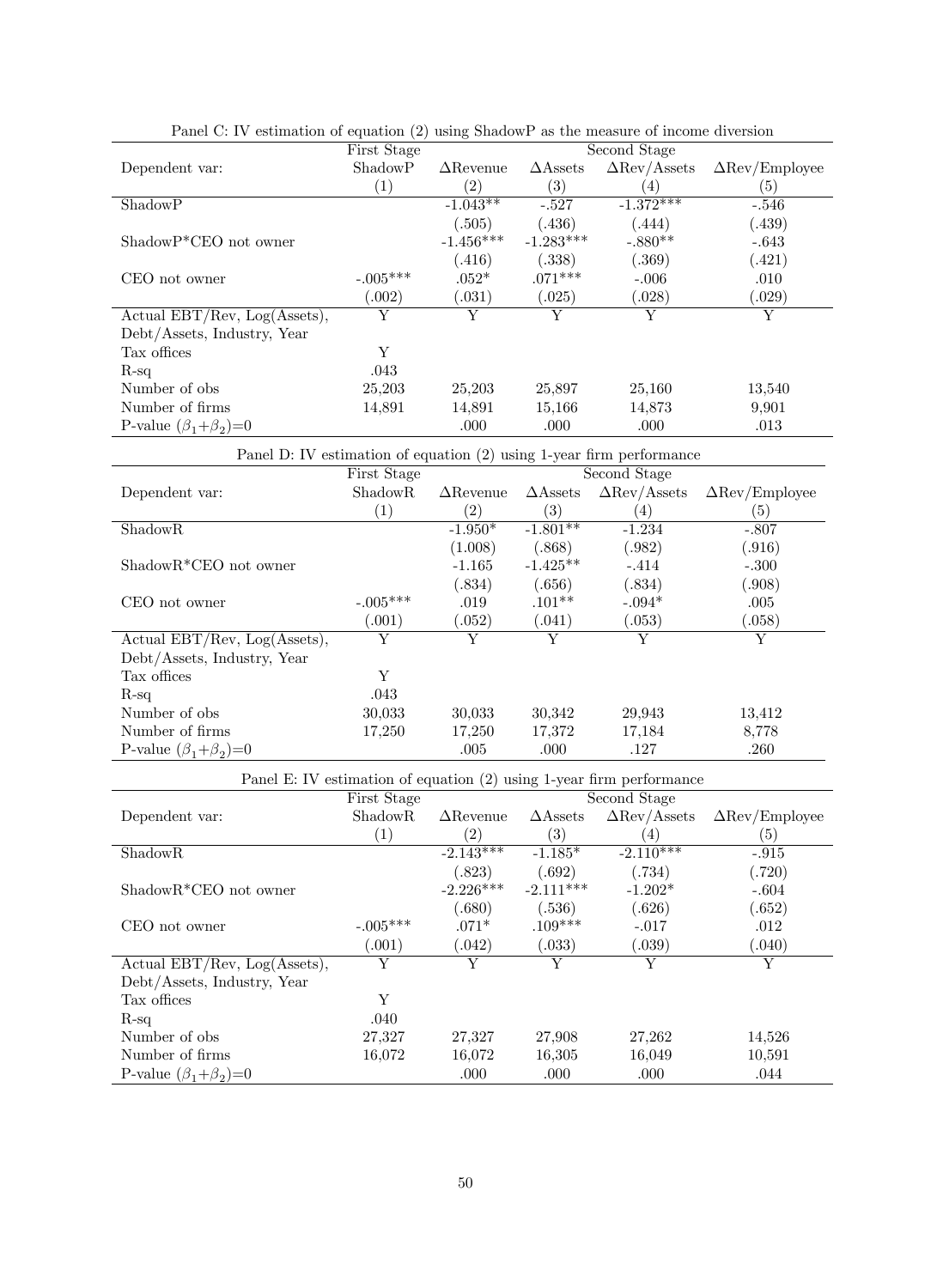|                               | First Stage<br>Second Stage |                   |                    |                     |                                     |
|-------------------------------|-----------------------------|-------------------|--------------------|---------------------|-------------------------------------|
| Dependent var:                | ShadowR                     | $\Delta$ Revenue  | $\triangle$ Assets | $\Delta$ Rev/Assets | $\Delta \text{Rev}/\text{Employee}$ |
|                               | (1)                         | $\left( 2\right)$ | $\left( 3\right)$  | (4)                 | (5)                                 |
| ShadowR                       |                             | $-1.876***$       | $-.905$            | $-2.204***$         | $-.548$                             |
|                               |                             | (.704)            | (.615)             | (.606)              | (.596)                              |
| $ShadowR*CEO$ not owner       |                             | $-1.259*$         | $-.897$            | $-.831$             | $-.550$                             |
|                               |                             | (.664)            | (.567)             | (.572)              | (.607)                              |
| CEO not owner                 | $-.006***$                  | .015              | .029               | $-.028$             | $-.005$                             |
|                               | (.001)                      | (.038)            | (.032)             | (.033)              | (.034)                              |
| EBT/Rev, Log(Asets),          | Y                           | Y                 | Y                  | Y                   | Y                                   |
| Debt/Assets, Industry, Year   |                             |                   |                    |                     |                                     |
| Tax offices                   | Υ                           |                   |                    |                     |                                     |
| $R$ -sq                       | .028                        |                   |                    |                     |                                     |
| Number of obs.                | 25,054                      | 25,054            | 25,743             | 25,011              | 13,476                              |
| Number of firms               | 14,856                      | 14,856            | 15,128             | 14,837              | 9,872                               |
| P-value $(\beta_1+\beta_2)=0$ |                             | .000              | .008               | .000                | .093                                |

Panel F: IV estimation of equation (2), controlled for EBT

#### Table AXIV. Firm Performance, Diversion, and CEO Ownership. Solely Owned Firms

The table describes the effect of income diversion and CEO ownership on firm performance for solely owned firms. Tax agency is a dummy for a firm's assigned local tax agency. CEO not owner is a dummy which equates to 1 if a company's CEO is not one of company's owners. All other variables are defined in Table IV. Panel A reports the OLS estimations of equation (2). Panel B (Panel C) reports IV estimation of equation (2) using ShadowA(ShadowP) as a measure of income diversion in place of ShadowR. Panel D (Panel E) reports IV estimation of equation (2) using 1-year (2-year) firm growth and change in productivity as performance measures. Panel F reports IV estimation of equation (2) using EBT instead of Actual EBT as a control. Instrumental variables are dummies that correspond to a firm's local tax agency. Column  $(1)$  reports the first-stage results of IV estimation and columns  $(2)-(5)$  report second-stage results. The numbers in parentheses are robust standard errors, clustered at the firm level.  $*,$  \*\*, and \*\*\* indicate statistical significance at the  $10\%, 5\%,$  and  $1\%$  levels.

|                                   | Panel A: OLS estimation of equation (2) |                    |                     |                       |
|-----------------------------------|-----------------------------------------|--------------------|---------------------|-----------------------|
| Dependent var:                    | $\Delta$ Revenue                        | $\triangle$ Assets | $\Delta$ Rev/Assets | $\Delta$ Rev/Employee |
|                                   | (1)                                     | $\left( 2\right)$  | 3)                  | $\overline{4}$        |
| <b>ShadowR</b>                    | $-.165*$                                | $-.059$            | $-.257***$          | .005                  |
|                                   | (.100)                                  | (.091)             | (.083)              | (.105)                |
| $ShadowR*CEO$ not owner           | $-.046$                                 | $-.058$            | .043                | $-.170$               |
|                                   | (.143)                                  | (.128)             | (.122)              | (.147)                |
| CEO not owner                     | $-.013$                                 | .015               | $-.035**$           | $-.002$               |
|                                   | (0.019)                                 | 0.016)             | (.016)              | (.017)                |
| Actual $EBT/Rev$ , $Log(Asets)$ , | Y                                       | Y                  | Y                   | Y                     |
| Debt/Assets, Industry, Year       |                                         |                    |                     |                       |
| $R$ -sq                           | .097                                    | .086               | .132                | .120                  |
| Number of obs.                    | 11,744                                  | 12,068             | 11,726              | 6,186                 |
| Number of firms                   | 7,128                                   | 7,264              | 7,116               | 4,587                 |
| P-value $(\beta_1+\beta_2)=0$     | .044                                    | .198               | .018                | .114                  |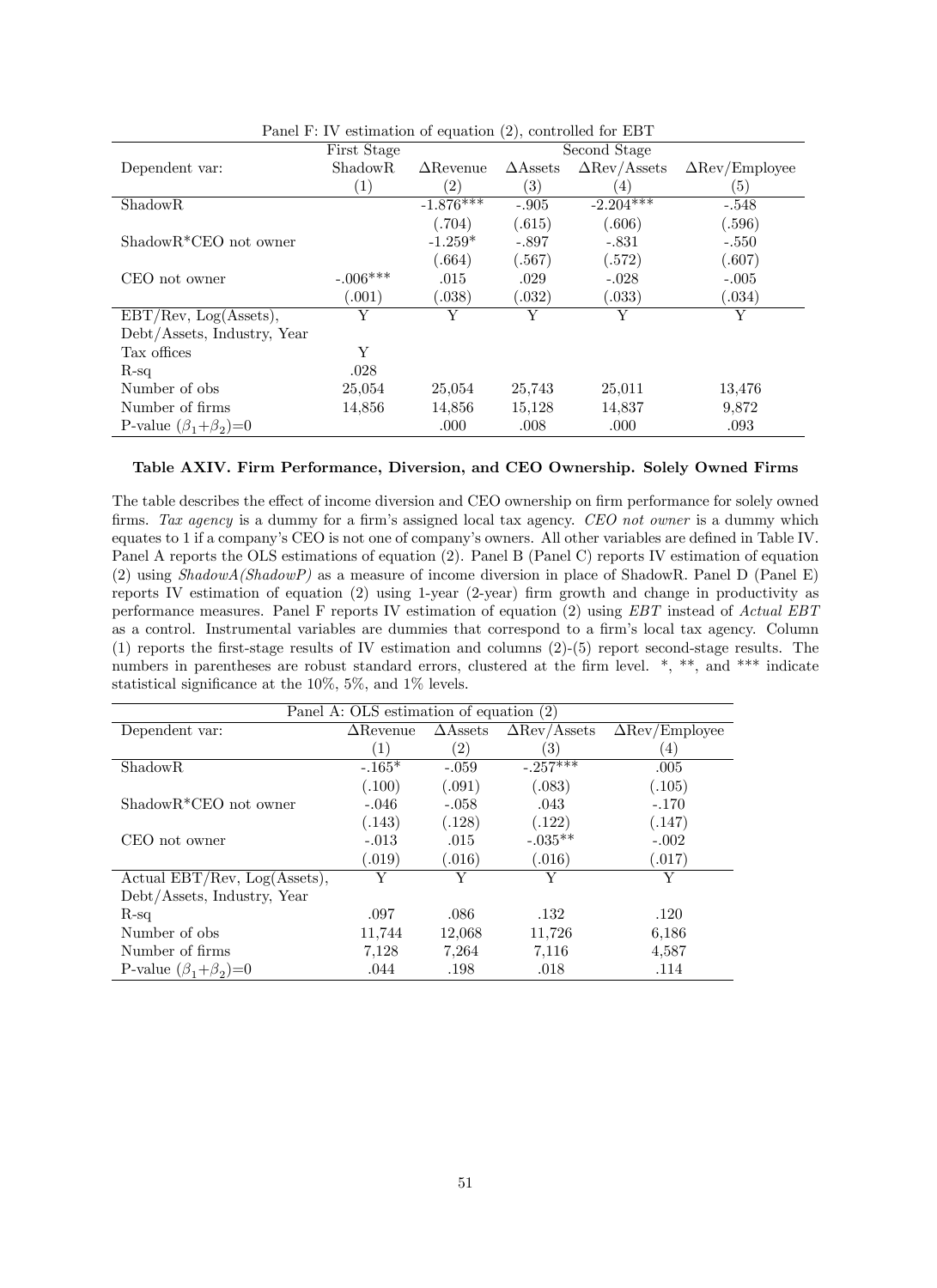|                                   | First Stage<br>Second Stage |                   |                    |                     |                       |  |
|-----------------------------------|-----------------------------|-------------------|--------------------|---------------------|-----------------------|--|
| Dependent var:                    | ShadowA                     | $\Delta$ Revenue  | $\triangle$ Assets | $\Delta$ Rev/Assets | $\Delta$ Rev/Employee |  |
|                                   | $\left( 1\right)$           | $\left( 2\right)$ | $\left( 3\right)$  | 4)                  | $\left( 5\right)$     |  |
| ShadowA                           |                             | $-312**$          | $-.158$            | $-342***$           | $-.136$               |  |
|                                   |                             | (.126)            | (.107)             | (.109)              | (.092)                |  |
| $ShadowA*CEO$ not owner           |                             | $-.235***$        | $-.231***$         | $-.118$             | $-.173**$             |  |
|                                   |                             | (.090)            | (.079)             | (.078)              | (.081)                |  |
| CEO not owner                     | $-.030**$                   | .047              | $.076***$          | $-.006$             | .033                  |  |
|                                   | (0.014)                     | (0.033)           | (.027)             | (.030)              | (.029)                |  |
| Actual $EBT/Rev$ , $Log(Asets)$ , | Y                           | Y                 |                    | Y                   | Y                     |  |
| Debt/Assets, Industry, Year       |                             |                   |                    |                     |                       |  |
| Tax offices                       | Y                           |                   |                    |                     |                       |  |
| $R-sq$                            | .092                        |                   |                    |                     |                       |  |
| Number of obs.                    | 11,588                      | 11,588            | 11,908             | 11,573              | 6,143                 |  |
| Number of firms                   | 7,055                       | 7,055             | 7,191              | 7,045               | 4,552                 |  |
| P-value $(\beta_1+\beta_2)=0$     |                             | .000              | .000               | .000                | .001                  |  |

| Panel B: IV estimation of equation (2) using ShadowA as the measure of income diversion |  |  |  |  |  |  |  |
|-----------------------------------------------------------------------------------------|--|--|--|--|--|--|--|
|-----------------------------------------------------------------------------------------|--|--|--|--|--|--|--|

Panel C: IV estimation of equation (2) using ShadowP as the measure of income diversion

|                                   | First Stage       |                  |                    | Second Stage        |                                     |
|-----------------------------------|-------------------|------------------|--------------------|---------------------|-------------------------------------|
| Dependent var:                    | ShadowP           | $\Delta$ Revenue | $\triangle$ Assets | $\Delta$ Rev/Assets | $\Delta \text{Rev}/\text{Employee}$ |
|                                   | $\left( 1\right)$ | (2)              | $\left( 3\right)$  | (4)                 | (5)                                 |
| ShadowP                           |                   | $-.193$          | $-.079$            | $-.837$             | $-.052$                             |
|                                   |                   | (.614)           | (.532)             | (.529)              | (.550)                              |
| ShadowP*CEO not owner             |                   | $-1.854***$      | $-1.685***$        | $-1.188**$          | $-1.201**$                          |
|                                   |                   | (.584)           | (.489)             | (.512)              | (.550)                              |
| CEO not owner                     | $-.011***$        | $.104**$         | $.121***$          | .037                | .062                                |
|                                   | (0.003)           | (0.046)          | (.038)             | (0.041)             | (.042)                              |
| Actual $EBT/Rev$ , $Log(Asets)$ , | Y                 | Y                | Y                  | Y                   | Y                                   |
| Debt/Assets, Industry, Year       |                   |                  |                    |                     |                                     |
| Tax offices                       | Y                 |                  |                    |                     |                                     |
| $R$ -sq                           | .046              |                  |                    |                     |                                     |
| Number of obs.                    | 11,833            | 11,833           | 12,159             | 11,815              | 6,226                               |
| Number of firms                   | 7,150             | 7.150            | 7,289              | 7.139               | 4,606                               |
| P-value $(\beta_1+\beta_2)=0$     |                   | .001             | .000               | .000                | .017                                |

| Panel D: IV estimation of equation (2) using 1-year firm performance |                      |                   |                    |                     |                       |  |  |
|----------------------------------------------------------------------|----------------------|-------------------|--------------------|---------------------|-----------------------|--|--|
|                                                                      | First Stage          |                   |                    |                     |                       |  |  |
| Dependent var:                                                       | ShadowR              | $\Delta$ Revenue  | $\triangle$ Assets | $\Delta$ Rev/Assets | $\Delta$ Rev/Employee |  |  |
|                                                                      | $\left( 1\right)$    | $\left( 2\right)$ | $\left( 3\right)$  | (4)                 | $\left( 5\right)$     |  |  |
| ShadowR                                                              |                      | $-.747$           | $-1.125$           | $-.099$             | $-.682$               |  |  |
|                                                                      |                      | (1.248)           | (1.052)            | (1.218)             | (1.106)               |  |  |
| $ShadowR*CEO$ not owner                                              |                      | $-2.002*$         | $-2.705***$        | $-1.016$            | $-.569$               |  |  |
|                                                                      |                      | (1.197)           | (.961)             | (1.200)             | (1.269)               |  |  |
| CEO not owner                                                        | $-.010***$           | .093              | $.205***$          | $-.050$             | .048                  |  |  |
|                                                                      | $\left(0.002\right)$ | (.079)            | (.062)             | (.079)              | (.084)                |  |  |
| Actual $EBT/Rev$ , $Log(Asets)$ ,                                    | Y                    | Y                 |                    | Y                   | Y                     |  |  |
| Debt/Assets, Industry, Year                                          |                      |                   |                    |                     |                       |  |  |
| Tax offices                                                          | Y                    |                   |                    |                     |                       |  |  |
| $R$ -sq                                                              | .046                 |                   |                    |                     |                       |  |  |
| Number of obs.                                                       | 14,432               | 14,432            | 14,596             | 14,386              | 6,274                 |  |  |
| Number of firms                                                      | 8,531                | 8,531             | 8,601              | 8,497               | 4,198                 |  |  |
| P-value $(\beta_1+\beta_2)=0$                                        |                      | .032              | .000               | .373                | .257                  |  |  |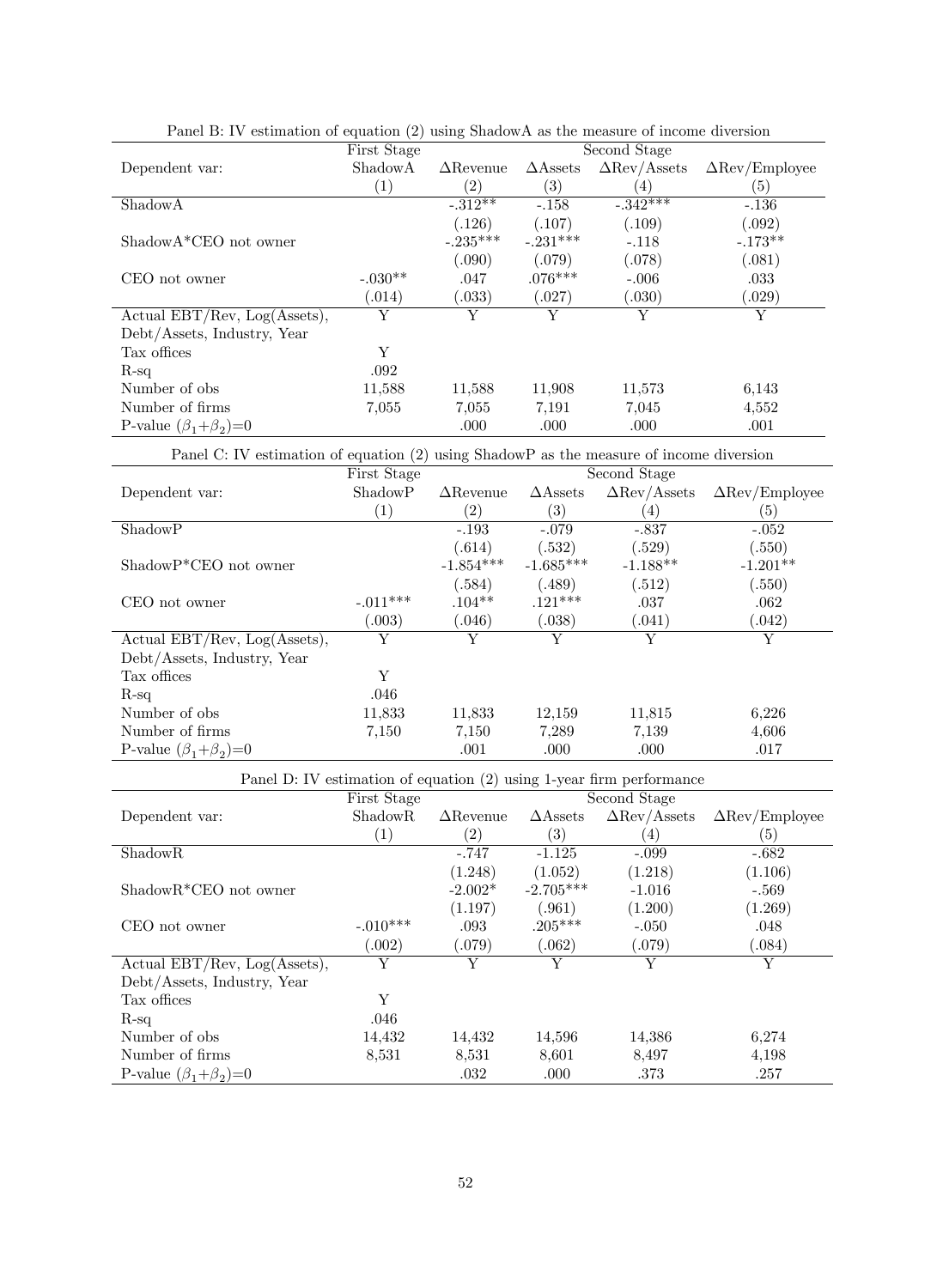|                                   | First Stage                                                |                  |                    | Second Stage        |                                     |
|-----------------------------------|------------------------------------------------------------|------------------|--------------------|---------------------|-------------------------------------|
| Dependent var:                    | ShadowR                                                    | $\Delta$ Revenue | $\triangle$ Assets | $\Delta$ Rev/Assets | $\Delta \text{Rev}/\text{Employee}$ |
|                                   | $\left(1\right)$                                           | (2)              | $\left( 3\right)$  | 4)                  | $\left( 5\right)$                   |
| ShadowR                           |                                                            | $-.920$          | $-.164$            | $-1.297$            | $-1.869**$                          |
|                                   |                                                            | (.995)           | (.864)             | (.900)              | (.873)                              |
| $ShadowR*CEO$ not owner           |                                                            | $-2.759***$      | $-3.080***$        | $-1.498*$           | $-.021$                             |
|                                   |                                                            | (0.948)          | (.780)             | (.870)              | (.896)                              |
| CEO not owner                     | $-.009***$                                                 | $.133***$        | $.189***$          | .025                | $-.009$                             |
|                                   | (.002)                                                     | (.061)           | (.050)             | (.057)              | (.058)                              |
| Actual $EBT/Rev$ , $Log(Asets)$ , | Y                                                          | Y                | Y                  | Y                   | Y                                   |
| Debt/Assets, Industry, Year       |                                                            |                  |                    |                     |                                     |
| Tax offices                       | Υ                                                          |                  |                    |                     |                                     |
| $R$ -sq                           | .044                                                       |                  |                    |                     |                                     |
| Number of obs.                    | 12,919                                                     | 12,919           | 13,220             | 12,888              | 6,693                               |
| Number of firms                   | 7,800                                                      | 7,800            | 7.923              | 7,788               | 4,944                               |
| P-value $(\beta_1+\beta_2)=0$     |                                                            | .000             | .000               | .003                | .018                                |
|                                   | Panel F: IV estimation of equation (2), controlled for EBT |                  |                    |                     |                                     |

| Panel E: IV estimation of equation $(2)$ using 1-year firm performance |  |  |  |  |
|------------------------------------------------------------------------|--|--|--|--|
|------------------------------------------------------------------------|--|--|--|--|

| $\frac{1}{2}$ and $\frac{1}{2}$ . To commation of equation (2), controlled for ED I<br>Second Stage |                   |                   |                    |                     |                                     |  |  |
|-----------------------------------------------------------------------------------------------------|-------------------|-------------------|--------------------|---------------------|-------------------------------------|--|--|
|                                                                                                     | First Stage       |                   |                    |                     |                                     |  |  |
| Dependent var:                                                                                      | ShadowR           | $\Delta$ Revenue  | $\triangle$ Assets | $\Delta$ Rev/Assets | $\Delta \text{Rev}/\text{Employee}$ |  |  |
|                                                                                                     | $\left( 1\right)$ | $\left( 2\right)$ | $\left( 3\right)$  | (4)                 | $\left( 5\right)$                   |  |  |
| <b>ShadowR</b>                                                                                      |                   | $-1.074$          | $-.475$            | $-1.651**$          | $-.502$                             |  |  |
|                                                                                                     |                   | (.848)            | (.762)             | (.717)              | (.710)                              |  |  |
| $ShadowR*CEO$ not owner                                                                             |                   | $-1.549*$         | $-1.348*$          | $-1.139$            | $-.990$                             |  |  |
|                                                                                                     |                   | (.865)            | (.755)             | (.737)              | (.757)                              |  |  |
| CEO not owner                                                                                       | $-.009***$        | .053              | $.075*$            | .010                | .030                                |  |  |
|                                                                                                     | .002)             | .052)             | (.045)             | (.045)              | (.046)                              |  |  |
| Actual $EBT/Rev$ , $Log(Asets)$ ,                                                                   | Y                 | Y                 | Y                  | Y                   | Y                                   |  |  |
| Debt/Assets, Industry, Year                                                                         |                   |                   |                    |                     |                                     |  |  |
| Tax offices                                                                                         | Υ                 |                   |                    |                     |                                     |  |  |
| $R-sq$                                                                                              | .037              |                   |                    |                     |                                     |  |  |
| Number of obs.                                                                                      | 11,744            | 11,744            | 12,068             | 11,726              | 6,186                               |  |  |
| Number of firms                                                                                     | 7,128             | 7,128             | 7,264              | 7,116               | 4,587                               |  |  |
| P-value $(\beta_1+\beta_2)=0$                                                                       |                   | .003              | .015               | .000                | .031                                |  |  |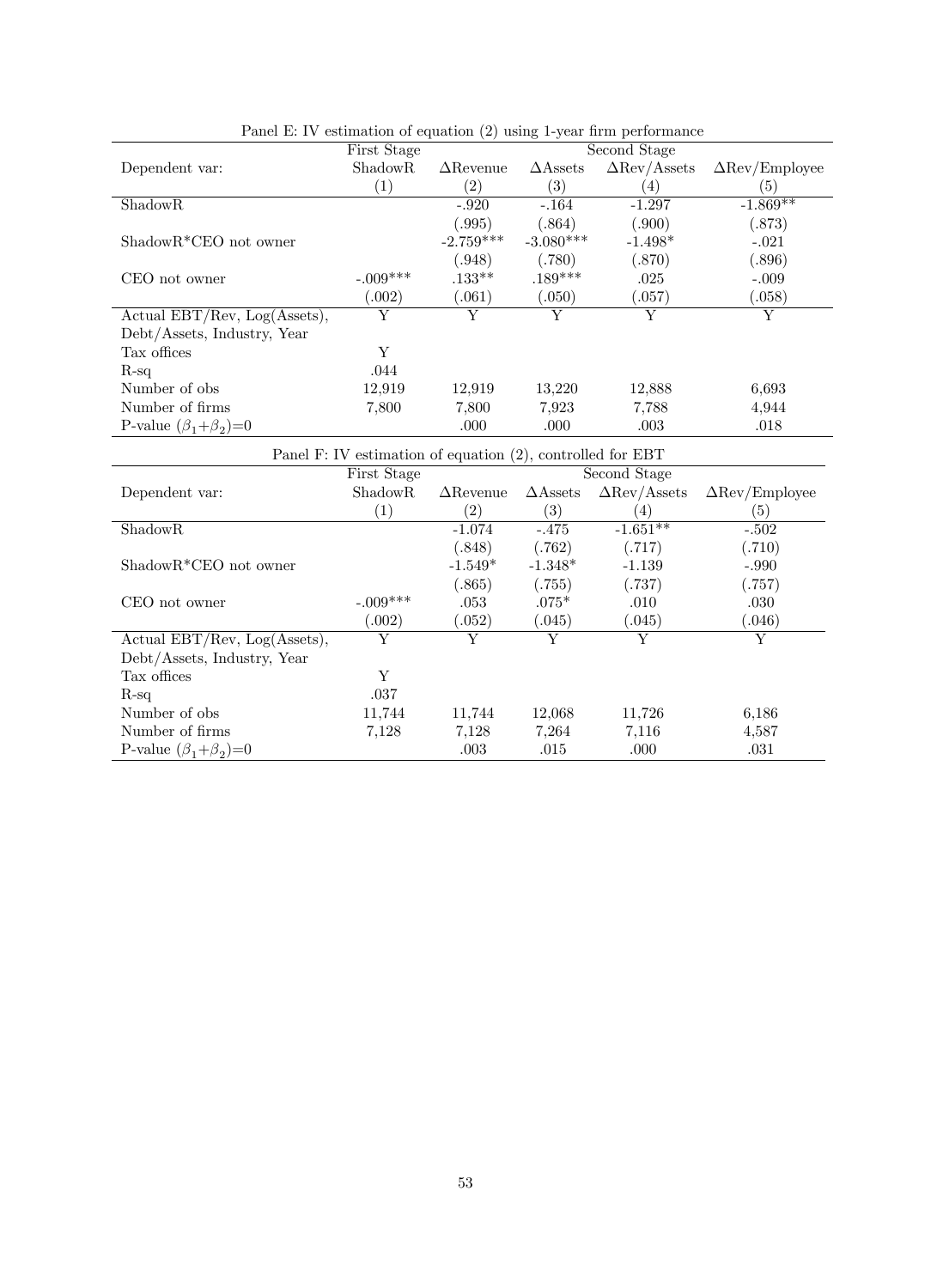### Table AXV. Tax Enforcement and Firm Performance

The table describes the relation of tax enforcement to firm performance for the firms which have the same legal and physical address. Panel A reports the OLS estimation of equation (3) using a total wage bill of the local tax agency as a proxy for tax enforcement (see section AVII for definition of *Inverse tax enforcement*). Panel B (Panel C) reports the OLS estimation of equation (3) using 1-year (2-year) firm growth and change in productivity as performance measures. Panel D reports the OLS estimation of equation (3) using EBT instead of Actual EBT as a control. Inverse tax enforcement is defined in Section III. All other variables are defined in Table IV. The numbers in parentheses are robust standard errors, clustered at the firm level. \*, \*\*, and \*\*\* indicate statistical significance at the  $10\%$ , 5%, and 1% levels.

| Panel A: Estimation of equation (3) using a tax agency wage bill as a proxy for tax enforcement |                  |                    |                         |                           |  |  |
|-------------------------------------------------------------------------------------------------|------------------|--------------------|-------------------------|---------------------------|--|--|
| Dependent var:                                                                                  | $\Delta$ Revenue | $\triangle$ Assets | $\Delta$ Revenue/Assets | $\Delta$ Revenue/Employee |  |  |
|                                                                                                 |                  | $\left( 2\right)$  | $\left( 3\right)$       | 4)                        |  |  |
| Inverse Tax Enforcement                                                                         | $-.0032***$      | $-.0020***$        | $-.0035***$             | $-.0017**$                |  |  |
|                                                                                                 | (.0008)          | (.0007)            | (.0007)                 | (.0007)                   |  |  |
| Actual EBT/Revenue                                                                              | $1.342***$       | $1.072***$         | $1.136***$              | $.897***$                 |  |  |
|                                                                                                 | (.061)           | (.048)             | (.054)                  | (.059)                    |  |  |
| Log(A <sub>sets</sub> )                                                                         | $.008**$         | $-.036***$         | $.058***$               | $.025***$                 |  |  |
|                                                                                                 | (.004)           | (.003)             | (.003)                  | (.003)                    |  |  |
| Debt/Assets                                                                                     | $-.131***$       | $-.084***$         | $-.150***$              | $-.088***$                |  |  |
|                                                                                                 | (.034)           | (.030)             | (.030)                  | (0.033)                   |  |  |
| Industry, Year                                                                                  | Y                | Y                  | Y                       | Y                         |  |  |
| $R$ -sq                                                                                         | .085             | .073               | .127                    | .105                      |  |  |
| Number of obs.                                                                                  | 13,139           | 13,489             | 13,112                  | 7,100                     |  |  |
| Number of firms                                                                                 | 7,559            | 7.686              | 7,548                   | 5,108                     |  |  |

Panel B: Estimation of equation (3) using 1-year firm performance

| Dependent var:          | $\Delta$ Revenue | $\triangle$ Assets | $\Delta$ Revenue/Assets | $\Delta$ Revenue/Employee |
|-------------------------|------------------|--------------------|-------------------------|---------------------------|
|                         |                  | $\left( 2\right)$  | $\left(3\right)$        | $\left( 4\right)$         |
| Inverse Tax Enforcement | .0000            | $-.0001$           | $-.0003$                | $-.0002$                  |
|                         | (.0005)          | (.0005)            | (.0005)                 | (.0006)                   |
| Actual EBT/Revenue      | $1.489***$       | $1.204***$         | $1.379***$              | $1.266***$                |
|                         | (.078)           | (.056)             | (.078)                  | (.097)                    |
| Log(A <sub>sets</sub> ) | $-.003$          | $-.075***$         | $.089***$               | $.045***$                 |
|                         | (.004)           | (.004)             | (.004)                  | (.006)                    |
| Debt/Assets             | $-.088**$        | $-.058*$           | $-.170***$              | $-.051$                   |
|                         | (.038)           | (.031)             | (.038)                  | (.047)                    |
| Industry, Year          | Y                | Y                  | Y                       | Y                         |
| $R$ -sq                 | .039             | .046               | .052                    | .047                      |
| Number of obs.          | 25,728           | 26,010             | 25,646                  | 11,634                    |
| Number of firms         | 14,733           | 14,844             | 14,672                  | 7,585                     |

Panel C: Estimation of equation (3) using 2-year firm performance

| Dependent var:          | $\Delta$ Revenue | $\triangle$ Assets | $\Delta$ Revenue/Assets | $\Delta$ Revenue/Employee |
|-------------------------|------------------|--------------------|-------------------------|---------------------------|
|                         |                  |                    |                         |                           |
|                         | $\left(1\right)$ | $\left( 2\right)$  | $\left(3\right)$        | $ 4\rangle$               |
| Inverse Tax Enforcement | $-.0012***$      | $-.0009**$         | $-.0016***$             | $-.0013***$               |
|                         | (.0005)          | (.0004)            | (.0004)                 | (.0004)                   |
| Actual EBT/Revenue      | $1.390***$       | $1.083***$         | $1.223***$              | $1.045***$                |
|                         | (.054)           | (.040)             | (.051)                  | (.057)                    |
| Log(A <sub>sets</sub> ) | .004             | $-.046***$         | $.066***$               | $.041***$                 |
|                         | (.003)           | (.003)             | (.003)                  | (.004)                    |
| Debt/Assets             | $-.166***$       | $-.116***$         | $-.193***$              | $-.099***$                |
|                         | (.030)           | (.025)             | (.028)                  | (.031)                    |
| Industry, Year          | Y                | Y                  | Y                       | Y                         |
| $R-sq$                  | .068             | .065               | .094                    | .093                      |
| Number of obs.          | 23,274           | 23,762             | 23,217                  | 12,585                    |
| Number of firms         | 13.646           | 13,840             | 13.626                  | 9,157                     |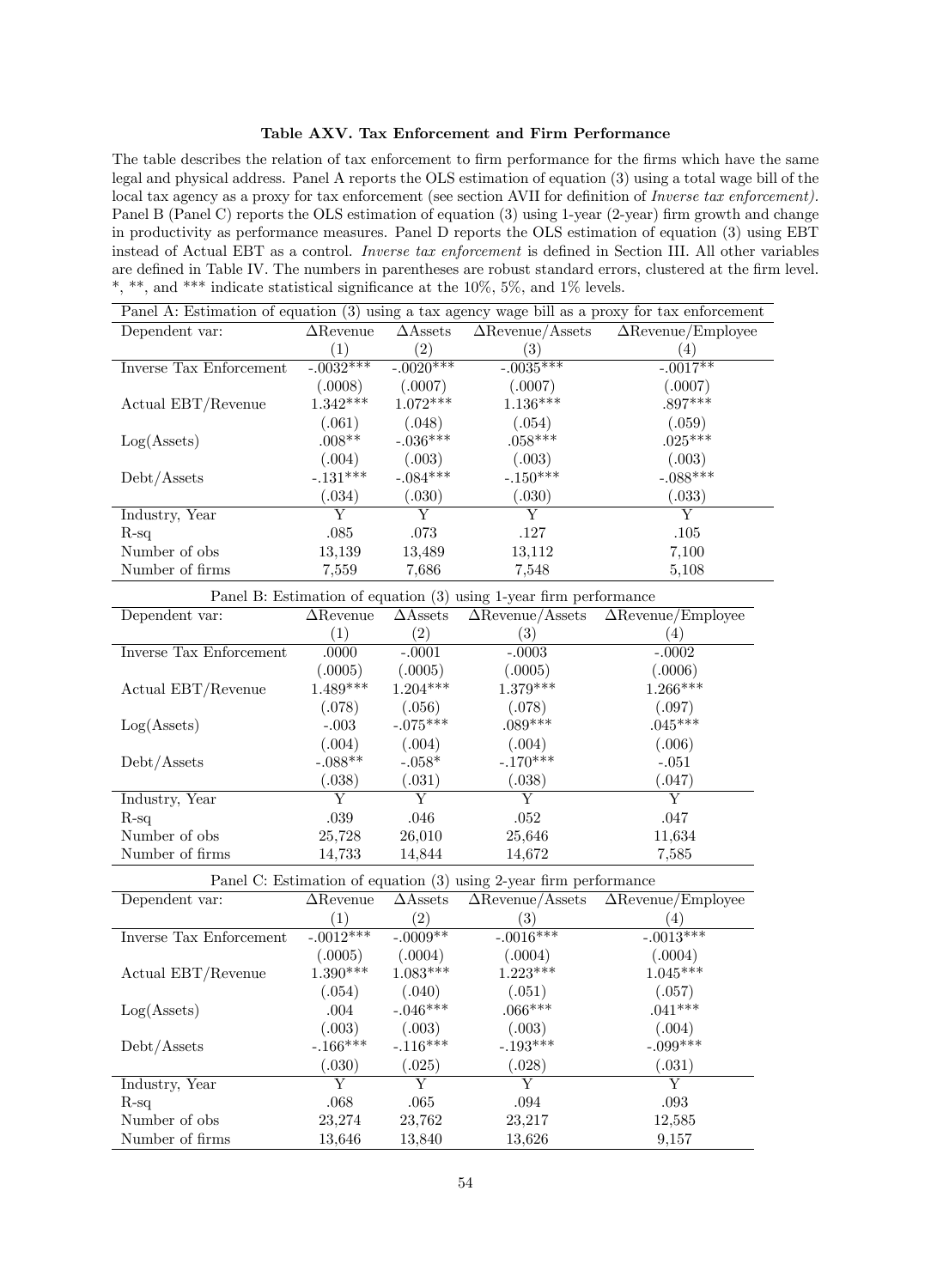|                         | $\frac{1}{2}$ . $\frac{1}{2}$ . $\frac{1}{2}$ |                    | $\frac{1}{2}$           |                           |
|-------------------------|-----------------------------------------------|--------------------|-------------------------|---------------------------|
| Dependent var:          | $\Delta$ Revenue                              | $\triangle$ Assets | $\Delta$ Revenue/Assets | $\Delta$ Revenue/Employee |
|                         | $\left( 1\right)$                             | $\left( 2\right)$  | $\left( 3\right)$       | $\left(4\right)$          |
| Inverse Tax Enforcement | $-.0017***$                                   | $-.0012***$        | $-.0019***$             | $-.0012***$               |
|                         | (.0004)                                       | (.0003)            | (.0004)                 | (.0004)                   |
| EBT/Revenue             | $1.365***$                                    | $1.044***$         | $1.186***$              | $.973***$                 |
|                         | (.049)                                        | (.037)             | (.045)                  | (.048)                    |
| Log(A <sub>sets</sub> ) | $.009***$                                     | $-.032***$         | $.057***$               | $.025***$                 |
|                         | (.003)                                        | (.003)             | (.002)                  | (.003)                    |
| Debt/Assets             | $-.183***$                                    | $-144***$          | $-.185***$              | $-.117***$                |
|                         | 0.025)                                        | (.021)             | (.022)                  | (0.024)                   |
| Industry, Year          | Y                                             | Y                  | Y                       | Y                         |
| $R$ -sq                 | .085                                          | .073               | .121                    | .106                      |
| Number of obs.          | 21,227                                        | 21,816             | 21,192                  | 11,627                    |
| Number of firms         | 12,545                                        | 12,778             | 12,531                  | 8,483                     |

Panel D: Estimation of equation (3), controlled for EBT



The figure plots Log(Revenue) vs. Log(Revenue\_B) and Log(Profit) vs. Log(Profit\_B) for a sample of 500 randomly selected Örms. All variables are deÖned in Table AII.



Figure A2. Kaplan-Meier Survival Estimates. Regular Firms vs. Spacemen

The figure plots Kaplan-Meier survival estimates for spacemen and regular firms. The firms' classification procedures are described in Section A3. Age is defined as the difference in days between the last and the first observed transaction.